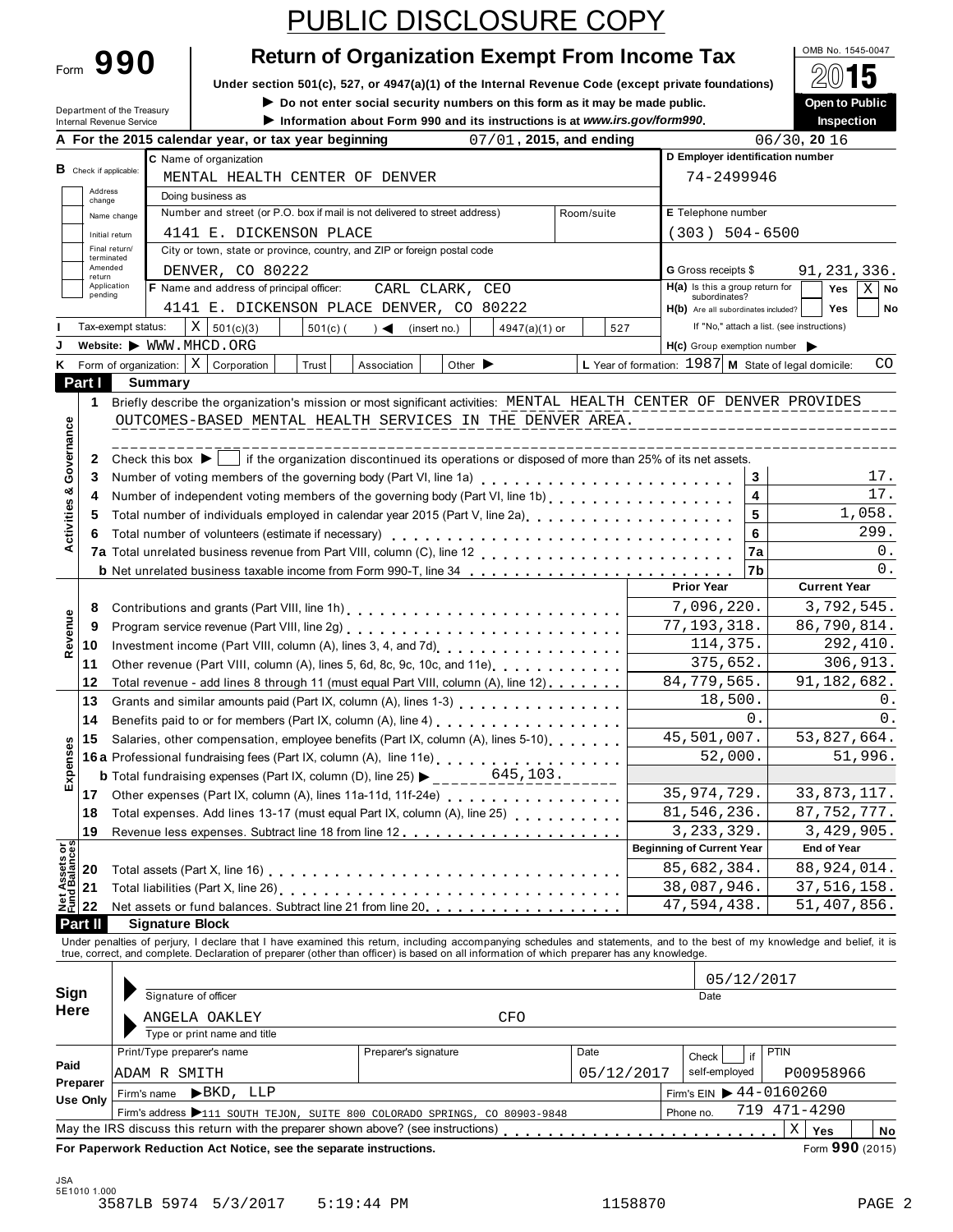| <b>PUBLIC DISCLOSURE COPY</b>  |            |
|--------------------------------|------------|
| MENTAL HEALTH CENTER OF DENVER | 74–2499946 |

| 74-2499946<br>MENTAL HEALTH CENTER OF DENVER<br>Page 2<br>Form 990 (2015)<br><b>Statement of Program Service Accomplishments</b><br>Part III<br>$\mathbf X$<br>1 Briefly describe the organization's mission:<br>ATTACHMENT 1<br>2 Did the organization undertake any significant program services during the year which were not listed on the<br>$X$ No<br><b>Yes</b><br>If "Yes," describe these new services on Schedule O.<br>3 Did the organization cease conducting, or make significant changes in how it conducts, any program<br>$X \mid N$ o<br><b>Yes</b><br>If "Yes," describe these changes on Schedule O.<br>4 Describe the organization's program service accomplishments for each of its three largest program services, as measured by<br>expenses. Section $501(c)(3)$ and $501(c)(4)$ organizations are required to report the amount of grants and allocations to others,<br>the total expenses, and revenue, if any, for each program service reported.<br>$_{40, 289, 283}$ including grants of \$ 0. (Revenue \$ $_{48, 943, 065}$ .)<br>4a (Code: ) (Expenses \$<br>ADULT RECOVERY SERVICES:<br>ENGAGES PEOPLE EXPERIENCING BEHAVIORAL HEALTH NEEDS FROM MILD TO<br>SEVERE INCLUDING THOSE WHO ARE OR HAVE RECENTLY BEEN HOMELESS,<br>HOSPITALIZED, OR INVOLVED IN THE CRIMINAL JUSTICE SYSTEM. SERVICES<br>INCLUDE INDIVIDUAL AND GROUP THERAPY, PSYCHIATRY, PHARMACY, CASE<br>MANAGEMENT, CRISIS AND EMERGENCY SERVICES, BENEFITS ACQUISITION,<br>AND PRIMARY CARE.<br>) (Expenses \$<br>$_{14,921,957}$ including grants of \$<br>$_0$ . ) (Revenue \$<br>4b (Code:<br>18, 109, 498.<br>ATTACHMENT<br>4c (Code:<br>) (Expenses \$<br>$11, 191, 468$ . including grants of \$<br>) (Revenue \$<br>10, 202, 587.<br>RESIDENTIAL SERVICES:<br>OFFERING BRIEF, INTENSIVE RESIDENTIAL CARE FOR PEOPLE EXPERIENCING<br>A PSYCHIATRIC CRISIS, AS WELL AS LONGER-TERM LIVING SOLUTIONS FOR<br>PEOPLE WHO FACE MORE SEVERE MENTAL HEALTH CONCERNS TO SUPPORT THEM<br>LIVING SUCCESSFULLY IN THE COMMUNITY. PROGRAMS INCLUDE<br>ALTERNATIVES TO HOSPITALIZATION FOR BEHAVIORAL HEALTH TREATMENT,<br>AND HOUSING AND FINANCIAL SUPPORT FOR INDEPENDENT LIVING IN<br>APARTMENT BUILDINGS. SERVICES ARE DESIGNED TO CREATE A STRONG LINK<br>BETWEEN STABLE HOUSING AND EFFECTIVE SUPPORTIVE SERVICES THAT<br>ENABLE PEOPLE TO LIVE PRODUCTIVE AND HEALTHY LIVES.<br>ATTACHMENT 3<br>4d Other program services (Describe in Schedule O.)<br>(Expenses \$<br>$_0$ . ) (Revenue \$<br>$_{8,207,078}$ . including grants of \$<br>9,884,978.<br>4e Total program service expenses ><br>74,609,786. |            | <b>PUBLIC DISCLOSURE COPY</b> |
|---------------------------------------------------------------------------------------------------------------------------------------------------------------------------------------------------------------------------------------------------------------------------------------------------------------------------------------------------------------------------------------------------------------------------------------------------------------------------------------------------------------------------------------------------------------------------------------------------------------------------------------------------------------------------------------------------------------------------------------------------------------------------------------------------------------------------------------------------------------------------------------------------------------------------------------------------------------------------------------------------------------------------------------------------------------------------------------------------------------------------------------------------------------------------------------------------------------------------------------------------------------------------------------------------------------------------------------------------------------------------------------------------------------------------------------------------------------------------------------------------------------------------------------------------------------------------------------------------------------------------------------------------------------------------------------------------------------------------------------------------------------------------------------------------------------------------------------------------------------------------------------------------------------------------------------------------------------------------------------------------------------------------------------------------------------------------------------------------------------------------------------------------------------------------------------------------------------------------------------------------------------------------------------------------------------------------------------------------------------------------------------------------------------------------------------------------------------------------------------------------------------------------------------------------------------------------------------------------------------|------------|-------------------------------|
|                                                                                                                                                                                                                                                                                                                                                                                                                                                                                                                                                                                                                                                                                                                                                                                                                                                                                                                                                                                                                                                                                                                                                                                                                                                                                                                                                                                                                                                                                                                                                                                                                                                                                                                                                                                                                                                                                                                                                                                                                                                                                                                                                                                                                                                                                                                                                                                                                                                                                                                                                                                                               |            |                               |
|                                                                                                                                                                                                                                                                                                                                                                                                                                                                                                                                                                                                                                                                                                                                                                                                                                                                                                                                                                                                                                                                                                                                                                                                                                                                                                                                                                                                                                                                                                                                                                                                                                                                                                                                                                                                                                                                                                                                                                                                                                                                                                                                                                                                                                                                                                                                                                                                                                                                                                                                                                                                               |            |                               |
|                                                                                                                                                                                                                                                                                                                                                                                                                                                                                                                                                                                                                                                                                                                                                                                                                                                                                                                                                                                                                                                                                                                                                                                                                                                                                                                                                                                                                                                                                                                                                                                                                                                                                                                                                                                                                                                                                                                                                                                                                                                                                                                                                                                                                                                                                                                                                                                                                                                                                                                                                                                                               |            |                               |
|                                                                                                                                                                                                                                                                                                                                                                                                                                                                                                                                                                                                                                                                                                                                                                                                                                                                                                                                                                                                                                                                                                                                                                                                                                                                                                                                                                                                                                                                                                                                                                                                                                                                                                                                                                                                                                                                                                                                                                                                                                                                                                                                                                                                                                                                                                                                                                                                                                                                                                                                                                                                               |            |                               |
|                                                                                                                                                                                                                                                                                                                                                                                                                                                                                                                                                                                                                                                                                                                                                                                                                                                                                                                                                                                                                                                                                                                                                                                                                                                                                                                                                                                                                                                                                                                                                                                                                                                                                                                                                                                                                                                                                                                                                                                                                                                                                                                                                                                                                                                                                                                                                                                                                                                                                                                                                                                                               |            |                               |
|                                                                                                                                                                                                                                                                                                                                                                                                                                                                                                                                                                                                                                                                                                                                                                                                                                                                                                                                                                                                                                                                                                                                                                                                                                                                                                                                                                                                                                                                                                                                                                                                                                                                                                                                                                                                                                                                                                                                                                                                                                                                                                                                                                                                                                                                                                                                                                                                                                                                                                                                                                                                               |            |                               |
|                                                                                                                                                                                                                                                                                                                                                                                                                                                                                                                                                                                                                                                                                                                                                                                                                                                                                                                                                                                                                                                                                                                                                                                                                                                                                                                                                                                                                                                                                                                                                                                                                                                                                                                                                                                                                                                                                                                                                                                                                                                                                                                                                                                                                                                                                                                                                                                                                                                                                                                                                                                                               |            |                               |
|                                                                                                                                                                                                                                                                                                                                                                                                                                                                                                                                                                                                                                                                                                                                                                                                                                                                                                                                                                                                                                                                                                                                                                                                                                                                                                                                                                                                                                                                                                                                                                                                                                                                                                                                                                                                                                                                                                                                                                                                                                                                                                                                                                                                                                                                                                                                                                                                                                                                                                                                                                                                               |            |                               |
|                                                                                                                                                                                                                                                                                                                                                                                                                                                                                                                                                                                                                                                                                                                                                                                                                                                                                                                                                                                                                                                                                                                                                                                                                                                                                                                                                                                                                                                                                                                                                                                                                                                                                                                                                                                                                                                                                                                                                                                                                                                                                                                                                                                                                                                                                                                                                                                                                                                                                                                                                                                                               |            |                               |
|                                                                                                                                                                                                                                                                                                                                                                                                                                                                                                                                                                                                                                                                                                                                                                                                                                                                                                                                                                                                                                                                                                                                                                                                                                                                                                                                                                                                                                                                                                                                                                                                                                                                                                                                                                                                                                                                                                                                                                                                                                                                                                                                                                                                                                                                                                                                                                                                                                                                                                                                                                                                               |            |                               |
|                                                                                                                                                                                                                                                                                                                                                                                                                                                                                                                                                                                                                                                                                                                                                                                                                                                                                                                                                                                                                                                                                                                                                                                                                                                                                                                                                                                                                                                                                                                                                                                                                                                                                                                                                                                                                                                                                                                                                                                                                                                                                                                                                                                                                                                                                                                                                                                                                                                                                                                                                                                                               |            |                               |
|                                                                                                                                                                                                                                                                                                                                                                                                                                                                                                                                                                                                                                                                                                                                                                                                                                                                                                                                                                                                                                                                                                                                                                                                                                                                                                                                                                                                                                                                                                                                                                                                                                                                                                                                                                                                                                                                                                                                                                                                                                                                                                                                                                                                                                                                                                                                                                                                                                                                                                                                                                                                               |            |                               |
|                                                                                                                                                                                                                                                                                                                                                                                                                                                                                                                                                                                                                                                                                                                                                                                                                                                                                                                                                                                                                                                                                                                                                                                                                                                                                                                                                                                                                                                                                                                                                                                                                                                                                                                                                                                                                                                                                                                                                                                                                                                                                                                                                                                                                                                                                                                                                                                                                                                                                                                                                                                                               |            |                               |
|                                                                                                                                                                                                                                                                                                                                                                                                                                                                                                                                                                                                                                                                                                                                                                                                                                                                                                                                                                                                                                                                                                                                                                                                                                                                                                                                                                                                                                                                                                                                                                                                                                                                                                                                                                                                                                                                                                                                                                                                                                                                                                                                                                                                                                                                                                                                                                                                                                                                                                                                                                                                               |            |                               |
|                                                                                                                                                                                                                                                                                                                                                                                                                                                                                                                                                                                                                                                                                                                                                                                                                                                                                                                                                                                                                                                                                                                                                                                                                                                                                                                                                                                                                                                                                                                                                                                                                                                                                                                                                                                                                                                                                                                                                                                                                                                                                                                                                                                                                                                                                                                                                                                                                                                                                                                                                                                                               |            |                               |
|                                                                                                                                                                                                                                                                                                                                                                                                                                                                                                                                                                                                                                                                                                                                                                                                                                                                                                                                                                                                                                                                                                                                                                                                                                                                                                                                                                                                                                                                                                                                                                                                                                                                                                                                                                                                                                                                                                                                                                                                                                                                                                                                                                                                                                                                                                                                                                                                                                                                                                                                                                                                               |            |                               |
|                                                                                                                                                                                                                                                                                                                                                                                                                                                                                                                                                                                                                                                                                                                                                                                                                                                                                                                                                                                                                                                                                                                                                                                                                                                                                                                                                                                                                                                                                                                                                                                                                                                                                                                                                                                                                                                                                                                                                                                                                                                                                                                                                                                                                                                                                                                                                                                                                                                                                                                                                                                                               |            |                               |
|                                                                                                                                                                                                                                                                                                                                                                                                                                                                                                                                                                                                                                                                                                                                                                                                                                                                                                                                                                                                                                                                                                                                                                                                                                                                                                                                                                                                                                                                                                                                                                                                                                                                                                                                                                                                                                                                                                                                                                                                                                                                                                                                                                                                                                                                                                                                                                                                                                                                                                                                                                                                               |            |                               |
|                                                                                                                                                                                                                                                                                                                                                                                                                                                                                                                                                                                                                                                                                                                                                                                                                                                                                                                                                                                                                                                                                                                                                                                                                                                                                                                                                                                                                                                                                                                                                                                                                                                                                                                                                                                                                                                                                                                                                                                                                                                                                                                                                                                                                                                                                                                                                                                                                                                                                                                                                                                                               |            |                               |
|                                                                                                                                                                                                                                                                                                                                                                                                                                                                                                                                                                                                                                                                                                                                                                                                                                                                                                                                                                                                                                                                                                                                                                                                                                                                                                                                                                                                                                                                                                                                                                                                                                                                                                                                                                                                                                                                                                                                                                                                                                                                                                                                                                                                                                                                                                                                                                                                                                                                                                                                                                                                               |            |                               |
|                                                                                                                                                                                                                                                                                                                                                                                                                                                                                                                                                                                                                                                                                                                                                                                                                                                                                                                                                                                                                                                                                                                                                                                                                                                                                                                                                                                                                                                                                                                                                                                                                                                                                                                                                                                                                                                                                                                                                                                                                                                                                                                                                                                                                                                                                                                                                                                                                                                                                                                                                                                                               |            |                               |
|                                                                                                                                                                                                                                                                                                                                                                                                                                                                                                                                                                                                                                                                                                                                                                                                                                                                                                                                                                                                                                                                                                                                                                                                                                                                                                                                                                                                                                                                                                                                                                                                                                                                                                                                                                                                                                                                                                                                                                                                                                                                                                                                                                                                                                                                                                                                                                                                                                                                                                                                                                                                               |            |                               |
|                                                                                                                                                                                                                                                                                                                                                                                                                                                                                                                                                                                                                                                                                                                                                                                                                                                                                                                                                                                                                                                                                                                                                                                                                                                                                                                                                                                                                                                                                                                                                                                                                                                                                                                                                                                                                                                                                                                                                                                                                                                                                                                                                                                                                                                                                                                                                                                                                                                                                                                                                                                                               |            |                               |
|                                                                                                                                                                                                                                                                                                                                                                                                                                                                                                                                                                                                                                                                                                                                                                                                                                                                                                                                                                                                                                                                                                                                                                                                                                                                                                                                                                                                                                                                                                                                                                                                                                                                                                                                                                                                                                                                                                                                                                                                                                                                                                                                                                                                                                                                                                                                                                                                                                                                                                                                                                                                               |            |                               |
|                                                                                                                                                                                                                                                                                                                                                                                                                                                                                                                                                                                                                                                                                                                                                                                                                                                                                                                                                                                                                                                                                                                                                                                                                                                                                                                                                                                                                                                                                                                                                                                                                                                                                                                                                                                                                                                                                                                                                                                                                                                                                                                                                                                                                                                                                                                                                                                                                                                                                                                                                                                                               |            |                               |
|                                                                                                                                                                                                                                                                                                                                                                                                                                                                                                                                                                                                                                                                                                                                                                                                                                                                                                                                                                                                                                                                                                                                                                                                                                                                                                                                                                                                                                                                                                                                                                                                                                                                                                                                                                                                                                                                                                                                                                                                                                                                                                                                                                                                                                                                                                                                                                                                                                                                                                                                                                                                               |            |                               |
|                                                                                                                                                                                                                                                                                                                                                                                                                                                                                                                                                                                                                                                                                                                                                                                                                                                                                                                                                                                                                                                                                                                                                                                                                                                                                                                                                                                                                                                                                                                                                                                                                                                                                                                                                                                                                                                                                                                                                                                                                                                                                                                                                                                                                                                                                                                                                                                                                                                                                                                                                                                                               |            |                               |
|                                                                                                                                                                                                                                                                                                                                                                                                                                                                                                                                                                                                                                                                                                                                                                                                                                                                                                                                                                                                                                                                                                                                                                                                                                                                                                                                                                                                                                                                                                                                                                                                                                                                                                                                                                                                                                                                                                                                                                                                                                                                                                                                                                                                                                                                                                                                                                                                                                                                                                                                                                                                               |            |                               |
|                                                                                                                                                                                                                                                                                                                                                                                                                                                                                                                                                                                                                                                                                                                                                                                                                                                                                                                                                                                                                                                                                                                                                                                                                                                                                                                                                                                                                                                                                                                                                                                                                                                                                                                                                                                                                                                                                                                                                                                                                                                                                                                                                                                                                                                                                                                                                                                                                                                                                                                                                                                                               |            |                               |
|                                                                                                                                                                                                                                                                                                                                                                                                                                                                                                                                                                                                                                                                                                                                                                                                                                                                                                                                                                                                                                                                                                                                                                                                                                                                                                                                                                                                                                                                                                                                                                                                                                                                                                                                                                                                                                                                                                                                                                                                                                                                                                                                                                                                                                                                                                                                                                                                                                                                                                                                                                                                               |            |                               |
|                                                                                                                                                                                                                                                                                                                                                                                                                                                                                                                                                                                                                                                                                                                                                                                                                                                                                                                                                                                                                                                                                                                                                                                                                                                                                                                                                                                                                                                                                                                                                                                                                                                                                                                                                                                                                                                                                                                                                                                                                                                                                                                                                                                                                                                                                                                                                                                                                                                                                                                                                                                                               |            |                               |
|                                                                                                                                                                                                                                                                                                                                                                                                                                                                                                                                                                                                                                                                                                                                                                                                                                                                                                                                                                                                                                                                                                                                                                                                                                                                                                                                                                                                                                                                                                                                                                                                                                                                                                                                                                                                                                                                                                                                                                                                                                                                                                                                                                                                                                                                                                                                                                                                                                                                                                                                                                                                               |            |                               |
|                                                                                                                                                                                                                                                                                                                                                                                                                                                                                                                                                                                                                                                                                                                                                                                                                                                                                                                                                                                                                                                                                                                                                                                                                                                                                                                                                                                                                                                                                                                                                                                                                                                                                                                                                                                                                                                                                                                                                                                                                                                                                                                                                                                                                                                                                                                                                                                                                                                                                                                                                                                                               |            |                               |
|                                                                                                                                                                                                                                                                                                                                                                                                                                                                                                                                                                                                                                                                                                                                                                                                                                                                                                                                                                                                                                                                                                                                                                                                                                                                                                                                                                                                                                                                                                                                                                                                                                                                                                                                                                                                                                                                                                                                                                                                                                                                                                                                                                                                                                                                                                                                                                                                                                                                                                                                                                                                               |            |                               |
|                                                                                                                                                                                                                                                                                                                                                                                                                                                                                                                                                                                                                                                                                                                                                                                                                                                                                                                                                                                                                                                                                                                                                                                                                                                                                                                                                                                                                                                                                                                                                                                                                                                                                                                                                                                                                                                                                                                                                                                                                                                                                                                                                                                                                                                                                                                                                                                                                                                                                                                                                                                                               |            |                               |
|                                                                                                                                                                                                                                                                                                                                                                                                                                                                                                                                                                                                                                                                                                                                                                                                                                                                                                                                                                                                                                                                                                                                                                                                                                                                                                                                                                                                                                                                                                                                                                                                                                                                                                                                                                                                                                                                                                                                                                                                                                                                                                                                                                                                                                                                                                                                                                                                                                                                                                                                                                                                               |            |                               |
|                                                                                                                                                                                                                                                                                                                                                                                                                                                                                                                                                                                                                                                                                                                                                                                                                                                                                                                                                                                                                                                                                                                                                                                                                                                                                                                                                                                                                                                                                                                                                                                                                                                                                                                                                                                                                                                                                                                                                                                                                                                                                                                                                                                                                                                                                                                                                                                                                                                                                                                                                                                                               |            |                               |
|                                                                                                                                                                                                                                                                                                                                                                                                                                                                                                                                                                                                                                                                                                                                                                                                                                                                                                                                                                                                                                                                                                                                                                                                                                                                                                                                                                                                                                                                                                                                                                                                                                                                                                                                                                                                                                                                                                                                                                                                                                                                                                                                                                                                                                                                                                                                                                                                                                                                                                                                                                                                               |            |                               |
|                                                                                                                                                                                                                                                                                                                                                                                                                                                                                                                                                                                                                                                                                                                                                                                                                                                                                                                                                                                                                                                                                                                                                                                                                                                                                                                                                                                                                                                                                                                                                                                                                                                                                                                                                                                                                                                                                                                                                                                                                                                                                                                                                                                                                                                                                                                                                                                                                                                                                                                                                                                                               |            |                               |
|                                                                                                                                                                                                                                                                                                                                                                                                                                                                                                                                                                                                                                                                                                                                                                                                                                                                                                                                                                                                                                                                                                                                                                                                                                                                                                                                                                                                                                                                                                                                                                                                                                                                                                                                                                                                                                                                                                                                                                                                                                                                                                                                                                                                                                                                                                                                                                                                                                                                                                                                                                                                               |            |                               |
|                                                                                                                                                                                                                                                                                                                                                                                                                                                                                                                                                                                                                                                                                                                                                                                                                                                                                                                                                                                                                                                                                                                                                                                                                                                                                                                                                                                                                                                                                                                                                                                                                                                                                                                                                                                                                                                                                                                                                                                                                                                                                                                                                                                                                                                                                                                                                                                                                                                                                                                                                                                                               |            |                               |
|                                                                                                                                                                                                                                                                                                                                                                                                                                                                                                                                                                                                                                                                                                                                                                                                                                                                                                                                                                                                                                                                                                                                                                                                                                                                                                                                                                                                                                                                                                                                                                                                                                                                                                                                                                                                                                                                                                                                                                                                                                                                                                                                                                                                                                                                                                                                                                                                                                                                                                                                                                                                               |            |                               |
|                                                                                                                                                                                                                                                                                                                                                                                                                                                                                                                                                                                                                                                                                                                                                                                                                                                                                                                                                                                                                                                                                                                                                                                                                                                                                                                                                                                                                                                                                                                                                                                                                                                                                                                                                                                                                                                                                                                                                                                                                                                                                                                                                                                                                                                                                                                                                                                                                                                                                                                                                                                                               |            |                               |
|                                                                                                                                                                                                                                                                                                                                                                                                                                                                                                                                                                                                                                                                                                                                                                                                                                                                                                                                                                                                                                                                                                                                                                                                                                                                                                                                                                                                                                                                                                                                                                                                                                                                                                                                                                                                                                                                                                                                                                                                                                                                                                                                                                                                                                                                                                                                                                                                                                                                                                                                                                                                               |            |                               |
|                                                                                                                                                                                                                                                                                                                                                                                                                                                                                                                                                                                                                                                                                                                                                                                                                                                                                                                                                                                                                                                                                                                                                                                                                                                                                                                                                                                                                                                                                                                                                                                                                                                                                                                                                                                                                                                                                                                                                                                                                                                                                                                                                                                                                                                                                                                                                                                                                                                                                                                                                                                                               |            |                               |
|                                                                                                                                                                                                                                                                                                                                                                                                                                                                                                                                                                                                                                                                                                                                                                                                                                                                                                                                                                                                                                                                                                                                                                                                                                                                                                                                                                                                                                                                                                                                                                                                                                                                                                                                                                                                                                                                                                                                                                                                                                                                                                                                                                                                                                                                                                                                                                                                                                                                                                                                                                                                               |            |                               |
|                                                                                                                                                                                                                                                                                                                                                                                                                                                                                                                                                                                                                                                                                                                                                                                                                                                                                                                                                                                                                                                                                                                                                                                                                                                                                                                                                                                                                                                                                                                                                                                                                                                                                                                                                                                                                                                                                                                                                                                                                                                                                                                                                                                                                                                                                                                                                                                                                                                                                                                                                                                                               |            |                               |
|                                                                                                                                                                                                                                                                                                                                                                                                                                                                                                                                                                                                                                                                                                                                                                                                                                                                                                                                                                                                                                                                                                                                                                                                                                                                                                                                                                                                                                                                                                                                                                                                                                                                                                                                                                                                                                                                                                                                                                                                                                                                                                                                                                                                                                                                                                                                                                                                                                                                                                                                                                                                               |            |                               |
| Form 990 (2015)<br>5E1020 1.000                                                                                                                                                                                                                                                                                                                                                                                                                                                                                                                                                                                                                                                                                                                                                                                                                                                                                                                                                                                                                                                                                                                                                                                                                                                                                                                                                                                                                                                                                                                                                                                                                                                                                                                                                                                                                                                                                                                                                                                                                                                                                                                                                                                                                                                                                                                                                                                                                                                                                                                                                                               | <b>JSA</b> |                               |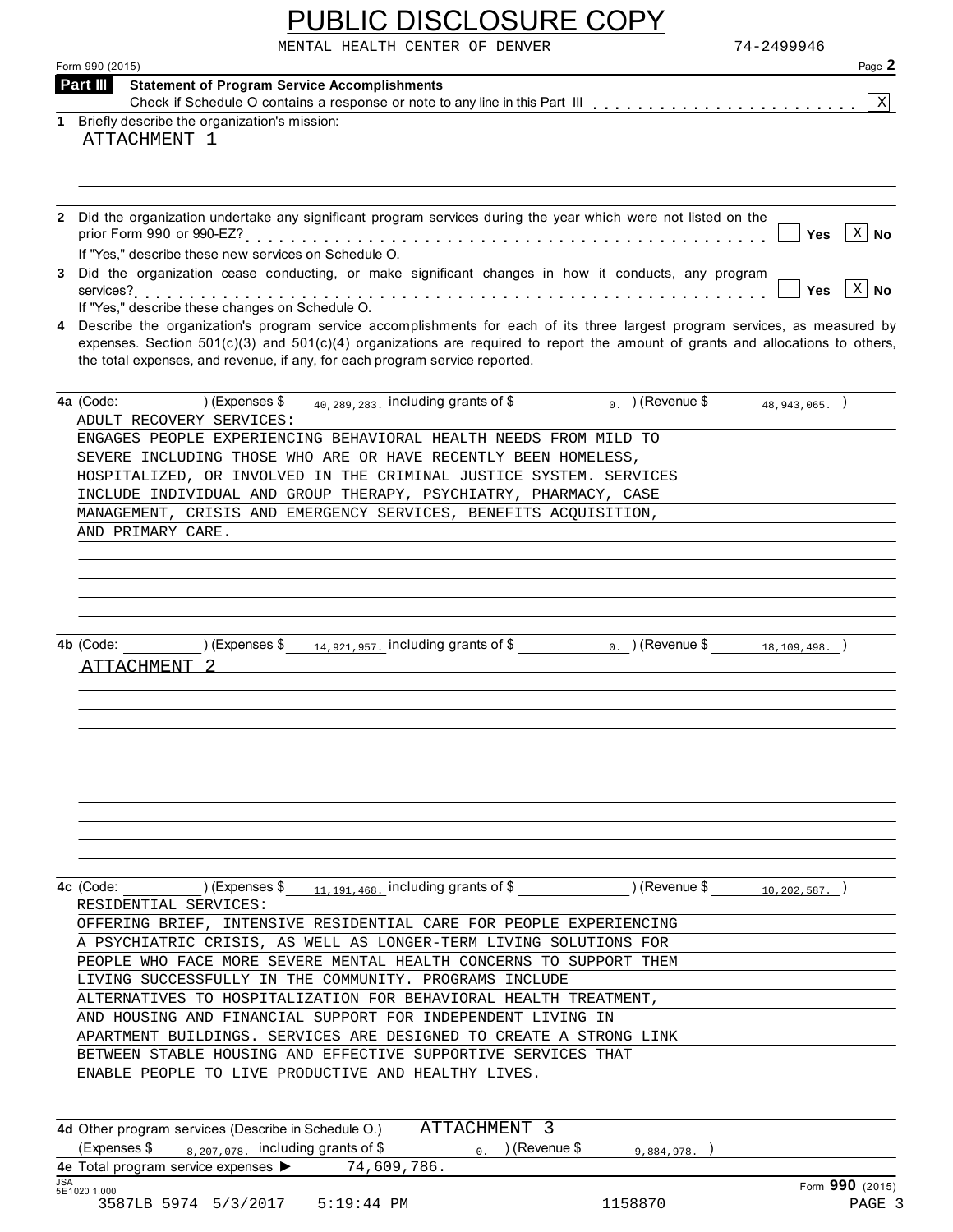|                | MENTAL HEALTH CENTER OF DENVER<br>74-2499946<br>Form 990 (2015)                                                                                                                                                                                                                                                                                                                               |                |             | Page 3 |
|----------------|-----------------------------------------------------------------------------------------------------------------------------------------------------------------------------------------------------------------------------------------------------------------------------------------------------------------------------------------------------------------------------------------------|----------------|-------------|--------|
| <b>Part IV</b> | <b>Checklist of Required Schedules</b>                                                                                                                                                                                                                                                                                                                                                        |                |             |        |
|                |                                                                                                                                                                                                                                                                                                                                                                                               |                | Yes         | No     |
| 1.             | Is the organization described in section $501(c)(3)$ or $4947(a)(1)$ (other than a private foundation)? If "Yes,"                                                                                                                                                                                                                                                                             |                |             |        |
|                |                                                                                                                                                                                                                                                                                                                                                                                               | 1              | Χ           |        |
| 2              | Is the organization required to complete Schedule B, Schedule of Contributors (see instructions)?.                                                                                                                                                                                                                                                                                            | $\overline{2}$ | $\mathbf X$ |        |
| 3              | Did the organization engage in direct or indirect political campaign activities on behalf of or in opposition to                                                                                                                                                                                                                                                                              |                |             |        |
|                | candidates for public office? If "Yes," complete Schedule C, Part I.                                                                                                                                                                                                                                                                                                                          | 3              |             | X      |
| 4              | Section 501(c)(3) organizations. Did the organization engage in lobbying activities, or have a section 501(h)                                                                                                                                                                                                                                                                                 |                |             |        |
|                |                                                                                                                                                                                                                                                                                                                                                                                               | 4              | Χ           |        |
| 5              | Is the organization a section $501(c)(4)$ , $501(c)(5)$ , or $501(c)(6)$ organization that receives membership dues,                                                                                                                                                                                                                                                                          |                |             |        |
|                | assessments, or similar amounts as defined in Revenue Procedure 98-19? If "Yes," complete Schedule C,                                                                                                                                                                                                                                                                                         |                |             |        |
|                |                                                                                                                                                                                                                                                                                                                                                                                               | 5              |             | Χ      |
| 6              | Did the organization maintain any donor advised funds or any similar funds or accounts for which donors                                                                                                                                                                                                                                                                                       |                |             |        |
|                | have the right to provide advice on the distribution or investment of amounts in such funds or accounts? If                                                                                                                                                                                                                                                                                   |                |             |        |
|                | "Yes," complete Schedule D, Part $l_1, \ldots, l_k, \ldots, l_k, \ldots, l_k, \ldots, l_k, \ldots, l_k, \ldots, l_k, \ldots, l_k, \ldots, l_k, \ldots, l_k, \ldots, l_k, \ldots, l_k, \ldots, l_k, \ldots, l_k, \ldots, l_k, \ldots, l_k, \ldots, l_k, \ldots, l_k, \ldots, l_k, \ldots, l_k, \ldots, l_k, \ldots, l_k, \ldots, l_k, \ldots, l_k, \ldots, l_k, \ldots, l_k, \ldots, l_k, \ld$ | 6              |             | Χ      |
| 7              | Did the organization receive or hold a conservation easement, including easements to preserve open space,                                                                                                                                                                                                                                                                                     |                |             |        |
|                | the environment, historic land areas, or historic structures? If "Yes," complete Schedule D, Part II.                                                                                                                                                                                                                                                                                         | $\overline{7}$ |             | Χ      |
| 8              | Did the organization maintain collections of works of art, historical treasures, or other similar assets? If "Yes,"                                                                                                                                                                                                                                                                           |                |             |        |
|                |                                                                                                                                                                                                                                                                                                                                                                                               | 8              |             | X      |
| 9              | Did the organization report an amount in Part X, line 21, for escrow or custodial account liability, serve as a                                                                                                                                                                                                                                                                               |                |             |        |
|                | custodian for amounts not listed in Part X; or provide credit counseling, debt management, credit repair, or                                                                                                                                                                                                                                                                                  |                |             |        |
|                |                                                                                                                                                                                                                                                                                                                                                                                               | 9              | Χ           |        |
| 10             | Did the organization, directly or through a related organization, hold assets in temporarily restricted                                                                                                                                                                                                                                                                                       |                |             |        |
|                |                                                                                                                                                                                                                                                                                                                                                                                               |                | Χ           |        |
|                | endowments, permanent endowments, or quasi-endowments? If "Yes," complete Schedule D, Part V.                                                                                                                                                                                                                                                                                                 | 10             |             |        |
| 11             | If the organization's answer to any of the following questions is "Yes," then complete Schedule D, Parts VI,                                                                                                                                                                                                                                                                                  |                |             |        |
|                | VII, VIII, IX, or X as applicable.                                                                                                                                                                                                                                                                                                                                                            |                |             |        |
|                | a Did the organization report an amount for land, buildings, and equipment in Part X, line 10? If "Yes,"                                                                                                                                                                                                                                                                                      |                |             |        |
|                |                                                                                                                                                                                                                                                                                                                                                                                               | 11a            | Χ           |        |
|                | <b>b</b> Did the organization report an amount for investments-other securities in Part X, line 12 that is 5% or more                                                                                                                                                                                                                                                                         |                |             |        |
|                |                                                                                                                                                                                                                                                                                                                                                                                               | 11 b           |             | X      |
|                | c Did the organization report an amount for investments-program related in Part X, line 13 that is 5% or more                                                                                                                                                                                                                                                                                 |                |             |        |
|                |                                                                                                                                                                                                                                                                                                                                                                                               | 11c            |             | Χ      |
|                | d Did the organization report an amount for other assets in Part X, line 15 that is 5% or more of its total assets                                                                                                                                                                                                                                                                            |                |             |        |
|                |                                                                                                                                                                                                                                                                                                                                                                                               | 11d            | Χ           |        |
|                | e Did the organization report an amount for other liabilities in Part X, line 25? If "Yes," complete Schedule D, Part X                                                                                                                                                                                                                                                                       | 11e            | $\mathbf X$ |        |
|                | f Did the organization's separate or consolidated financial statements for the tax year include a footnote that addresses                                                                                                                                                                                                                                                                     |                |             |        |
|                | the organization's liability for uncertain tax positions under FIN 48 (ASC 740)? If "Yes," complete Schedule D, Part X                                                                                                                                                                                                                                                                        | 11f            |             | X      |
|                | 12a Did the organization obtain separate, independent audited financial statements for the tax year? If "Yes," complete                                                                                                                                                                                                                                                                       |                |             |        |
|                |                                                                                                                                                                                                                                                                                                                                                                                               | 12a            |             | X      |
|                | <b>b</b> Was the organization included in consolidated, independent audited financial statements for the tax year? If                                                                                                                                                                                                                                                                         |                |             |        |
|                | "Yes," and if the organization answered "No" to line 12a, then completing Schedule D, Parts XI and XII is optional                                                                                                                                                                                                                                                                            | 12b            | Χ           |        |
| 13             | Is the organization a school described in section $170(b)(1)(A)(ii)?$ If "Yes," complete Schedule E.                                                                                                                                                                                                                                                                                          | 13             |             | X      |
|                | 14a Did the organization maintain an office, employees, or agents outside of the United States?                                                                                                                                                                                                                                                                                               | 14a            |             | X      |
|                | <b>b</b> Did the organization have aggregate revenues or expenses of more than \$10,000 from grantmaking,                                                                                                                                                                                                                                                                                     |                |             |        |
|                | fundraising, business, investment, and program service activities outside the United States, or aggregate                                                                                                                                                                                                                                                                                     |                |             |        |
|                | foreign investments valued at \$100,000 or more? If "Yes," complete Schedule F, Parts I and IV                                                                                                                                                                                                                                                                                                | 14b            |             | Χ      |
| 15             | Did the organization report on Part IX, column (A), line 3, more than \$5,000 of grants or other assistance to or                                                                                                                                                                                                                                                                             |                |             |        |
|                |                                                                                                                                                                                                                                                                                                                                                                                               | 15             |             | X      |
| 16             | Did the organization report on Part IX, column (A), line 3, more than \$5,000 of aggregate grants or other                                                                                                                                                                                                                                                                                    |                |             |        |
|                | assistance to or for foreign individuals? If "Yes," complete Schedule F, Parts III and IV                                                                                                                                                                                                                                                                                                     | 16             |             | Χ      |
| 17             | Did the organization report a total of more than \$15,000 of expenses for professional fundraising services on                                                                                                                                                                                                                                                                                |                |             |        |
|                | Part IX, column (A), lines 6 and 11e? If "Yes," complete Schedule G, Part I (see instructions)                                                                                                                                                                                                                                                                                                | 17             | Χ           |        |
| 18             | Did the organization report more than \$15,000 total of fundraising event gross income and contributions on                                                                                                                                                                                                                                                                                   |                |             |        |
|                |                                                                                                                                                                                                                                                                                                                                                                                               | 18             | Χ           |        |
|                | Did the organization report more than \$15,000 of gross income from gaming activities on Part VIII, line 9a?                                                                                                                                                                                                                                                                                  |                |             |        |
| 19             |                                                                                                                                                                                                                                                                                                                                                                                               |                |             |        |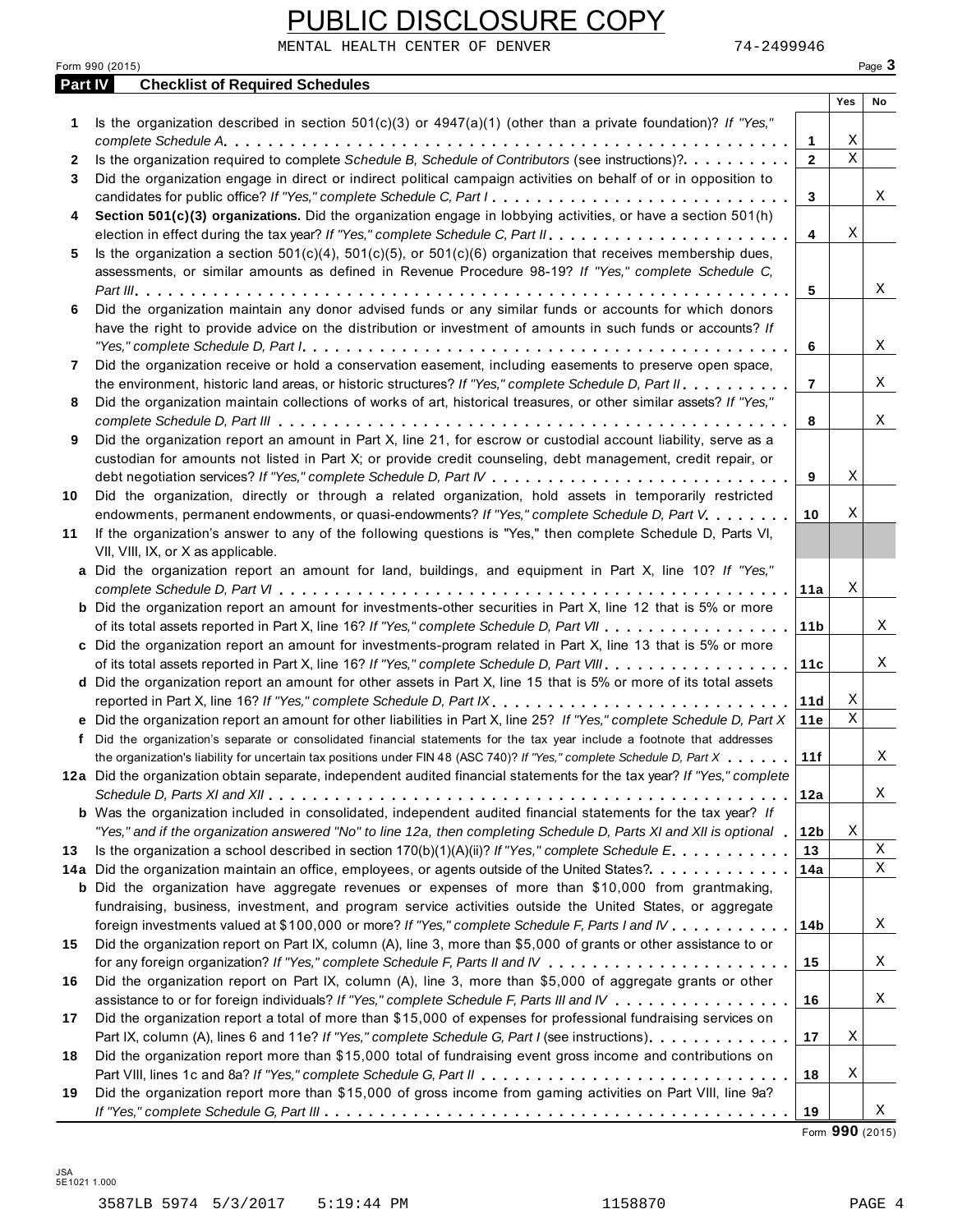|                 | UBLIC DISCLOSURE COPY                                                                                                                                                                          |                 |     |              |
|-----------------|------------------------------------------------------------------------------------------------------------------------------------------------------------------------------------------------|-----------------|-----|--------------|
| Form 990 (2015) | 74-2499946<br>MENTAL HEALTH CENTER OF DENVER                                                                                                                                                   |                 |     | Page 4       |
| Part IV         | <b>Checklist of Required Schedules (continued)</b>                                                                                                                                             |                 |     |              |
|                 |                                                                                                                                                                                                |                 | Yes | No           |
| 20 a            |                                                                                                                                                                                                | 20a             |     | Χ            |
| b               | If "Yes" to line 20a, did the organization attach a copy of its audited financial statements to this return?                                                                                   | 20 <sub>b</sub> |     |              |
| 21              | Did the organization report more than \$5,000 of grants or other assistance to any domestic organization or                                                                                    |                 |     |              |
|                 | domestic government on Part IX, column (A), line 1? If "Yes," complete Schedule I, Parts I and II.                                                                                             | 21              |     | X            |
| 22              | Did the organization report more than \$5,000 of grants or other assistance to or for domestic individuals on                                                                                  |                 |     |              |
|                 |                                                                                                                                                                                                | 22              |     | Χ            |
| 23              | Did the organization answer "Yes" to Part VII, Section A, line 3, 4, or 5 about compensation of the                                                                                            |                 |     |              |
|                 | organization's current and former officers, directors, trustees, key employees, and highest compensated                                                                                        |                 |     |              |
|                 |                                                                                                                                                                                                | 23              | X   |              |
| 24 a            | Did the organization have a tax-exempt bond issue with an outstanding principal amount of more than                                                                                            |                 |     |              |
|                 | \$100,000 as of the last day of the year, that was issued after December 31, 2002? If "Yes," answer lines 24b                                                                                  |                 |     |              |
|                 | through 24d and complete Schedule K. If "No," go to line 25a $\dots \dots \dots \dots \dots \dots \dots \dots \dots \dots \dots \dots$                                                         | 24a             | Χ   |              |
| b               | Did the organization invest any proceeds of tax-exempt bonds beyond a temporary period exception?                                                                                              | 24 <sub>b</sub> |     | X            |
| c               | Did the organization maintain an escrow account other than a refunding escrow at any time during the year                                                                                      |                 |     |              |
|                 |                                                                                                                                                                                                | 24c             |     | Χ            |
| d               | Did the organization act as an "on behalf of" issuer for bonds outstanding at any time during the year?                                                                                        | 24d             |     | $\mathbf{x}$ |
| 25 a            | Section 501(c)(3), 501(c)(4), and 501(c)(29) organizations. Did the organization engage in an excess benefit                                                                                   |                 |     |              |
|                 | transaction with a disqualified person during the year? If "Yes," complete Schedule L, Part I                                                                                                  | 25a             |     | X            |
| b               | Is the organization aware that it engaged in an excess benefit transaction with a disqualified person in a prior                                                                               |                 |     |              |
|                 | year, and that the transaction has not been reported on any of the organization's prior Forms 990 or 990-EZ?                                                                                   |                 |     |              |
|                 |                                                                                                                                                                                                | 25 <sub>b</sub> |     | X            |
| 26              | Did the organization report any amount on Part X, line 5, 6, or 22 for receivables from or payables to any                                                                                     |                 |     |              |
|                 | current or former officers, directors, trustees, key employees, highest compensated employees, or                                                                                              |                 |     | X            |
|                 |                                                                                                                                                                                                | 26              |     |              |
| 27              | Did the organization provide a grant or other assistance to an officer, director, trustee, key employee,                                                                                       |                 |     |              |
|                 | substantial contributor or employee thereof, a grant selection committee member, or to a 35% controlled                                                                                        | 27              |     | Χ            |
|                 | entity or family member of any of these persons? If "Yes," complete Schedule L, Part III.                                                                                                      |                 |     |              |
| 28              | Was the organization a party to a business transaction with one of the following parties (see Schedule L,                                                                                      |                 |     |              |
|                 | Part IV instructions for applicable filing thresholds, conditions, and exceptions):<br>A current or former officer, director, trustee, or key employee? If "Yes," complete Schedule L, Part IV | 28a             |     | Χ            |
| a               | A family member of a current or former officer, director, trustee, or key employee? If "Yes," complete                                                                                         |                 |     |              |
| b               |                                                                                                                                                                                                | 28b             |     | Χ            |
|                 | An entity of which a current or former officer, director, trustee, or key employee (or a family member thereof)                                                                                |                 |     |              |
| c               | was an officer, director, trustee, or direct or indirect owner? If "Yes," complete Schedule L, Part IV.                                                                                        | 28c             |     | Χ            |
| 29              | Did the organization receive more than \$25,000 in non-cash contributions? If "Yes," complete Schedule M                                                                                       | 29              |     | X            |
| 30              | Did the organization receive contributions of art, historical treasures, or other similar assets, or qualified                                                                                 |                 |     |              |
|                 |                                                                                                                                                                                                | 30              |     | Χ            |
| 31              | Did the organization liquidate, terminate, or dissolve and cease operations? If "Yes," complete Schedule N,                                                                                    |                 |     |              |
|                 |                                                                                                                                                                                                | 31              |     | Χ            |
| 32              | Did the organization sell, exchange, dispose of, or transfer more than 25% of its net assets? If "Yes,"                                                                                        |                 |     |              |
|                 |                                                                                                                                                                                                | 32              |     | Χ            |
| 33              | Did the organization own 100% of an entity disregarded as separate from the organization under Regulations                                                                                     |                 |     |              |
|                 | sections 301.7701-2 and 301.7701-3? If "Yes," complete Schedule R, Part $l_1, \ldots, l_l, \ldots, l_l, \ldots, l_l, \ldots, l_l$                                                              | 33              | Χ   |              |
| 34              | Was the organization related to any tax-exempt or taxable entity? If "Yes," complete Schedule R, Part II, III,                                                                                 |                 |     |              |
|                 |                                                                                                                                                                                                | 34              | Χ   |              |
| 35a             | Did the organization have a controlled entity within the meaning of section 512(b)(13)?                                                                                                        | 35a             | X   |              |
| b               | If "Yes" to line 35a, did the organization receive any payment from or engage in any transaction with a                                                                                        |                 |     |              |
|                 | controlled entity within the meaning of section 512(b)(13)? If "Yes," complete Schedule R, Part V, line 2                                                                                      | 35b             | X   |              |
| 36              | Section 501(c)(3) organizations. Did the organization make any transfers to an exempt non-charitable                                                                                           |                 |     |              |
|                 |                                                                                                                                                                                                | 36              |     |              |
| 37              | Did the organization conduct more than 5% of its activities through an entity that is not a related organization                                                                               |                 |     |              |
|                 | and that is treated as a partnership for federal income tax purposes? If "Yes," complete Schedule R,                                                                                           |                 |     |              |
|                 |                                                                                                                                                                                                | 37              |     | Χ            |
| 38              | Did the organization complete Schedule O and provide explanations in Schedule O for Part VI, lines 11b and                                                                                     |                 |     |              |
|                 | 19? Note. All Form 990 filers are required to complete Schedule O.                                                                                                                             | 38              | Χ   |              |

Form **990** (2015)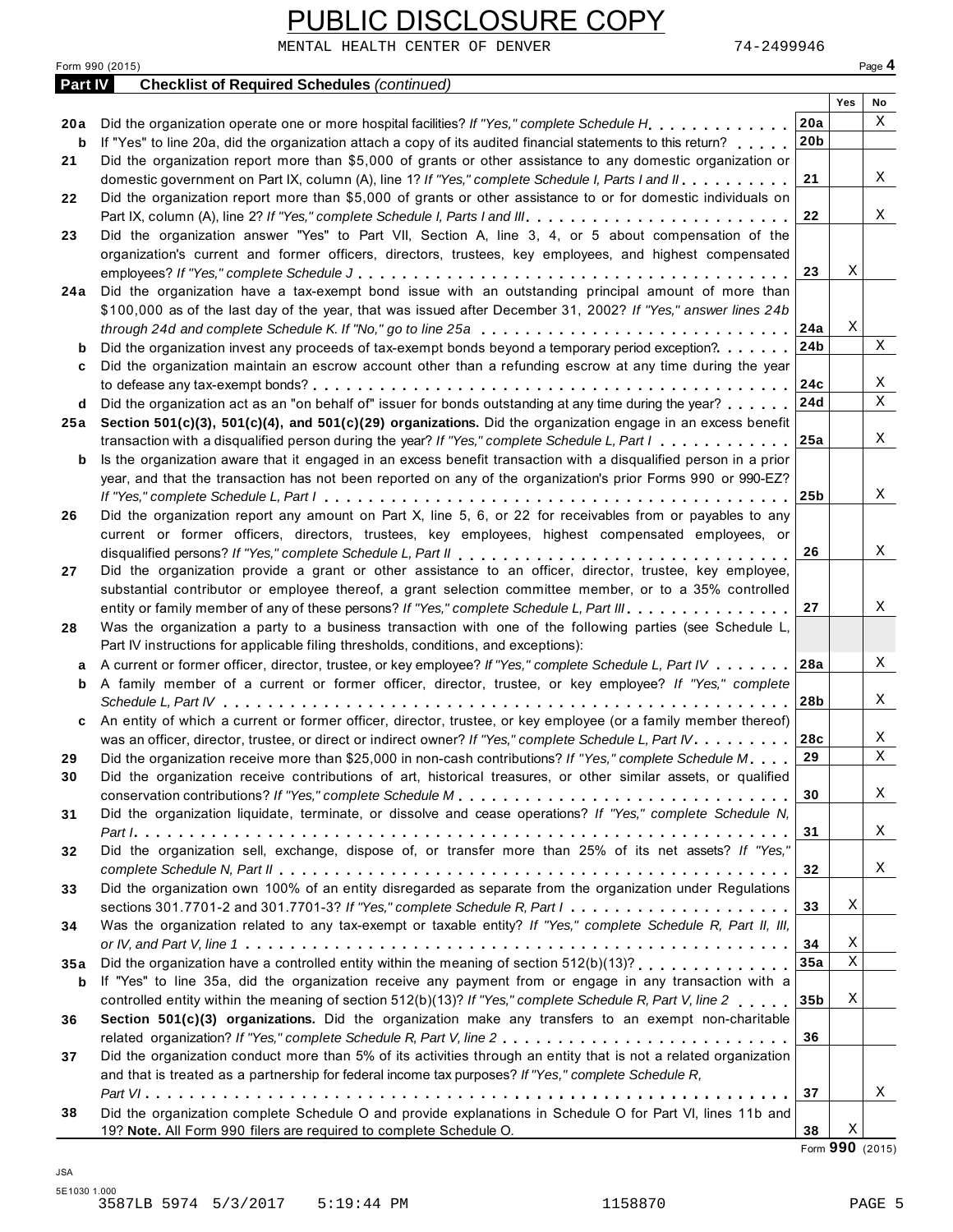|               | PUBLIC DISCLOSURE COPY                                                                                                                                                                                                      |                 |                  |
|---------------|-----------------------------------------------------------------------------------------------------------------------------------------------------------------------------------------------------------------------------|-----------------|------------------|
|               | MENTAL HEALTH CENTER OF DENVER<br>74–2499946                                                                                                                                                                                |                 |                  |
|               | Form 990 (2015)                                                                                                                                                                                                             |                 | Page 5           |
| <b>Part V</b> | <b>Statements Regarding Other IRS Filings and Tax Compliance</b><br>Check if Schedule O contains a response or note to any line in this Part $V_1, \ldots, \ldots, \ldots, \ldots, \ldots$                                  |                 |                  |
|               |                                                                                                                                                                                                                             |                 | Yes<br><b>No</b> |
|               | 151<br>1a Enter the number reported in Box 3 of Form 1096. Enter -0- if not applicable $\ldots \ldots \ldots \ln 1$                                                                                                         |                 |                  |
|               | 0.<br>1b<br><b>b</b> Enter the number of Forms W-2G included in line 1a. Enter -0- if not applicable                                                                                                                        |                 |                  |
|               | c Did the organization comply with backup withholding rules for reportable payments to vendors and                                                                                                                          |                 |                  |
|               |                                                                                                                                                                                                                             | 1c              | Χ                |
|               | 2a Enter the number of employees reported on Form W-3, Transmittal of Wage and Tax  <br>1,058<br>Statements, filed for the calendar year ending with or within the year covered by this return [2a]                         |                 |                  |
|               | b If at least one is reported on line 2a, did the organization file all required federal employment tax returns?                                                                                                            | 2b              | Χ                |
|               | Note. If the sum of lines 1a and 2a is greater than 250, you may be required to e-file (see instructions)                                                                                                                   |                 |                  |
|               | 3a Did the organization have unrelated business gross income of \$1,000 or more during the year?                                                                                                                            | 3a              | Χ                |
|               | <b>b</b> If "Yes," has it filed a Form 990-T for this year? If "No" to line 3b, provide an explanation in Schedule O.                                                                                                       | 3b              |                  |
|               | 4a At any time during the calendar year, did the organization have an interest in, or a signature or other authority                                                                                                        |                 |                  |
|               | over, a financial account in a foreign country (such as a bank account, securities account, or other financial                                                                                                              | 4a              | Χ                |
|               | <b>b</b> If "Yes," enter the name of the foreign country: $\blacktriangleright$                                                                                                                                             |                 |                  |
|               | See instructions for filing requirements for FinCEN Form 114, Report of Foreign Bank and Financial Accounts                                                                                                                 |                 |                  |
|               | (FBAR).                                                                                                                                                                                                                     |                 |                  |
|               | 5a Was the organization a party to a prohibited tax shelter transaction at any time during the tax year?                                                                                                                    | 5a              | Χ                |
|               | <b>b</b> Did any taxable party notify the organization that it was or is a party to a prohibited tax shelter transaction?                                                                                                   | 5b              | Χ                |
|               |                                                                                                                                                                                                                             | 5c              |                  |
|               | 6a Does the organization have annual gross receipts that are normally greater than \$100,000, and did the                                                                                                                   | 6a              | Χ                |
|               | organization solicit any contributions that were not tax deductible as charitable contributions?<br><b>b</b> If "Yes," did the organization include with every solicitation an express statement that such contributions or |                 |                  |
|               |                                                                                                                                                                                                                             | 6b              |                  |
|               | Organizations that may receive deductible contributions under section 170(c).                                                                                                                                               |                 |                  |
|               | a Did the organization receive a payment in excess of \$75 made partly as a contribution and partly for goods                                                                                                               |                 |                  |
|               |                                                                                                                                                                                                                             | 7a              | Χ                |
|               | <b>b</b> If "Yes," did the organization notify the donor of the value of the goods or services provided?                                                                                                                    | 7b              |                  |
|               | c Did the organization sell, exchange, or otherwise dispose of tangible personal property for which it was                                                                                                                  | 7с              | Χ                |
|               | 7d<br>d If "Yes," indicate the number of Forms 8282 filed during the year                                                                                                                                                   |                 |                  |
|               | e Did the organization receive any funds, directly or indirectly, to pay premiums on a personal benefit contract?                                                                                                           | 7e              | Χ                |
|               | f Did the organization, during the year, pay premiums, directly or indirectly, on a personal benefit contract?                                                                                                              | 7f              | Χ                |
|               | g If the organization received a contribution of qualified intellectual property, did the organization file Form 8899 as required?                                                                                          | 7g              |                  |
|               | h If the organization received a contribution of cars, boats, airplanes, or other vehicles, did the organization file a Form 1098-C?                                                                                        | 7h              |                  |
| 8             | Sponsoring organizations maintaining donor advised funds. Did a donor advised fund maintained by the                                                                                                                        | 8               |                  |
| 9             | sponsoring organization have excess business holdings at any time during the year?<br>Sponsoring organizations maintaining donor advised funds.                                                                             |                 |                  |
|               | a Did the sponsoring organization make any taxable distributions under section 4966?                                                                                                                                        | 9а              |                  |
|               | <b>b</b> Did the sponsoring organization make a distribution to a donor, donor advisor, or related person?                                                                                                                  | 9b              |                  |
| 10            | Section 501(c)(7) organizations. Enter:                                                                                                                                                                                     |                 |                  |
|               | 10a<br>a Initiation fees and capital contributions included on Part VIII, line 12                                                                                                                                           |                 |                  |
|               |                                                                                                                                                                                                                             |                 |                  |
| 11            | Section 501(c)(12) organizations. Enter:<br>11a                                                                                                                                                                             |                 |                  |
|               | b Gross income from other sources (Do not net amounts due or paid to other sources                                                                                                                                          |                 |                  |
|               | 11b                                                                                                                                                                                                                         |                 |                  |
|               | 12a Section 4947(a)(1) non-exempt charitable trusts. Is the organization filing Form 990 in lieu of Form 1041?                                                                                                              | 12a             |                  |
|               | <b>b</b> If "Yes," enter the amount of tax-exempt interest received or accrued during the year $\boxed{12b}$                                                                                                                |                 |                  |
| 13            | Section 501(c)(29) qualified nonprofit health insurance issuers.                                                                                                                                                            |                 |                  |
|               | a Is the organization licensed to issue qualified health plans in more than one state?<br>Note. See the instructions for additional information the organization must report on Schedule O.                                 | 13a             |                  |
|               | <b>b</b> Enter the amount of reserves the organization is required to maintain by the states in which                                                                                                                       |                 |                  |
|               | 13 <sub>b</sub>                                                                                                                                                                                                             |                 |                  |
|               |                                                                                                                                                                                                                             |                 |                  |
|               | 14a Did the organization receive any payments for indoor tanning services during the tax year?                                                                                                                              | 14a             | Χ                |
| <b>JSA</b>    | <b>b</b> If "Yes," has it filed a Form 720 to report these payments? If "No," provide an explanation in Schedule O                                                                                                          | 14 <sub>b</sub> | Form 990 (2015)  |
|               | 5E1040 1.000<br>3587LB 5974 5/3/2017<br>$5:19:44$ PM<br>1158870                                                                                                                                                             |                 | PAGE 6           |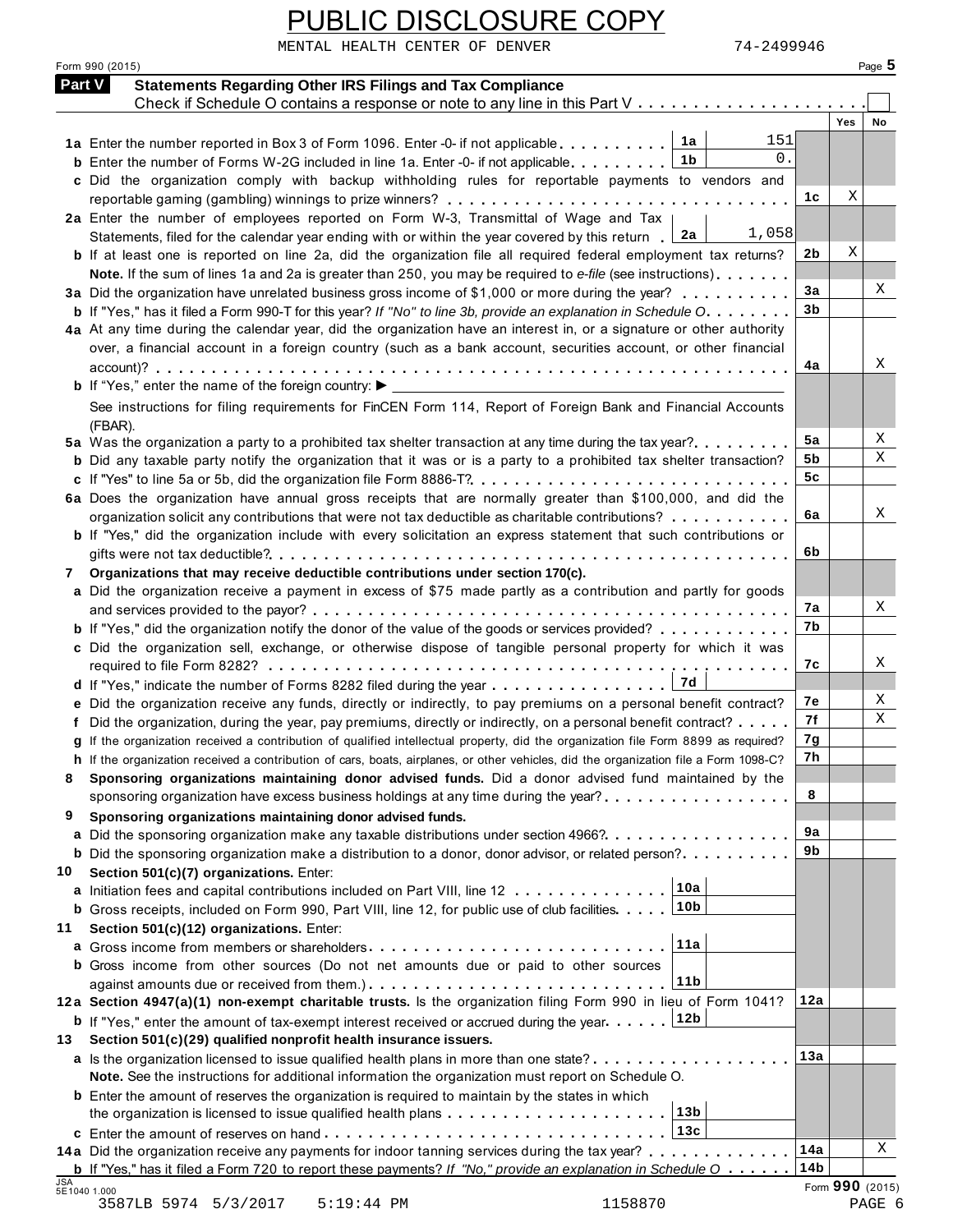| MENTAL HEALTH CENTER OF DENVER<br>74-2499946<br>Form 990 (2015)<br>Governance, Management, and Disclosure For each "Yes" response to lines 2 through 7b below, and for a "No"<br><b>Part VI</b><br>response to line 8a, 8b, or 10b below, describe the circumstances, processes, or changes in Schedule O. See instructions.<br><b>Section A. Governing Body and Management</b><br><b>Yes</b><br>17<br>1a<br>1a Enter the number of voting members of the governing body at the end of the tax year<br>If there are material differences in voting rights among members of the governing body, or if the governing<br>body delegated broad authority to an executive committee or similar committee, explain in Schedule O.<br>17<br>1b<br>Enter the number of voting members included in line 1a, above, who are independent<br>b<br>Did any officer, director, trustee, or key employee have a family relationship or a business relationship with<br>2<br>2<br>Did the organization delegate control over management duties customarily performed by or under the direct<br>3<br>3<br>supervision of officers, directors, or trustees, or key employees to a management company or other person?<br>4<br>Did the organization make any significant changes to its governing documents since the prior Form 990 was filed?<br>4<br>5<br>5<br>Did the organization become aware during the year of a significant diversion of the organization's assets?<br>Χ<br>6<br>6<br>Did the organization have members, stockholders, or other persons who had the power to elect or appoint<br>7a<br>Χ<br>7a<br>Are any governance decisions of the organization reserved to (or subject to approval by) members,<br>b<br>X<br>7b<br>Did the organization contemporaneously document the meetings held or written actions undertaken during<br>8<br>the year by the following:<br>X<br>8a<br>a<br>Χ<br>8b<br>b<br>Is there any officer, director, trustee, or key employee listed in Part VII, Section A, who cannot be reached at<br>9<br>the organization's mailing address? If "Yes," provide the names and addresses in Schedule O<br>9<br>Section B. Policies (This Section B requests information about policies not required by the Internal Revenue Code.)<br>Yes<br>10a<br>If "Yes," did the organization have written policies and procedures governing the activities of such chapters,<br>b<br>10 <sub>b</sub><br>affiliates, and branches to ensure their operations are consistent with the organization's exempt purposes?<br>X<br>11a<br>11a Has the organization provided a complete copy of this Form 990 to all members of its governing body before filing the form?<br><b>b</b> Describe in Schedule O the process, if any, used by the organization to review this Form 990.<br>12a<br>X<br>12a Did the organization have a written conflict of interest policy? If "No," go to line 13<br><b>b</b> Were officers, directors, or trustees, and key employees required to disclose annually interests that could give<br>12 <sub>b</sub><br>X<br>Did the organization regularly and consistently monitor and enforce compliance with the policy? If "Yes,"<br>c<br>X<br>12c | Page $6$<br>$\mathbf X$<br>No<br>Χ<br>Χ<br>X<br>X |
|------------------------------------------------------------------------------------------------------------------------------------------------------------------------------------------------------------------------------------------------------------------------------------------------------------------------------------------------------------------------------------------------------------------------------------------------------------------------------------------------------------------------------------------------------------------------------------------------------------------------------------------------------------------------------------------------------------------------------------------------------------------------------------------------------------------------------------------------------------------------------------------------------------------------------------------------------------------------------------------------------------------------------------------------------------------------------------------------------------------------------------------------------------------------------------------------------------------------------------------------------------------------------------------------------------------------------------------------------------------------------------------------------------------------------------------------------------------------------------------------------------------------------------------------------------------------------------------------------------------------------------------------------------------------------------------------------------------------------------------------------------------------------------------------------------------------------------------------------------------------------------------------------------------------------------------------------------------------------------------------------------------------------------------------------------------------------------------------------------------------------------------------------------------------------------------------------------------------------------------------------------------------------------------------------------------------------------------------------------------------------------------------------------------------------------------------------------------------------------------------------------------------------------------------------------------------------------------------------------------------------------------------------------------------------------------------------------------------------------------------------------------------------------------------------------------------------------------------------------------------------------------------------------------------------------------------------------------------------------------------------------------------------------------------------------------------------------------------------------------------------------------------------------------------------------------|---------------------------------------------------|
|                                                                                                                                                                                                                                                                                                                                                                                                                                                                                                                                                                                                                                                                                                                                                                                                                                                                                                                                                                                                                                                                                                                                                                                                                                                                                                                                                                                                                                                                                                                                                                                                                                                                                                                                                                                                                                                                                                                                                                                                                                                                                                                                                                                                                                                                                                                                                                                                                                                                                                                                                                                                                                                                                                                                                                                                                                                                                                                                                                                                                                                                                                                                                                                          |                                                   |
|                                                                                                                                                                                                                                                                                                                                                                                                                                                                                                                                                                                                                                                                                                                                                                                                                                                                                                                                                                                                                                                                                                                                                                                                                                                                                                                                                                                                                                                                                                                                                                                                                                                                                                                                                                                                                                                                                                                                                                                                                                                                                                                                                                                                                                                                                                                                                                                                                                                                                                                                                                                                                                                                                                                                                                                                                                                                                                                                                                                                                                                                                                                                                                                          |                                                   |
|                                                                                                                                                                                                                                                                                                                                                                                                                                                                                                                                                                                                                                                                                                                                                                                                                                                                                                                                                                                                                                                                                                                                                                                                                                                                                                                                                                                                                                                                                                                                                                                                                                                                                                                                                                                                                                                                                                                                                                                                                                                                                                                                                                                                                                                                                                                                                                                                                                                                                                                                                                                                                                                                                                                                                                                                                                                                                                                                                                                                                                                                                                                                                                                          |                                                   |
|                                                                                                                                                                                                                                                                                                                                                                                                                                                                                                                                                                                                                                                                                                                                                                                                                                                                                                                                                                                                                                                                                                                                                                                                                                                                                                                                                                                                                                                                                                                                                                                                                                                                                                                                                                                                                                                                                                                                                                                                                                                                                                                                                                                                                                                                                                                                                                                                                                                                                                                                                                                                                                                                                                                                                                                                                                                                                                                                                                                                                                                                                                                                                                                          |                                                   |
|                                                                                                                                                                                                                                                                                                                                                                                                                                                                                                                                                                                                                                                                                                                                                                                                                                                                                                                                                                                                                                                                                                                                                                                                                                                                                                                                                                                                                                                                                                                                                                                                                                                                                                                                                                                                                                                                                                                                                                                                                                                                                                                                                                                                                                                                                                                                                                                                                                                                                                                                                                                                                                                                                                                                                                                                                                                                                                                                                                                                                                                                                                                                                                                          |                                                   |
|                                                                                                                                                                                                                                                                                                                                                                                                                                                                                                                                                                                                                                                                                                                                                                                                                                                                                                                                                                                                                                                                                                                                                                                                                                                                                                                                                                                                                                                                                                                                                                                                                                                                                                                                                                                                                                                                                                                                                                                                                                                                                                                                                                                                                                                                                                                                                                                                                                                                                                                                                                                                                                                                                                                                                                                                                                                                                                                                                                                                                                                                                                                                                                                          |                                                   |
|                                                                                                                                                                                                                                                                                                                                                                                                                                                                                                                                                                                                                                                                                                                                                                                                                                                                                                                                                                                                                                                                                                                                                                                                                                                                                                                                                                                                                                                                                                                                                                                                                                                                                                                                                                                                                                                                                                                                                                                                                                                                                                                                                                                                                                                                                                                                                                                                                                                                                                                                                                                                                                                                                                                                                                                                                                                                                                                                                                                                                                                                                                                                                                                          |                                                   |
|                                                                                                                                                                                                                                                                                                                                                                                                                                                                                                                                                                                                                                                                                                                                                                                                                                                                                                                                                                                                                                                                                                                                                                                                                                                                                                                                                                                                                                                                                                                                                                                                                                                                                                                                                                                                                                                                                                                                                                                                                                                                                                                                                                                                                                                                                                                                                                                                                                                                                                                                                                                                                                                                                                                                                                                                                                                                                                                                                                                                                                                                                                                                                                                          |                                                   |
|                                                                                                                                                                                                                                                                                                                                                                                                                                                                                                                                                                                                                                                                                                                                                                                                                                                                                                                                                                                                                                                                                                                                                                                                                                                                                                                                                                                                                                                                                                                                                                                                                                                                                                                                                                                                                                                                                                                                                                                                                                                                                                                                                                                                                                                                                                                                                                                                                                                                                                                                                                                                                                                                                                                                                                                                                                                                                                                                                                                                                                                                                                                                                                                          |                                                   |
|                                                                                                                                                                                                                                                                                                                                                                                                                                                                                                                                                                                                                                                                                                                                                                                                                                                                                                                                                                                                                                                                                                                                                                                                                                                                                                                                                                                                                                                                                                                                                                                                                                                                                                                                                                                                                                                                                                                                                                                                                                                                                                                                                                                                                                                                                                                                                                                                                                                                                                                                                                                                                                                                                                                                                                                                                                                                                                                                                                                                                                                                                                                                                                                          |                                                   |
|                                                                                                                                                                                                                                                                                                                                                                                                                                                                                                                                                                                                                                                                                                                                                                                                                                                                                                                                                                                                                                                                                                                                                                                                                                                                                                                                                                                                                                                                                                                                                                                                                                                                                                                                                                                                                                                                                                                                                                                                                                                                                                                                                                                                                                                                                                                                                                                                                                                                                                                                                                                                                                                                                                                                                                                                                                                                                                                                                                                                                                                                                                                                                                                          |                                                   |
|                                                                                                                                                                                                                                                                                                                                                                                                                                                                                                                                                                                                                                                                                                                                                                                                                                                                                                                                                                                                                                                                                                                                                                                                                                                                                                                                                                                                                                                                                                                                                                                                                                                                                                                                                                                                                                                                                                                                                                                                                                                                                                                                                                                                                                                                                                                                                                                                                                                                                                                                                                                                                                                                                                                                                                                                                                                                                                                                                                                                                                                                                                                                                                                          |                                                   |
|                                                                                                                                                                                                                                                                                                                                                                                                                                                                                                                                                                                                                                                                                                                                                                                                                                                                                                                                                                                                                                                                                                                                                                                                                                                                                                                                                                                                                                                                                                                                                                                                                                                                                                                                                                                                                                                                                                                                                                                                                                                                                                                                                                                                                                                                                                                                                                                                                                                                                                                                                                                                                                                                                                                                                                                                                                                                                                                                                                                                                                                                                                                                                                                          |                                                   |
|                                                                                                                                                                                                                                                                                                                                                                                                                                                                                                                                                                                                                                                                                                                                                                                                                                                                                                                                                                                                                                                                                                                                                                                                                                                                                                                                                                                                                                                                                                                                                                                                                                                                                                                                                                                                                                                                                                                                                                                                                                                                                                                                                                                                                                                                                                                                                                                                                                                                                                                                                                                                                                                                                                                                                                                                                                                                                                                                                                                                                                                                                                                                                                                          |                                                   |
|                                                                                                                                                                                                                                                                                                                                                                                                                                                                                                                                                                                                                                                                                                                                                                                                                                                                                                                                                                                                                                                                                                                                                                                                                                                                                                                                                                                                                                                                                                                                                                                                                                                                                                                                                                                                                                                                                                                                                                                                                                                                                                                                                                                                                                                                                                                                                                                                                                                                                                                                                                                                                                                                                                                                                                                                                                                                                                                                                                                                                                                                                                                                                                                          |                                                   |
|                                                                                                                                                                                                                                                                                                                                                                                                                                                                                                                                                                                                                                                                                                                                                                                                                                                                                                                                                                                                                                                                                                                                                                                                                                                                                                                                                                                                                                                                                                                                                                                                                                                                                                                                                                                                                                                                                                                                                                                                                                                                                                                                                                                                                                                                                                                                                                                                                                                                                                                                                                                                                                                                                                                                                                                                                                                                                                                                                                                                                                                                                                                                                                                          |                                                   |
|                                                                                                                                                                                                                                                                                                                                                                                                                                                                                                                                                                                                                                                                                                                                                                                                                                                                                                                                                                                                                                                                                                                                                                                                                                                                                                                                                                                                                                                                                                                                                                                                                                                                                                                                                                                                                                                                                                                                                                                                                                                                                                                                                                                                                                                                                                                                                                                                                                                                                                                                                                                                                                                                                                                                                                                                                                                                                                                                                                                                                                                                                                                                                                                          |                                                   |
|                                                                                                                                                                                                                                                                                                                                                                                                                                                                                                                                                                                                                                                                                                                                                                                                                                                                                                                                                                                                                                                                                                                                                                                                                                                                                                                                                                                                                                                                                                                                                                                                                                                                                                                                                                                                                                                                                                                                                                                                                                                                                                                                                                                                                                                                                                                                                                                                                                                                                                                                                                                                                                                                                                                                                                                                                                                                                                                                                                                                                                                                                                                                                                                          |                                                   |
|                                                                                                                                                                                                                                                                                                                                                                                                                                                                                                                                                                                                                                                                                                                                                                                                                                                                                                                                                                                                                                                                                                                                                                                                                                                                                                                                                                                                                                                                                                                                                                                                                                                                                                                                                                                                                                                                                                                                                                                                                                                                                                                                                                                                                                                                                                                                                                                                                                                                                                                                                                                                                                                                                                                                                                                                                                                                                                                                                                                                                                                                                                                                                                                          |                                                   |
|                                                                                                                                                                                                                                                                                                                                                                                                                                                                                                                                                                                                                                                                                                                                                                                                                                                                                                                                                                                                                                                                                                                                                                                                                                                                                                                                                                                                                                                                                                                                                                                                                                                                                                                                                                                                                                                                                                                                                                                                                                                                                                                                                                                                                                                                                                                                                                                                                                                                                                                                                                                                                                                                                                                                                                                                                                                                                                                                                                                                                                                                                                                                                                                          |                                                   |
|                                                                                                                                                                                                                                                                                                                                                                                                                                                                                                                                                                                                                                                                                                                                                                                                                                                                                                                                                                                                                                                                                                                                                                                                                                                                                                                                                                                                                                                                                                                                                                                                                                                                                                                                                                                                                                                                                                                                                                                                                                                                                                                                                                                                                                                                                                                                                                                                                                                                                                                                                                                                                                                                                                                                                                                                                                                                                                                                                                                                                                                                                                                                                                                          |                                                   |
|                                                                                                                                                                                                                                                                                                                                                                                                                                                                                                                                                                                                                                                                                                                                                                                                                                                                                                                                                                                                                                                                                                                                                                                                                                                                                                                                                                                                                                                                                                                                                                                                                                                                                                                                                                                                                                                                                                                                                                                                                                                                                                                                                                                                                                                                                                                                                                                                                                                                                                                                                                                                                                                                                                                                                                                                                                                                                                                                                                                                                                                                                                                                                                                          |                                                   |
|                                                                                                                                                                                                                                                                                                                                                                                                                                                                                                                                                                                                                                                                                                                                                                                                                                                                                                                                                                                                                                                                                                                                                                                                                                                                                                                                                                                                                                                                                                                                                                                                                                                                                                                                                                                                                                                                                                                                                                                                                                                                                                                                                                                                                                                                                                                                                                                                                                                                                                                                                                                                                                                                                                                                                                                                                                                                                                                                                                                                                                                                                                                                                                                          |                                                   |
|                                                                                                                                                                                                                                                                                                                                                                                                                                                                                                                                                                                                                                                                                                                                                                                                                                                                                                                                                                                                                                                                                                                                                                                                                                                                                                                                                                                                                                                                                                                                                                                                                                                                                                                                                                                                                                                                                                                                                                                                                                                                                                                                                                                                                                                                                                                                                                                                                                                                                                                                                                                                                                                                                                                                                                                                                                                                                                                                                                                                                                                                                                                                                                                          |                                                   |
|                                                                                                                                                                                                                                                                                                                                                                                                                                                                                                                                                                                                                                                                                                                                                                                                                                                                                                                                                                                                                                                                                                                                                                                                                                                                                                                                                                                                                                                                                                                                                                                                                                                                                                                                                                                                                                                                                                                                                                                                                                                                                                                                                                                                                                                                                                                                                                                                                                                                                                                                                                                                                                                                                                                                                                                                                                                                                                                                                                                                                                                                                                                                                                                          | X                                                 |
|                                                                                                                                                                                                                                                                                                                                                                                                                                                                                                                                                                                                                                                                                                                                                                                                                                                                                                                                                                                                                                                                                                                                                                                                                                                                                                                                                                                                                                                                                                                                                                                                                                                                                                                                                                                                                                                                                                                                                                                                                                                                                                                                                                                                                                                                                                                                                                                                                                                                                                                                                                                                                                                                                                                                                                                                                                                                                                                                                                                                                                                                                                                                                                                          |                                                   |
|                                                                                                                                                                                                                                                                                                                                                                                                                                                                                                                                                                                                                                                                                                                                                                                                                                                                                                                                                                                                                                                                                                                                                                                                                                                                                                                                                                                                                                                                                                                                                                                                                                                                                                                                                                                                                                                                                                                                                                                                                                                                                                                                                                                                                                                                                                                                                                                                                                                                                                                                                                                                                                                                                                                                                                                                                                                                                                                                                                                                                                                                                                                                                                                          | No                                                |
|                                                                                                                                                                                                                                                                                                                                                                                                                                                                                                                                                                                                                                                                                                                                                                                                                                                                                                                                                                                                                                                                                                                                                                                                                                                                                                                                                                                                                                                                                                                                                                                                                                                                                                                                                                                                                                                                                                                                                                                                                                                                                                                                                                                                                                                                                                                                                                                                                                                                                                                                                                                                                                                                                                                                                                                                                                                                                                                                                                                                                                                                                                                                                                                          | Χ                                                 |
|                                                                                                                                                                                                                                                                                                                                                                                                                                                                                                                                                                                                                                                                                                                                                                                                                                                                                                                                                                                                                                                                                                                                                                                                                                                                                                                                                                                                                                                                                                                                                                                                                                                                                                                                                                                                                                                                                                                                                                                                                                                                                                                                                                                                                                                                                                                                                                                                                                                                                                                                                                                                                                                                                                                                                                                                                                                                                                                                                                                                                                                                                                                                                                                          |                                                   |
|                                                                                                                                                                                                                                                                                                                                                                                                                                                                                                                                                                                                                                                                                                                                                                                                                                                                                                                                                                                                                                                                                                                                                                                                                                                                                                                                                                                                                                                                                                                                                                                                                                                                                                                                                                                                                                                                                                                                                                                                                                                                                                                                                                                                                                                                                                                                                                                                                                                                                                                                                                                                                                                                                                                                                                                                                                                                                                                                                                                                                                                                                                                                                                                          |                                                   |
|                                                                                                                                                                                                                                                                                                                                                                                                                                                                                                                                                                                                                                                                                                                                                                                                                                                                                                                                                                                                                                                                                                                                                                                                                                                                                                                                                                                                                                                                                                                                                                                                                                                                                                                                                                                                                                                                                                                                                                                                                                                                                                                                                                                                                                                                                                                                                                                                                                                                                                                                                                                                                                                                                                                                                                                                                                                                                                                                                                                                                                                                                                                                                                                          |                                                   |
|                                                                                                                                                                                                                                                                                                                                                                                                                                                                                                                                                                                                                                                                                                                                                                                                                                                                                                                                                                                                                                                                                                                                                                                                                                                                                                                                                                                                                                                                                                                                                                                                                                                                                                                                                                                                                                                                                                                                                                                                                                                                                                                                                                                                                                                                                                                                                                                                                                                                                                                                                                                                                                                                                                                                                                                                                                                                                                                                                                                                                                                                                                                                                                                          |                                                   |
|                                                                                                                                                                                                                                                                                                                                                                                                                                                                                                                                                                                                                                                                                                                                                                                                                                                                                                                                                                                                                                                                                                                                                                                                                                                                                                                                                                                                                                                                                                                                                                                                                                                                                                                                                                                                                                                                                                                                                                                                                                                                                                                                                                                                                                                                                                                                                                                                                                                                                                                                                                                                                                                                                                                                                                                                                                                                                                                                                                                                                                                                                                                                                                                          |                                                   |
|                                                                                                                                                                                                                                                                                                                                                                                                                                                                                                                                                                                                                                                                                                                                                                                                                                                                                                                                                                                                                                                                                                                                                                                                                                                                                                                                                                                                                                                                                                                                                                                                                                                                                                                                                                                                                                                                                                                                                                                                                                                                                                                                                                                                                                                                                                                                                                                                                                                                                                                                                                                                                                                                                                                                                                                                                                                                                                                                                                                                                                                                                                                                                                                          |                                                   |
|                                                                                                                                                                                                                                                                                                                                                                                                                                                                                                                                                                                                                                                                                                                                                                                                                                                                                                                                                                                                                                                                                                                                                                                                                                                                                                                                                                                                                                                                                                                                                                                                                                                                                                                                                                                                                                                                                                                                                                                                                                                                                                                                                                                                                                                                                                                                                                                                                                                                                                                                                                                                                                                                                                                                                                                                                                                                                                                                                                                                                                                                                                                                                                                          |                                                   |
|                                                                                                                                                                                                                                                                                                                                                                                                                                                                                                                                                                                                                                                                                                                                                                                                                                                                                                                                                                                                                                                                                                                                                                                                                                                                                                                                                                                                                                                                                                                                                                                                                                                                                                                                                                                                                                                                                                                                                                                                                                                                                                                                                                                                                                                                                                                                                                                                                                                                                                                                                                                                                                                                                                                                                                                                                                                                                                                                                                                                                                                                                                                                                                                          |                                                   |
|                                                                                                                                                                                                                                                                                                                                                                                                                                                                                                                                                                                                                                                                                                                                                                                                                                                                                                                                                                                                                                                                                                                                                                                                                                                                                                                                                                                                                                                                                                                                                                                                                                                                                                                                                                                                                                                                                                                                                                                                                                                                                                                                                                                                                                                                                                                                                                                                                                                                                                                                                                                                                                                                                                                                                                                                                                                                                                                                                                                                                                                                                                                                                                                          |                                                   |
| 13<br>X<br>Did the organization have a written whistleblower policy?<br>13                                                                                                                                                                                                                                                                                                                                                                                                                                                                                                                                                                                                                                                                                                                                                                                                                                                                                                                                                                                                                                                                                                                                                                                                                                                                                                                                                                                                                                                                                                                                                                                                                                                                                                                                                                                                                                                                                                                                                                                                                                                                                                                                                                                                                                                                                                                                                                                                                                                                                                                                                                                                                                                                                                                                                                                                                                                                                                                                                                                                                                                                                                               |                                                   |
| Χ<br>14<br>Did the organization have a written document retention and destruction policy?<br>14                                                                                                                                                                                                                                                                                                                                                                                                                                                                                                                                                                                                                                                                                                                                                                                                                                                                                                                                                                                                                                                                                                                                                                                                                                                                                                                                                                                                                                                                                                                                                                                                                                                                                                                                                                                                                                                                                                                                                                                                                                                                                                                                                                                                                                                                                                                                                                                                                                                                                                                                                                                                                                                                                                                                                                                                                                                                                                                                                                                                                                                                                          |                                                   |
| Did the process for determining compensation of the following persons include a review and approval by<br>15                                                                                                                                                                                                                                                                                                                                                                                                                                                                                                                                                                                                                                                                                                                                                                                                                                                                                                                                                                                                                                                                                                                                                                                                                                                                                                                                                                                                                                                                                                                                                                                                                                                                                                                                                                                                                                                                                                                                                                                                                                                                                                                                                                                                                                                                                                                                                                                                                                                                                                                                                                                                                                                                                                                                                                                                                                                                                                                                                                                                                                                                             |                                                   |
| independent persons, comparability data, and contemporaneous substantiation of the deliberation and decision?<br>15a<br>X                                                                                                                                                                                                                                                                                                                                                                                                                                                                                                                                                                                                                                                                                                                                                                                                                                                                                                                                                                                                                                                                                                                                                                                                                                                                                                                                                                                                                                                                                                                                                                                                                                                                                                                                                                                                                                                                                                                                                                                                                                                                                                                                                                                                                                                                                                                                                                                                                                                                                                                                                                                                                                                                                                                                                                                                                                                                                                                                                                                                                                                                |                                                   |
| a<br>15 <sub>b</sub><br>Χ                                                                                                                                                                                                                                                                                                                                                                                                                                                                                                                                                                                                                                                                                                                                                                                                                                                                                                                                                                                                                                                                                                                                                                                                                                                                                                                                                                                                                                                                                                                                                                                                                                                                                                                                                                                                                                                                                                                                                                                                                                                                                                                                                                                                                                                                                                                                                                                                                                                                                                                                                                                                                                                                                                                                                                                                                                                                                                                                                                                                                                                                                                                                                                |                                                   |
| b                                                                                                                                                                                                                                                                                                                                                                                                                                                                                                                                                                                                                                                                                                                                                                                                                                                                                                                                                                                                                                                                                                                                                                                                                                                                                                                                                                                                                                                                                                                                                                                                                                                                                                                                                                                                                                                                                                                                                                                                                                                                                                                                                                                                                                                                                                                                                                                                                                                                                                                                                                                                                                                                                                                                                                                                                                                                                                                                                                                                                                                                                                                                                                                        |                                                   |
| If "Yes" to line 15a or 15b, describe the process in Schedule O (see instructions).                                                                                                                                                                                                                                                                                                                                                                                                                                                                                                                                                                                                                                                                                                                                                                                                                                                                                                                                                                                                                                                                                                                                                                                                                                                                                                                                                                                                                                                                                                                                                                                                                                                                                                                                                                                                                                                                                                                                                                                                                                                                                                                                                                                                                                                                                                                                                                                                                                                                                                                                                                                                                                                                                                                                                                                                                                                                                                                                                                                                                                                                                                      |                                                   |
| 16a Did the organization invest in, contribute assets to, or participate in a joint venture or similar arrangement<br>16a                                                                                                                                                                                                                                                                                                                                                                                                                                                                                                                                                                                                                                                                                                                                                                                                                                                                                                                                                                                                                                                                                                                                                                                                                                                                                                                                                                                                                                                                                                                                                                                                                                                                                                                                                                                                                                                                                                                                                                                                                                                                                                                                                                                                                                                                                                                                                                                                                                                                                                                                                                                                                                                                                                                                                                                                                                                                                                                                                                                                                                                                | Χ                                                 |
| If "Yes," did the organization follow a written policy or procedure requiring the organization to evaluate its<br>b                                                                                                                                                                                                                                                                                                                                                                                                                                                                                                                                                                                                                                                                                                                                                                                                                                                                                                                                                                                                                                                                                                                                                                                                                                                                                                                                                                                                                                                                                                                                                                                                                                                                                                                                                                                                                                                                                                                                                                                                                                                                                                                                                                                                                                                                                                                                                                                                                                                                                                                                                                                                                                                                                                                                                                                                                                                                                                                                                                                                                                                                      |                                                   |
| participation in joint venture arrangements under applicable federal tax law, and take steps to safeguard the<br>16b                                                                                                                                                                                                                                                                                                                                                                                                                                                                                                                                                                                                                                                                                                                                                                                                                                                                                                                                                                                                                                                                                                                                                                                                                                                                                                                                                                                                                                                                                                                                                                                                                                                                                                                                                                                                                                                                                                                                                                                                                                                                                                                                                                                                                                                                                                                                                                                                                                                                                                                                                                                                                                                                                                                                                                                                                                                                                                                                                                                                                                                                     |                                                   |
| <b>Section C. Disclosure</b>                                                                                                                                                                                                                                                                                                                                                                                                                                                                                                                                                                                                                                                                                                                                                                                                                                                                                                                                                                                                                                                                                                                                                                                                                                                                                                                                                                                                                                                                                                                                                                                                                                                                                                                                                                                                                                                                                                                                                                                                                                                                                                                                                                                                                                                                                                                                                                                                                                                                                                                                                                                                                                                                                                                                                                                                                                                                                                                                                                                                                                                                                                                                                             |                                                   |
| List the states with which a copy of this Form 990 is required to be filed ▶<br>17                                                                                                                                                                                                                                                                                                                                                                                                                                                                                                                                                                                                                                                                                                                                                                                                                                                                                                                                                                                                                                                                                                                                                                                                                                                                                                                                                                                                                                                                                                                                                                                                                                                                                                                                                                                                                                                                                                                                                                                                                                                                                                                                                                                                                                                                                                                                                                                                                                                                                                                                                                                                                                                                                                                                                                                                                                                                                                                                                                                                                                                                                                       |                                                   |
| Section 6104 requires an organization to make its Forms 1023 (or 1024 if applicable), 990, and 990-T (Section 501(c)(3)s only)<br>18<br>available for public inspection. Indicate how you made these available. Check all that apply.<br>Own website<br>  X   Another's website<br>$\vert x \vert$ Upon request<br>Other (explain in Schedule O)<br>X                                                                                                                                                                                                                                                                                                                                                                                                                                                                                                                                                                                                                                                                                                                                                                                                                                                                                                                                                                                                                                                                                                                                                                                                                                                                                                                                                                                                                                                                                                                                                                                                                                                                                                                                                                                                                                                                                                                                                                                                                                                                                                                                                                                                                                                                                                                                                                                                                                                                                                                                                                                                                                                                                                                                                                                                                                    |                                                   |
| Describe in Schedule O whether (and if so, how) the organization made its governing documents, conflict of interest policy, and<br>19                                                                                                                                                                                                                                                                                                                                                                                                                                                                                                                                                                                                                                                                                                                                                                                                                                                                                                                                                                                                                                                                                                                                                                                                                                                                                                                                                                                                                                                                                                                                                                                                                                                                                                                                                                                                                                                                                                                                                                                                                                                                                                                                                                                                                                                                                                                                                                                                                                                                                                                                                                                                                                                                                                                                                                                                                                                                                                                                                                                                                                                    |                                                   |
| financial statements available to the public during the tax year.                                                                                                                                                                                                                                                                                                                                                                                                                                                                                                                                                                                                                                                                                                                                                                                                                                                                                                                                                                                                                                                                                                                                                                                                                                                                                                                                                                                                                                                                                                                                                                                                                                                                                                                                                                                                                                                                                                                                                                                                                                                                                                                                                                                                                                                                                                                                                                                                                                                                                                                                                                                                                                                                                                                                                                                                                                                                                                                                                                                                                                                                                                                        |                                                   |
| State the name, address, and telephone number of the person who possesses the organization's books and records: $\blacktriangleright$ CYNTHIA NELSON 4141 E DICKENSON PLACE DENVER, CO 80222<br>20                                                                                                                                                                                                                                                                                                                                                                                                                                                                                                                                                                                                                                                                                                                                                                                                                                                                                                                                                                                                                                                                                                                                                                                                                                                                                                                                                                                                                                                                                                                                                                                                                                                                                                                                                                                                                                                                                                                                                                                                                                                                                                                                                                                                                                                                                                                                                                                                                                                                                                                                                                                                                                                                                                                                                                                                                                                                                                                                                                                       |                                                   |
| Form 990 (2015)<br>JSA<br>5E1042 1.000                                                                                                                                                                                                                                                                                                                                                                                                                                                                                                                                                                                                                                                                                                                                                                                                                                                                                                                                                                                                                                                                                                                                                                                                                                                                                                                                                                                                                                                                                                                                                                                                                                                                                                                                                                                                                                                                                                                                                                                                                                                                                                                                                                                                                                                                                                                                                                                                                                                                                                                                                                                                                                                                                                                                                                                                                                                                                                                                                                                                                                                                                                                                                   |                                                   |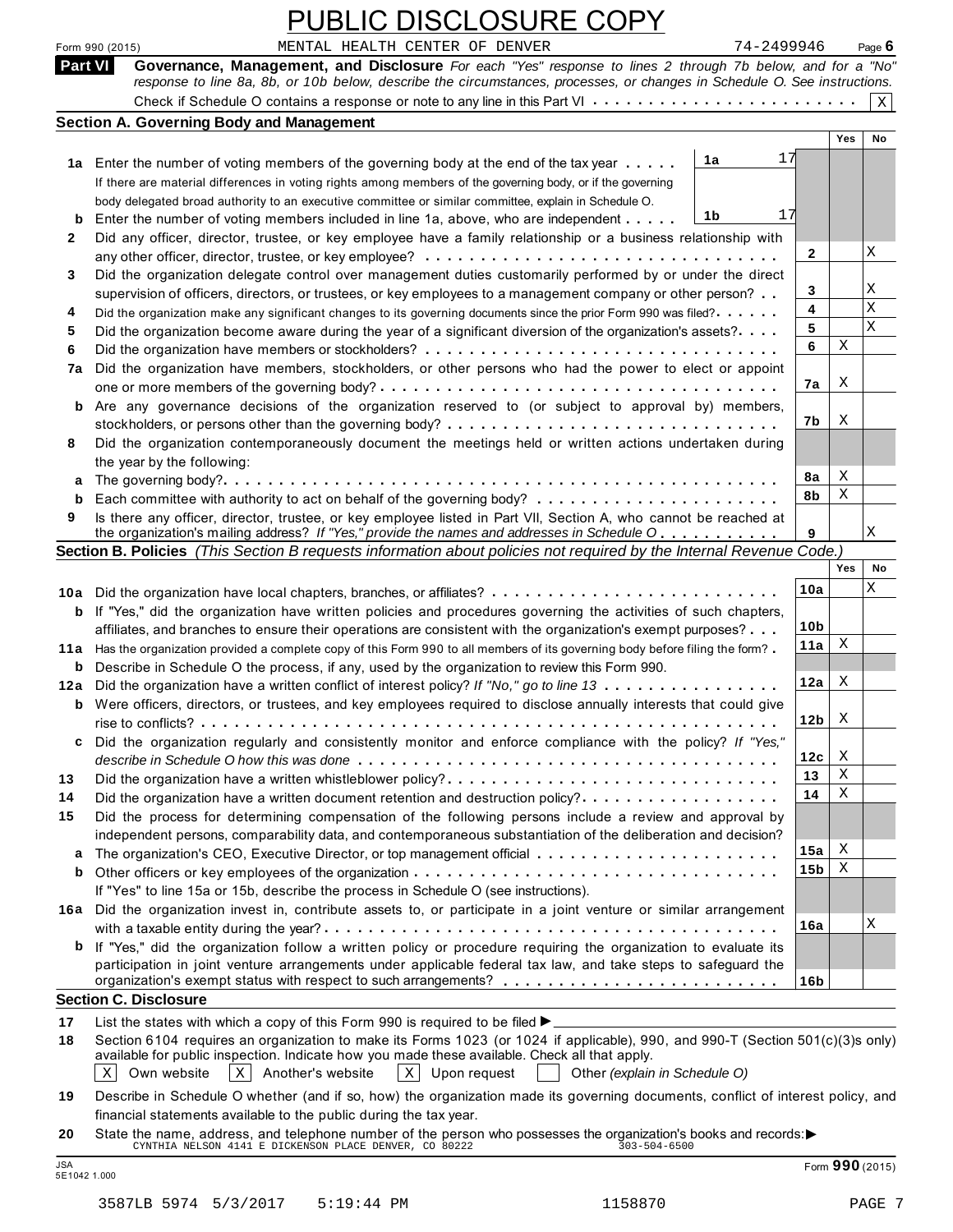|                   | <b>PUBLIC DISCLOSURE COPY</b>                                                                                                                                                                                                                                                |            |  |  |  |  |  |  |  |
|-------------------|------------------------------------------------------------------------------------------------------------------------------------------------------------------------------------------------------------------------------------------------------------------------------|------------|--|--|--|--|--|--|--|
| Form 990 (2015)   | MENTAL HEALTH CENTER OF DENVER                                                                                                                                                                                                                                               | 74-2499946 |  |  |  |  |  |  |  |
| <b>Part VII</b>   | Page 7<br>Compensation of Officers, Directors, Trustees, Key Employees, Highest Compensated Employees, and<br><b>Independent Contractors</b><br>Check if Schedule O contains a response or note to any line in this Part VII $\dots\dots\dots\dots\dots\dots\dots\dots\dots$ |            |  |  |  |  |  |  |  |
|                   |                                                                                                                                                                                                                                                                              |            |  |  |  |  |  |  |  |
| <b>Section A.</b> | Officers, Directors, Trustees, Key Employees, and Highest Compensated Employees                                                                                                                                                                                              |            |  |  |  |  |  |  |  |
|                   | 12 Complete this table for all nersons required to be listed. Report compensation for the calendar year ending with or within the                                                                                                                                            |            |  |  |  |  |  |  |  |

**1a** Complete this table for all persons required to be listed. Report compensation for the calendar year ending with or within the organization's tax year.

anization's lax year.<br>● List all of the organization's **current** officers, directors, trustees (whether individuals or organizations), regardless of amount of<br>nnensation Enter -0- in columns (D) (E) and (E) if no compensa compensation. Enter -0- in columns (D), (E), and (F) if no compensation was paid.

• List all of the organization's **current** key employees, if any. See instructions for definition of "key employee."<br>● List the experimetiscle five event highert expressed explored (other than an efficer director t

**Example in the organization's current** key employees, if any, see instructions for definition of key employee.<br>• List the organization's five **current** highest compensated employees (other than an officer, director, trust who received reportable compensation (Box 5 of Form W-2 and/or Box 7 of Form 1099-MISC) of more than \$100,000 from the organization and any related organizations.

organization and any related organizations.<br>• List all of the organization's **former** officers, key employees, and highest compensated employees who received more than<br>\$1.00.000 of reportable componention from the erganiza \$100,000 of reportable compensation from the organization and any related organizations.

% List all of the organization's **former directors or trustees** that received, in the capacity as a former director or trustee of the organization, more than \$10,000 of reportable compensation from the organization and any related organizations.

List persons in the following order: individual trustees or directors; institutional trustees; officers; key employees; highest compensated employees; and former such persons.

Check this box if neither the organization nor any related organization compensated any current officer, director, or trustee.

|                         |                             |                                   |                       | (C)         |              |                                                                  |        |                      |                              |                              |
|-------------------------|-----------------------------|-----------------------------------|-----------------------|-------------|--------------|------------------------------------------------------------------|--------|----------------------|------------------------------|------------------------------|
| (A)                     | (B)                         |                                   |                       |             | Position     |                                                                  |        | (D)                  | (E)                          | (F)                          |
| Name and Title          | Average                     |                                   |                       |             |              | (do not check more than one                                      |        | Reportable           | Reportable                   | Estimated                    |
|                         | hours per<br>week (list any |                                   |                       |             |              | box, unless person is both an<br>officer and a director/trustee) |        | compensation<br>from | compensation from<br>related | amount of<br>other           |
|                         | hours for                   |                                   |                       |             |              |                                                                  |        | the                  | organizations                | compensation                 |
|                         | related                     | Individual trustee<br>or director | Institutional trustee | Officer     | Key employee |                                                                  | Former | organization         | (W-2/1099-MISC)              | from the                     |
|                         | organizations               |                                   |                       |             |              |                                                                  |        | (W-2/1099-MISC)      |                              | organization                 |
|                         | below dotted<br>line)       |                                   |                       |             |              |                                                                  |        |                      |                              | and related<br>organizations |
|                         |                             |                                   |                       |             |              |                                                                  |        |                      |                              |                              |
|                         |                             |                                   |                       |             |              | Highest compensated<br>employee                                  |        |                      |                              |                              |
|                         |                             |                                   |                       |             |              |                                                                  |        |                      |                              |                              |
| (1)RICK SIMMS           | 1.00                        |                                   |                       |             |              |                                                                  |        |                      |                              |                              |
| <b>BOARD CHAIR</b>      | 0.                          | Χ                                 |                       | Χ           |              |                                                                  |        | $0$ .                | 0.                           | 0.                           |
| $(2)$ EDIE SONN         | 1.00                        |                                   |                       |             |              |                                                                  |        |                      |                              |                              |
| BOARD VICE CHAIR        | 0.                          | Χ                                 |                       | $\mathbf X$ |              |                                                                  |        | $0$ .                | $0$ .                        | $\mathsf 0$ .                |
| (3) CHARLES EVERILL     | 1.00                        |                                   |                       |             |              |                                                                  |        |                      |                              |                              |
| TREASURER               | 2.00                        | Χ                                 |                       | Χ           |              |                                                                  |        | $\mathsf{O}$ .       | $0$ .                        | $\mathsf 0$ .                |
| (4) MARY HAYNES         | 1.00                        |                                   |                       |             |              |                                                                  |        |                      |                              |                              |
| SECRETARY               | 0.                          | Χ                                 |                       | Χ           |              |                                                                  |        | $0$ .                | $0$ .                        | $\mathsf 0$ .                |
| (5) SARAH YOUNGGREN     | 1.00                        |                                   |                       |             |              |                                                                  |        |                      |                              |                              |
| <b>DIRECTOR</b>         | 0.                          | Χ                                 |                       |             |              |                                                                  |        | 0.                   | 0.                           | 0.                           |
| (6) BARBARA YONDORF     | 1.00                        |                                   |                       |             |              |                                                                  |        |                      |                              |                              |
| <b>DIRECTOR</b>         | 0.                          | Χ                                 |                       |             |              |                                                                  |        | 0.                   | 0.                           | $\mathsf 0$ .                |
| (7) DEBRA DEMUTH        | 1.00                        |                                   |                       |             |              |                                                                  |        |                      |                              |                              |
| <b>DIRECTOR</b>         | 0.                          | X                                 |                       |             |              |                                                                  |        | $\mathsf{O}$ .       | $0$ .                        | $\mathsf 0$ .                |
| (8) JENNIFER BRADBURY   | 1.00                        |                                   |                       |             |              |                                                                  |        |                      |                              |                              |
| DIRECTOR                | $0$ .                       | Χ                                 |                       |             |              |                                                                  |        | $\mathsf{O}$ .       | 0.                           | $\mathsf 0$ .                |
| (9) LES WALLACE         | 1.00                        |                                   |                       |             |              |                                                                  |        |                      |                              |                              |
| <b>DIRECTOR</b>         | 0.                          | Χ                                 |                       |             |              |                                                                  |        | 0.                   | 0.                           | $0$ .                        |
| (10) THOMAS TSAI        | 1.00                        |                                   |                       |             |              |                                                                  |        |                      |                              |                              |
| <b>DIRECTOR</b>         | 0.                          | Χ                                 |                       |             |              |                                                                  |        | 0.                   | 0.                           | $0$ .                        |
| (11) ELIZABETH ELDRIDGE | 1.00                        |                                   |                       |             |              |                                                                  |        |                      |                              |                              |
| <b>DIRECTOR</b>         | 0.                          | Χ                                 |                       |             |              |                                                                  |        | 0.                   | $0$ .                        | 0.                           |
| (12) JESSE OGAS         | 1.00                        |                                   |                       |             |              |                                                                  |        |                      |                              |                              |
| DIRECTOR                | 0.                          | Χ                                 |                       |             |              |                                                                  |        | 0.                   | 0.                           | 0.                           |
| (13) HANNAH SCHECHTER   | 1.00                        |                                   |                       |             |              |                                                                  |        |                      |                              |                              |
| DIRECTOR                | $0$ .                       | Χ                                 |                       |             |              |                                                                  |        | $0$ .                | $0$ .                        | $\mathsf 0$ .                |
| (14) CURTIS SMITH       | 1.00                        |                                   |                       |             |              |                                                                  |        |                      |                              |                              |
| <b>DIRECTOR</b>         | 0.                          | Χ                                 |                       |             |              |                                                                  |        | 0.                   | $0$ .                        | 0.                           |

Form **990** (2015) JSA 5E1041 1.000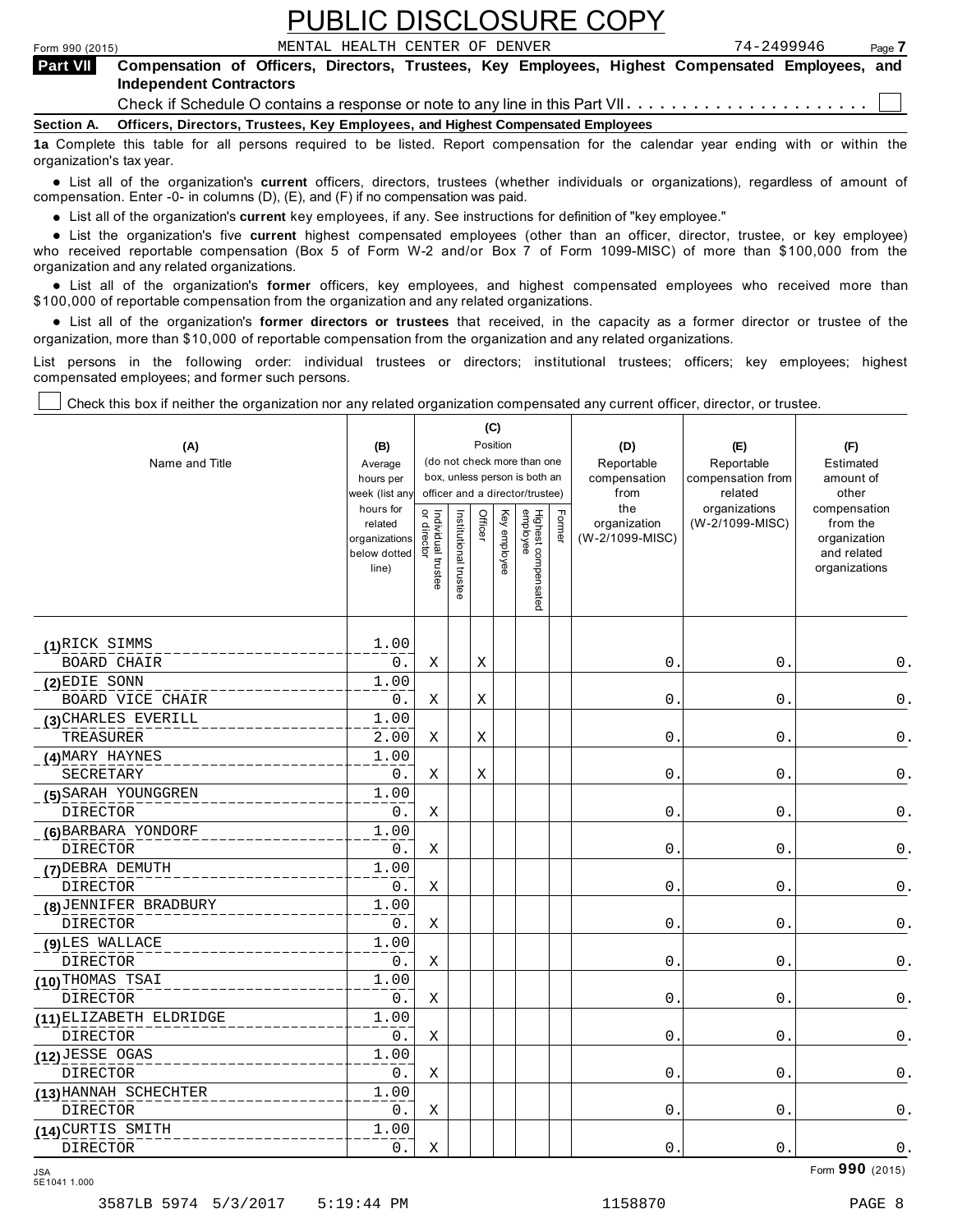MENTAL HEALTH CENTER OF DENVER 74-2499946

| Form 990 (2015)<br><b>Part VII</b> | Section A. Officers, Directors, Trustees, Key Employees, and Highest Compensated Employees (continued)                                                                                                                                           |                      |                                   |                       |         |              |                                                                  |        |                                 |                                  |                     |                          | Page 8 |
|------------------------------------|--------------------------------------------------------------------------------------------------------------------------------------------------------------------------------------------------------------------------------------------------|----------------------|-----------------------------------|-----------------------|---------|--------------|------------------------------------------------------------------|--------|---------------------------------|----------------------------------|---------------------|--------------------------|--------|
|                                    | (A)                                                                                                                                                                                                                                              | (B)                  |                                   |                       |         | (C)          |                                                                  |        | (D)                             | (E)                              |                     | (F)                      |        |
|                                    | Name and title                                                                                                                                                                                                                                   | Average              |                                   |                       |         | Position     |                                                                  |        | Reportable                      | Reportable                       |                     | Estimated                |        |
|                                    |                                                                                                                                                                                                                                                  | hours per            |                                   |                       |         |              | (do not check more than one                                      |        | compensation                    | compensation from                |                     | amount of                |        |
|                                    |                                                                                                                                                                                                                                                  | week (list any       |                                   |                       |         |              | box, unless person is both an<br>officer and a director/trustee) |        | from                            | related                          |                     | other                    |        |
|                                    |                                                                                                                                                                                                                                                  | hours for<br>related |                                   |                       |         |              |                                                                  |        | the                             | organizations<br>(W-2/1099-MISC) |                     | compensation<br>from the |        |
|                                    |                                                                                                                                                                                                                                                  | organizations        |                                   |                       | Officer |              |                                                                  | Former | organization<br>(W-2/1099-MISC) |                                  |                     | organization             |        |
|                                    |                                                                                                                                                                                                                                                  | below dotted         |                                   |                       |         |              |                                                                  |        |                                 |                                  |                     | and related              |        |
|                                    |                                                                                                                                                                                                                                                  | line)                |                                   |                       |         | Key employee |                                                                  |        |                                 |                                  |                     | organizations            |        |
|                                    |                                                                                                                                                                                                                                                  |                      | Individual trustee<br>or director | Institutional trustee |         |              |                                                                  |        |                                 |                                  |                     |                          |        |
|                                    |                                                                                                                                                                                                                                                  |                      |                                   |                       |         |              | Highest compensated<br>employee                                  |        |                                 |                                  |                     |                          |        |
| (15) NANCY GARY                    |                                                                                                                                                                                                                                                  | 1.00                 |                                   |                       |         |              |                                                                  |        |                                 |                                  |                     |                          |        |
| <b>DIRECTOR</b>                    |                                                                                                                                                                                                                                                  | 0.                   | Х                                 |                       |         |              |                                                                  |        | $\mathsf{0}$ .                  | 0                                |                     |                          | 0.     |
|                                    | (16) JUDY KILBOURNE                                                                                                                                                                                                                              | 1.00                 |                                   |                       |         |              |                                                                  |        |                                 |                                  |                     |                          |        |
| <b>DIRECTOR</b>                    |                                                                                                                                                                                                                                                  | 0.                   | Χ                                 |                       |         |              |                                                                  |        | 0.                              | 0                                |                     |                          | 0.     |
|                                    | (17) LUCILLE JOHNSON                                                                                                                                                                                                                             | 1.00                 |                                   |                       |         |              |                                                                  |        |                                 |                                  |                     |                          |        |
| <b>DIRECTOR</b>                    |                                                                                                                                                                                                                                                  | 0.                   | Χ                                 |                       |         |              |                                                                  |        | 0.                              | 0                                |                     |                          | 0.     |
| $(18)$ RJ ROSS                     |                                                                                                                                                                                                                                                  | 1.00                 |                                   |                       |         |              |                                                                  |        |                                 |                                  |                     |                          |        |
|                                    | DIRECTOR THRU 2/2016                                                                                                                                                                                                                             | 0.                   | Χ                                 |                       |         |              |                                                                  |        | $\mathsf{0}$ .                  | 0                                |                     |                          | 0.     |
|                                    | (19) NATASHA FELTEN                                                                                                                                                                                                                              | 1.00                 |                                   |                       |         |              |                                                                  |        |                                 |                                  |                     |                          |        |
|                                    | DIRECTOR THRU 9/2015                                                                                                                                                                                                                             | 0.                   | Х                                 |                       |         |              |                                                                  |        | $\mathsf{0}$ .                  | 0                                |                     |                          | 0.     |
|                                    | (20) NANCY WOLLEN                                                                                                                                                                                                                                | 1.00                 |                                   |                       |         |              |                                                                  |        |                                 |                                  |                     |                          |        |
|                                    | DIRECTOR THRU 9/2015                                                                                                                                                                                                                             | 0.                   | Χ                                 |                       |         |              |                                                                  |        | 0.                              | 0                                |                     |                          | 0.     |
|                                    | (21) CARL CLARK, MD                                                                                                                                                                                                                              | 40.00<br>4.00        |                                   |                       |         |              |                                                                  |        |                                 |                                  |                     |                          |        |
|                                    | PRESIDENT AND CEO<br>(22) FORREST M. CASON                                                                                                                                                                                                       | 40.00                |                                   |                       | Χ       |              |                                                                  |        | 548,018.                        | 0                                |                     | 17,590.                  |        |
|                                    | VICE PRESIDENT AND CFO                                                                                                                                                                                                                           | 4.00                 |                                   |                       | Χ       |              |                                                                  |        | 300,418.                        | $\mathbf 0$ .                    |                     | 8,176.                   |        |
|                                    | (23) CHERYL A. CLARK                                                                                                                                                                                                                             | 40.00                |                                   |                       |         |              |                                                                  |        |                                 |                                  |                     |                          |        |
|                                    | VP AND CHIEF MEDICAL OFFICER                                                                                                                                                                                                                     | 0.                   |                                   |                       |         | Χ            |                                                                  |        | 393,348.                        | $\mathbf 0$ .                    |                     | 24,297.                  |        |
|                                    | (24) KRISTI MOCK                                                                                                                                                                                                                                 | 40.00                |                                   |                       |         |              |                                                                  |        |                                 |                                  |                     |                          |        |
|                                    | VP OF ADULT SERVICES                                                                                                                                                                                                                             | 4.00                 |                                   |                       |         | Χ            |                                                                  |        | 228,158.                        | $\mathbf 0$ .                    |                     | 32,424.                  |        |
|                                    | (25) LYDIA M. PRADO                                                                                                                                                                                                                              | 40.00                |                                   |                       |         |              |                                                                  |        |                                 |                                  |                     |                          |        |
|                                    | VP CHILD AND FAMILY SERVICES                                                                                                                                                                                                                     | 0.                   |                                   |                       |         | Χ            |                                                                  |        | 203,485.                        | $\mathbf 0$ .                    |                     | 20,560.                  |        |
| 1b Sub-total                       |                                                                                                                                                                                                                                                  |                      |                                   |                       |         |              |                                                                  |        | 0.                              | $\Omega$ .                       |                     |                          | 0.     |
|                                    | c Total from continuation sheets to Part VII, Section A                                                                                                                                                                                          |                      |                                   |                       |         |              |                                                                  |        | 2,884,662.                      | 0.                               |                     | 166,243.                 |        |
|                                    | d Total (add lines 1b and 1c) $\cdots$ $\cdots$ $\cdots$ $\cdots$ $\cdots$ $\cdots$ $\cdots$                                                                                                                                                     |                      |                                   |                       |         |              |                                                                  |        | 2,884,662.                      | $\Omega$ .                       |                     | 166,243.                 |        |
| 2                                  | Total number of individuals (including but not limited to those listed above) who received more than \$100,000 of<br>reportable compensation from the organization ▶                                                                             |                      | 50                                |                       |         |              |                                                                  |        |                                 |                                  |                     | Yes                      | No     |
| 3                                  | Did the organization list any former officer, director, or trustee, key employee, or highest compensated<br>employee on line 1a? If "Yes," complete Schedule J for such individual                                                               |                      |                                   |                       |         |              |                                                                  |        |                                 |                                  |                     |                          | Χ      |
|                                    |                                                                                                                                                                                                                                                  |                      |                                   |                       |         |              |                                                                  |        |                                 |                                  | 3                   |                          |        |
|                                    | For any individual listed on line 1a, is the sum of reportable compensation and other compensation from the<br>organization and related organizations greater than \$150,000? If "Yes," complete Schedule J for such                             |                      |                                   |                       |         |              |                                                                  |        |                                 |                                  |                     |                          |        |
|                                    |                                                                                                                                                                                                                                                  |                      |                                   |                       |         |              |                                                                  |        |                                 |                                  | 4                   | Χ                        |        |
| 5                                  | Did any person listed on line 1a receive or accrue compensation from any unrelated organization or individual<br>for services rendered to the organization? If "Yes," complete Schedule J for such person                                        |                      |                                   |                       |         |              |                                                                  |        |                                 |                                  | 5                   |                          | X      |
|                                    | <b>Section B. Independent Contractors</b>                                                                                                                                                                                                        |                      |                                   |                       |         |              |                                                                  |        |                                 |                                  |                     |                          |        |
| 1.<br>year.                        | Complete this table for your five highest compensated independent contractors that received more than \$100,000 of<br>compensation from the organization. Report compensation for the calendar year ending with or within the organization's tax |                      |                                   |                       |         |              |                                                                  |        |                                 |                                  |                     |                          |        |
|                                    | (A)<br>Name and business address                                                                                                                                                                                                                 |                      |                                   |                       |         |              |                                                                  |        | (B)<br>Description of services  |                                  | (C)<br>Compensation |                          |        |
|                                    | ATTACHMENT 4                                                                                                                                                                                                                                     |                      |                                   |                       |         |              |                                                                  |        |                                 |                                  |                     |                          |        |
|                                    |                                                                                                                                                                                                                                                  |                      |                                   |                       |         |              |                                                                  |        |                                 |                                  |                     |                          |        |
|                                    |                                                                                                                                                                                                                                                  |                      |                                   |                       |         |              |                                                                  |        |                                 |                                  |                     |                          |        |
|                                    |                                                                                                                                                                                                                                                  |                      |                                   |                       |         |              |                                                                  |        |                                 |                                  |                     |                          |        |
|                                    |                                                                                                                                                                                                                                                  |                      |                                   |                       |         |              |                                                                  |        |                                 |                                  |                     |                          |        |

**2** Total number of independent contractors (including but not limited to those listed above) who received more than \$100,000 in compensation from the organization  $\triangleright$ <br>5E1055 1.000 57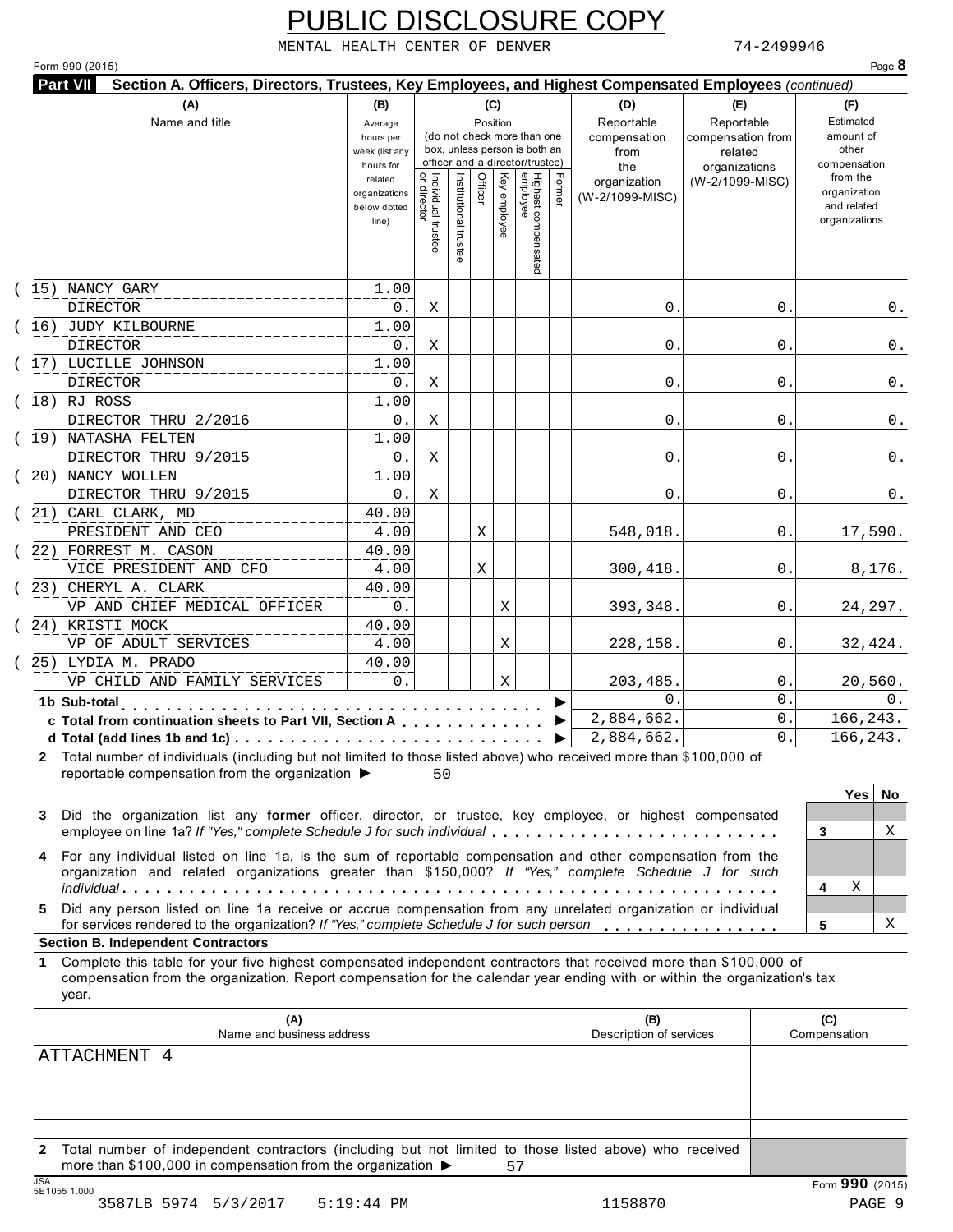MENTAL HEALTH CENTER OF DENVER 74-2499946

|                                                                                                                                                                                                                                                           | (B)<br>(C)<br>Position<br>Average<br>(do not check more than one<br>hours per<br>box, unless person is both an<br>week (list any<br>officer and a director/trustee)<br>hours for |                                     |                       |         |              |                                 |        | (D)<br>Reportable<br>compensation<br>from<br>the | (E)<br>Reportable<br>compensation from<br>related<br>organizations | (F)<br>Estimated<br>amount of<br>other<br>compensation   |
|-----------------------------------------------------------------------------------------------------------------------------------------------------------------------------------------------------------------------------------------------------------|----------------------------------------------------------------------------------------------------------------------------------------------------------------------------------|-------------------------------------|-----------------------|---------|--------------|---------------------------------|--------|--------------------------------------------------|--------------------------------------------------------------------|----------------------------------------------------------|
|                                                                                                                                                                                                                                                           | related<br>organizations<br>below dotted<br>line)                                                                                                                                | Individual trustee<br>  or director | Institutional trustee | Officer | Key employee | Highest compensated<br>employee | Former | organization<br>(W-2/1099-MISC)                  | (W-2/1099-MISC)                                                    | from the<br>organization<br>and related<br>organizations |
| 26) RICHARD DURITY<br>VP OF DEVELOPMENT                                                                                                                                                                                                                   | 40.00<br>0.                                                                                                                                                                      |                                     |                       |         |              | Χ                               |        | 180,817.                                         | 0                                                                  | 8,490.                                                   |
| (27) ROY STARKS<br>VP OF REHABILITATION SERVICES                                                                                                                                                                                                          | 40.00<br>0.                                                                                                                                                                      |                                     |                       |         |              | Χ                               |        | 169,342.                                         | 0                                                                  | 18,253.                                                  |
| 28) WESLEY M. WILLIAMS<br>VP AND CIO                                                                                                                                                                                                                      | 40.00<br>0.                                                                                                                                                                      |                                     |                       |         |              | Χ                               |        | 190,005.                                         | 0                                                                  | 0.                                                       |
| (29) JODY T. RYAN<br>ADULT SVCS MEDICAL DIRECTOR                                                                                                                                                                                                          | 40.00<br>0.                                                                                                                                                                      |                                     |                       |         |              | Χ                               |        | 318,248.                                         | 0                                                                  | 27,353.                                                  |
| 30) YVETTE BUXTON<br>CHILD&FAMILY MEDICAL DIRECTOR                                                                                                                                                                                                        | 40.00<br>0.                                                                                                                                                                      |                                     |                       |         |              | Χ                               |        | 352,823.                                         | 0.                                                                 | 9,100.                                                   |
|                                                                                                                                                                                                                                                           |                                                                                                                                                                                  |                                     |                       |         |              |                                 |        |                                                  |                                                                    |                                                          |
|                                                                                                                                                                                                                                                           |                                                                                                                                                                                  |                                     |                       |         |              |                                 |        |                                                  |                                                                    |                                                          |
|                                                                                                                                                                                                                                                           |                                                                                                                                                                                  |                                     |                       |         |              |                                 |        |                                                  |                                                                    |                                                          |
|                                                                                                                                                                                                                                                           |                                                                                                                                                                                  |                                     |                       |         |              |                                 |        |                                                  |                                                                    |                                                          |
| 1b Sub-total<br>c Total from continuation sheets to Part VII, Section A                                                                                                                                                                                   | .                                                                                                                                                                                |                                     |                       |         |              |                                 |        |                                                  |                                                                    |                                                          |
| 2 Total number of individuals (including but not limited to those listed above) who received more than \$100,000 of<br>reportable compensation from the organization ▶                                                                                    |                                                                                                                                                                                  | 50                                  |                       |         |              |                                 |        |                                                  |                                                                    |                                                          |
| Did the organization list any former officer, director, or trustee, key employee, or highest compensated<br>3<br>employee on line 1a? If "Yes," complete Schedule J for such individual                                                                   |                                                                                                                                                                                  |                                     |                       |         |              |                                 |        |                                                  |                                                                    | <b>Yes</b><br>No.<br>Χ<br>3                              |
|                                                                                                                                                                                                                                                           |                                                                                                                                                                                  |                                     |                       |         |              |                                 |        |                                                  |                                                                    | Χ<br>4                                                   |
| For any individual listed on line 1a, is the sum of reportable compensation and other compensation from the<br>4<br>organization and related organizations greater than \$150,000? If "Yes," complete Schedule J for such                                 |                                                                                                                                                                                  |                                     |                       |         |              |                                 |        |                                                  |                                                                    |                                                          |
| Did any person listed on line 1a receive or accrue compensation from any unrelated organization or individual<br>5.<br>for services rendered to the organization? If "Yes," complete Schedule J for such person                                           |                                                                                                                                                                                  |                                     |                       |         |              |                                 |        |                                                  |                                                                    | 5                                                        |
| Complete this table for your five highest compensated independent contractors that received more than \$100,000 of<br>compensation from the organization. Report compensation for the calendar year ending with or within the organization's tax<br>year. |                                                                                                                                                                                  |                                     |                       |         |              |                                 |        |                                                  |                                                                    |                                                          |
| (A)<br>Name and business address                                                                                                                                                                                                                          |                                                                                                                                                                                  |                                     |                       |         |              |                                 |        | (B)<br>Description of services                   |                                                                    | Χ<br>(C)<br>Compensation                                 |
| <b>Section B. Independent Contractors</b><br>1.                                                                                                                                                                                                           |                                                                                                                                                                                  |                                     |                       |         |              |                                 |        |                                                  |                                                                    |                                                          |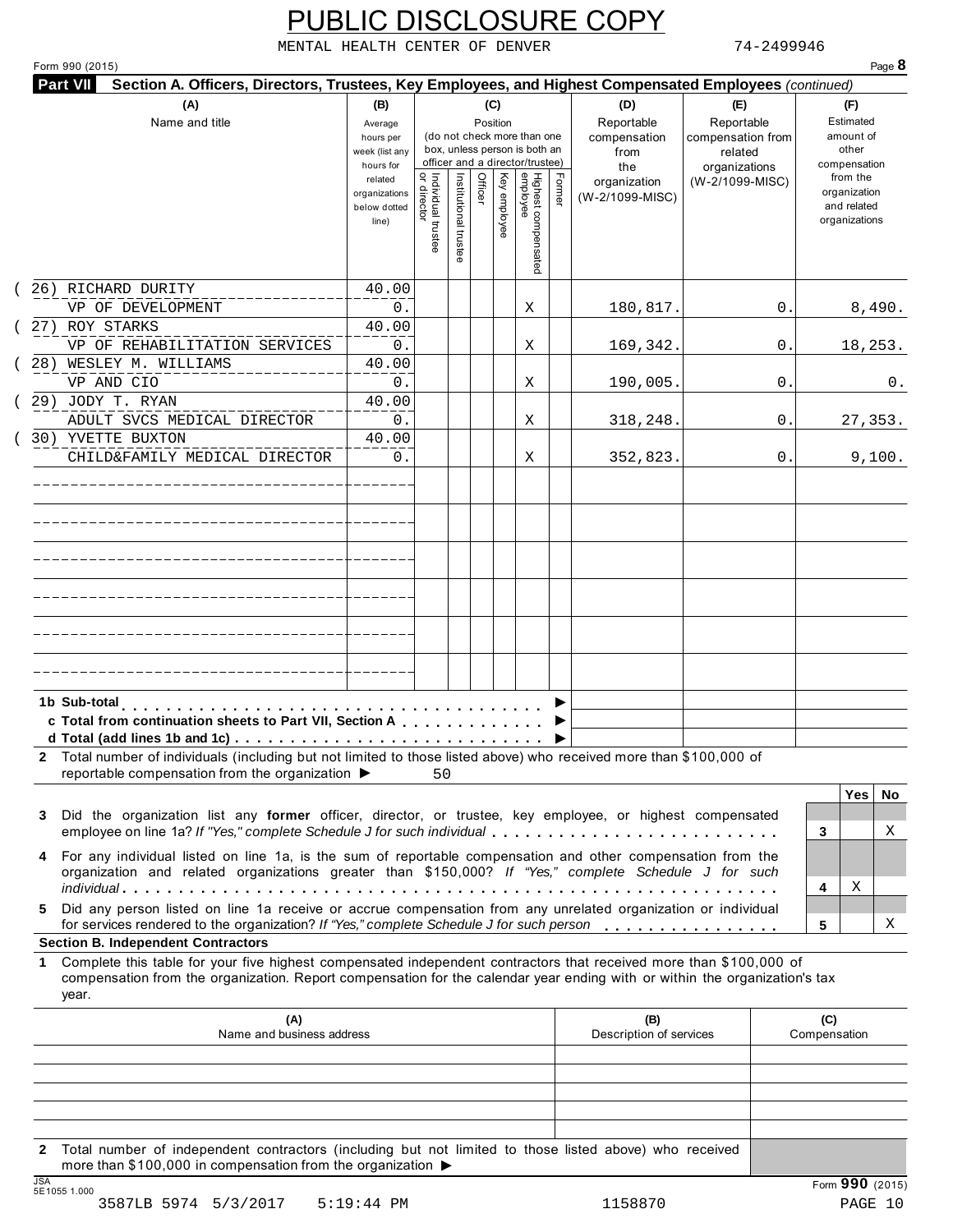#### Check if Schedule O contains a response or note to any line in this Part VIII m m m m m m m m m m m m m m m m m m m m m m m m **(C)** Unrelated business revenue **(B)** Related or exempt function revenue **(D)** Revenue excluded from tax under sections 512-514 **(A)** Total revenue **1a 1b 1c 1d 1e** All other contributions, gifts, grants,<br>and similar amounts not included above 1f **1a** Federated campaigns **b** Membership dues **c** Fundraising events<br>**d** Related organizations c Fundraising events . . . . . . . . Check if Schedule O contains a response or note to any line in this Part VIII. . . . . . . . . . . . . . m m m m m m m m m m m m m m m m m m m m m m m m m m m **f** All other contributions, gifts, grants, **e** Federated campaigns<br> **b** Membership dues<br> **c** Fundraising events<br> **d** Related organizations<br> **e** Government grants (contributions)<br> **f** All other contributions, gifts, grants, **g** Noncash contributions included in lines 1a-1f: \$ 2a **MEDICAID b** COLORADO BEHAVIORAL HEALTH 623990 10,034,176. 10,034,176. **c** PHARMACY<br>**d** CLIENT FEES **Contributions, Gifts, Grants and Other Similar Amounts h Total.** Add lines 1a-1f m m m m m m m m m m m m m m m m m m <sup>I</sup> **Business Code f** All other program service revenue . . . . . . **e 6a** Gross rents **b** Less: rental expenses **c** Rental income or (loss) **b** Less: cost or other basis **c** Gain or (loss) MEDICAID<br>
COLORADO BEHAVIORAL HEALTH<br>
PHARMACY<br>
CLIENT FEES<br>
OTHER PROGRAM SERVICE REVENUE<br>
All other program service revenue<br>
Total Add lines 2a-2f<br>
. **Program Service Revenue <sup>g</sup> Total.** Add lines 2a-2f m m m m m m m m m m m m m m m m m m <sup>I</sup> **3** Investment income (including dividends, interest, and other similar amounts) I  $\frac{1}{\epsilon}$  $\begin{array}{|c|c|c|}\n\hline\n\end{array}$  $\blacksquare$  $\begin{array}{c} \n\hline\n\end{array}$  $\begin{array}{c} \n\hline\n\end{array}$  $\blacksquare$  $\frac{1}{\sqrt{1-\frac{1}{2}}}$ THARMACY<br>
d <u>CLIENT FEES</u><br>
e OTHER PROGRAM SERVICE REVENUE<br>
f All other program service revenue<br>
g Total. Add lines 2a-2f<br>
3 Investment income (including dividends, interes<br>
and other similar amounts).<br>
4 Income from inves **5** Income from investment of tax-exempt bond proceeds  $\blacktriangleright$ Royalties mm m m m m m m m m m m m m m m m m m m m m m m m (i) Real (ii) Personal m m m m m m m m  $(m \cdot m)$ <br>ant of<br> $\cdot \cdot \cdot$ <br> $\cdot \cdot \cdot$ m m **<sup>d</sup>** Net rental income or (loss) m m m m m m m m m m m m m m m m **7a** Gross amount from sales of (i) Securities (ii) Other assets other than inventory and sales expenses m m m m m m m m m m m **<sup>d</sup>** Net gain or (loss) m m m m m m m m m m m m m m m m m m m m **8a** Gross income from fundraising **b** Less: direct expenses 9a Gross income from gaming activities. **b** Less: direct expenses **10a** Gross sales of inventory, less **b ab 11a b c** \_\_\_\_\_\_\_\_\_\_\_\_\_\_\_\_\_\_<br>**d** All other revenue **.** . **e Total.** Add lines 11a-11d events (not including \$ \_\_\_\_\_\_ 26,815. of contributions reported on line 1c). See Part IV, line 18 . . . . . . . . . . . a **ab ab**  $\n \n fundamentaling\n $\oint \frac{26,815}{\sqrt{100}} \cdot \frac{26,815}{\sqrt{100}} \cdot \frac{26,815}{\sqrt{100}} \cdot \frac{26,815}{\sqrt{100}} \cdot \frac{26,815}{\sqrt{100}} \cdot \frac{26}{\sqrt{100}} \cdot \frac{26}{\sqrt{100}} \cdot \frac{26}{\sqrt{100}} \cdot \frac{26}{\sqrt{100}} \cdot \frac{26}{\sqrt{100}} \cdot \frac{26}{\sqrt{100}} \cdot \frac{26}{\sqrt{100}} \cdot \frac{2$$ m m m m m m m m m m **<sup>c</sup>** Net income or (loss) from fundraising events m m m m m m m Gross income from gaming activities. See Part IV, line 19 m m m m m m m m m m m Less: direct expenses m m m m m m m m m m **<sup>c</sup>** Net income or (loss) from gaming activities m m m m m m m Gross sales of inventory, less **E** Net income or (ioss) from fundraising events.<br> **a** Gross income from gaming activities.<br> **b** Less: direct expenses <br> **c** Net income or (loss) from gaming activities .<br> **h** Gross sales of inventory, less returns and al m m m m m m m m m m m m m **EURE OF INVENTORY, ........**<br> **EURE SOME MUNICIPAL MERIDIARY COMPOSED MANUSCRIPS <sup>12</sup> Total revenue.** See instructions. m m m m m m m m m m m m m <sup>I</sup> **Other Revenue** JSA Form **990** (2015) 5E1051 1.000 26,815. 2,802,895. 962,835. 3,792,545. MEDICAID 66,925,364. 66,925,364. PHARMACY 446110 6,783,431. 6,783,431. CLIENT FEES 623990 1,705,034. 1,705,034. OTHER PROGRAM SERVICE REVENUE 623990 1,958,772. 1,958,772  $-615,963.$   $-615,963$ 86,790,814. 224,809. 224,809. 0. 0.  $\Omega$ 73,854. 6,253. 67,601. 67,601. 67,601. 42,401.  $-42,401.$   $-42,401.$  $\Omega$ 0. MISCELLANEOUS INCOME 900099 349,314. 349,314 349,314. 91,182,682. 87,140,128. 250,009.

**Part VIII Statement of Revenue**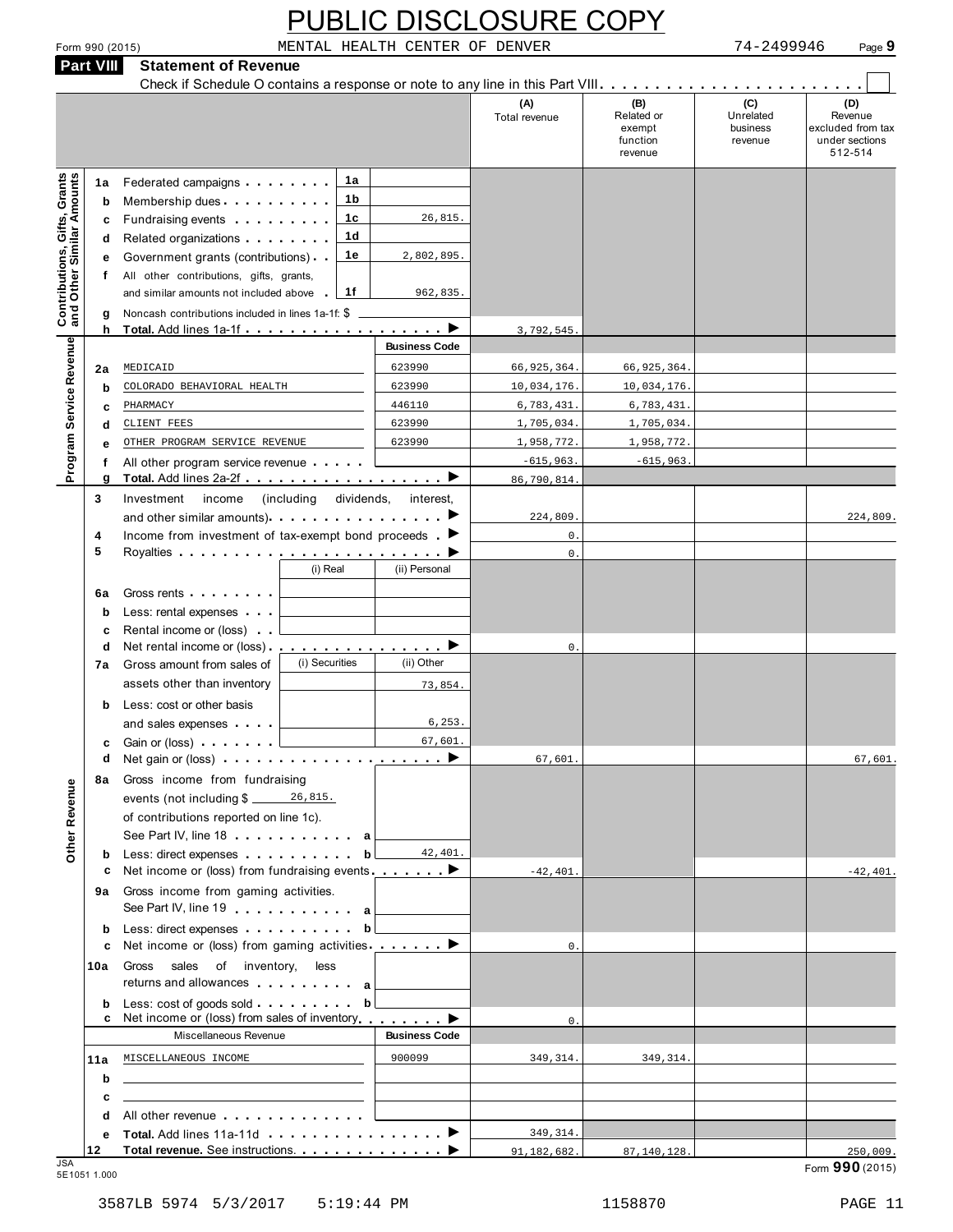# Form 990 (2015) Page **10** MENTAL HEALTH CENTER OF DENVER 74-2499946

|                                                                                                                                                                                                                                      |                                | <b>PUBLIC DISCLOSURE COPY</b>      |                                           |                                |
|--------------------------------------------------------------------------------------------------------------------------------------------------------------------------------------------------------------------------------------|--------------------------------|------------------------------------|-------------------------------------------|--------------------------------|
| Form 990 (2015)                                                                                                                                                                                                                      | MENTAL HEALTH CENTER OF DENVER |                                    |                                           | 74-2499946<br>Page 10          |
| <b>Part IX</b> Statement of Functional Expenses                                                                                                                                                                                      |                                |                                    |                                           |                                |
| Section 501(c)(3) and 501(c)(4) organizations must complete all columns. All other organizations must complete column (A).                                                                                                           |                                |                                    |                                           |                                |
|                                                                                                                                                                                                                                      |                                |                                    |                                           |                                |
| Do not include amounts reported on lines 6b, 7b,<br>8b, 9b, and 10b of Part VIII.                                                                                                                                                    | (A)<br>Total expenses          | (B)<br>Program service<br>expenses | (C)<br>Management and<br>general expenses | (D)<br>Fundraising<br>expenses |
| 1 Grants and other assistance to domestic organizations                                                                                                                                                                              |                                |                                    |                                           |                                |
| and domestic governments. See Part IV, line 21                                                                                                                                                                                       | 0.                             |                                    |                                           |                                |
| 2 Grants and other assistance to domestic                                                                                                                                                                                            |                                |                                    |                                           |                                |
| individuals. See Part IV, line 22                                                                                                                                                                                                    | 0.                             |                                    |                                           |                                |
| 3 Grants and other assistance to foreign                                                                                                                                                                                             |                                |                                    |                                           |                                |
| organizations, foreign governments, and foreign                                                                                                                                                                                      | 0.                             |                                    |                                           |                                |
| individuals. See Part IV, lines 15 and 16<br>4 Benefits paid to or for members                                                                                                                                                       | $\Omega$                       |                                    |                                           |                                |
| 5 Compensation of current officers, directors,                                                                                                                                                                                       |                                |                                    |                                           |                                |
| trustees, and key employees                                                                                                                                                                                                          | 1,739,544.                     | 1,475,985.                         | 263,559.                                  |                                |
| 6 Compensation not included above, to disqualified                                                                                                                                                                                   |                                |                                    |                                           |                                |
| persons (as defined under section 4958(f)(1)) and                                                                                                                                                                                    |                                |                                    |                                           |                                |
| persons described in section 4958(c)(3)(B)                                                                                                                                                                                           | 0.                             |                                    |                                           |                                |
| 7 Other salaries and wages                                                                                                                                                                                                           | 41,921,600.                    | 34,872,725.                        | 6,704,208.                                | 344,667.                       |
| 8 Pension plan accruals and contributions (include                                                                                                                                                                                   |                                |                                    |                                           |                                |
| section 401(k) and 403(b) employer contributions)                                                                                                                                                                                    | 778,325.                       | 645,370.                           | 129,133.                                  | 3,822.                         |
| 9 Other employee benefits                                                                                                                                                                                                            | 6,415,240.                     | 5,354,560.                         | 1,034,186.                                | 26,494.                        |
| Payroll taxes<br>10                                                                                                                                                                                                                  | 2,972,955.                     | 2,383,429.                         | 567,854.                                  | 21,672.                        |
| 11 Fees for services (non-employees):                                                                                                                                                                                                | $\mathsf{0}$ .                 |                                    |                                           |                                |
| a Management experience and management                                                                                                                                                                                               | 85,949.                        | 20,986.                            | 64,963.                                   |                                |
| b Legal entering the service of the service of the service of the service of the service of the service of the<br>c Accounting                                                                                                       | 122,004.                       |                                    | 122,004.                                  |                                |
|                                                                                                                                                                                                                                      | 50,000.                        |                                    | 50,000.                                   |                                |
| e Professional fundraising services. See Part IV, line 17                                                                                                                                                                            | 51,996.                        |                                    |                                           | 51,996.                        |
| f Investment management fees<br>.                                                                                                                                                                                                    | $\Omega$ .                     |                                    |                                           |                                |
| <b>g</b> Other. (If line 11g amount exceeds 10% of line 25, column                                                                                                                                                                   |                                |                                    |                                           |                                |
| (A) amount, list line 11g expenses on Schedule O.)                                                                                                                                                                                   | 3,798,517.                     | 3,798,517.                         |                                           |                                |
| 12 Advertising and promotion <b>contains a state of the state of the state of the state of the state of the state of the state of the state of the state of the state of the state of the state of the state of the state of the</b> | 146,058.                       | 146,058.                           |                                           |                                |
| 13 Office expenses                                                                                                                                                                                                                   | 1,609,270.                     | 1,189,728.                         | 406,174.                                  | 13,368.                        |
| 14 Information technology                                                                                                                                                                                                            | 4,042,648.                     | 3, 355, 279.                       | 652,480.                                  | 34,889.                        |
| 15                                                                                                                                                                                                                                   | $\Omega$ .<br>3,695,794.       |                                    |                                           |                                |
| Occupancy<br>16.                                                                                                                                                                                                                     | 927,190                        | 3,624,659.<br>573,582.             | 71,135.<br>320,822.                       | 32,786.                        |
| 17<br>Travel                                                                                                                                                                                                                         |                                |                                    |                                           |                                |
| Payments of travel or entertainment expenses<br>18<br>for any federal, state, or local public officials                                                                                                                              | $\mathbf 0$                    |                                    |                                           |                                |
| Conferences, conventions, and meetings<br>19                                                                                                                                                                                         | 393,226.                       | 196,613.                           | 196,613.                                  |                                |
| 20<br>Interest $\ldots$ , $\ldots$ , $\ldots$ , $\ldots$ , $\ldots$ , $\ldots$ , $\ldots$                                                                                                                                            | 1,047,426                      | 999,080.                           | 47,683.                                   | 663.                           |
| Payments to affiliates <b>All Accords</b> Payments to affiliates<br>21                                                                                                                                                               | $0$ .                          |                                    |                                           |                                |
| Depreciation, depletion, and amortization<br>22                                                                                                                                                                                      | 2,682,802.                     | 2,365,139.                         | 309,885.                                  | 7,778.                         |
| 23<br>Insurance                                                                                                                                                                                                                      | 604,860.                       | 470,868.                           | 131,748.                                  | 2,244.                         |
| Other expenses. Itemize expenses not covered<br>24.                                                                                                                                                                                  |                                |                                    |                                           |                                |
| above (List miscellaneous expenses in line 24e. If                                                                                                                                                                                   |                                |                                    |                                           |                                |
| line 24e amount exceeds 10% of line 25, column                                                                                                                                                                                       |                                |                                    |                                           |                                |
| (A) amount, list line 24e expenses on Schedule O.)<br>a PHARMACEUTICAL                                                                                                                                                               | 9,861,877.                     | 9,861,877.                         |                                           |                                |
| ____________<br><b>b</b> MEDICAL AND LAB                                                                                                                                                                                             | 2,728,352.                     | 2,728,352.                         |                                           |                                |
| <b>CMAINTENANCE AND REPAIRS</b>                                                                                                                                                                                                      | 595,076.                       | 487,387.                           | 106,710.                                  | 979.                           |
| dMISCELLANEOUS EXPENSES                                                                                                                                                                                                              | 1,482,068.                     | 59,592.                            | 1,318,731                                 | 103,745.                       |
| e All other expenses $\frac{1}{1}$                                                                                                                                                                                                   |                                |                                    |                                           |                                |
| 25 Total functional expenses. Add lines 1 through 24e                                                                                                                                                                                | 87, 752, 777.                  | 74,609,786.                        | 12,497,888.                               | 645,103.                       |
| 26 Joint costs. Complete this line only if the                                                                                                                                                                                       |                                |                                    |                                           |                                |
| organization reported in column (B) joint costs<br>from a combined educational campaign and                                                                                                                                          |                                |                                    |                                           |                                |
| fundraising solicitation. Check here $\blacktriangleright$                                                                                                                                                                           |                                |                                    |                                           |                                |
| following SOP 98-2 (ASC 958-720)<br><b>JSA</b>                                                                                                                                                                                       | 0.                             |                                    |                                           |                                |
| 5E1052 1.000                                                                                                                                                                                                                         |                                |                                    |                                           | Form 990 (2015)                |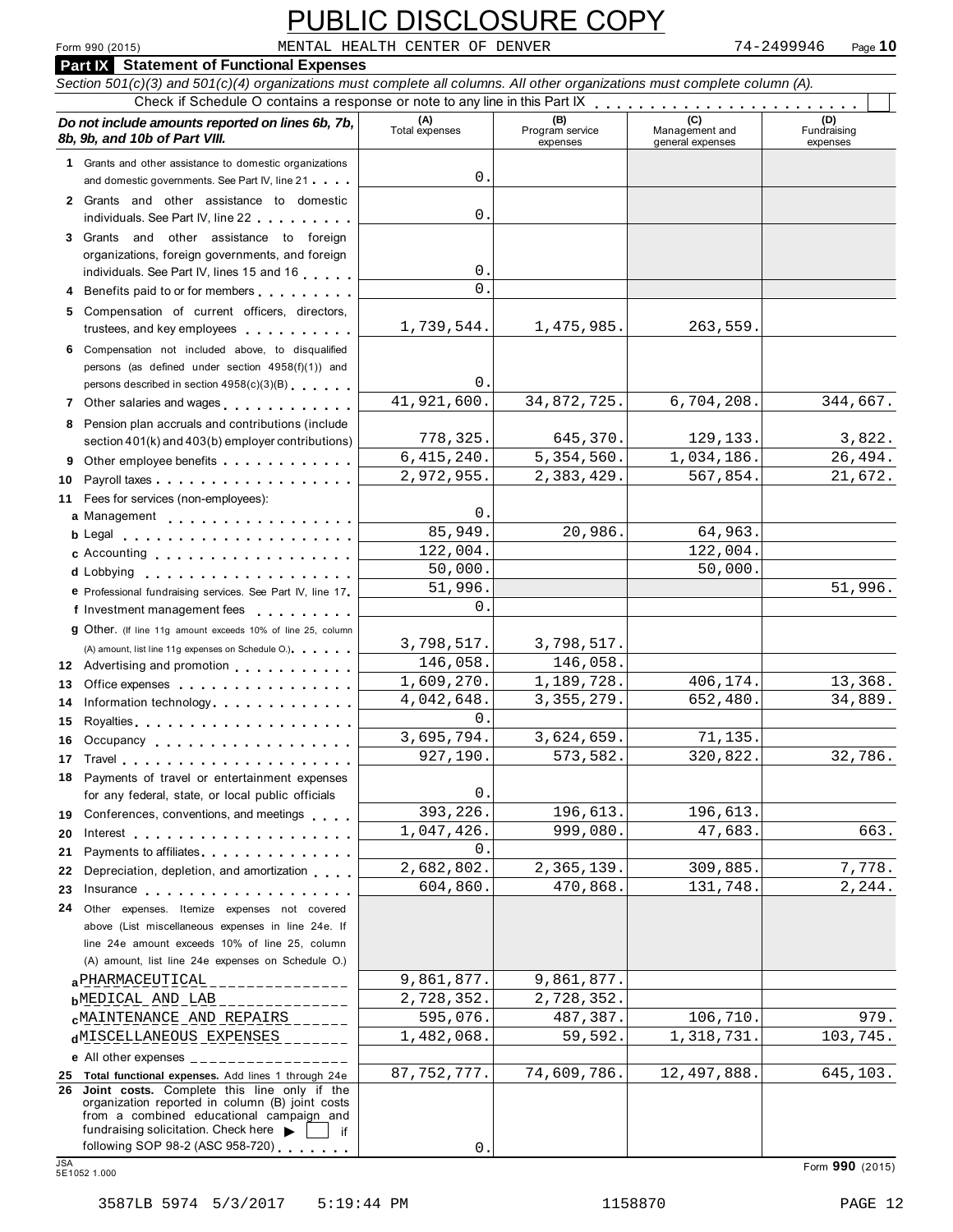|                      | PUBLIC DISCLOSURE COPY                                                                                                                                                                                                                                                                                                                                                                                                                                           |                              |                     |                                |
|----------------------|------------------------------------------------------------------------------------------------------------------------------------------------------------------------------------------------------------------------------------------------------------------------------------------------------------------------------------------------------------------------------------------------------------------------------------------------------------------|------------------------------|---------------------|--------------------------------|
|                      | MENTAL HEALTH CENTER OF DENVER                                                                                                                                                                                                                                                                                                                                                                                                                                   |                              |                     | 74-2499946                     |
|                      | Form 990 (2015)                                                                                                                                                                                                                                                                                                                                                                                                                                                  |                              |                     | Page 11                        |
| Part X               | <b>Balance Sheet</b>                                                                                                                                                                                                                                                                                                                                                                                                                                             |                              |                     |                                |
|                      |                                                                                                                                                                                                                                                                                                                                                                                                                                                                  |                              |                     |                                |
|                      |                                                                                                                                                                                                                                                                                                                                                                                                                                                                  | (A)<br>Beginning of year     |                     | (B)<br>End of year             |
| 1.                   | Cash - non-interest-bearing                                                                                                                                                                                                                                                                                                                                                                                                                                      | 26, 385, 608.                | $\mathbf{1}$        | 19,070,642.                    |
| $\mathbf{2}$         | Savings and temporary cash investments                                                                                                                                                                                                                                                                                                                                                                                                                           | 283,967.                     | $\overline{2}$      | 2,186,889.                     |
| 3                    |                                                                                                                                                                                                                                                                                                                                                                                                                                                                  | 4,638,737.                   | 3 <sup>1</sup>      | 2,630,448.                     |
| 4                    |                                                                                                                                                                                                                                                                                                                                                                                                                                                                  | 3,208,612.                   | $\overline{4}$      | 4, 315, 169.                   |
| 5                    | Loans and other receivables from current and former officers, directors,                                                                                                                                                                                                                                                                                                                                                                                         |                              |                     |                                |
|                      | trustees, key employees, and highest compensated employees.                                                                                                                                                                                                                                                                                                                                                                                                      |                              |                     |                                |
|                      | Complete Part II of Schedule L<br>Loans and other receivables from other disqualified persons (as defined under section                                                                                                                                                                                                                                                                                                                                          | 0.                           | 5                   | $0$ .                          |
| 6                    | $4958(f)(1)$ , persons described in section $4958(c)(3)(B)$ , and contributing employers                                                                                                                                                                                                                                                                                                                                                                         |                              |                     |                                |
|                      | and sponsoring organizations of section 501(c)(9) voluntary employees' beneficiary                                                                                                                                                                                                                                                                                                                                                                               |                              |                     |                                |
|                      | organizations (see instructions). Complete Part II of Schedule L <sub>111111111111</sub>                                                                                                                                                                                                                                                                                                                                                                         | 0.<br>$\Omega$               | 6                   | 0.                             |
| Assets<br>7          |                                                                                                                                                                                                                                                                                                                                                                                                                                                                  | 607,784.                     | $\overline{7}$<br>8 | 0.<br>600,132.                 |
| 8<br>9               | Inventories for sale or use enterprise to contact the contract of the contract of the contract of the contract of the contract of the contract of the contract of the contract of the contract of the contract of the contract<br>Prepaid expenses and deferred charges experiences and the set of the set of the set of the set of the set of the set of the set of the set of the set of the set of the set of the set of the set of the set of the set of the | 719,912.                     | 9                   | 1,192,186.                     |
|                      |                                                                                                                                                                                                                                                                                                                                                                                                                                                                  |                              |                     |                                |
|                      | 10a Land, buildings, and equipment: cost or<br>other basis. Complete Part VI of Schedule D 10a 65, 938, 131.                                                                                                                                                                                                                                                                                                                                                     |                              |                     |                                |
|                      |                                                                                                                                                                                                                                                                                                                                                                                                                                                                  | $34,799,654.$ 10c            |                     | 43, 241, 418.                  |
| 11                   |                                                                                                                                                                                                                                                                                                                                                                                                                                                                  | $\overline{5}$ , 564, 707.   | 11                  | 9,885,163.                     |
| 12                   | Investments - other securities. See Part IV, line 11                                                                                                                                                                                                                                                                                                                                                                                                             | 0.                           | 12                  | 0.                             |
| 13                   | Investments - program-related. See Part IV, line 11                                                                                                                                                                                                                                                                                                                                                                                                              | 0.                           | 13                  | 2,590,805.                     |
| 14                   | Intangible assets experience in the contract of the contract of the contract of the contract of the contract of the contract of the contract of the contract of the contract of the contract of the contract of the contract o                                                                                                                                                                                                                                   | 0.                           | 14                  | 0.                             |
| 15                   |                                                                                                                                                                                                                                                                                                                                                                                                                                                                  | 9,473,403.                   | 15                  | 3, 211, 162.                   |
| 16                   | Total assets. Add lines 1 through 15 (must equal line 34)                                                                                                                                                                                                                                                                                                                                                                                                        | 85,682,384.                  | 16                  | 88,924,014.                    |
| 17                   | Accounts payable and accrued expenses                                                                                                                                                                                                                                                                                                                                                                                                                            | 8,289,412.                   | 17                  | 9,969,119.                     |
| 18                   |                                                                                                                                                                                                                                                                                                                                                                                                                                                                  | 0.                           | 18                  | 0.                             |
| 19                   |                                                                                                                                                                                                                                                                                                                                                                                                                                                                  | 628,310.                     | 19                  | 578,475.                       |
| 20                   |                                                                                                                                                                                                                                                                                                                                                                                                                                                                  | 22,979,952.                  | 20                  | 22,749,189.                    |
| 21                   | Escrow or custodial account liability. Complete Part IV of Schedule D                                                                                                                                                                                                                                                                                                                                                                                            | 808,481.                     | 21                  | 794,958.                       |
| 22<br>lities         | Loans and other payables to current and former officers, directors,                                                                                                                                                                                                                                                                                                                                                                                              |                              |                     |                                |
|                      | trustees, key employees, highest compensated employees, and                                                                                                                                                                                                                                                                                                                                                                                                      |                              |                     |                                |
| Liabil               | disqualified persons. Complete Part II of Schedule L.                                                                                                                                                                                                                                                                                                                                                                                                            | $\mathsf{0}$ .<br>315, 410.  | 22                  | $0$ .<br>703, 427.             |
| 23                   | Secured mortgages and notes payable to unrelated third parties                                                                                                                                                                                                                                                                                                                                                                                                   | 0.                           | 23<br>24            | 0.                             |
| 24<br>25             | Unsecured notes and loans payable to unrelated third parties <b>contained</b><br>Other liabilities (including federal income tax, payables to related third                                                                                                                                                                                                                                                                                                      |                              |                     |                                |
|                      | parties, and other liabilities not included on lines 17-24). Complete Part X                                                                                                                                                                                                                                                                                                                                                                                     |                              |                     |                                |
|                      |                                                                                                                                                                                                                                                                                                                                                                                                                                                                  | 5,066,381.                   | 25                  | 2,720,990.                     |
| 26                   |                                                                                                                                                                                                                                                                                                                                                                                                                                                                  | 38,087,946.                  | 26                  | 37, 516, 158.                  |
|                      | Organizations that follow SFAS 117 (ASC 958), check here ▶<br>$X \mid$ and                                                                                                                                                                                                                                                                                                                                                                                       |                              |                     |                                |
| <b>Fund Balances</b> | complete lines 27 through 29, and lines 33 and 34.                                                                                                                                                                                                                                                                                                                                                                                                               |                              |                     |                                |
| 27                   | Unrestricted net assets                                                                                                                                                                                                                                                                                                                                                                                                                                          | 43, 309, 861.                | 27                  | 50,774,044.                    |
| 28<br>29             |                                                                                                                                                                                                                                                                                                                                                                                                                                                                  | 4, 284, 577.<br>$\mathsf{O}$ | 28                  | 633,812.<br>$0$ .              |
|                      |                                                                                                                                                                                                                                                                                                                                                                                                                                                                  |                              | 29                  |                                |
|                      | Organizations that do not follow SFAS 117 (ASC 958), check here ▶<br>and<br>complete lines 30 through 34.                                                                                                                                                                                                                                                                                                                                                        |                              |                     |                                |
| 30                   | Capital stock or trust principal, or current funds                                                                                                                                                                                                                                                                                                                                                                                                               |                              | 30                  |                                |
| 31                   | Paid-in or capital surplus, or land, building, or equipment fund<br>                                                                                                                                                                                                                                                                                                                                                                                             |                              | 31                  |                                |
| Net Assets or<br>32  | Retained earnings, endowment, accumulated income, or other funds                                                                                                                                                                                                                                                                                                                                                                                                 |                              | 32                  |                                |
| 33                   | Total net assets or fund balances                                                                                                                                                                                                                                                                                                                                                                                                                                | 47,594,438.                  | 33                  | 51,407,856.                    |
| 34                   |                                                                                                                                                                                                                                                                                                                                                                                                                                                                  | 85,682,384.                  | 34                  | 88,924,014.<br>Form 990 (2015) |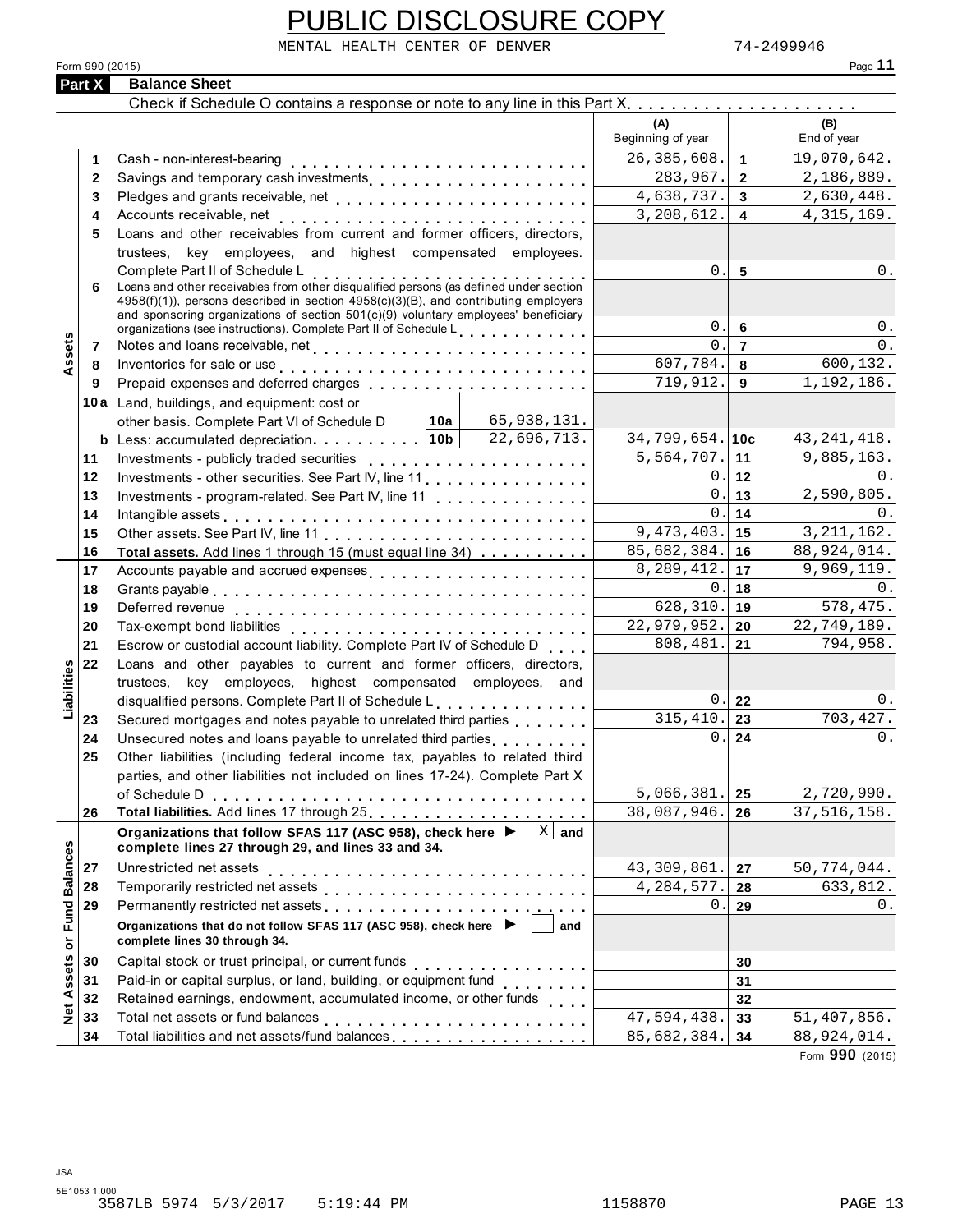|                | PUBLIC DISCLOSURE COPY                                                                                                                                                                                                                                                                                                                                     |                         |                |                 |         |
|----------------|------------------------------------------------------------------------------------------------------------------------------------------------------------------------------------------------------------------------------------------------------------------------------------------------------------------------------------------------------------|-------------------------|----------------|-----------------|---------|
|                | MENTAL HEALTH CENTER OF DENVER<br>Form 990 (2015)                                                                                                                                                                                                                                                                                                          | 74-2499946              |                |                 | Page 12 |
| <b>Part XI</b> | <b>Reconciliation of Net Assets</b>                                                                                                                                                                                                                                                                                                                        |                         |                |                 |         |
|                | Check if Schedule O contains a response or note to any line in this Part XI                                                                                                                                                                                                                                                                                |                         |                |                 | Χ       |
| 1              | Total revenue (must equal Part VIII, column (A), line 12)                                                                                                                                                                                                                                                                                                  | $\mathbf{1}$            | 91, 182, 682.  |                 |         |
| 2              | Total expenses (must equal Part IX, column (A), line 25)                                                                                                                                                                                                                                                                                                   | $\overline{\mathbf{2}}$ | 87, 752, 777.  |                 |         |
| 3              | Revenue less expenses. Subtract line 2 from line 1                                                                                                                                                                                                                                                                                                         | 3                       |                | 3,429,905.      |         |
| 4              | Net assets or fund balances at beginning of year (must equal Part X, line 33, column (A))                                                                                                                                                                                                                                                                  | 4                       | 47,594,438.    |                 |         |
| 5              |                                                                                                                                                                                                                                                                                                                                                            | 5                       |                | 161,329.        |         |
| 6              |                                                                                                                                                                                                                                                                                                                                                            | 6                       |                | 221,999.        |         |
| $\overline{7}$ |                                                                                                                                                                                                                                                                                                                                                            | $\overline{7}$          |                |                 | $0$ .   |
| 8              |                                                                                                                                                                                                                                                                                                                                                            | 8                       |                |                 | $0$ .   |
| 9              |                                                                                                                                                                                                                                                                                                                                                            | 9                       |                |                 | 185.    |
| 10             | Net assets or fund balances at end of year. Combine lines 3 through 9 (must equal Part X, line                                                                                                                                                                                                                                                             |                         |                |                 |         |
|                |                                                                                                                                                                                                                                                                                                                                                            | 10                      | 51,407,856.    |                 |         |
|                | Check if Schedule O contains a response or note to any line in this Part XII                                                                                                                                                                                                                                                                               |                         |                | Yes             | Χ<br>No |
| 1              | $ X $ Accrual<br>Accounting method used to prepare the Form 990:     Cash<br>Other<br>If the organization changed its method of accounting from a prior year or checked "Other," explain in<br>Schedule O.                                                                                                                                                 |                         |                |                 |         |
|                | 2a Were the organization's financial statements compiled or reviewed by an independent accountant?<br>If "Yes," check a box below to indicate whether the financial statements for the year were compiled or<br>reviewed on a separate basis, consolidated basis, or both:<br>Consolidated basis<br>Separate basis<br>Both consolidated and separate basis |                         | 2a             |                 | Χ       |
|                | <b>b</b> Were the organization's financial statements audited by an independent accountant?<br>If "Yes," check a box below to indicate whether the financial statements for the year were audited on a<br>separate basis, consolidated basis, or both:<br>$X \mid$ Consolidated basis<br>Separate basis<br>Both consolidated and separate basis            |                         | 2 <sub>b</sub> | Χ               |         |
|                | c If "Yes" to line 2a or 2b, does the organization have a committee that assumes responsibility for oversight                                                                                                                                                                                                                                              |                         |                |                 |         |
|                | of the audit, review, or compilation of its financial statements and selection of an independent accountant?                                                                                                                                                                                                                                               |                         | 2c             | Χ               |         |
|                | If the organization changed either its oversight process or selection process during the tax year, explain in<br>Schedule O.                                                                                                                                                                                                                               |                         |                |                 |         |
|                | 3a As a result of a federal award, was the organization required to undergo an audit or audits as set forth in                                                                                                                                                                                                                                             |                         |                |                 |         |
|                | the Single Audit Act and OMB Circular A-133?                                                                                                                                                                                                                                                                                                               |                         | 3a             | X               |         |
|                | b If "Yes," did the organization undergo the required audit or audits? If the organization did not undergo the<br>required audit or audits, explain why in Schedule O and describe any steps taken to undergo such audits.                                                                                                                                 |                         | 3 <sub>b</sub> | Χ               |         |
|                |                                                                                                                                                                                                                                                                                                                                                            |                         |                | Form 990 (2015) |         |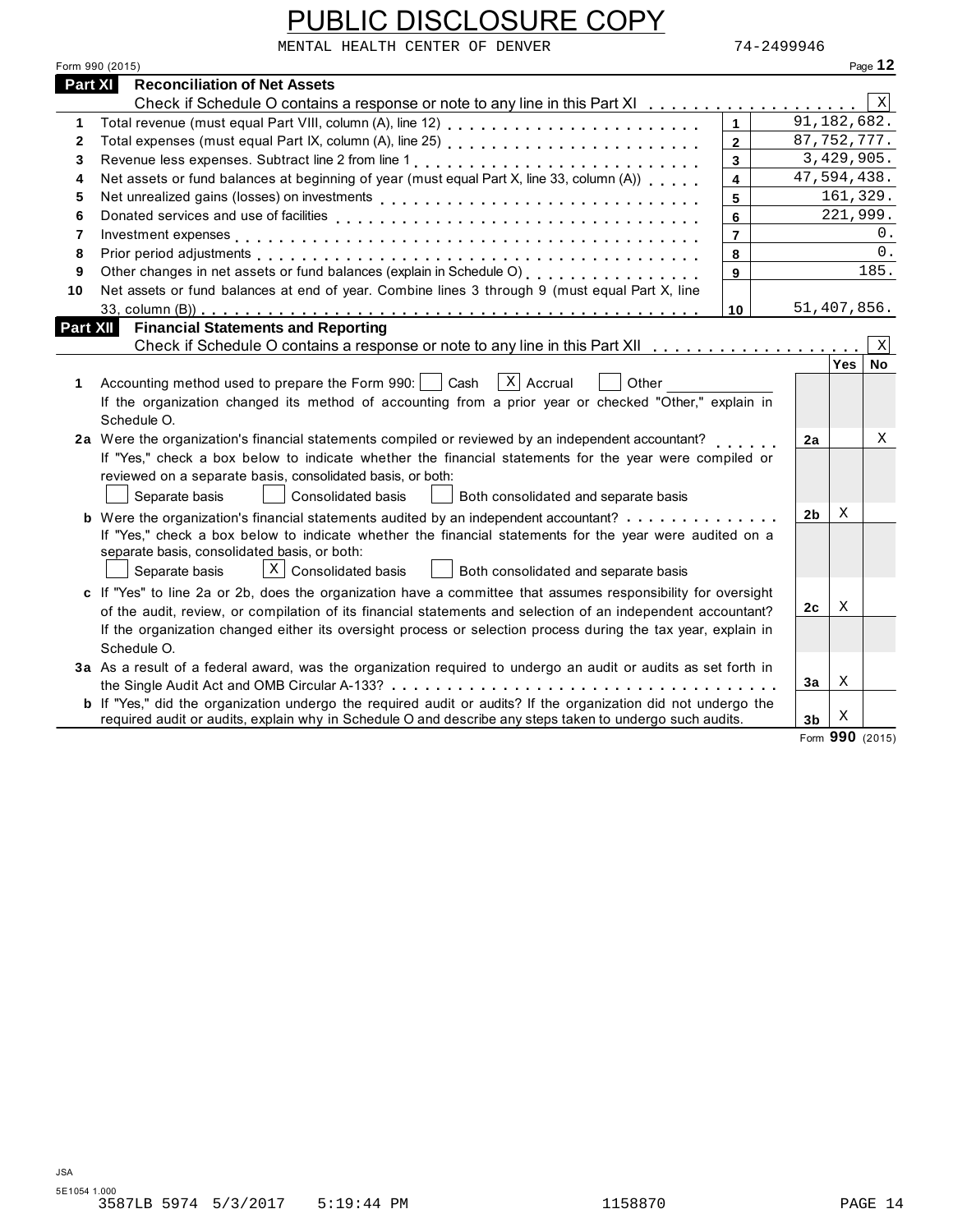**SCHEDULE A Public Charity Status and Public Support** OMB No. 1545-0047

(Form 990 or 990-EZ) **Complete if the organization is a section** 501(c)(3) organization or a section  $\frac{2015}{15}$ 

|                                                                                                                     |                                                            | 4947(a)(1) Honexempt charitable trust.                                                               |     |                          |                                                                                                                                 | — ت                                                                                                                                 |
|---------------------------------------------------------------------------------------------------------------------|------------------------------------------------------------|------------------------------------------------------------------------------------------------------|-----|--------------------------|---------------------------------------------------------------------------------------------------------------------------------|-------------------------------------------------------------------------------------------------------------------------------------|
| Department of the Treasury                                                                                          |                                                            | Attach to Form 990 or Form 990-EZ.                                                                   |     |                          |                                                                                                                                 | Open to Public                                                                                                                      |
| <b>Internal Revenue Service</b>                                                                                     |                                                            |                                                                                                      |     |                          | Information about Schedule A (Form 990 or 990-EZ) and its instructions is at www.irs.gov/form990.                               | <b>Inspection</b>                                                                                                                   |
| Name of the organization                                                                                            |                                                            |                                                                                                      |     |                          |                                                                                                                                 | <b>Employer identification number</b>                                                                                               |
| MENTAL HEALTH CENTER OF DENVER                                                                                      |                                                            |                                                                                                      |     |                          | Reason for Public Charity Status (All organizations must complete this part.) See instructions.                                 | 74-2499946                                                                                                                          |
| Part I<br>The organization is not a private foundation because it is: (For lines 1 through 11, check only one box.) |                                                            |                                                                                                      |     |                          |                                                                                                                                 |                                                                                                                                     |
| 1                                                                                                                   |                                                            | A church, convention of churches, or association of churches described in section 170(b)(1)(A)(i).   |     |                          |                                                                                                                                 |                                                                                                                                     |
| 2                                                                                                                   |                                                            | A school described in section 170(b)(1)(A)(ii). (Attach Schedule E (Form 990 or 990-EZ).)            |     |                          |                                                                                                                                 |                                                                                                                                     |
| 3                                                                                                                   |                                                            | A hospital or a cooperative hospital service organization described in section 170(b)(1)(A)(iii).    |     |                          |                                                                                                                                 |                                                                                                                                     |
| 4                                                                                                                   |                                                            |                                                                                                      |     |                          | A medical research organization operated in conjunction with a hospital described in section 170(b)(1)(A)(iii). Enter the       |                                                                                                                                     |
| hospital's name, city, and state:                                                                                   |                                                            |                                                                                                      |     |                          |                                                                                                                                 |                                                                                                                                     |
| 5                                                                                                                   |                                                            |                                                                                                      |     |                          | An organization operated for the benefit of a college or university owned or operated by a governmental unit described in       |                                                                                                                                     |
|                                                                                                                     | section 170(b)(1)(A)(iv). (Complete Part II.)              |                                                                                                      |     |                          |                                                                                                                                 |                                                                                                                                     |
| 6                                                                                                                   |                                                            | A federal, state, or local government or governmental unit described in section 170(b)(1)(A)(v).     |     |                          |                                                                                                                                 |                                                                                                                                     |
| X<br>7                                                                                                              |                                                            |                                                                                                      |     |                          | An organization that normally receives a substantial part of its support from a governmental unit or from the general public    |                                                                                                                                     |
|                                                                                                                     | described in section 170(b)(1)(A)(vi). (Complete Part II.) |                                                                                                      |     |                          |                                                                                                                                 |                                                                                                                                     |
| 8                                                                                                                   |                                                            | A community trust described in section 170(b)(1)(A)(vi). (Complete Part II.)                         |     |                          |                                                                                                                                 |                                                                                                                                     |
| 9                                                                                                                   |                                                            |                                                                                                      |     |                          | An organization that normally receives: (1) more than 331/3% of its support from contributions, membership fees, and gross      |                                                                                                                                     |
|                                                                                                                     |                                                            |                                                                                                      |     |                          | receipts from activities related to its exempt functions - subject to certain exceptions, and (2) no more than 331/3% of its    |                                                                                                                                     |
|                                                                                                                     |                                                            |                                                                                                      |     |                          | support from gross investment income and unrelated business taxable income (less section 511 tax) from businesses               |                                                                                                                                     |
|                                                                                                                     |                                                            | acquired by the organization after June 30, 1975. See section 509(a)(2). (Complete Part III.)        |     |                          |                                                                                                                                 |                                                                                                                                     |
| 10                                                                                                                  |                                                            | An organization organized and operated exclusively to test for public safety. See section 509(a)(4). |     |                          |                                                                                                                                 |                                                                                                                                     |
| 11                                                                                                                  |                                                            |                                                                                                      |     |                          |                                                                                                                                 | An organization organized and operated exclusively for the benefit of, to perform the functions of, or to carry out the purposes of |
|                                                                                                                     |                                                            |                                                                                                      |     |                          | one or more publicly supported organizations described in section 509(a)(1) or section 509(a)(2). See section 509(a)(3). Check  |                                                                                                                                     |
|                                                                                                                     |                                                            |                                                                                                      |     |                          | the box in lines 11a through 11d that describes the type of supporting organization and complete lines 11e, 11f, and 11g.       |                                                                                                                                     |
| a                                                                                                                   |                                                            |                                                                                                      |     |                          | Type I. A supporting organization operated, supervised, or controlled by its supported organization(s), typically by giving     |                                                                                                                                     |
|                                                                                                                     |                                                            |                                                                                                      |     |                          | the supported organization(s) the power to regularly appoint or elect a majority of the directors or trustees of the supporting |                                                                                                                                     |
|                                                                                                                     | organization. You must complete Part IV, Sections A and B. |                                                                                                      |     |                          |                                                                                                                                 |                                                                                                                                     |
| b                                                                                                                   |                                                            |                                                                                                      |     |                          | Type II. A supporting organization supervised or controlled in connection with its supported organization(s), by having         |                                                                                                                                     |
|                                                                                                                     |                                                            |                                                                                                      |     |                          | control or management of the supporting organization vested in the same persons that control or manage the supported            |                                                                                                                                     |
|                                                                                                                     |                                                            | organization(s). You must complete Part IV, Sections A and C.                                        |     |                          |                                                                                                                                 |                                                                                                                                     |
| c                                                                                                                   |                                                            |                                                                                                      |     |                          | Type III functionally integrated. A supporting organization operated in connection with, and functionally integrated with,      |                                                                                                                                     |
|                                                                                                                     |                                                            | its supported organization(s) (see instructions). You must complete Part IV, Sections A, D, and E.   |     |                          |                                                                                                                                 |                                                                                                                                     |
| d                                                                                                                   |                                                            |                                                                                                      |     |                          | Type III non-functionally integrated. A supporting organization operated in connection with its supported organization(s)       |                                                                                                                                     |
|                                                                                                                     |                                                            |                                                                                                      |     |                          | that is not functionally integrated. The organization generally must satisfy a distribution requirement and an attentiveness    |                                                                                                                                     |
|                                                                                                                     |                                                            | requirement (see instructions). You must complete Part IV, Sections A and D, and Part V.             |     |                          | Check this box if the organization received a written determination from the IRS that it is a Type I, Type II, Type III         |                                                                                                                                     |
| е                                                                                                                   |                                                            | functionally integrated, or Type III non-functionally integrated supporting organization.            |     |                          |                                                                                                                                 |                                                                                                                                     |
| t.                                                                                                                  |                                                            |                                                                                                      |     |                          |                                                                                                                                 |                                                                                                                                     |
| g Provide the following information about the supported organization(s).                                            |                                                            |                                                                                                      |     |                          |                                                                                                                                 |                                                                                                                                     |
| (i) Name of supported organization                                                                                  | $(ii)$ EIN                                                 | (iii) Type of organization                                                                           |     | (iv) Is the organization | (v) Amount of monetary                                                                                                          | (vi) Amount of                                                                                                                      |
|                                                                                                                     |                                                            | (described on lines 1-9                                                                              |     | listed in your governing | support (see                                                                                                                    | other support (see                                                                                                                  |
|                                                                                                                     |                                                            | above (see instructions))                                                                            |     | document?                | instructions)                                                                                                                   | instructions)                                                                                                                       |
|                                                                                                                     |                                                            |                                                                                                      | Yes | No                       |                                                                                                                                 |                                                                                                                                     |
|                                                                                                                     |                                                            |                                                                                                      |     |                          |                                                                                                                                 |                                                                                                                                     |
| (A)                                                                                                                 |                                                            |                                                                                                      |     |                          |                                                                                                                                 |                                                                                                                                     |
| (B)                                                                                                                 |                                                            |                                                                                                      |     |                          |                                                                                                                                 |                                                                                                                                     |
|                                                                                                                     |                                                            |                                                                                                      |     |                          |                                                                                                                                 |                                                                                                                                     |
| (C)                                                                                                                 |                                                            |                                                                                                      |     |                          |                                                                                                                                 |                                                                                                                                     |
|                                                                                                                     |                                                            |                                                                                                      |     |                          |                                                                                                                                 |                                                                                                                                     |
| (D)                                                                                                                 |                                                            |                                                                                                      |     |                          |                                                                                                                                 |                                                                                                                                     |
|                                                                                                                     |                                                            |                                                                                                      |     |                          |                                                                                                                                 |                                                                                                                                     |
| (E)                                                                                                                 |                                                            |                                                                                                      |     |                          |                                                                                                                                 |                                                                                                                                     |
|                                                                                                                     |                                                            |                                                                                                      |     |                          |                                                                                                                                 |                                                                                                                                     |
| Total                                                                                                               |                                                            |                                                                                                      |     |                          |                                                                                                                                 |                                                                                                                                     |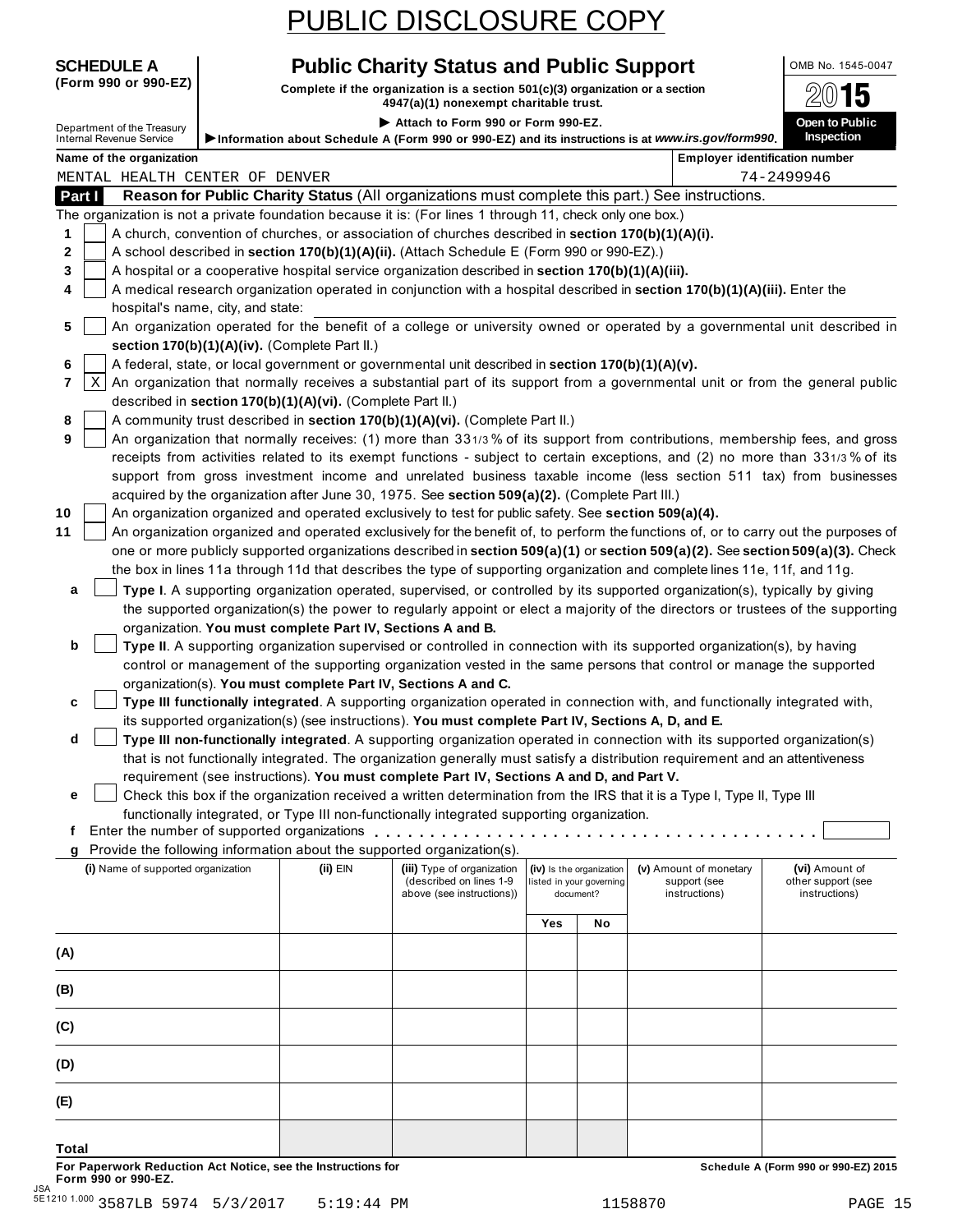MENTAL HEALTH CENTER OF DENVER 74-2499946

#### Schedule A (Form 990 or 990-EZ) 2015 Page **2**

**Support Schedule for Organizations Described in Sections 170(b)(1)(A)(iv) and 170(b)(1)(A)(vi)** (Complete only if you checked the box on line 5, 7, or 8 of Part I or if the organization failed to qualify under Part III. If the organization fails to qualify under the tests listed below, please complete Part III.) **Part II** 

|              | Part III. If the organization fails to qualify under the tests listed below, please complete Part III.)                                                                                                                                              |            |            |            |            |              |                |
|--------------|------------------------------------------------------------------------------------------------------------------------------------------------------------------------------------------------------------------------------------------------------|------------|------------|------------|------------|--------------|----------------|
|              | <b>Section A. Public Support</b>                                                                                                                                                                                                                     |            |            |            |            |              |                |
|              | Calendar year (or fiscal year beginning in) $\blacktriangleright$                                                                                                                                                                                    | (a) 2011   | (b) 2012   | $(c)$ 2013 | (d) $2014$ | (e) 2015     | (f) Total      |
| 1            | Gifts,<br>contributions.<br>grants,<br>and<br>membership fees received. (Do not<br>include any "unusual grants.")                                                                                                                                    | 7,915,321. | 7,034,286. | 7,814,819. | 7,096,220. | 3,792,545.   | 33,653,191.    |
| $\mathbf{2}$ | Tax<br>revenues<br>levied<br>for<br>the<br>organization's benefit and either paid<br>to or expended on its behalf                                                                                                                                    |            |            |            |            |              | 0.             |
| 3            | The value of services or facilities<br>furnished by a governmental unit to the<br>organization without charge                                                                                                                                        |            |            |            |            |              | 0.             |
| 4            | Total. Add lines 1 through 3                                                                                                                                                                                                                         | 7,915,321. | 7,034,286. | 7,814,819. | 7,096,220. | 3,792,545.   | 33,653,191.    |
| 5            | The portion of total contributions by<br>each<br>person<br>(other<br>than<br>a<br>governmental<br>unit<br>or<br>publicly<br>supported organization) included on<br>line 1 that exceeds 2% of the amount<br>shown on line 11, column (f)              |            |            |            |            |              | 4,011,588.     |
| 6.           | Public support. Subtract line 5 from line 4.                                                                                                                                                                                                         |            |            |            |            |              | 29,641,603.    |
|              | <b>Section B. Total Support</b>                                                                                                                                                                                                                      |            |            |            |            |              |                |
|              | Calendar year (or fiscal year beginning in)                                                                                                                                                                                                          | (a) $2011$ | (b) 2012   | $(c)$ 2013 | (d) $2014$ | (e) $2015$   | (f) Total      |
| 7            | Amounts from line 4                                                                                                                                                                                                                                  | 7,915,321. | 7,034,286. | 7,814,819. | 7,096,220. | 3,792,545.   | 33,653,191.    |
| 8            | Gross income from interest, dividends,<br>payments received on securities loans,<br>rents, royalties and income from similar<br>sources and a series are a series of the series of the series of the series of the series of the series of the       | 108,361.   | 65,056.    | 45,782.    | 106,575.   | 224,809.     | 550,583.       |
| 9            | Net income from unrelated business<br>activities, whether or not the business<br>is regularly carried on                                                                                                                                             |            |            |            |            |              | 0.             |
| 10           | Other income. Do not include gain or<br>loss from the sale of capital assets<br>(Explain in Part VI.)                                                                                                                                                |            |            |            |            |              | 0.             |
| 11           | Total support. Add lines 7 through 10                                                                                                                                                                                                                |            |            |            |            |              | 34, 203, 774.  |
| 12           |                                                                                                                                                                                                                                                      |            |            |            |            | $ 12\rangle$ | 339, 328, 186. |
| 13           | First five years. If the Form 990 is for the organization's first, second, third, fourth, or fifth tax year as a section 501(c)(3)<br>organization, check this box and stop here entitled with the state of the content of the state of the state of |            |            |            |            |              |                |
|              | <b>Section C. Computation of Public Support Percentage</b>                                                                                                                                                                                           |            |            |            |            |              |                |
| 14           | Public support percentage for 2015 (line 6, column (f) divided by line 11, column (f)                                                                                                                                                                |            |            |            |            | 14           | 86.66%         |
| 15           |                                                                                                                                                                                                                                                      |            |            |            |            |              | 94.84%         |
|              | 16a 331/3% support test - 2015. If the organization did not check the box on line 13, and line 14 is 331/3% or more, check                                                                                                                           |            |            |            |            |              | $\, {\rm X}$   |
|              | this box and stop here. The organization qualifies as a publicly supported organization                                                                                                                                                              |            |            |            |            |              |                |
|              | <b>b</b> 331/3% support test - 2014. If the organization did not check a box on line 13 or 16a, and line 15 is 331/3% or more,                                                                                                                       |            |            |            |            |              |                |
|              | check this box and stop here. The organization qualifies as a publicly supported organization<br>17a 10%-facts-and-circumstances test - 2015. If the organization did not check a box on line 13, 16a, or 16b, and line 14 is                        |            |            |            |            |              |                |
|              | 10% or more, and if the organization meets the "facts-and-circumstances" test, check this box and stop here. Explain in                                                                                                                              |            |            |            |            |              |                |
|              | Part VI how the organization meets the "facts-and-circumstances" test. The organization qualifies as a publicly supported                                                                                                                            |            |            |            |            |              |                |
|              |                                                                                                                                                                                                                                                      |            |            |            |            |              |                |
|              |                                                                                                                                                                                                                                                      |            |            |            |            |              |                |
|              |                                                                                                                                                                                                                                                      |            |            |            |            |              |                |
|              | b 10%-facts-and-circumstances test - 2014. If the organization did not check a box on line 13, 16a, 16b, or 17a, and line                                                                                                                            |            |            |            |            |              |                |
|              | 15 is 10% or more, and if the organization meets the "facts-and-circumstances" test, check this box and stop here.                                                                                                                                   |            |            |            |            |              |                |
|              | Explain in Part VI how the organization meets the "facts-and-circumstances" test. The organization qualifies as a publicly                                                                                                                           |            |            |            |            |              |                |
| 18           | Private foundation. If the organization did not check a box on line 13, 16a, 16b, 17a, or 17b, check this box and see                                                                                                                                |            |            |            |            |              |                |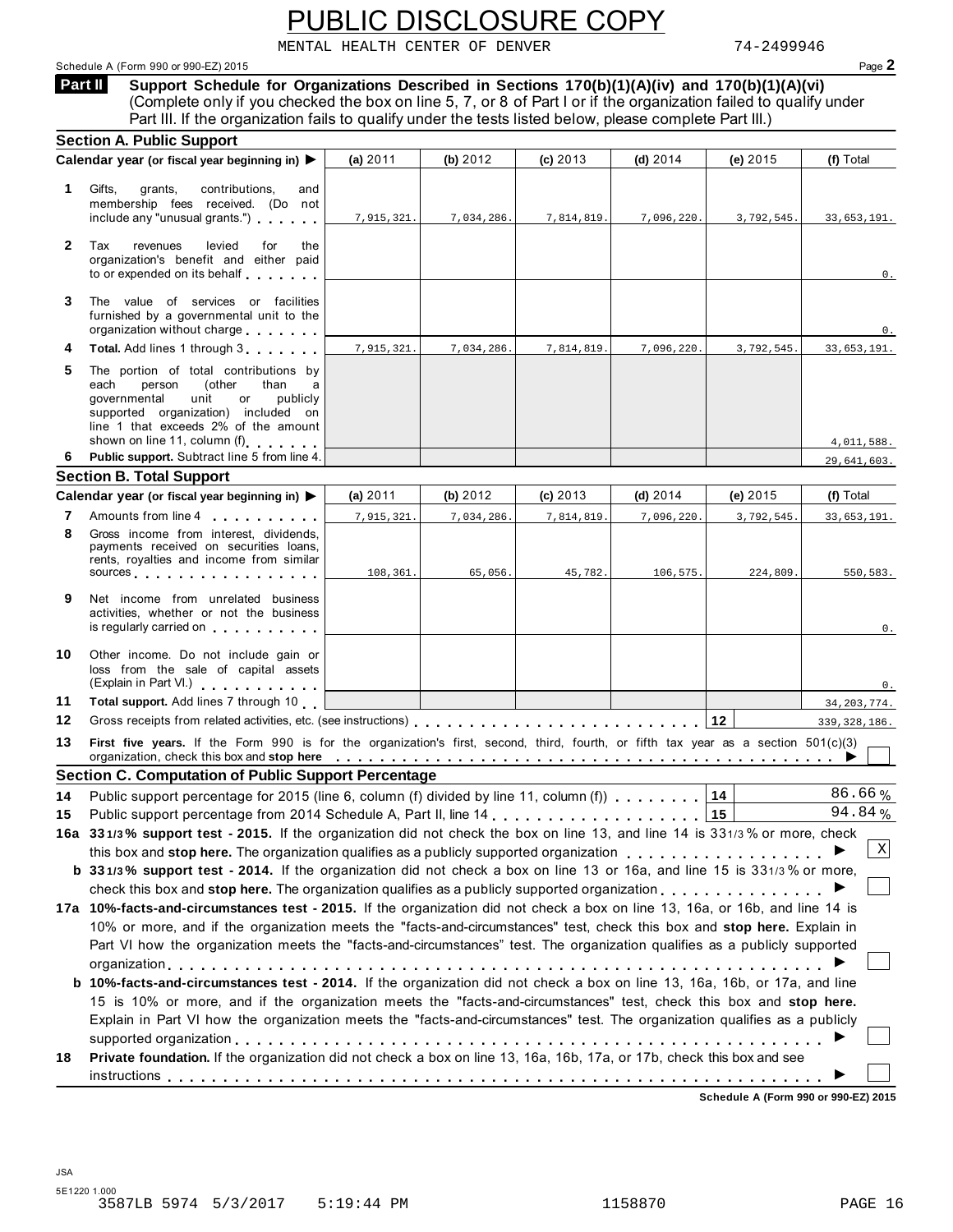MENTAL HEALTH CENTER OF DENVER 74-2499946

Schedule A (Form 990 or 990-EZ) 2015 Page **3**

**Support Schedule for Organizations Described in Section 509(a)(2) Part III**  (Complete only if you checked the box on line 9 of Part I or if the organization failed to qualify under Part II. If the organization fails to qualify under the tests listed below, please complete Part II.)

|                  | <b>Section A. Public Support</b>                                                                                                                                                                                                                             |              |            |          |            |                                      |           |
|------------------|--------------------------------------------------------------------------------------------------------------------------------------------------------------------------------------------------------------------------------------------------------------|--------------|------------|----------|------------|--------------------------------------|-----------|
|                  | Calendar year (or fiscal year beginning in) $\blacktriangleright$                                                                                                                                                                                            | (a) $2011$   | (b) 2012   | (c) 2013 | $(d)$ 2014 | (e) 2015                             | (f) Total |
| $\mathbf{1}$     | Gifts, grants, contributions, and membership fees                                                                                                                                                                                                            |              |            |          |            |                                      |           |
|                  | received. (Do not include any "unusual grants.")                                                                                                                                                                                                             |              |            |          |            |                                      |           |
| 2                | Gross receipts from admissions, merchandise                                                                                                                                                                                                                  |              |            |          |            |                                      |           |
|                  | sold or services performed, or facilities                                                                                                                                                                                                                    |              |            |          |            |                                      |           |
|                  | furnished in any activity that is related to the                                                                                                                                                                                                             |              |            |          |            |                                      |           |
|                  | organization's tax-exempt purpose                                                                                                                                                                                                                            |              |            |          |            |                                      |           |
| 3                | Gross receipts from activities that are not an                                                                                                                                                                                                               |              |            |          |            |                                      |           |
|                  | unrelated trade or business under section 513                                                                                                                                                                                                                |              |            |          |            |                                      |           |
| 4                | levied<br>Tax<br>revenues<br>for<br>the                                                                                                                                                                                                                      |              |            |          |            |                                      |           |
|                  | organization's benefit and either paid                                                                                                                                                                                                                       |              |            |          |            |                                      |           |
|                  | to or expended on its behalf                                                                                                                                                                                                                                 |              |            |          |            |                                      |           |
| 5                | The value of services or facilities                                                                                                                                                                                                                          |              |            |          |            |                                      |           |
|                  | furnished by a governmental unit to the                                                                                                                                                                                                                      |              |            |          |            |                                      |           |
|                  |                                                                                                                                                                                                                                                              |              |            |          |            |                                      |           |
|                  | organization without charge                                                                                                                                                                                                                                  |              |            |          |            |                                      |           |
| 6                | Total. Add lines 1 through 5                                                                                                                                                                                                                                 |              |            |          |            |                                      |           |
|                  | <b>7a</b> Amounts included on lines 1, 2, and 3                                                                                                                                                                                                              |              |            |          |            |                                      |           |
|                  | received from disqualified persons<br><b>b</b> Amounts included on lines 2 and 3                                                                                                                                                                             |              |            |          |            |                                      |           |
|                  | received from other than disqualified                                                                                                                                                                                                                        |              |            |          |            |                                      |           |
|                  | persons that exceed the greater of \$5,000                                                                                                                                                                                                                   |              |            |          |            |                                      |           |
|                  | or 1% of the amount on line 13 for the year                                                                                                                                                                                                                  |              |            |          |            |                                      |           |
|                  | c Add lines 7a and 7b                                                                                                                                                                                                                                        |              |            |          |            |                                      |           |
| 8                | <b>Public support.</b> (Subtract line 7c from                                                                                                                                                                                                                |              |            |          |            |                                      |           |
|                  | $line 6.)$                                                                                                                                                                                                                                                   |              |            |          |            |                                      |           |
|                  | <b>Section B. Total Support</b>                                                                                                                                                                                                                              |              |            |          |            |                                      |           |
|                  | Calendar year (or fiscal year beginning in) $\blacktriangleright$                                                                                                                                                                                            | (a) $2011$   | (b) $2012$ | (c) 2013 | (d) $2014$ | (e) 2015                             | (f) Total |
| 9                | Amounts from line 6                                                                                                                                                                                                                                          |              |            |          |            |                                      |           |
|                  | 10 a Gross income from interest, dividends,                                                                                                                                                                                                                  |              |            |          |            |                                      |           |
|                  | payments received on securities loans,<br>rents, royalties and income from similar                                                                                                                                                                           |              |            |          |            |                                      |           |
|                  | sources and the set of the set of the set of the set of the set of the set of the set of the set of the set of the set of the set of the set of the set of the set of the set of the set of the set of the set of the set of t                               |              |            |          |            |                                      |           |
|                  | <b>b</b> Unrelated business taxable income (less                                                                                                                                                                                                             |              |            |          |            |                                      |           |
|                  | section 511 taxes) from businesses                                                                                                                                                                                                                           |              |            |          |            |                                      |           |
|                  | acquired after June 30, 1975                                                                                                                                                                                                                                 |              |            |          |            |                                      |           |
|                  | c Add lines 10a and 10b                                                                                                                                                                                                                                      |              |            |          |            |                                      |           |
| 11               | Net income from unrelated business                                                                                                                                                                                                                           |              |            |          |            |                                      |           |
|                  | activities not included in line 10b,                                                                                                                                                                                                                         |              |            |          |            |                                      |           |
|                  | whether or not the business is regularly                                                                                                                                                                                                                     |              |            |          |            |                                      |           |
|                  | carried on with the carried on                                                                                                                                                                                                                               |              |            |          |            |                                      |           |
| 12.              | Other income. Do not include gain or                                                                                                                                                                                                                         |              |            |          |            |                                      |           |
|                  | loss from the sale of capital assets                                                                                                                                                                                                                         |              |            |          |            |                                      |           |
|                  | (Explain in Part VI.) <b>All Accords</b>                                                                                                                                                                                                                     |              |            |          |            |                                      |           |
| 13               | Total support. (Add lines 9, 10c, 11,                                                                                                                                                                                                                        |              |            |          |            |                                      |           |
|                  | and $12$ .) $\ldots$ $\ldots$ $\ldots$ $\ldots$ $\ldots$                                                                                                                                                                                                     |              |            |          |            |                                      |           |
| 14               | First five years. If the Form 990 is for the organization's first, second, third, fourth, or fifth tax year as a section 501(c)(3)                                                                                                                           |              |            |          |            |                                      |           |
|                  | organization, check this box and stop here entitled to contact the content of the content of the state of the content of $\blacktriangleright$                                                                                                               |              |            |          |            |                                      |           |
|                  | <b>Section C. Computation of Public Support Percentage</b>                                                                                                                                                                                                   |              |            |          |            |                                      |           |
| 15               | Public support percentage for 2015 (line 8, column (f) divided by line 13, column (f))<br>[11] reading for the 13, column (f) divided by line 13, column (f) $\frac{1}{2}$ , $\frac{1}{2}$ , $\frac{1}{2}$ , $\frac{1}{2}$ , $\frac{1}{2}$ , $\frac{1}{2}$ , |              |            |          |            | 15                                   | %         |
| 16               | Public support percentage from 2014 Schedule A, Part III, line 15.                                                                                                                                                                                           |              |            |          |            | 16                                   | $\%$      |
|                  | Section D. Computation of Investment Income Percentage                                                                                                                                                                                                       |              |            |          |            |                                      |           |
| 17               | Investment income percentage for 2015 (line 10c, column (f) divided by line 13, column (f)                                                                                                                                                                   |              |            |          |            | 17                                   | $\%$      |
| 18               |                                                                                                                                                                                                                                                              |              |            |          |            | 18                                   | %         |
|                  | 19a 331/3% support tests - 2015. If the organization did not check the box on line 14, and line 15 is more than 331/3%, and line                                                                                                                             |              |            |          |            |                                      |           |
|                  | 17 is not more than 331/3%, check this box and stop here. The organization qualifies as a publicly supported organization                                                                                                                                    |              |            |          |            |                                      |           |
|                  | <b>b</b> 331/3% support tests - 2014. If the organization did not check a box on line 14 or line 19a, and line 16 is more than 331/3%, and                                                                                                                   |              |            |          |            |                                      |           |
|                  |                                                                                                                                                                                                                                                              |              |            |          |            |                                      |           |
|                  | line 18 is not more than 331/3%, check this box and stop here. The organization qualifies as a publicly supported organization                                                                                                                               |              |            |          |            |                                      |           |
| 20<br><b>JSA</b> | Private foundation. If the organization did not check a box on line 14, 19a, or 19b, check this box and see instructions                                                                                                                                     |              |            |          |            |                                      |           |
|                  | 5E1221 1.000                                                                                                                                                                                                                                                 |              |            |          |            | Schedule A (Form 990 or 990-EZ) 2015 |           |
|                  | 3587LB 5974 5/3/2017                                                                                                                                                                                                                                         | $5:19:44$ PM |            |          | 1158870    |                                      | PAGE 17   |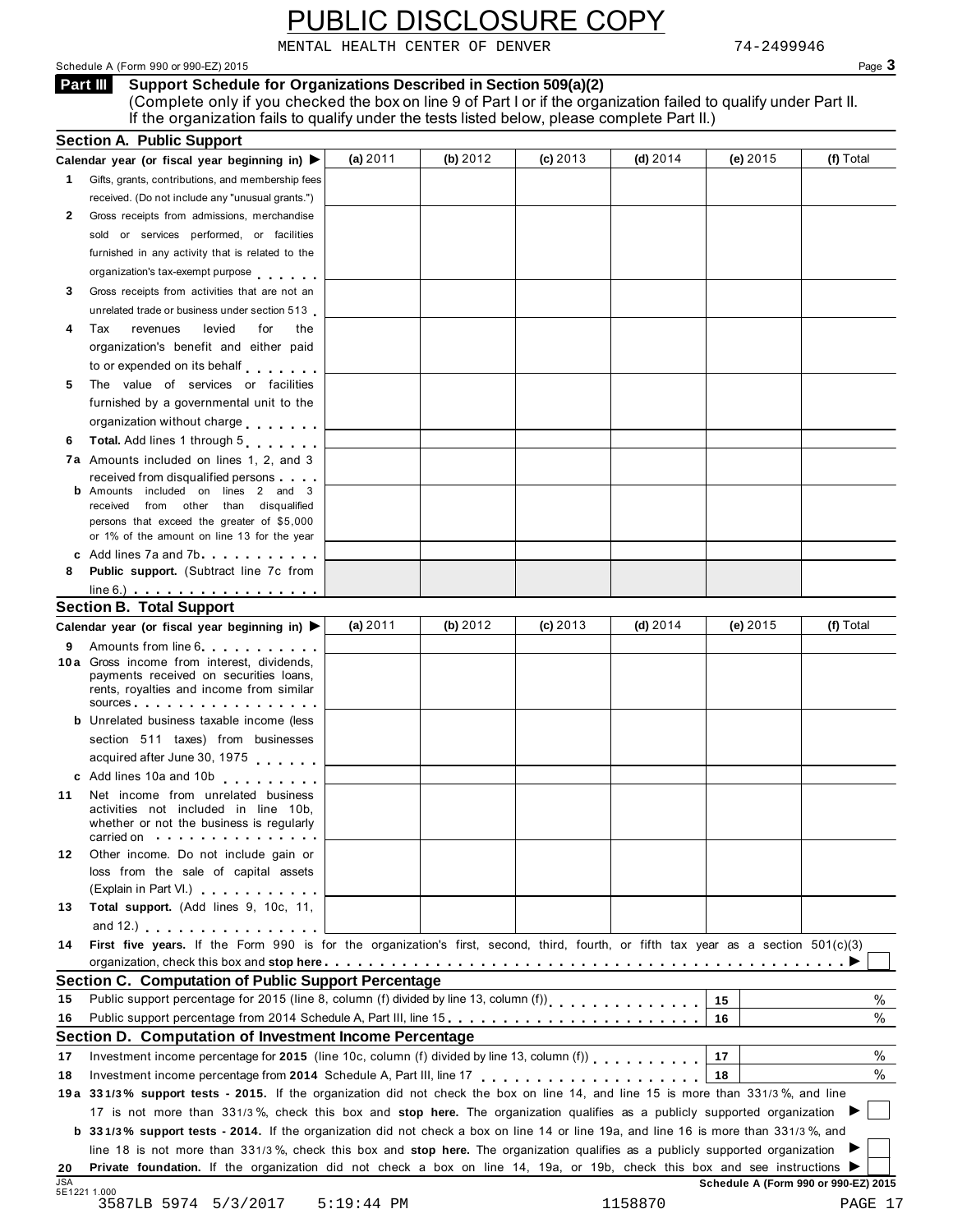MENTAL HEALTH CENTER OF DENVER 74-2499946

#### Schedule A (Form 990 or 990-EZ) 2015 Page **4**

**Part IV Supporting Organizations**

(Complete only if you checked a box in line 11 of Part I. If you checked 11a of Part I, complete Sections A and B. If you checked 11b of Part I, complete Sections A and C. If you checked 11c of Part I, complete Sections A, D, and E. If you checked 11d of Part I, complete Sections A and D, and complete Part V.)

#### **Section A. All Supporting Organizations**

- **1** Are all of the organization's supported organizations listed by name in the organization's governing documents? *If* "*No,*" *describe in Part VI how the supported organizations are designated. If designated by class or purpose, describe the designation. If historic and continuing relationship, explain.* **1**
- **2** Did the organization have any supported organization that does not have an IRS determination of status under section 509(a)(1) or (2)? *If* "*Yes,*" *explain in Part VI how the organization determined that the supported organization was described in section 509(a)(1) or (2).*
- **3 a** Did the organization have a supported organization described in section 501(c)(4), (5), or (6)? *If* "*Yes,*" *answer (b) and (c) below.*
- **b** Did the organization confirm that each supported organization qualified under section 501(c)(4), (5), or (6) and | satisfied the public support tests under section 509(a)(2)? *If* "*Yes,*" *describe in Part VI when and how the organization made the determination.*
- **c** Did the organization ensure that all support to such organizations was used exclusively for section  $170(c)(2)(B)$ purposes? *If* "*Yes,*" *explain in Part VI what controls the organization put in place to ensure such use.*
- **4 a** Was any supported organization not organized in the United States ("foreign supported organization")? *If* "*Yes,*" *and if you checked 11a or 11b in Part I, answer (b) and (c) below.*
- **b** Did the organization have ultimate control and discretion in deciding whether to make grants to the foreign supported organization? *If* "*Yes,*" *describe in Part VI how the organization had such control and discretion despite being controlled or supervised by or in connection with its supported organizations.*
- **c** Did the organization support any foreign supported organization that does not have an IRS determination | under sections 501(c)(3) and 509(a)(1) or (2)? *If* "*Yes,*" *explain in Part VI what controls the organization used to ensure that all support to the foreign supported organization was used exclusively for section 170(c)(2)(B) purposes.*
- **5 a** Did the organization add, substitute, or remove any supported organizations during the tax year? *If* "*Yes,*" *answer (b) and (c) below (if applicable). Also, provide detail in Part VI, including (i) the names and EIN numbers of the supported organizations added, substituted, or removed; (ii) the reasons for each such action; (iii) the authority under the organization's organizing document authorizing such action; and (iv) how the action was accomplished (such as by amendment to the organizing document).*
- **b** Type I or Type II only. Was any added or substituted supported organization part of a class already | designated in the organization's organizing document?
- **c Substitutions only.** Was the substitution the result of an event beyond the organization's control?
- **6** Did the organization provide support (whether in the form of grants or the provision of services or facilities) to anyone other than (i) its supported organizations, (ii) individuals that are part of the charitable class benefited by one or more of its supported organizations, or (iii) other supporting organizations that also support or benefit one or more of the filing organization's supported organizations? *If* "*Yes,*" *provide detail in Part VI.*
- **7** Did the organization provide a grant, loan, compensation, or other similar payment to a substantial contributor (defined in section 4958(c)(3)(C)), a family member of a substantial contributor, or a 35% controlled entity with regard to a substantial contributor? *If* "*Yes,*" *complete Part I of Schedule L (Form 990 or 990-EZ).*
- **8** Did the organization make a loan to a disqualified person (as defined in section 4958) not described in line 7? *If* "*Yes,*" *complete Part I of Schedule L (Form 990 or 990-EZ).*
- **a** Was the organization controlled directly or indirectly at any time during the tax year by one or more | **9** disqualified persons as defined in section 4946 (other than foundation managers and organizations described in section 509(a)(1) or (2))? *If* "*Yes,*" *provide detail in Part VI.*
- **b** Did one or more disqualified persons (as defined in line 9a) hold a controlling interest in any entity in which | the supporting organization had an interest? *If* "*Yes,*" *provide detail in Part VI.*
- **c** Did a disqualified person (as defined in line 9a) have an ownership interest in, or derive any personal benefit from, assets in which the supporting organization also had an interest? *If* "*Yes,*" *provide detail in Part VI.*
- **10a** Was the organization subject to the excess business holdings rules of section 4943 because of section | 4943(f) (regarding certain Type II supporting organizations, and all Type III non-functionally integrated supporting organizations)? *If* "*Yes,*" *answer 10b below.*
	- **b** Did the organization have any excess business holdings in the tax year? *(Use Schedule C, Form 4720, to determine whether the organization had excess business holdings.)*

| JSA            | Schedule A (Form 990 or 990-EZ) 2015                                                                                                                                                                                                                                                                                                                                                                                                                                                                                                  |                      |  |
|----------------|---------------------------------------------------------------------------------------------------------------------------------------------------------------------------------------------------------------------------------------------------------------------------------------------------------------------------------------------------------------------------------------------------------------------------------------------------------------------------------------------------------------------------------------|----------------------|--|
|                | determine whether the organization had excess business holdings.)                                                                                                                                                                                                                                                                                                                                                                                                                                                                     | 10 <sub>b</sub>      |  |
| b              | supporting organizations)? If "Yes," answer 10b below.<br>Did the organization have any excess business holdings in the tax year? (Use Schedule C, Form 4720, to                                                                                                                                                                                                                                                                                                                                                                      | 10a                  |  |
| 10 a           | Was the organization subject to the excess business holdings rules of section 4943 because of section<br>4943(f) (regarding certain Type II supporting organizations, and all Type III non-functionally integrated                                                                                                                                                                                                                                                                                                                    |                      |  |
| c              | Did a disqualified person (as defined in line 9a) have an ownership interest in, or derive any personal benefit<br>from, assets in which the supporting organization also had an interest? If "Yes," provide detail in Part VI.                                                                                                                                                                                                                                                                                                       | 9c                   |  |
| b              | Did one or more disqualified persons (as defined in line 9a) hold a controlling interest in any entity in which<br>the supporting organization had an interest? If "Yes," provide detail in Part VI.                                                                                                                                                                                                                                                                                                                                  | 9b                   |  |
| 9a             | Was the organization controlled directly or indirectly at any time during the tax year by one or more<br>disqualified persons as defined in section 4946 (other than foundation managers and organizations described<br>in section $509(a)(1)$ or (2))? If "Yes," provide detail in Part VI.                                                                                                                                                                                                                                          | 9a                   |  |
| 8              | Did the organization make a loan to a disqualified person (as defined in section 4958) not described in line 7?<br>If "Yes," complete Part I of Schedule L (Form 990 or 990-EZ).                                                                                                                                                                                                                                                                                                                                                      | 8                    |  |
| $\overline{7}$ | Did the organization provide a grant, loan, compensation, or other similar payment to a substantial contributor<br>(defined in section $4958(c)(3)(C)$ ), a family member of a substantial contributor, or a 35% controlled entity with<br>regard to a substantial contributor? If "Yes," complete Part I of Schedule L (Form 990 or 990-EZ).                                                                                                                                                                                         | $\overline{7}$       |  |
|                | anyone other than (i) its supported organizations, (ii) individuals that are part of the charitable class benefited<br>by one or more of its supported organizations, or (iii) other supporting organizations that also support or<br>benefit one or more of the filing organization's supported organizations? If "Yes," provide detail in Part VI.                                                                                                                                                                                  | 6                    |  |
| 6              | Did the organization provide support (whether in the form of grants or the provision of services or facilities) to                                                                                                                                                                                                                                                                                                                                                                                                                    |                      |  |
| c              | designated in the organization's organizing document?<br>Substitutions only. Was the substitution the result of an event beyond the organization's control?                                                                                                                                                                                                                                                                                                                                                                           | 5b<br>5 <sub>c</sub> |  |
| b              | Type I or Type II only. Was any added or substituted supported organization part of a class already                                                                                                                                                                                                                                                                                                                                                                                                                                   |                      |  |
| 5а             | Did the organization add, substitute, or remove any supported organizations during the tax year? If "Yes,"<br>answer (b) and (c) below (if applicable). Also, provide detail in Part VI, including (i) the names and EIN<br>numbers of the supported organizations added, substituted, or removed; (ii) the reasons for each such action;<br>(iii) the authority under the organization's organizing document authorizing such action; and (iv) how the action<br>was accomplished (such as by amendment to the organizing document). | 5a                   |  |
| c              | Did the organization support any foreign supported organization that does not have an IRS determination<br>under sections $501(c)(3)$ and $509(a)(1)$ or (2)? If "Yes," explain in Part VI what controls the organization used<br>to ensure that all support to the foreign supported organization was used exclusively for section $170(c)(2)(B)$<br>purposes.                                                                                                                                                                       | 4c                   |  |
| b              | Did the organization have ultimate control and discretion in deciding whether to make grants to the foreign<br>supported organization? If "Yes," describe in Part VI how the organization had such control and discretion<br>despite being controlled or supervised by or in connection with its supported organizations.                                                                                                                                                                                                             | 4b                   |  |
| 4a             | Was any supported organization not organized in the United States ("foreign supported organization")? If<br>"Yes," and if you checked 11a or 11b in Part I, answer (b) and (c) below.                                                                                                                                                                                                                                                                                                                                                 | 4a                   |  |
|                | purposes? If "Yes," explain in Part VI what controls the organization put in place to ensure such use.                                                                                                                                                                                                                                                                                                                                                                                                                                | 3 <sub>c</sub>       |  |

**Yes No**

**2**

**3a**

**3b**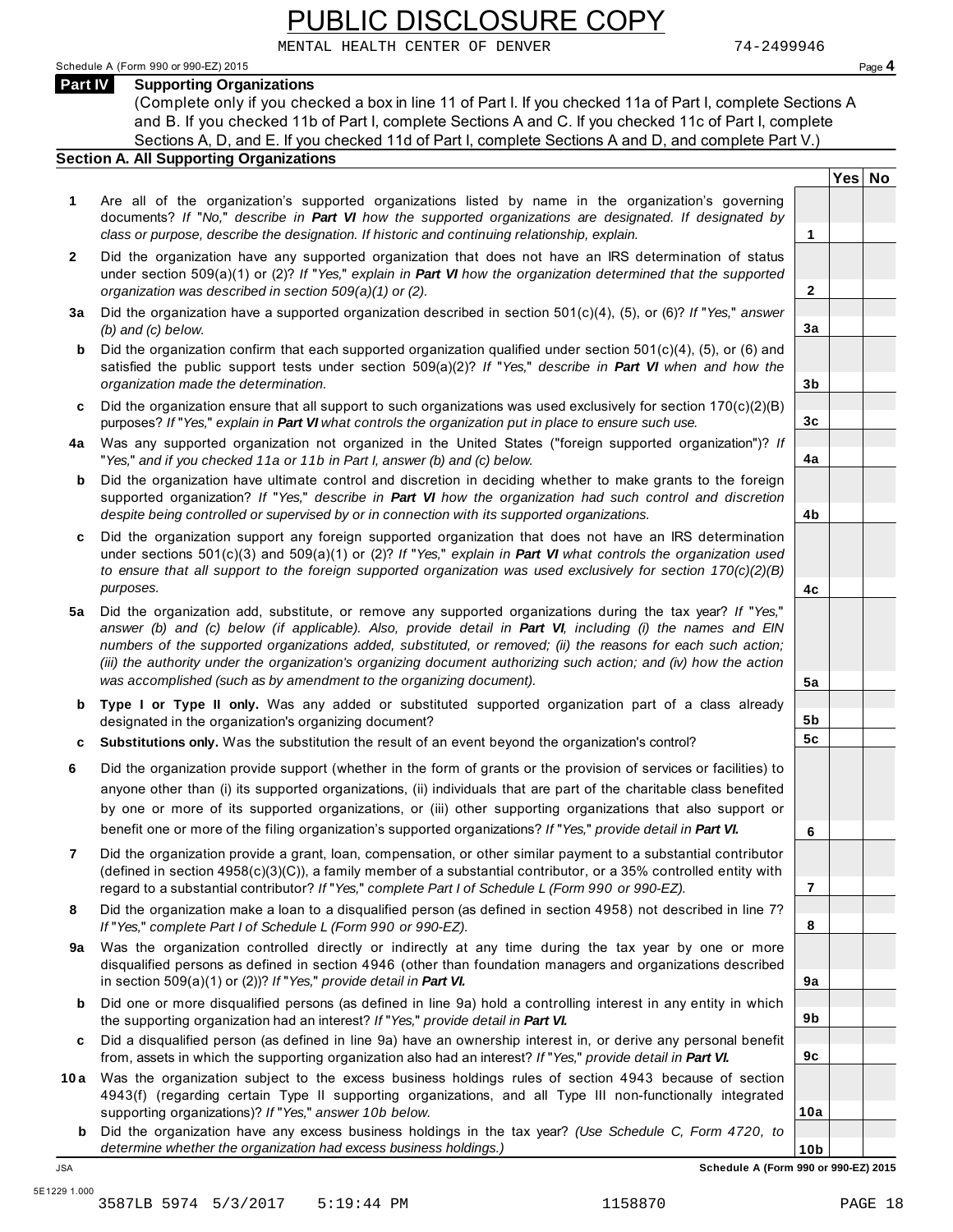MENTAL HEALTH CENTER OF DENVER 74-2499946

|        | <b>Supporting Organizations (continued)</b>                                                                                                                                                                                         |                 | Yes No |  |
|--------|-------------------------------------------------------------------------------------------------------------------------------------------------------------------------------------------------------------------------------------|-----------------|--------|--|
| 11     | Has the organization accepted a gift or contribution from any of the following persons?                                                                                                                                             |                 |        |  |
|        | a A person who directly or indirectly controls, either alone or together with persons described in (b) and (c)                                                                                                                      |                 |        |  |
|        | below, the governing body of a supported organization?                                                                                                                                                                              | 11a             |        |  |
|        | <b>b</b> A family member of a person described in (a) above?                                                                                                                                                                        | 11 <sub>b</sub> |        |  |
|        | c A 35% controlled entity of a person described in (a) or (b) above? If "Yes" to a, b, or c, provide detail in Part VI.                                                                                                             | 11c             |        |  |
|        | <b>Section B. Type I Supporting Organizations</b>                                                                                                                                                                                   |                 |        |  |
|        |                                                                                                                                                                                                                                     |                 | Yes No |  |
| 1      | Did the directors, trustees, or membership of one or more supported organizations have the power to                                                                                                                                 |                 |        |  |
|        | regularly appoint or elect at least a majority of the organization's directors or trustees at all times during the                                                                                                                  |                 |        |  |
|        | tax year? If "No," describe in Part VI how the supported organization(s) effectively operated, supervised, or                                                                                                                       |                 |        |  |
|        | controlled the organization's activities. If the organization had more than one supported organization,                                                                                                                             |                 |        |  |
|        | describe how the powers to appoint and/or remove directors or trustees were allocated among the supported<br>organizations and what conditions or restrictions, if any, applied to such powers during the tax year.                 | 1               |        |  |
|        |                                                                                                                                                                                                                                     |                 |        |  |
| 2      | Did the organization operate for the benefit of any supported organization other than the supported<br>organization(s) that operated, supervised, or controlled the supporting organization? If "Yes," explain in Part              |                 |        |  |
|        | VI how providing such benefit carried out the purposes of the supported organization(s) that operated,                                                                                                                              |                 |        |  |
|        | supervised, or controlled the supporting organization.                                                                                                                                                                              | 2               |        |  |
|        | <b>Section C. Type II Supporting Organizations</b>                                                                                                                                                                                  |                 |        |  |
|        |                                                                                                                                                                                                                                     |                 | Yes No |  |
| 1      | Were a majority of the organization's directors or trustees during the tax year also a majority of the directors                                                                                                                    |                 |        |  |
|        | or trustees of each of the organization's supported organization(s)? If "No," describe in Part VI how control                                                                                                                       |                 |        |  |
|        | or management of the supporting organization was vested in the same persons that controlled or managed                                                                                                                              |                 |        |  |
|        | the supported organization(s).                                                                                                                                                                                                      | 1               |        |  |
|        | <b>Section D. All Type III Supporting Organizations</b>                                                                                                                                                                             |                 |        |  |
| 1      | Did the organization provide to each of its supported organizations, by the last day of the fifth month of the                                                                                                                      |                 | Yes No |  |
|        | organization's tax year, (i) a written notice describing the type and amount of support provided during the prior                                                                                                                   |                 |        |  |
|        | tax year, (ii) a copy of the Form 990 that was most recently filed as of the date of notification, and (iii) copies of                                                                                                              |                 |        |  |
|        | the organization's governing documents in effect on the date of notification, to the extent not previously                                                                                                                          |                 |        |  |
|        | provided?                                                                                                                                                                                                                           | 1               |        |  |
| 2      | Were any of the organization's officers, directors, or trustees either (i) appointed or elected by the supported                                                                                                                    |                 |        |  |
|        | organization(s) or (ii) serving on the governing body of a supported organization? If "No," explain in Part VI how                                                                                                                  |                 |        |  |
|        | the organization maintained a close and continuous working relationship with the supported organization(s).                                                                                                                         | $\mathbf{2}$    |        |  |
| 3      | By reason of the relationship described in (2), did the organization's supported organizations have a                                                                                                                               |                 |        |  |
|        | significant voice in the organization's investment policies and in directing the use of the organization's                                                                                                                          |                 |        |  |
|        | income or assets at all times during the tax year? If "Yes," describe in Part VI the role the organization's<br>supported organizations played in this regard.                                                                      |                 |        |  |
|        |                                                                                                                                                                                                                                     | 3               |        |  |
|        | Section E. Type III Functionally-Integrated Supporting Organizations                                                                                                                                                                |                 |        |  |
| 1      | Check the box next to the method that the organization used to satisfy the Integral Part Test during the year (see instructions):<br>The organization satisfied the Activities Test. Complete line 2 below.                         |                 |        |  |
| a<br>b | The organization is the parent of each of its supported organizations. Complete line 3 below.                                                                                                                                       |                 |        |  |
| c      | The organization supported a governmental entity. Describe in Part VI how you supported a government entity (see instructions).                                                                                                     |                 |        |  |
|        |                                                                                                                                                                                                                                     |                 | Yes No |  |
| 2      | Activities Test. Answer (a) and (b) below.                                                                                                                                                                                          |                 |        |  |
| а      | Did substantially all of the organization's activities during the tax year directly further the exempt purposes of                                                                                                                  |                 |        |  |
|        | the supported organization(s) to which the organization was responsive? If "Yes," then in Part VI identify                                                                                                                          |                 |        |  |
|        | those supported organizations and explain how these activities directly furthered their exempt purposes,<br>how the organization was responsive to those supported organizations, and how the organization determined               |                 |        |  |
|        | that these activities constituted substantially all of its activities.                                                                                                                                                              | 2a              |        |  |
|        |                                                                                                                                                                                                                                     |                 |        |  |
| b      | Did the activities described in (a) constitute activities that, but for the organization's involvement, one or more<br>of the organization's supported organization(s) would have been engaged in? If "Yes," explain in Part VI the |                 |        |  |
|        | reasons for the organization's position that its supported organization(s) would have engaged in these                                                                                                                              |                 |        |  |
|        | activities but for the organization's involvement.                                                                                                                                                                                  | 2 <sub>b</sub>  |        |  |
|        |                                                                                                                                                                                                                                     |                 |        |  |
|        |                                                                                                                                                                                                                                     |                 |        |  |
| 3<br>a | Parent of Supported Organizations. Answer (a) and (b) below.                                                                                                                                                                        |                 |        |  |
|        | Did the organization have the power to regularly appoint or elect a majority of the officers, directors, or<br>trustees of each of the supported organizations? Provide details in Part VI.                                         | 3a              |        |  |
| b      | Did the organization exercise a substantial degree of direction over the policies, programs, and activities of each                                                                                                                 |                 |        |  |

3587LB 5974 5/3/2017 5:19:44 PM 1158870 PAGE 19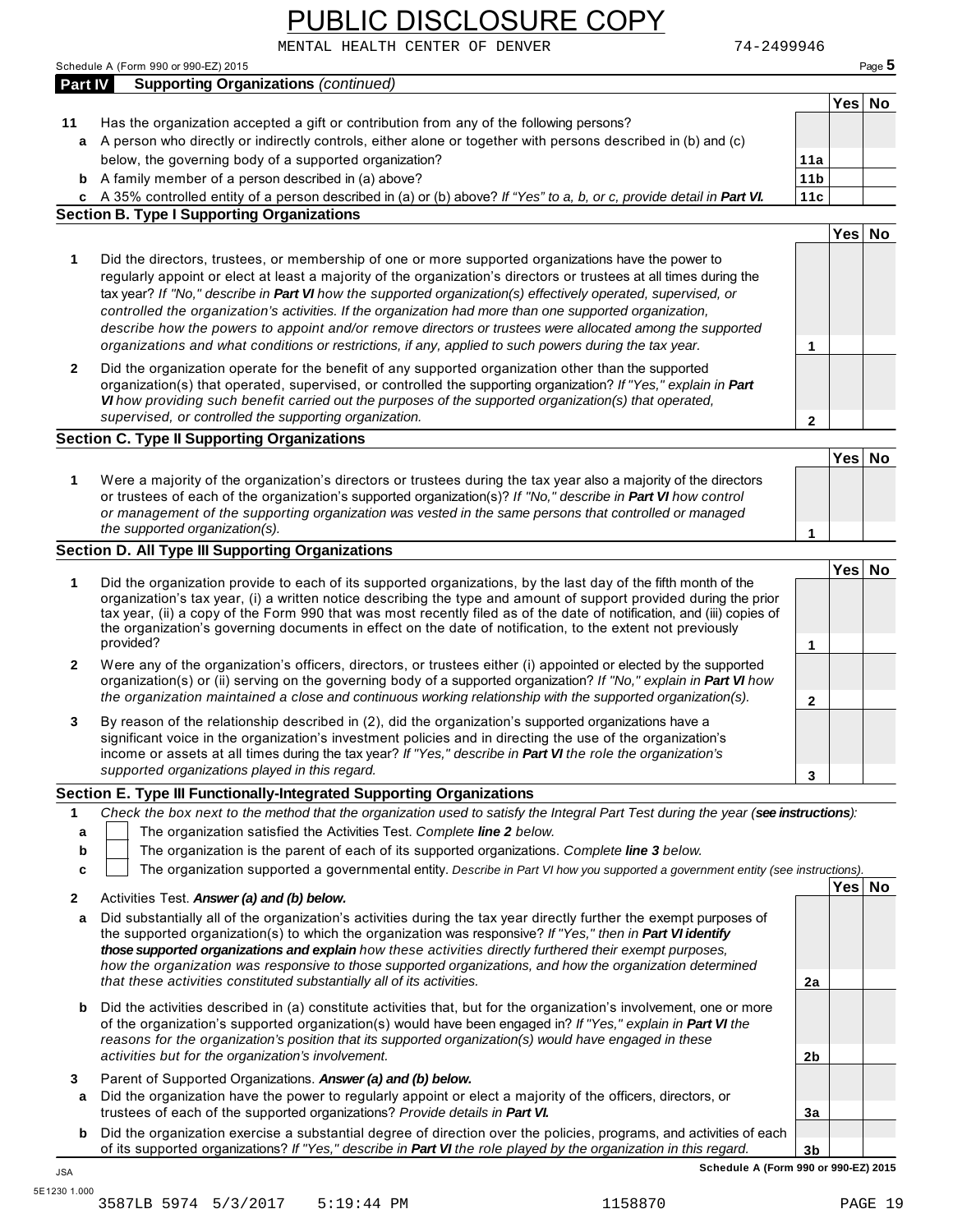MENTAL HEALTH CENTER OF DENVER 74-2499946

Schedule A (Form 990 or 990-EZ) 2015 Page **6 Part V Type III Non-Functionally Integrated 509(a)(3) Supporting Organizations 1** Check here if the organization satisfied the Integral Part Test as a qualifying trust on Nov. 20, 1970. **See instructions.** All other Type III non-functionally integrated supporting organizations must complete Sections A through E. (A) Prior Year **Section A - Adjusted Net Income** (B) Current Year **Section A - Adjusted Net Income** (A) Prior Sear (B) Current Year (B) Current Year (B) Current Year (B) Current Year (B) Current Year (B) Current Year (B) Current Year (B) **1** Net short-term capital gain **2 3 4 5 2** Recoveries of prior-year distributions **3** Other gross income (see instructions) **4** Add lines 1 through 3 **5** Depreciation and depletion **6** Portion of operating expenses paid or incurred for production or collection of gross income or for management, conservation, or maintenance of property held for production of income (see instructions) **6 7** Other expenses (see instructions) **7 8 Adjusted Net Income** (subtract lines 5, 6 and 7 from line 4) **<sup>8</sup>** (A) Prior Year **Section B - Minimum Asset Amount Section B - Minimum Asset Amount Section B - Minimum Asset Amount 1** Aggregate fair market value of all non-exempt-use assets (see instructions for short tax year or assets held for part of year): **a** Average monthly value of securities **1a 1a 1b 1c 1d b** Average monthly cash balances **c** Fair market value of other non-exempt-use assets **d** Average monthly cash balances<br> **c** Fair market value of other non-exe<br> **d Total** (add lines 1a, 1b, and 1c) **e Discount** claimed for blockage or other factors (explain in detail in **Part VI**): **2** Acquisition indebtedness applicable to non-exempt-use assets **2 3 4 5 6 7 8 3** Subtract line 2 from line 1d **4** Cash deemed held for exempt use. Enter 1-1/2% of line 3 (for greater amount, see instructions). **5** Net value of non-exempt-use assets (subtract line 4 from line 3) **6** Multiply line 5 by .035 **7** Recoveries of prior-year distributions **8 Multiply line 5 by .055**<br>7 Recoveries of prior-year distributions<br><mark>8 Minimum Asset Amount</mark> (add line 7 to line 6) **Section C - Distributable Amount** Current Year **Current Year Amount** Current Year Amount Current Year Amount Current Year Amount Current Year Amount Current Year Amount Current Year Amount Current Year Amount Current Year **1** Adjusted net income for prior year (from Section A, line 8, Column A) **1 2 3 4 5 6 2** Enter 85% of line 1 **3** Minimum asset amount for prior year (from Section B, line 8, Column A) **4** Enter greater of line 2 or line 3 **5** Income tax imposed in prior year **6 Distributable Amount**. Subtract line 5 from line 4, unless subject to emergency temporary reduction (see instructions)

**7** Check here if the current year is the organization's first as a non-functionally-integrated Type III supporting organization (see instructions).

**Schedule A (Form 990 or 990-EZ) 2015**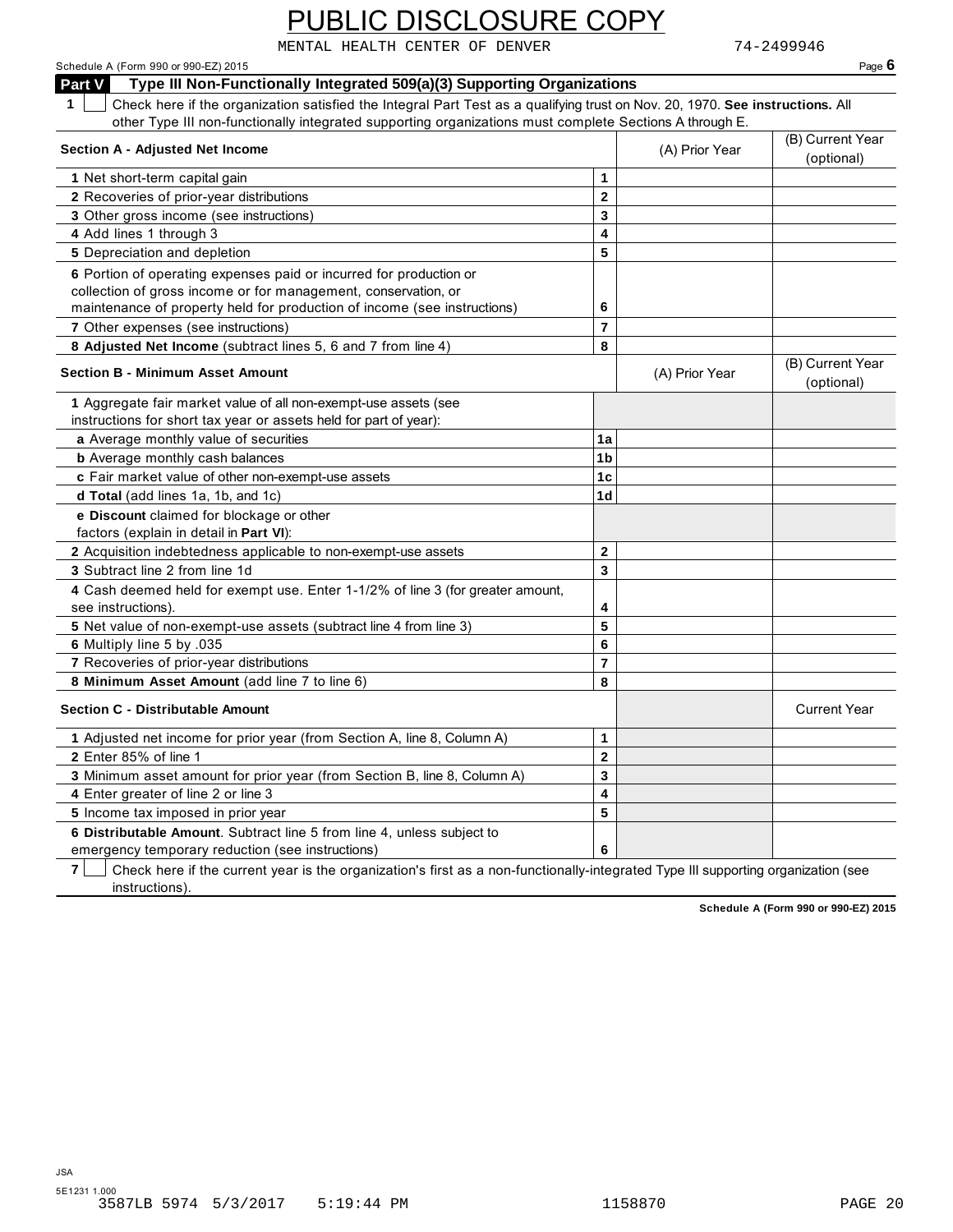Schedule A (Form 990 or 990-EZ) 2015 Page **7**

MENTAL HEALTH CENTER OF DENVER 74-2499946

| <b>Part V</b> | Type III Non-Functionally Integrated 509(a)(3) Supporting Organizations (continued)        |                                    |                                               |                                                  |  |  |
|---------------|--------------------------------------------------------------------------------------------|------------------------------------|-----------------------------------------------|--------------------------------------------------|--|--|
|               | <b>Section D - Distributions</b>                                                           |                                    |                                               | <b>Current Year</b>                              |  |  |
| 1             | Amounts paid to supported organizations to accomplish exempt purposes                      |                                    |                                               |                                                  |  |  |
| $\mathbf{2}$  | Amounts paid to perform activity that directly furthers exempt purposes of supported       |                                    |                                               |                                                  |  |  |
|               | organizations, in excess of income from activity                                           |                                    |                                               |                                                  |  |  |
| 3             | Administrative expenses paid to accomplish exempt purposes of supported organizations      |                                    |                                               |                                                  |  |  |
| 4             | Amounts paid to acquire exempt-use assets                                                  |                                    |                                               |                                                  |  |  |
| 5             | Qualified set-aside amounts (prior IRS approval required)                                  |                                    |                                               |                                                  |  |  |
| 6             | Other distributions (describe in Part VI). See instructions.                               |                                    |                                               |                                                  |  |  |
| 7             | Total annual distributions. Add lines 1 through 6.                                         |                                    |                                               |                                                  |  |  |
| 8             | Distributions to attentive supported organizations to which the organization is responsive |                                    |                                               |                                                  |  |  |
|               | (provide details in Part VI). See instructions.                                            |                                    |                                               |                                                  |  |  |
| 9             | Distributable amount for 2015 from Section C, line 6                                       |                                    |                                               |                                                  |  |  |
| 10            | Line 8 amount divided by Line 9 amount                                                     |                                    |                                               |                                                  |  |  |
|               | Section E - Distribution Allocations (see instructions)                                    | (i)<br><b>Excess Distributions</b> | (ii)<br><b>Underdistributions</b><br>Pre-2015 | (iii)<br><b>Distributable</b><br>Amount for 2015 |  |  |
| 1             | Distributable amount for 2015 from Section C, line 6                                       |                                    |                                               |                                                  |  |  |
| $\mathbf{2}$  | Underdistributions, if any, for years prior to 2015                                        |                                    |                                               |                                                  |  |  |
|               | (reasonable cause required-see instructions)                                               |                                    |                                               |                                                  |  |  |
| 3             | Excess distributions carryover, if any, to 2015:                                           |                                    |                                               |                                                  |  |  |
| a             |                                                                                            |                                    |                                               |                                                  |  |  |
| b             |                                                                                            |                                    |                                               |                                                  |  |  |
| c             |                                                                                            |                                    |                                               |                                                  |  |  |
| d             | From 2013                                                                                  |                                    |                                               |                                                  |  |  |
| е             | From 2014 <b></b>                                                                          |                                    |                                               |                                                  |  |  |
| f             | Total of lines 3a through e                                                                |                                    |                                               |                                                  |  |  |
| g             | Applied to underdistributions of prior years                                               |                                    |                                               |                                                  |  |  |
| h.            | Applied to 2015 distributable amount                                                       |                                    |                                               |                                                  |  |  |
| j.            | Carryover from 2010 not applied (see instructions)                                         |                                    |                                               |                                                  |  |  |
|               | Remainder. Subtract lines 3g, 3h, and 3i from 3f.                                          |                                    |                                               |                                                  |  |  |
| 4             | Distributions for 2015 from Section                                                        |                                    |                                               |                                                  |  |  |
|               | $D$ , line $7$ :                                                                           |                                    |                                               |                                                  |  |  |
| a             | Applied to underdistributions of prior years                                               |                                    |                                               |                                                  |  |  |
| b             | Applied to 2015 distributable amount                                                       |                                    |                                               |                                                  |  |  |
| c             | Remainder. Subtract lines 4a and 4b from 4.                                                |                                    |                                               |                                                  |  |  |
| 5             | Remaining underdistributions for years prior to 2015, if                                   |                                    |                                               |                                                  |  |  |
|               | any. Subtract lines 3g and 4a from line 2 (if amount                                       |                                    |                                               |                                                  |  |  |
|               | greater than zero, see instructions).                                                      |                                    |                                               |                                                  |  |  |
| 6             | Remaining underdistributions for 2015. Subtract lines 3h                                   |                                    |                                               |                                                  |  |  |
|               | and 4b from line 1 (if amount greater than zero, see                                       |                                    |                                               |                                                  |  |  |
|               | instructions).                                                                             |                                    |                                               |                                                  |  |  |
| 7             | Excess distributions carryover to 2016. Add lines 3j                                       |                                    |                                               |                                                  |  |  |
|               | and 4c.                                                                                    |                                    |                                               |                                                  |  |  |
| 8             | Breakdown of line 7:                                                                       |                                    |                                               |                                                  |  |  |
|               |                                                                                            |                                    |                                               |                                                  |  |  |
| a<br>b        |                                                                                            |                                    |                                               |                                                  |  |  |
|               |                                                                                            |                                    |                                               |                                                  |  |  |
| c             | Excess from 2013                                                                           |                                    |                                               |                                                  |  |  |
| d             | Excess from 2014                                                                           |                                    |                                               |                                                  |  |  |
| e             | Excess from 2015                                                                           |                                    |                                               | Schedule A (Form 990 or 990-EZ) 2015             |  |  |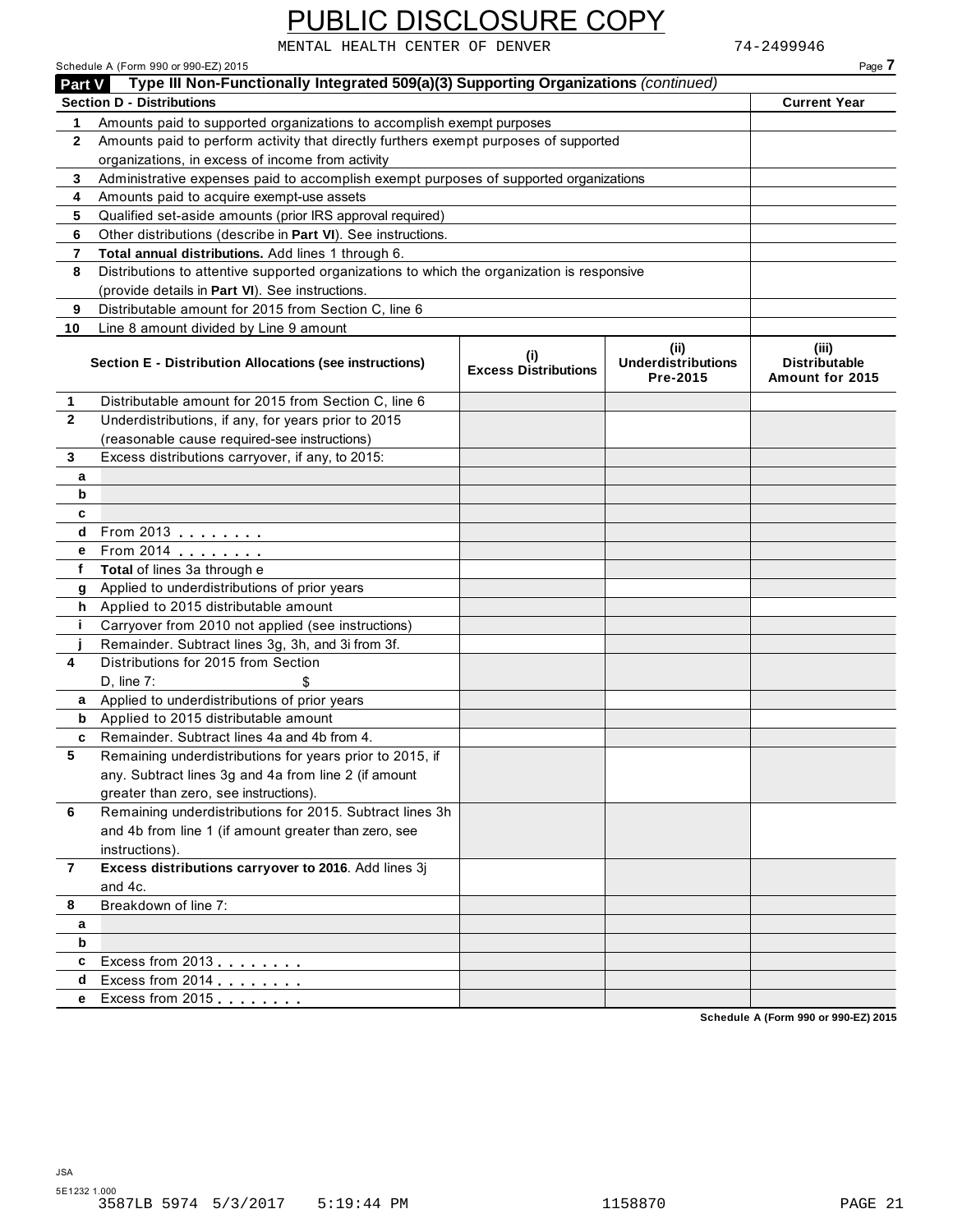#### **Schedule A (Form 990 or 990-EZ) 2015**

Schedule A (Form 990 or 990-EZ) 2015 **Page 8** 

**Supplemental Information.** Provide the explanations required by Part II, line 10; Part II, line 17a or 17b; **Part VI**  and Part III, line 12. Also complete this part for any additional information. (See instructions).

PUBLIC DISCLOSURE COPY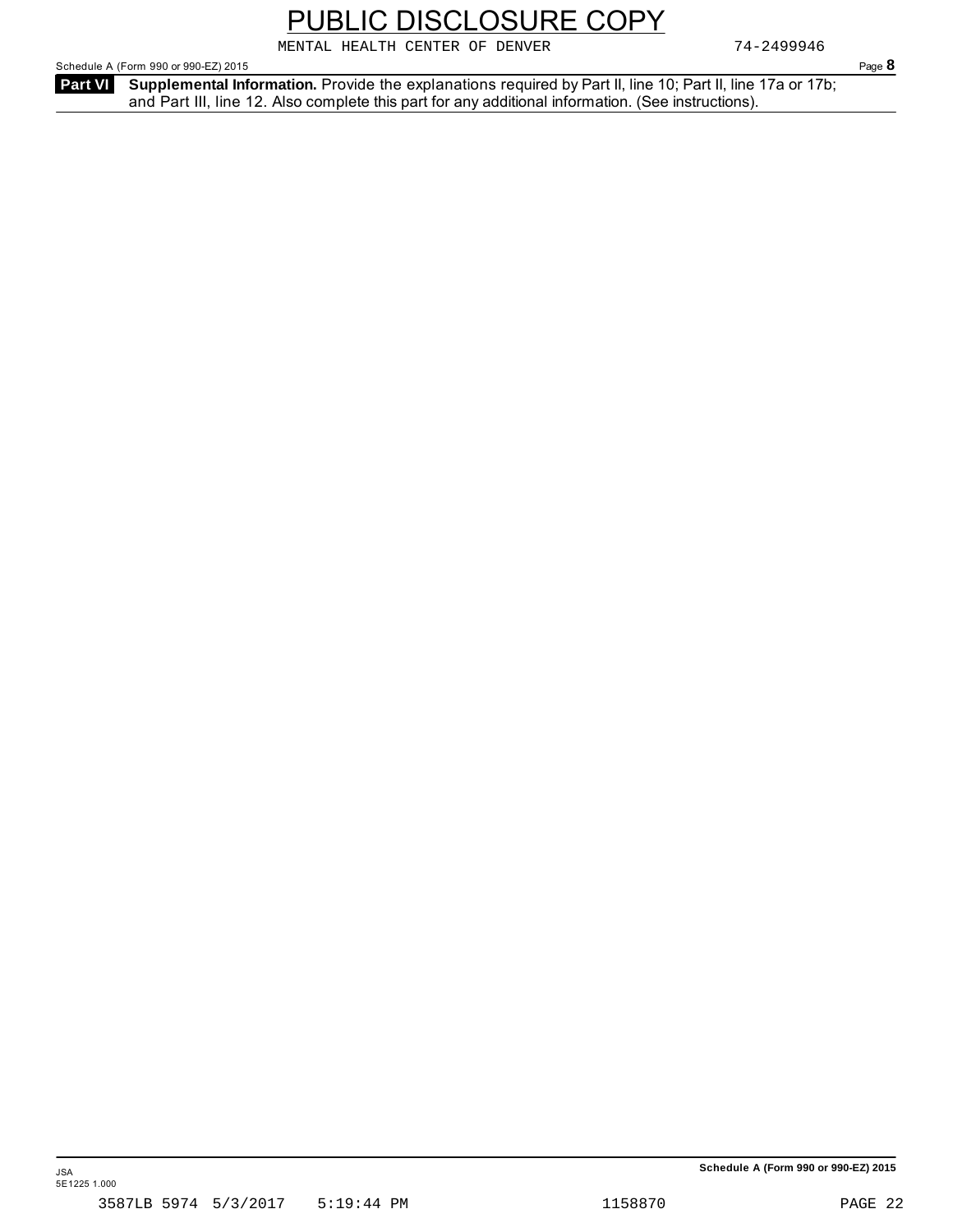**(Form 990, 990-EZ, or 990-PF)** Department of the Treasury

Internal Revenue Service

#### Schedule B Contributors **Contribution**

Attach to Form 990, Form 990-EZ, or Form 990-PF. Internal Revenue Service<br>Internal Revenue Service<br>**Name of the organization**<br>Name of the organization

15

MENTAL HEALTH CENTER OF DENVER

74-2499946

| Section:                                                                    |
|-----------------------------------------------------------------------------|
| $\mathbf{x}$<br>$501(c)(3)$ (enter number) organization                     |
| $4947(a)(1)$ nonexempt charitable trust not treated as a private foundation |
| 527 political organization                                                  |
| 501(c)(3) exempt private foundation                                         |
| $4947(a)(1)$ nonexempt charitable trust treated as a private foundation     |
| 501(c)(3) taxable private foundation                                        |
|                                                                             |

Check if your organization is covered by the **General Rule** or a **Special Rule.**

**Note.** Only a section 501(c)(7), (8), or (10) organization can check boxes for both the General Rule and a Special Rule. See instructions.

#### **General Rule**

For an organization filing Form 990, 990-EZ, or 990-PF that received, during the year, contributions totaling \$5,000 or more (in money or property) from any one contributor. Complete Parts I and II. See instructions for determining a contributor's total contributions.

#### **Special Rules**

 $\text{X}$  For an organization described in section 501(c)(3) filing Form 990 or 990-EZ that met the 33 1/3 % support test of the regulations under sections 509(a)(1) and 170(b)(1)(A)(vi), that checked Schedule A (Form 990 or 990-EZ), Part II, line 13, 16a, or 16b, and that received from any one contributor, during the year, total contributions of the greater of **(1)** \$5,000 or **(2)** 2% of the amount on (i) Form 990, Part VIII, line 1h, or (ii) Form 990-EZ, line 1. Complete Parts I and II.

For an organization described in section 501(c)(7), (8), or (10) filing Form 990 or 990-EZ that received from any one contributor, during the year, total contributions of more than \$1,000 *exclusively* for religious, charitable, scientific, literary, or educational purposes, or for the prevention of cruelty to children or animals. Complete Parts I, II, and III.

For an organization described in section 501(c)(7), (8), or (10) filing Form 990 or 990-EZ that received from any one contributor, during the year, contributions *exclusively* for religious, charitable, etc., purposes, but no such contributions totaled more than \$1,000. If this box is checked, enter here the total contributions that were received during the year for an *exclusively* religious, charitable, etc., purpose. Do not complete any of the parts unless the **General Rule** applies to this organization because it received *nonexclusively* religious, charitable, etc., contributions totaling \$5,000 or more during the year m m m m m m m m m m m m m m m m m m m m m m m m m m m m m m m <sup>I</sup> \$

**Caution.** An organization that is not covered by the General Rule and/or the Special Rules does not file Schedule B (Form 990, 990-EZ, or 990-PF), but it **must** answer "No" on Part IV, line 2, of its Form 990; or check the box on line H of its Form 990-EZ or on its Form 990-PF, Part I, line 2, to certify that it does not meet the filing requirements of Schedule B (Form 990, 990-EZ, or 990-PF).

**For Paperwork Reduction Act Notice, see the Instructions for Form 990, 990-EZ, or 990-PF. Schedule B (Form 990, 990-EZ, or 990-PF) (2015)**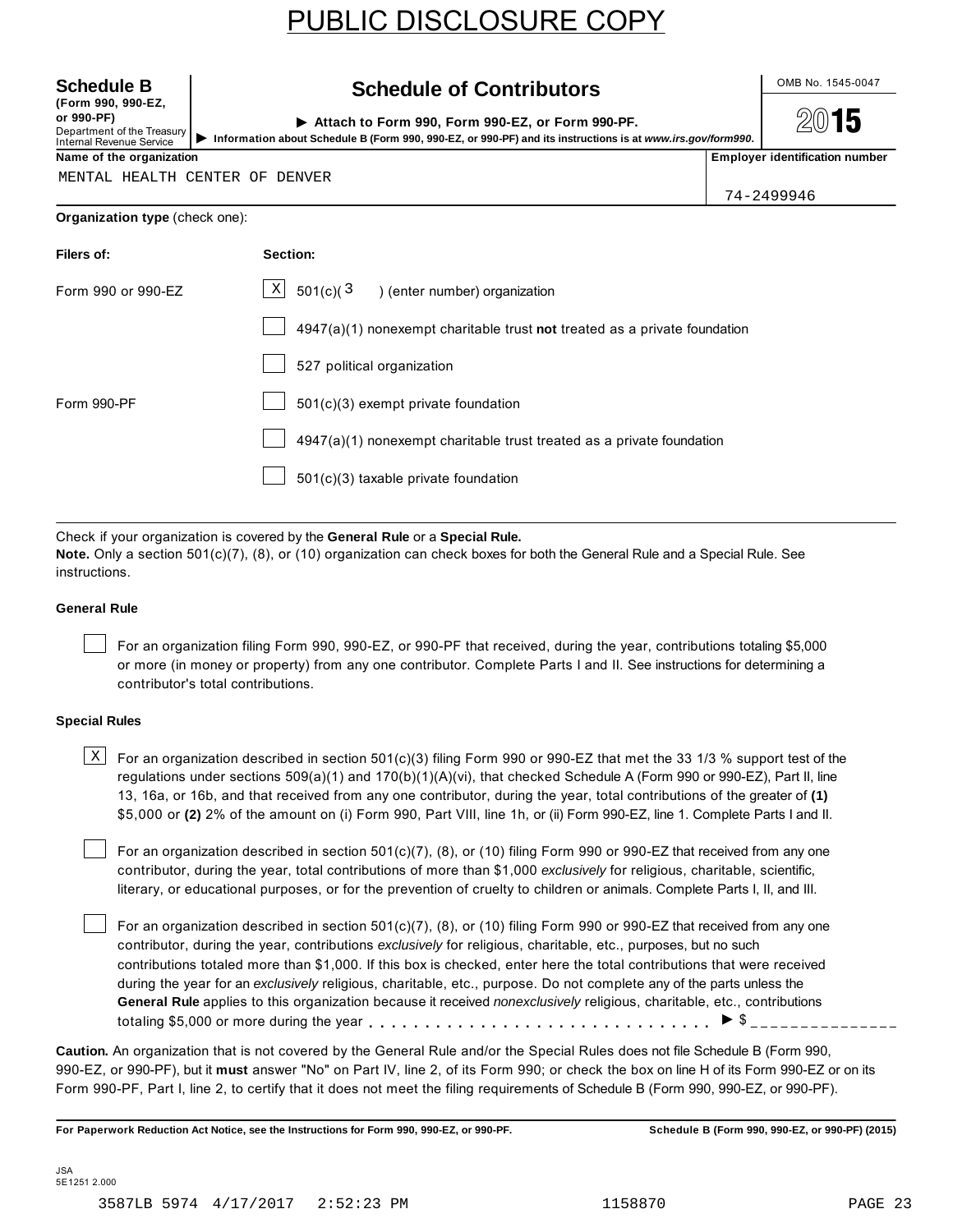#### Schedule B (Form 990, 990-EZ, or 990-PF) (2015) Page **2**

**Name of organization Employer identification number** MENTAL HEALTH CENTER OF DENVER

74-2499946

| Part I     | Contributors (see instructions). Use duplicate copies of Part I if additional space is needed. |                                   |                                                                                         |
|------------|------------------------------------------------------------------------------------------------|-----------------------------------|-----------------------------------------------------------------------------------------|
| (a)<br>No. | (b)<br>Name, address, and ZIP + 4                                                              | (c)<br><b>Total contributions</b> | (d)<br>Type of contribution                                                             |
| 1          |                                                                                                | 115,000.<br>\$                    | Χ<br>Person<br>Payroll<br>Noncash<br>(Complete Part II for<br>noncash contributions.)   |
| (a)<br>No. | (b)<br>Name, address, and ZIP + 4                                                              | (c)<br><b>Total contributions</b> | (d)<br>Type of contribution                                                             |
| 2          |                                                                                                | 205,000.<br>\$                    | Χ<br>Person<br>Payroll<br>Noncash<br>(Complete Part II for<br>noncash contributions.)   |
| (a)<br>No. | (b)<br>Name, address, and ZIP + 4                                                              | (c)<br><b>Total contributions</b> | (d)<br>Type of contribution                                                             |
| 3          |                                                                                                | 408,290.<br>\$                    | Χ<br>Person<br>Payroll<br>Noncash<br>(Complete Part II for<br>noncash contributions.)   |
| (a)<br>No. | (b)<br>Name, address, and ZIP + 4                                                              | (c)<br><b>Total contributions</b> | (d)<br>Type of contribution                                                             |
| 4          |                                                                                                | 125,000.<br>\$                    | Χ<br>Person<br>Payroll<br>Noncash<br>(Complete Part II for<br>noncash contributions.)   |
| (a)<br>No. | (b)<br>Name, address, and ZIP + 4                                                              | (c)<br><b>Total contributions</b> | (d)<br>Type of contribution                                                             |
|            |                                                                                                | \$                                | Person<br>Payroll<br><b>Noncash</b><br>(Complete Part II for<br>noncash contributions.) |
| (a)<br>No. | (b)<br>Name, address, and ZIP + 4                                                              | (c)<br><b>Total contributions</b> | (d)<br>Type of contribution                                                             |
|            |                                                                                                | \$                                | Person<br>Payroll<br>Noncash<br>(Complete Part II for<br>noncash contributions.)        |

Schedule B (Form 990, 990-EZ, or 990-PF) (2015)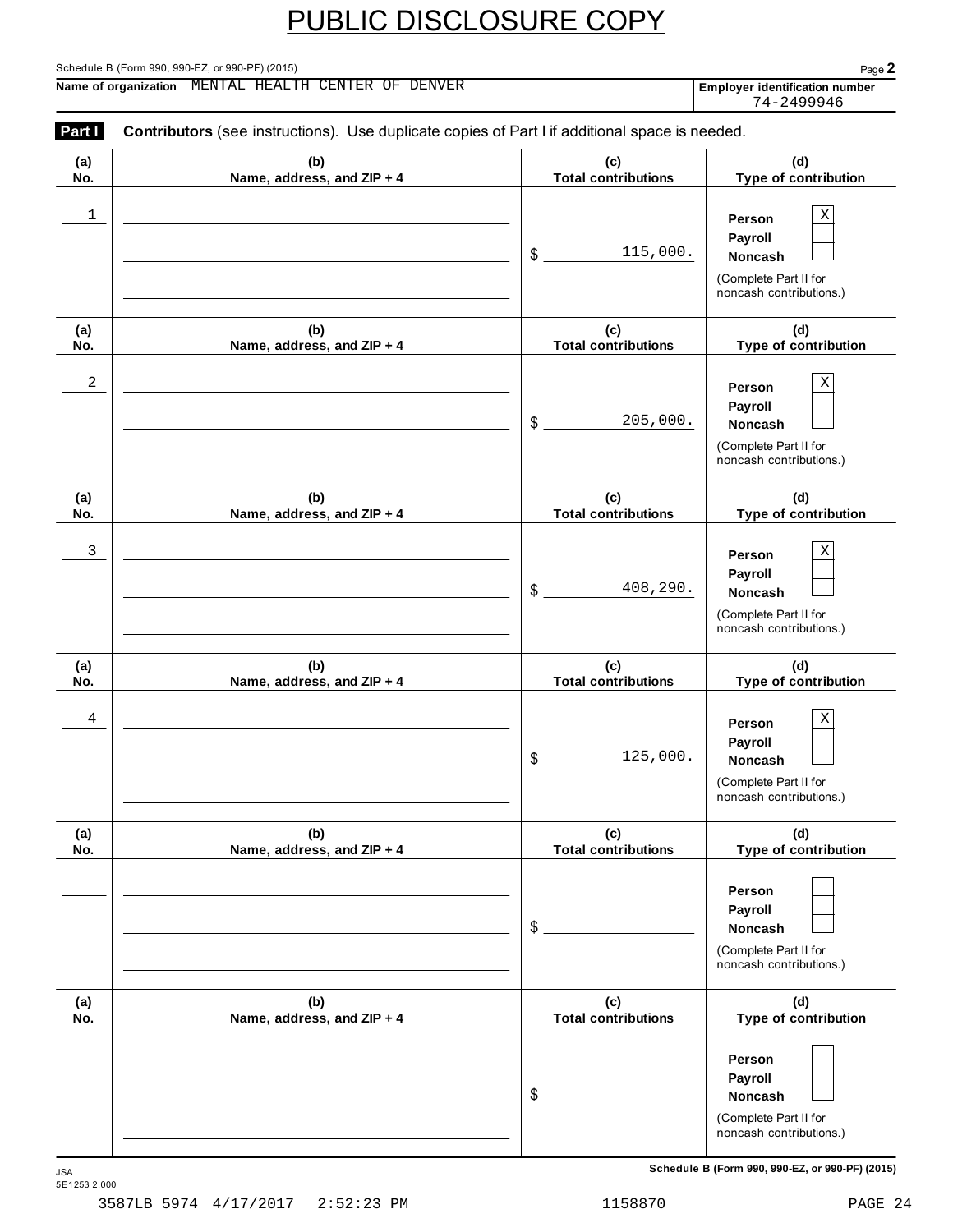Schedule B (Form 990, 990-EZ, or 990-PF) (2015) Page **3 Name of organization** MENTAL HEALTH CENTER OF DENVER Employer identification number

74-2499946

| Part II                   | Noncash Property (see instructions). Use duplicate copies of Part II if additional space is needed. |                                                |                                                           |
|---------------------------|-----------------------------------------------------------------------------------------------------|------------------------------------------------|-----------------------------------------------------------|
| (a) No.<br>from<br>Part I | (b)<br>Description of noncash property given                                                        | (c)<br>FMV (or estimate)<br>(see instructions) | (d)<br>Date received                                      |
|                           |                                                                                                     | $$ -$                                          | <b>Contract Contract Contract</b>                         |
| (a) No.<br>from<br>Part I | (b)<br>Description of noncash property given                                                        | (c)<br>FMV (or estimate)<br>(see instructions) | (d)<br>Date received                                      |
|                           |                                                                                                     | $$ -$                                          | $\mathcal{L}(\mathcal{L})$ and $\mathcal{L}(\mathcal{L})$ |
| (a) No.<br>from<br>Part I | (b)<br>Description of noncash property given                                                        | (c)<br>FMV (or estimate)<br>(see instructions) | (d)<br>Date received                                      |
|                           |                                                                                                     | $\frac{3}{2}$                                  |                                                           |
| (a) No.<br>from<br>Part I | (b)<br>Description of noncash property given                                                        | (c)<br>FMV (or estimate)<br>(see instructions) | (d)<br>Date received                                      |
|                           |                                                                                                     | $\mathcal{L}_{-}$                              |                                                           |
| (a) No.<br>from<br>Part I | (b)<br>Description of noncash property given                                                        | (c)<br>FMV (or estimate)<br>(see instructions) | (d)<br>Date received                                      |
|                           |                                                                                                     | $\mathcal{L}_{-}$                              |                                                           |
| (a) No.<br>from<br>Part I | (b)<br>Description of noncash property given                                                        | (c)<br>FMV (or estimate)<br>(see instructions) | (d)<br>Date received                                      |
|                           |                                                                                                     |                                                |                                                           |
|                           |                                                                                                     | $\mathcal{L}_{-}$                              |                                                           |

Schedule B (Form 990, 990-EZ, or 990-PF) (2015)

5E1254 2.000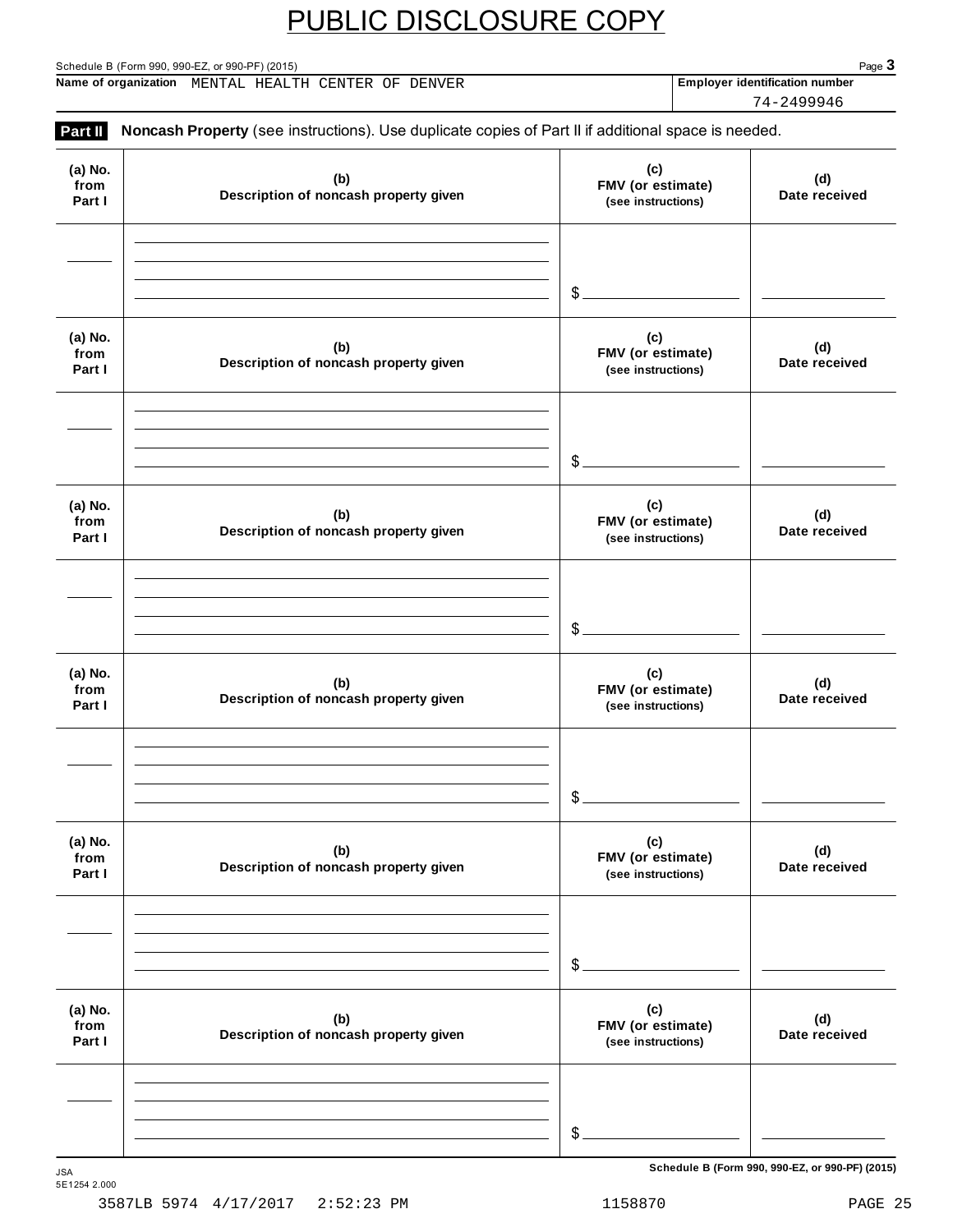Schedule B (Form 990, 990-EZ, or 990-PF) (2015)<br>
Name of organization MENTAL HEALTH CENTER OF DENVER **Name of organization number Page 4 Name of organization Employer identification number** MENTAL HEALTH CENTER OF DENVER

|                             |                                                                                                                                                                                                                                                                                                                                                                                                                                                                                                                                                            |                      |                                          | 74-2499946                                      |  |  |  |
|-----------------------------|------------------------------------------------------------------------------------------------------------------------------------------------------------------------------------------------------------------------------------------------------------------------------------------------------------------------------------------------------------------------------------------------------------------------------------------------------------------------------------------------------------------------------------------------------------|----------------------|------------------------------------------|-------------------------------------------------|--|--|--|
| Part III                    | Exclusively religious, charitable, etc., contributions to organizations described in section 501(c)(7), (8), or<br>(10) that total more than \$1,000 for the year from any one contributor. Complete columns (a) through (e) and<br>the following line entry. For organizations completing Part III, enter the total of exclusively religious, charitable, etc.,<br>contributions of \$1,000 or less for the year. (Enter this information once. See instructions.) $\triangleright$ \$<br>Use duplicate copies of Part III if additional space is needed. |                      |                                          |                                                 |  |  |  |
| $(a)$ No.<br>from<br>Part I | (b) Purpose of gift                                                                                                                                                                                                                                                                                                                                                                                                                                                                                                                                        | (c) Use of gift      |                                          | (d) Description of how gift is held             |  |  |  |
|                             |                                                                                                                                                                                                                                                                                                                                                                                                                                                                                                                                                            |                      |                                          |                                                 |  |  |  |
|                             |                                                                                                                                                                                                                                                                                                                                                                                                                                                                                                                                                            | (e) Transfer of gift |                                          |                                                 |  |  |  |
|                             | Transferee's name, address, and ZIP + 4                                                                                                                                                                                                                                                                                                                                                                                                                                                                                                                    |                      |                                          | Relationship of transferor to transferee        |  |  |  |
| (a) No.<br>from<br>Part I   | (b) Purpose of gift                                                                                                                                                                                                                                                                                                                                                                                                                                                                                                                                        | (c) Use of gift      |                                          | (d) Description of how gift is held             |  |  |  |
|                             |                                                                                                                                                                                                                                                                                                                                                                                                                                                                                                                                                            |                      |                                          |                                                 |  |  |  |
|                             | (e) Transfer of gift                                                                                                                                                                                                                                                                                                                                                                                                                                                                                                                                       |                      |                                          |                                                 |  |  |  |
|                             | Transferee's name, address, and ZIP + 4                                                                                                                                                                                                                                                                                                                                                                                                                                                                                                                    |                      |                                          | Relationship of transferor to transferee        |  |  |  |
| (a) No.                     |                                                                                                                                                                                                                                                                                                                                                                                                                                                                                                                                                            |                      |                                          |                                                 |  |  |  |
| `from<br>Part I             | (b) Purpose of gift                                                                                                                                                                                                                                                                                                                                                                                                                                                                                                                                        | (c) Use of gift      |                                          | (d) Description of how gift is held             |  |  |  |
|                             |                                                                                                                                                                                                                                                                                                                                                                                                                                                                                                                                                            | (e) Transfer of gift |                                          |                                                 |  |  |  |
|                             | Transferee's name, address, and ZIP + 4                                                                                                                                                                                                                                                                                                                                                                                                                                                                                                                    |                      |                                          | Relationship of transferor to transferee        |  |  |  |
| $(a)$ No.                   |                                                                                                                                                                                                                                                                                                                                                                                                                                                                                                                                                            |                      |                                          |                                                 |  |  |  |
| from<br>Part I              | (b) Purpose of gift                                                                                                                                                                                                                                                                                                                                                                                                                                                                                                                                        | (c) Use of gift      |                                          | (d) Description of how gift is held             |  |  |  |
|                             |                                                                                                                                                                                                                                                                                                                                                                                                                                                                                                                                                            | (e) Transfer of gift |                                          |                                                 |  |  |  |
|                             | Transferee's name, address, and ZIP + 4                                                                                                                                                                                                                                                                                                                                                                                                                                                                                                                    |                      | Relationship of transferor to transferee |                                                 |  |  |  |
|                             |                                                                                                                                                                                                                                                                                                                                                                                                                                                                                                                                                            |                      |                                          |                                                 |  |  |  |
| JSA<br>5E1255 3.000         |                                                                                                                                                                                                                                                                                                                                                                                                                                                                                                                                                            |                      |                                          | Schedule B (Form 990, 990-EZ, or 990-PF) (2015) |  |  |  |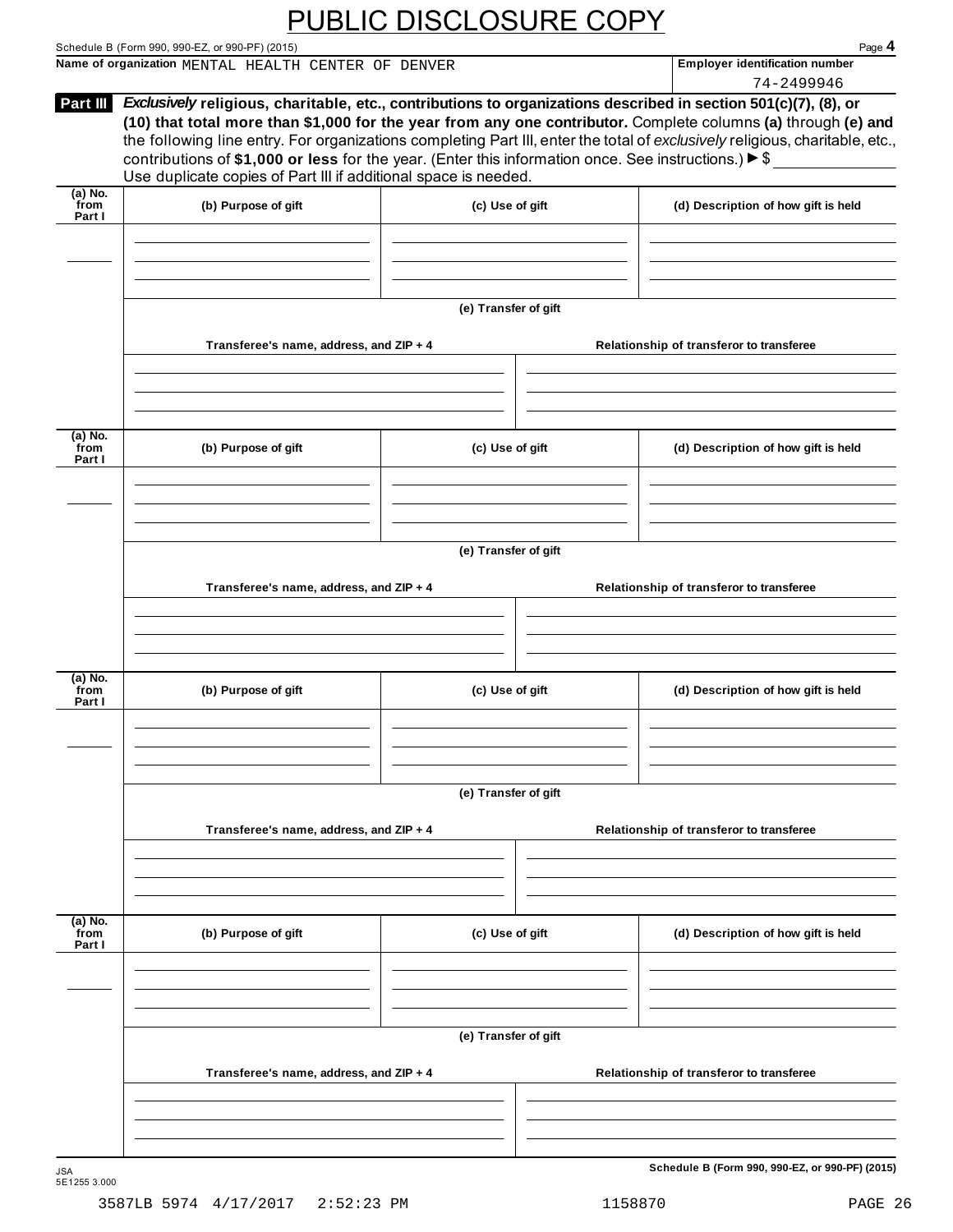For Organizations Exempt From Income Tax Under section 501(c) and section 527  $\Box$ 

Department of the Treasury ▶ Complete if the organization is described below. ▶ Attach to Form 990 or Form 990-EZ. Open to Public<br>Internal Revenue Service ▶ Information about Schedule C (Form 990 or 990-EZ) and its instru

**If the organization answered "Yes," on Form 990, Part IV, line 3, or Form 990-EZ, Part V, line 46 (Political Campaign Activities), then** %

● Section 501(c)(3) organizations: Complete Parts I-A and B. Do not complete Part I-C.

Section 501(c)(3) organizations: Complete Parts I-A and B. Do not complete Part I-C.<br>
Section 501(c) (other than section 501(c)(3)) organizations: Complete Parts I-A and C below. Do not complete Part I-B.

■ Section 501(c) (other than section 501(c)(3)) organizations: Complete Part I-A only.<br>■ Section 527 organizations: Complete Part I-A only.

If the organization answered "Yes," on Form 990, Part IV, line 4, or Form 990-EZ, Part VI, line 47 (Lobbying Activities), then<br>• Section 501(c)(3) organizations that have filed Form 5768 (election under section 501(h)): C

Section 501(c)(3) organizations that have filed Form 5768 (election under section 501(h)). Complete Part II-A. Do not complete Part II-B.<br>• Section 501(c)(3) organizations that have NOT filed Form 5768 (election under sect

**If the organization answered "Yes," on Form 990, Part IV, line 5 (Proxy Tax) (see separate instructions) or Form 990-EZ, Part V, line 35c (Proxy**

|              | rax) (see separate mstructions), then<br>• Section 501(c)(4), (5), or (6) organizations: Complete Part III. |                                                                                                                                                                                                                                                                                                                                                                                                                                                                                                                                                      |           |                                                                             |                                                                                                                                                             |           |
|--------------|-------------------------------------------------------------------------------------------------------------|------------------------------------------------------------------------------------------------------------------------------------------------------------------------------------------------------------------------------------------------------------------------------------------------------------------------------------------------------------------------------------------------------------------------------------------------------------------------------------------------------------------------------------------------------|-----------|-----------------------------------------------------------------------------|-------------------------------------------------------------------------------------------------------------------------------------------------------------|-----------|
|              | Name of organization                                                                                        |                                                                                                                                                                                                                                                                                                                                                                                                                                                                                                                                                      |           |                                                                             | <b>Employer identification number</b>                                                                                                                       |           |
|              | MENTAL HEALTH CENTER OF DENVER                                                                              |                                                                                                                                                                                                                                                                                                                                                                                                                                                                                                                                                      |           | 74-2499946                                                                  |                                                                                                                                                             |           |
|              | Part I-A                                                                                                    | Complete if the organization is exempt under section 501(c) or is a section 527 organization.                                                                                                                                                                                                                                                                                                                                                                                                                                                        |           |                                                                             |                                                                                                                                                             |           |
| 1            |                                                                                                             | Provide a description of the organization's direct and indirect political campaign activities in Part IV.                                                                                                                                                                                                                                                                                                                                                                                                                                            |           |                                                                             |                                                                                                                                                             |           |
| 2            |                                                                                                             | Political expenditures $\ldots \ldots \ldots \ldots \ldots \ldots \ldots \ldots \ldots \ldots \ldots \ldots$                                                                                                                                                                                                                                                                                                                                                                                                                                         |           |                                                                             |                                                                                                                                                             |           |
| 3            |                                                                                                             | Volunteer hours enterprise and the contract of the contract of the contract of the contract of the contract of the contract of the contract of the contract of the contract of the contract of the contract of the contract of                                                                                                                                                                                                                                                                                                                       |           |                                                                             |                                                                                                                                                             |           |
|              |                                                                                                             |                                                                                                                                                                                                                                                                                                                                                                                                                                                                                                                                                      |           |                                                                             |                                                                                                                                                             |           |
|              | Part I-B                                                                                                    | Complete if the organization is exempt under section 501(c)(3).                                                                                                                                                                                                                                                                                                                                                                                                                                                                                      |           |                                                                             |                                                                                                                                                             |           |
| 1            |                                                                                                             | Enter the amount of any excise tax incurred by the organization under section 4955. $\triangleright$ \$                                                                                                                                                                                                                                                                                                                                                                                                                                              |           |                                                                             |                                                                                                                                                             |           |
| $\mathbf{2}$ |                                                                                                             | Enter the amount of any excise tax incurred by organization managers under section 4955 $\triangleright$ \$                                                                                                                                                                                                                                                                                                                                                                                                                                          |           |                                                                             |                                                                                                                                                             |           |
| 3            |                                                                                                             |                                                                                                                                                                                                                                                                                                                                                                                                                                                                                                                                                      |           |                                                                             | Yes                                                                                                                                                         | <b>No</b> |
|              |                                                                                                             |                                                                                                                                                                                                                                                                                                                                                                                                                                                                                                                                                      |           |                                                                             | Yes                                                                                                                                                         | No        |
|              | <b>b</b> If "Yes." describe in Part IV.                                                                     |                                                                                                                                                                                                                                                                                                                                                                                                                                                                                                                                                      |           |                                                                             |                                                                                                                                                             |           |
|              | Part I-C                                                                                                    | Complete if the organization is exempt under section 501(c), except section 501(c)(3).                                                                                                                                                                                                                                                                                                                                                                                                                                                               |           |                                                                             |                                                                                                                                                             |           |
| 1            |                                                                                                             | Enter the amount directly expended by the filing organization for section 527 exempt function                                                                                                                                                                                                                                                                                                                                                                                                                                                        |           |                                                                             | $\triangleright$ \$                                                                                                                                         |           |
| $\mathbf{2}$ |                                                                                                             | Enter the amount of the filing organization's funds contributed to other organizations for section                                                                                                                                                                                                                                                                                                                                                                                                                                                   |           | $\triangleright$ S                                                          |                                                                                                                                                             |           |
| 3            |                                                                                                             | Total exempt function expenditures. Add lines 1 and 2. Enter here and on Form 1120-POL,                                                                                                                                                                                                                                                                                                                                                                                                                                                              |           |                                                                             |                                                                                                                                                             |           |
| 4<br>5       |                                                                                                             | Enter the names, addresses and employer identification number (EIN) of all section 527 political organizations to which the filing<br>organization made payments. For each organization listed, enter the amount paid from the filing organization's funds. Also enter<br>the amount of political contributions received that were promptly and directly delivered to a separate political organization, such<br>as a separate segregated fund or a political action committee (PAC). If additional space is needed, provide information in Part IV. |           |                                                                             | Yes                                                                                                                                                         | <b>No</b> |
|              | (a) Name                                                                                                    | (b) Address                                                                                                                                                                                                                                                                                                                                                                                                                                                                                                                                          | $(c)$ EIN | (d) Amount paid from<br>filing organization's<br>funds. If none, enter -0-. | (e) Amount of political<br>contributions received and<br>promptly and directly<br>delivered to a separate<br>political organization. If<br>none, enter -0-. |           |
| (1)          |                                                                                                             |                                                                                                                                                                                                                                                                                                                                                                                                                                                                                                                                                      |           |                                                                             |                                                                                                                                                             |           |

**(3) (4) (5) (6)**

**For Paperwork Reduction Act Notice, see the Instructions for Form 990 or 990-EZ. Schedule C (Form 990 or 990-EZ) 2015**





#### **SCHEDULE C** | Political Campaign and Lobbying Activities | OMB No. 1545-0047 **(Form 990 or 990-EZ)**

**(2)**

JSA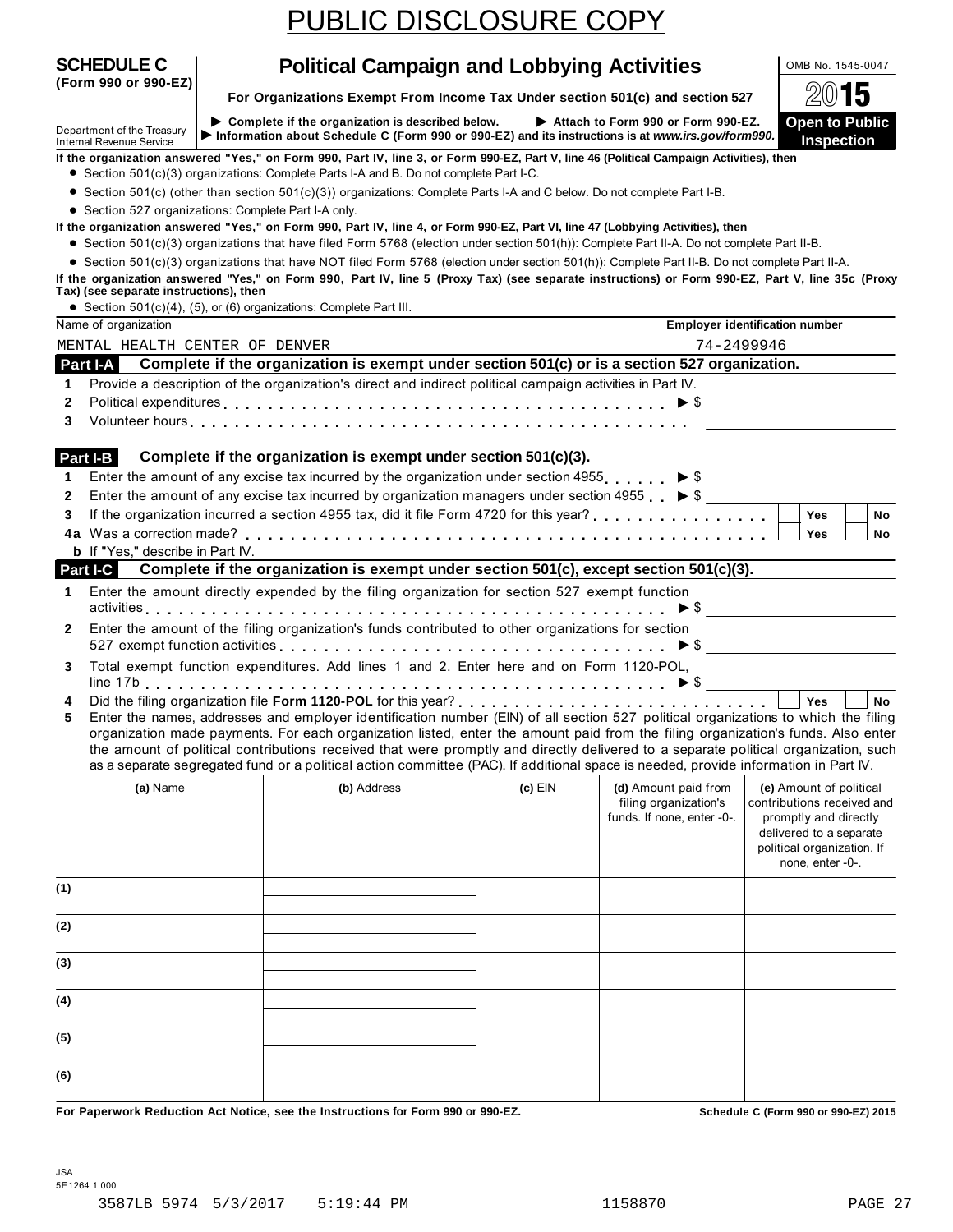| Schedule C (Form 990 or 990-EZ) 2015                                               | MENTAL HEALTH CENTER OF DENVER                                                                                                                                                             |                       | 74-2499946<br>Page 2 |
|------------------------------------------------------------------------------------|--------------------------------------------------------------------------------------------------------------------------------------------------------------------------------------------|-----------------------|----------------------|
| Part II-A<br>section $501(h)$ ).                                                   | Complete if the organization is exempt under section 501(c)(3) and filed Form 5768 (election under                                                                                         |                       |                      |
| A Check $\blacktriangleright$                                                      | if the filing organization belongs to an affiliated group (and list in Part IV each affiliated group member's<br>name, address, EIN, expenses, and share of excess lobbying expenditures). |                       |                      |
| <b>B</b> Check $\blacktriangleright$                                               | if the filing organization checked box A and "limited control" provisions apply.                                                                                                           |                       |                      |
|                                                                                    | <b>Limits on Lobbying Expenditures</b>                                                                                                                                                     | (a) Filing            | (b) Affiliated       |
|                                                                                    | (The term "expenditures" means amounts paid or incurred.)                                                                                                                                  | organization's totals | group totals         |
|                                                                                    | 1a Total lobbying expenditures to influence public opinion (grass roots lobbying).<br><b>b</b> Total lobbying expenditures to influence a legislative body (direct lobbying)               |                       |                      |
|                                                                                    | e Total exempt purpose expenditures (add lines 1c and 1d)                                                                                                                                  |                       |                      |
|                                                                                    | f Lobbying nontaxable amount. Enter the amount from the following table in both                                                                                                            |                       |                      |
| columns.                                                                           |                                                                                                                                                                                            |                       |                      |
| If the amount on line 1e, column (a) or (b) is: The lobbying nontaxable amount is: |                                                                                                                                                                                            |                       |                      |
| Not over \$500,000                                                                 | 20% of the amount on line 1e.                                                                                                                                                              |                       |                      |
| Over \$500,000 but not over \$1,000,000                                            | \$100,000 plus 15% of the excess over \$500,000.                                                                                                                                           |                       |                      |
| Over \$1,000,000 but not over \$1,500,000                                          | \$175,000 plus 10% of the excess over \$1,000,000.                                                                                                                                         |                       |                      |
| Over \$1,500,000 but not over \$17,000,000                                         | \$225,000 plus 5% of the excess over \$1,500,000.                                                                                                                                          |                       |                      |
| Over \$17,000,000                                                                  | \$1,000,000.                                                                                                                                                                               |                       |                      |
|                                                                                    |                                                                                                                                                                                            |                       |                      |
|                                                                                    |                                                                                                                                                                                            |                       |                      |
|                                                                                    |                                                                                                                                                                                            |                       |                      |
|                                                                                    | If there is an amount other than zero on either line 1h or line 1i, did the organization file Form 4720                                                                                    |                       |                      |
|                                                                                    |                                                                                                                                                                                            |                       | Yes<br>No            |
|                                                                                    | 4-Year Averaging Period Under section 501(h)                                                                                                                                               |                       |                      |
|                                                                                    | 10 aproximations that produce a cotton FAI/h) shortlands and home to complete all of the flux solumns holes                                                                                |                       |                      |

**(Some organizations that made a section 501(h) election do not have to complete all of the five columns below.**

**See the separate instructions for lines 2a through 2f.)**

| Lobbying Expenditures During 4-Year Averaging Period                                   |            |          |            |            |           |  |  |  |
|----------------------------------------------------------------------------------------|------------|----------|------------|------------|-----------|--|--|--|
| Calendar year (or fiscal year<br>beginning in)                                         | (a) $2012$ | (b) 2013 | $(c)$ 2014 | (d) $2015$ | (e) Total |  |  |  |
| 2a Lobbying nontaxable amount                                                          |            |          |            |            |           |  |  |  |
| <b>b</b> Lobbying ceiling amount<br>$(150\% \text{ of line } 2a, \text{ column } (e))$ |            |          |            |            |           |  |  |  |
| c Total lobbying expenditures                                                          |            |          |            |            |           |  |  |  |
| <b>d</b> Grassroots nontaxable amount                                                  |            |          |            |            |           |  |  |  |
| e Grassroots ceiling amount<br>$(150\% \text{ of line } 2d, \text{ column } (e))$      |            |          |            |            |           |  |  |  |
| Grassroots lobbying expenditures                                                       |            |          |            |            |           |  |  |  |

**Schedule C (Form 990 or 990-EZ) 2015**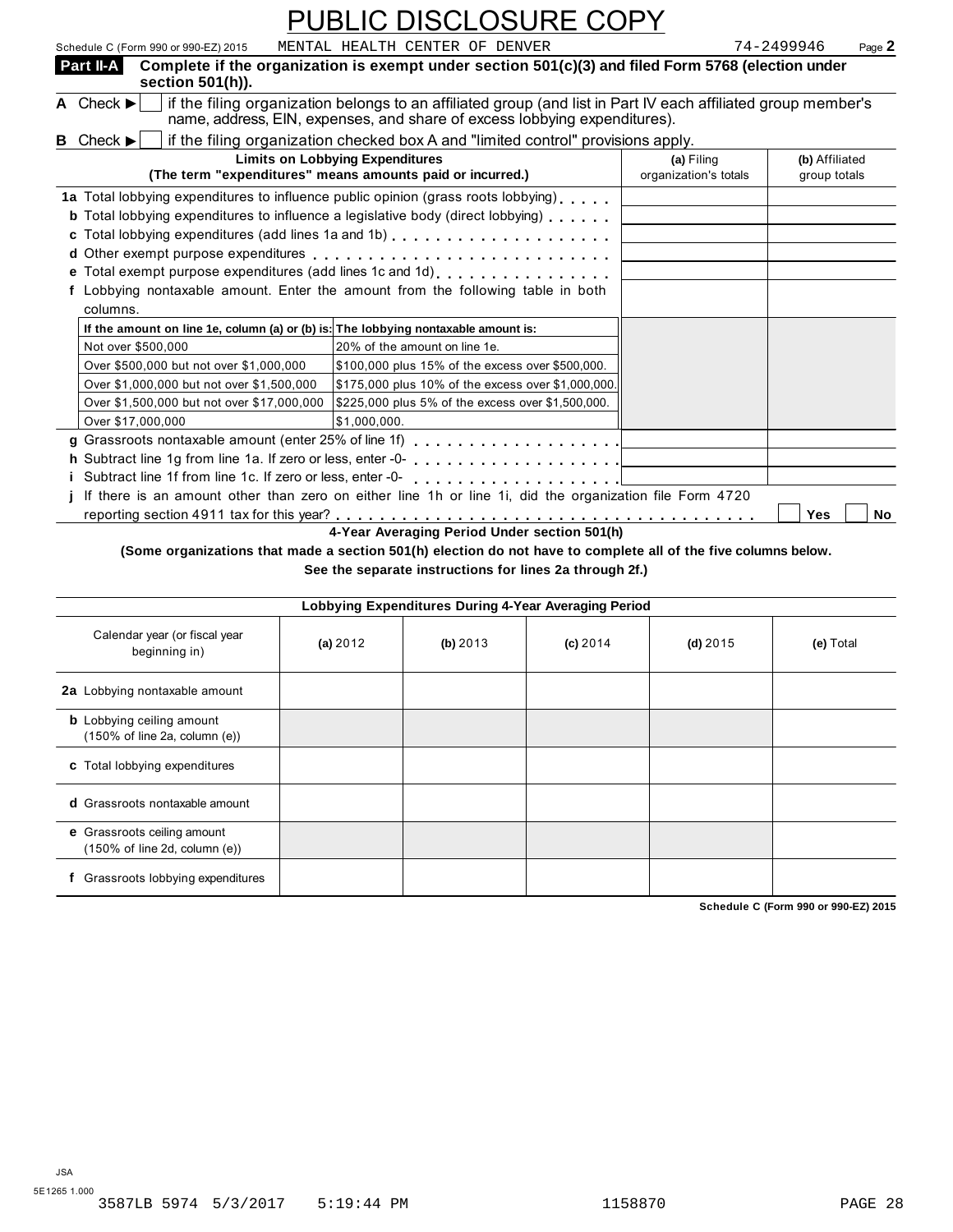MENTAL HEALTH CENTER OF DENVER 74-2499946

| Schedule C (Form 990 or 990-EZ) 2015                                                                                                                  |             |             |                | Page 3    |  |
|-------------------------------------------------------------------------------------------------------------------------------------------------------|-------------|-------------|----------------|-----------|--|
| Part II-B<br>Complete if the organization is exempt under section 501(c)(3) and has NOT filed Form 5768<br>(election under section 501(h)).           |             |             |                |           |  |
| For each "Yes," response on lines 1a through 1i below, provide in Part IV a detailed                                                                  | (a)         |             | (b)            |           |  |
| description of the lobbying activity.                                                                                                                 | Yes         | No          | Amount         |           |  |
| During the year, did the filing organization attempt to influence foreign, national, state or local<br>1                                              |             |             |                |           |  |
| legislation, including any attempt to influence public opinion on a legislative matter or                                                             |             |             |                |           |  |
| referendum, through the use of:                                                                                                                       |             |             |                |           |  |
| Volunteers?<br>а                                                                                                                                      |             | Χ           |                |           |  |
| Paid staff or management (include compensation in expenses reported on lines 1c through 1i)?<br>b                                                     |             | $\mathbf X$ |                |           |  |
| Media advertisements?<br>c                                                                                                                            |             | $\mathbf X$ |                |           |  |
| d                                                                                                                                                     |             | $\mathbf X$ |                |           |  |
| Publications, or published or broadcast statements?<br>е                                                                                              |             | $\mathbf X$ |                |           |  |
| f                                                                                                                                                     |             | $\mathbf X$ |                |           |  |
| Direct contact with legislators, their staffs, government officials, or a legislative body?<br>g                                                      | $\mathbf X$ |             |                | 50,000.   |  |
| Rallies, demonstrations, seminars, conventions, speeches, lectures, or any similar means?<br>h                                                        |             | $\mathbf X$ |                |           |  |
| Other activities?<br>j.                                                                                                                               |             | $\mathbf X$ |                |           |  |
| j                                                                                                                                                     |             |             |                | 50,000.   |  |
| Did the activities in line 1 cause the organization to be not described in section $501(c)(3)$ ?<br>2a                                                |             | $\mathbf X$ |                |           |  |
| If "Yes," enter the amount of any tax incurred under section 4912<br>b                                                                                |             |             |                |           |  |
| If "Yes," enter the amount of any tax incurred by organization managers under section 4912<br>c                                                       |             |             |                |           |  |
| If the filing organization incurred a section 4912 tax, did it file Form 4720 for this year?<br>d                                                     |             |             |                |           |  |
| Part III-A Complete if the organization is exempt under section 501(c)(4), section 501(c)(5), or section<br>$501(c)(6)$ .                             |             |             |                |           |  |
|                                                                                                                                                       |             |             |                | Yes<br>No |  |
| Were substantially all (90% or more) dues received nondeductible by members?<br>1                                                                     |             |             | 1              |           |  |
| Did the organization make only in-house lobbying expenditures of \$2,000 or less?<br>2<br>.                                                           |             |             | $\mathbf{2}$   |           |  |
| 3                                                                                                                                                     |             |             |                |           |  |
| Part III-B Complete if the organization is exempt under section 501(c)(4), section 501(c)(5), or section                                              |             |             |                |           |  |
| 501(c)(6) and if either (a) BOTH Part III-A, lines 1 and 2, are answered "No," OR (b) Part III-A, line 3, is<br>answered "Yes."                       |             |             |                |           |  |
| Dues, assessments and similar amounts from members<br>1                                                                                               |             |             | 1              |           |  |
| Section 162(e) nondeductible lobbying and political expenditures (do not include amounts of<br>2                                                      |             |             |                |           |  |
| political expenses for which the section 527(f) tax was paid).                                                                                        |             |             |                |           |  |
| Current year<br>а                                                                                                                                     |             |             | 2a             |           |  |
| Carryover from last year                                                                                                                              |             |             | 2b             |           |  |
| <b>Total</b>                                                                                                                                          |             |             | 2 <sub>c</sub> |           |  |
| Aggregate amount reported in section $6033(e)(1)(A)$ notices of nondeductible section $162(e)$ dues<br>3                                              |             |             | 3              |           |  |
| If notices were sent and the amount on line 2c exceeds the amount on line 3, what portion of the<br>4                                                 |             |             |                |           |  |
| excess does the organization agree to carryover to the reasonable estimate of nondeductible lobbying                                                  |             |             |                |           |  |
| and political expenditure next year?                                                                                                                  |             |             | 4              |           |  |
| Taxable amount of lobbying and political expenditures (see instructions)<br>5                                                                         |             |             | 5              |           |  |
| <b>Supplemental Information</b><br><b>Part IV</b>                                                                                                     |             |             |                |           |  |
| Provide the descriptions required for Part I-A, line 1; Part I-B, line 4; Part I-C, line 5; Part II-A (affiliated group list); Part II-A, lines 1 and |             |             |                |           |  |

SEE PAGE 4

Schedule C (Form 990 or 990-EZ) 2015

2 (see instructions); and Part II-B, line 1. Also, complete this part for any additional information.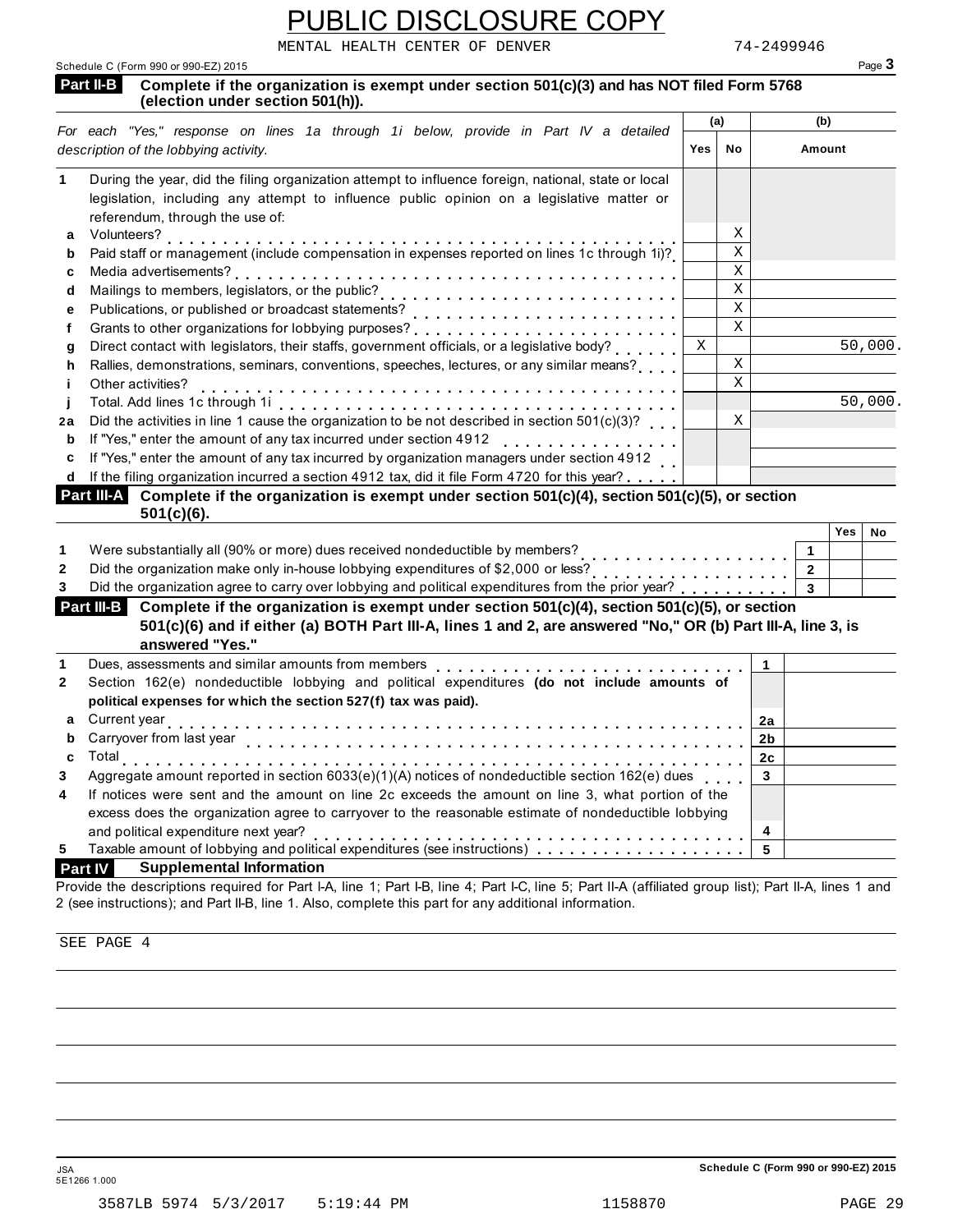MENTAL HEALTH CENTER OF DENVER 74-2499946

Schedule C (Form 990 or 990-EZ) 2015 Page **4**

**Part IV Supplemental Information** *(continued)*

SCHEDULE C, PART II-B, LINE 1G

MENTAL HEALTH CENTER OF DENVER IS A MEMBER OF THE COLORADO BEHAVIORAL HEALTHCARE COUNCIL AND NATIONAL COUNCIL FOR BEHAVIORAL HEALTH, WHICH MONITORS STATE AND NATIONAL LEGISLATION AFFECTING THE MENTAL HEALTH INDUSTRY. STAFF AND BOARD MEMBERS ATTEND THE STATE AND NATIONAL HILL DAY GATHERINGS TO MEET STATE REPRESENTATIVES AND PROVIDE THEM WITH THE PERSPECTIVES OF THE MENTAL HEALTH CENTER OF DENVER. MENTAL HEALTH CENTER OF DENVER ALSO HAS AN ANNUAL LEGISLATIVE BRIEFING FOR STATE LEGISLATORS.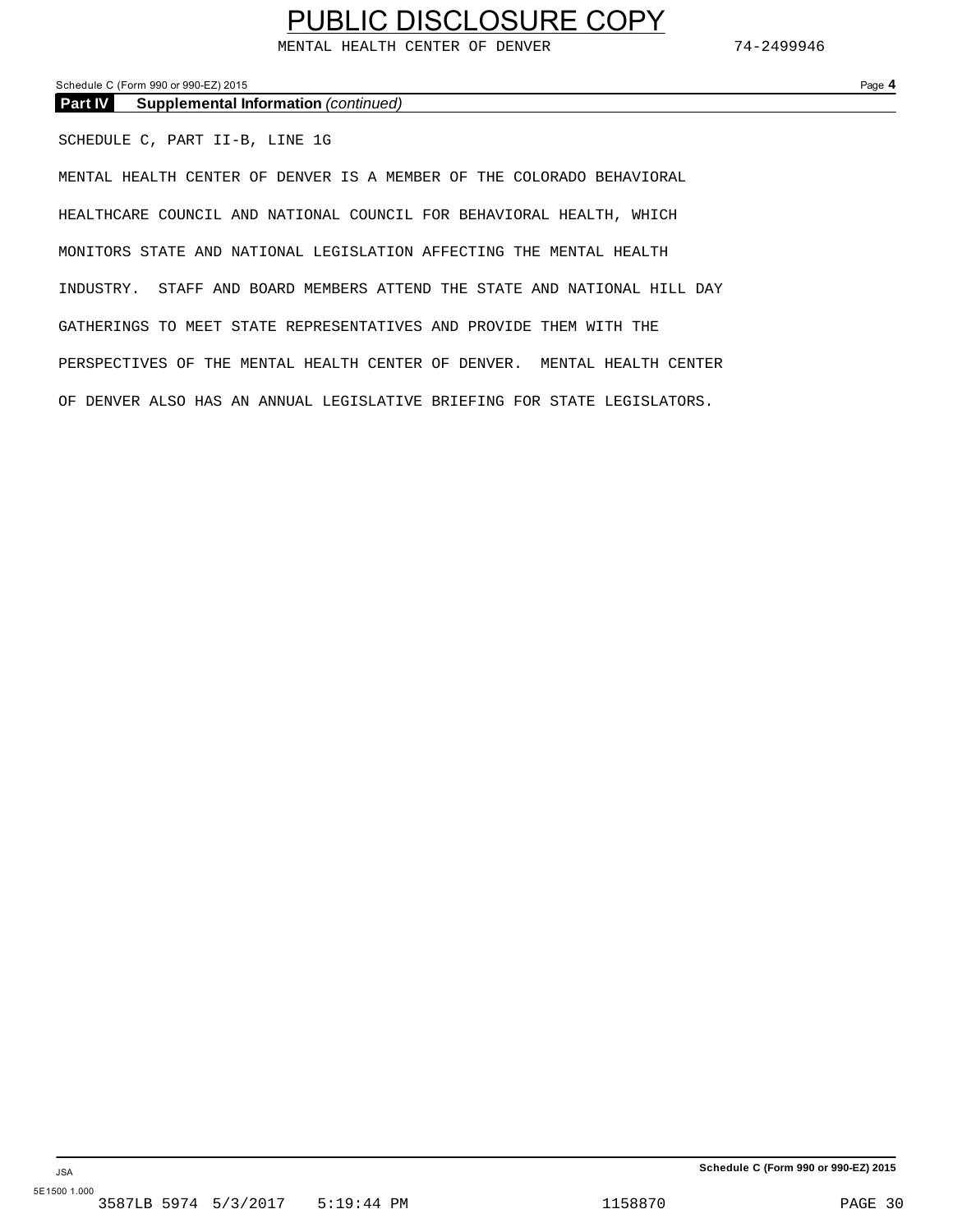**SCHEDULE D Supplemental Financial Statements I OMB No. 1545-0047 I Form 990**<br> **Complete if the organization answered "Yes" on Form 990,** Part IV, line 6, 7, 8, 9, 10, 11a, 11b, 11c, 11d, 11e, 11f, 12a, or 12b. Department of the Treasury<br>Department of the Treasury<br>Department of the Treasury **Department of the Treasury of Attach to Form 900, and its instructions is at www.irs acy form 000, and its instructions is at www.irs acy fo** Internal Revenue Service I**Information about Schedule D (Form 990) and its instructions is at** *www.irs.gov/form990***. Inspection Name of the organization Organizations Maintaining Donor Advised Funds or Other Similar Funds or Accounts.** Complete if the organization answered "Yes" on Form 990, Part IV, line 6.  **Part I (a)** Donor advised funds **(b)** Funds and other accounts **1 2 3 4 5 6** Total number at end of year Aggregate value of contributions to (during year) Aggregate value of grants from (during year) Aggregate value at end of year DENVER<br>DENVER<br>anization answere<br>anization answere Adere<br>ere<br>ar) Did the organization inform all donors and donor advisors in writing that the assets held in donor advised funds are the organization's property, subject to the organization's exclusive legal control? Fotal number at end of year.<br>Aggregate value of contributions to (during year)<br>Aggregate value of grants from (during year)<br>Did the organization inform all donors and donor advisors in writing that the assets held in donor Did the organization inform all grantees, donors, and donor advisors in writing that grant funds can be used only for charitable purposes and not for the benefit of the donor or donor advisor, or for any other purpose Aggregate value of grants from (during year)<br>
Did the organization inform all donors and donor advisors in writing that the assets held in donor advised<br>
funds are the organization's property, subject to the organization's **Conservation Easements.** Complete if the organization answered "Yes" on Form 990, Part IV, line 7.  **Part II 1** Purpose(s) of conservation easements held by the organization (check all that apply). Preservation of land for public use (e.g., recreation or education) Protection of natural habitat Preservation of open space Preservation of a historically important land area Preservation of a certified historic structure **2** Complete lines 2a through 2d if the organization held a qualified conservation contribution in the form of a conservation easement on the last day of the tax year. **Held at the End of the Tax Year Held at the End of the Tax Year 2a 2b 2c 2d a** Total number of conservation easements **b** Total acreage restricted by conservation easements **c** Number of conservation easements on a certified historic structure included in (a) **d** Number of conservation easements included in (c) acquired after 8/17/06, and not on a (e.g., recreation or education)<br>  $\begin{array}{|c|c|c|c|c|}\n\hline\n\end{array}$  Preservatio<br>
ization held a qualified conservation contribution<br>
assements<br>
and the distribution included in (a) m m m m m m m m m m m m m m m m m m m m m m m m m m Number of conservation easements included in (c) acquired after 8 /17/06, and not on a Following the structure list day of the tax year.<br> **a** Total number of conservation easements<br> **b** Total acreage restricted by conservation easements<br> **c** Number of conservation easements on a certified historic structure **4 5 6 7 8 9** Number of conservation easements modified, transferred, released, extinguished, or terminated by the organization during the tax vear  $\blacktriangleright$ Number of states where property subject to conservation easement is located  $\blacktriangleright$ . Does the organization have a written policy regarding the periodic monitoring, inspection, handling of Number of conservation easements included in (c) acquired after 6/17/06, and not off a<br>historic structure listed in the National Register<br>Number of conservation easements modified, transferred, released, extinguished, or t Staff and volunteer hours devoted to monitoring, inspecting, handling of violations, and enforcing conservation easements during the year<br>
<br> **A** Amount of expenses incurred in monitoring, inspecting, handling of violations, and enforcing conservation easements during the year I \$ Does each conservation easement reported on line 2(d) above satisfy the requirements of section 170(h)(4)(B)(i) and section 170(h)(4)(B)(ii)?<br>
and section 170(h)(4)(B)(ii)?<br>
and section 170(h)(4)(B)(iii)?<br>
and section 170(h)(4)(B)(iii)?<br>
and section 170(h)(4)(B)(iii)?<br>
and section 170(h)(4)(B)(iii)?<br>
and section 170(h)(4)(B)(iii)?<br> In Part XIII, describe how the organization reports conservation easements in its revenue and expense statement, and balance sheet, and include, if applicable, the text of the footnote to the organization's financial statements that describes the organization's accounting for conservation easements. **Organizations Maintaining Collections of Art, Historical Treasures, or Other Similar Assets.** Complete if the organization answered "Yes" on Form 990, Part IV, line 8.  **Part III**  1a If the organization elected, as permitted under SFAS 116 (ASC 958), not to report in its revenue statement and balance sheet<br>works of art, historical treasures, or other similar assets held for public exhibition, educat public service, provide, in Part XIII, the text of the footnote to its financial statements that describes these items. **b** If the organization elected, as permitted under SFAS 116 (ASC 958), to report in its revenue statement and balance sheet works of art, historical treasures, or other similar assets held for public exhibition, education, or research in furtherance of public service, provide the following amounts relating to these items: **(i)** I Revenue included in Form 990, Part VIII, line 1 **(ii)** Assets included in Form 990, Part X m m m m m m m m m m m m m m m m m m m m m m m m m m m m m m \$ m under SFAS 116 (ASC 958), not to report in its revenue statement and<br>ther similar assets held for public exhibition, education, or research in<br>ext of the footnote to its financial statements that describes these items.<br> **2** If the organization received or held works of art, historical treasures, or other similar assets for financial gain, provide the following amounts required to be reported under SFAS 116 (ASC 958) relating to these items: **<sup>a</sup>** Revenue included in Form 990, Part VIII, line 1 I Assets included in Form 990, Part X milar assets held for public exhibition, education, or research is<br>
e 1<br>  $\frac{1}{5}$ <br>
f art, historical treasures, or other similar assets for financial g<br>
f art, historical treasures, or other similar assets for financial g **<sup>b</sup>** m m m m m m m m m m m m m m m m m m m m m m m m m m m m m m m m m m m m m m <sup>I</sup> \$ **For Paperwork Reduction Act Notice, see the Instructions for Form 990. Schedule D (Form 990) 2015** JSA MENTAL HEALTH CENTER OF DENVER 74-2499946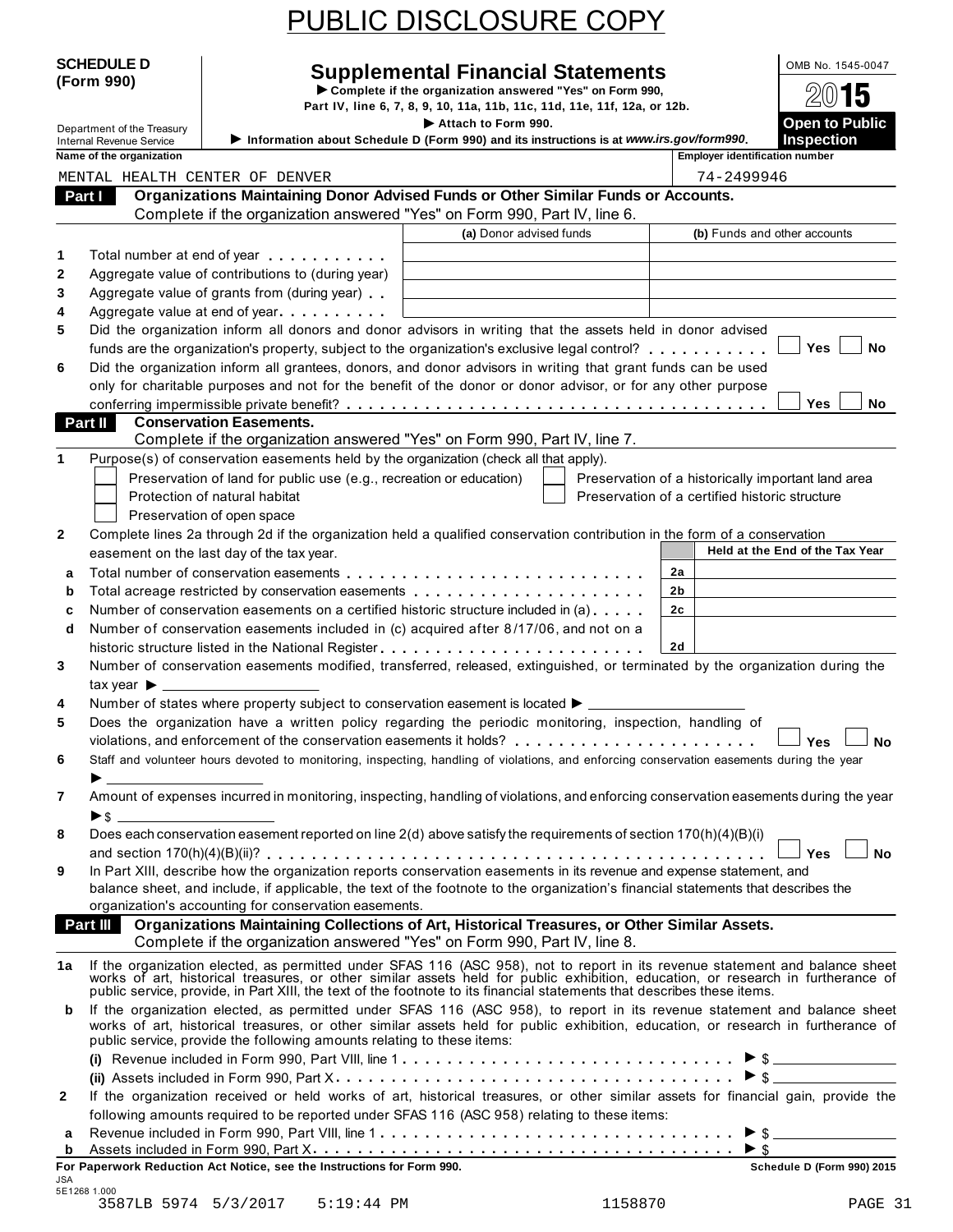|                   |                                                                                                                                                                                                                                                                                                         | <b>PUBLIC DISCLOSURE COPY</b>                                                                                                                                                                                                                         |                                         |          |                                    |                                                                                                                                                                                                                               |                                 |            |                            |                         |              |
|-------------------|---------------------------------------------------------------------------------------------------------------------------------------------------------------------------------------------------------------------------------------------------------------------------------------------------------|-------------------------------------------------------------------------------------------------------------------------------------------------------------------------------------------------------------------------------------------------------|-----------------------------------------|----------|------------------------------------|-------------------------------------------------------------------------------------------------------------------------------------------------------------------------------------------------------------------------------|---------------------------------|------------|----------------------------|-------------------------|--------------|
|                   |                                                                                                                                                                                                                                                                                                         | MENTAL HEALTH CENTER OF DENVER                                                                                                                                                                                                                        |                                         |          |                                    |                                                                                                                                                                                                                               |                                 | 74-2499946 |                            |                         |              |
|                   | Schedule D (Form 990) 2015                                                                                                                                                                                                                                                                              |                                                                                                                                                                                                                                                       |                                         |          |                                    |                                                                                                                                                                                                                               |                                 |            |                            |                         | Page 2       |
|                   | Organizations Maintaining Collections of Art, Historical Treasures, or Other Similar Assets (continued)<br>Part III                                                                                                                                                                                     |                                                                                                                                                                                                                                                       |                                         |          |                                    |                                                                                                                                                                                                                               |                                 |            |                            |                         |              |
| 3                 | Using the organization's acquisition, accession, and other records, check any of the following that are a significant use of its                                                                                                                                                                        |                                                                                                                                                                                                                                                       |                                         |          |                                    |                                                                                                                                                                                                                               |                                 |            |                            |                         |              |
|                   | collection items (check all that apply):                                                                                                                                                                                                                                                                |                                                                                                                                                                                                                                                       |                                         |          |                                    |                                                                                                                                                                                                                               |                                 |            |                            |                         |              |
| a                 | Public exhibition                                                                                                                                                                                                                                                                                       |                                                                                                                                                                                                                                                       | d                                       |          |                                    | Loan or exchange programs                                                                                                                                                                                                     |                                 |            |                            |                         |              |
| b                 | Scholarly research                                                                                                                                                                                                                                                                                      |                                                                                                                                                                                                                                                       | е                                       |          |                                    | Other and the contract of the contract of the contract of the contract of the contract of the contract of the contract of the contract of the contract of the contract of the contract of the contract of the contract of the |                                 |            |                            |                         |              |
| C                 | Preservation for future generations<br>Provide a description of the organization's collections and explain how they further the organization's exempt purpose in Part                                                                                                                                   |                                                                                                                                                                                                                                                       |                                         |          |                                    |                                                                                                                                                                                                                               |                                 |            |                            |                         |              |
| 4                 | XIII.                                                                                                                                                                                                                                                                                                   |                                                                                                                                                                                                                                                       |                                         |          |                                    |                                                                                                                                                                                                                               |                                 |            |                            |                         |              |
| 5                 | During the year, did the organization solicit or receive donations of art, historical treasures, or other similar                                                                                                                                                                                       |                                                                                                                                                                                                                                                       |                                         |          |                                    |                                                                                                                                                                                                                               |                                 |            |                            |                         |              |
|                   | assets to be sold to raise funds rather than to be maintained as part of the organization's collection?                                                                                                                                                                                                 |                                                                                                                                                                                                                                                       |                                         |          |                                    |                                                                                                                                                                                                                               |                                 |            | Yes                        |                         | No           |
|                   | Part IV<br><b>Escrow and Custodial Arrangements.</b>                                                                                                                                                                                                                                                    |                                                                                                                                                                                                                                                       |                                         |          |                                    |                                                                                                                                                                                                                               |                                 |            |                            |                         |              |
|                   | Complete if the organization answered "Yes" on Form 990, Part IV, line 9, or reported an amount on Form                                                                                                                                                                                                 |                                                                                                                                                                                                                                                       |                                         |          |                                    |                                                                                                                                                                                                                               |                                 |            |                            |                         |              |
|                   | 990, Part X, line 21.                                                                                                                                                                                                                                                                                   |                                                                                                                                                                                                                                                       |                                         |          |                                    |                                                                                                                                                                                                                               |                                 |            |                            |                         |              |
|                   | 1a Is the organization an agent, trustee, custodian or other intermediary for contributions or other assets not                                                                                                                                                                                         |                                                                                                                                                                                                                                                       |                                         |          |                                    |                                                                                                                                                                                                                               |                                 |            |                            |                         |              |
|                   |                                                                                                                                                                                                                                                                                                         |                                                                                                                                                                                                                                                       |                                         |          |                                    |                                                                                                                                                                                                                               |                                 |            | Yes                        |                         | $X \mid N$ o |
| b                 | If "Yes," explain the arrangement in Part XIII and complete the following table:                                                                                                                                                                                                                        |                                                                                                                                                                                                                                                       |                                         |          |                                    |                                                                                                                                                                                                                               |                                 |            |                            |                         |              |
|                   |                                                                                                                                                                                                                                                                                                         |                                                                                                                                                                                                                                                       |                                         |          |                                    |                                                                                                                                                                                                                               |                                 | Amount     |                            |                         |              |
| c                 |                                                                                                                                                                                                                                                                                                         |                                                                                                                                                                                                                                                       |                                         |          |                                    | 1c                                                                                                                                                                                                                            |                                 |            |                            |                         |              |
| d                 |                                                                                                                                                                                                                                                                                                         |                                                                                                                                                                                                                                                       |                                         |          |                                    | 1 <sub>d</sub>                                                                                                                                                                                                                |                                 |            |                            |                         |              |
| e<br>f            |                                                                                                                                                                                                                                                                                                         |                                                                                                                                                                                                                                                       |                                         |          | 1f                                 | 1е                                                                                                                                                                                                                            |                                 |            |                            |                         |              |
| 2a                | Did the organization include an amount on Form 990, Part X, line 21, for escrow or custodial account liability?                                                                                                                                                                                         |                                                                                                                                                                                                                                                       |                                         |          |                                    |                                                                                                                                                                                                                               |                                 |            | X∣Yes                      |                         | No           |
|                   | <b>b</b> If "Yes," explain the arrangement in Part XIII. Check here if the explanation has been provided on Part XIII                                                                                                                                                                                   |                                                                                                                                                                                                                                                       |                                         |          |                                    |                                                                                                                                                                                                                               |                                 |            |                            | $\overline{\mathbf{X}}$ |              |
| <b>Part V</b>     | <b>Endowment Funds.</b>                                                                                                                                                                                                                                                                                 |                                                                                                                                                                                                                                                       |                                         |          |                                    |                                                                                                                                                                                                                               |                                 |            |                            |                         |              |
|                   | Complete if the organization answered "Yes" on Form 990, Part IV, line 10.                                                                                                                                                                                                                              |                                                                                                                                                                                                                                                       |                                         |          |                                    |                                                                                                                                                                                                                               |                                 |            |                            |                         |              |
|                   |                                                                                                                                                                                                                                                                                                         | (a) Current year                                                                                                                                                                                                                                      | (b) Prior year                          |          |                                    | (c) Two years back                                                                                                                                                                                                            | (d) Three years back            |            | (e) Four years back        |                         |              |
| 1a                | Beginning of year balance                                                                                                                                                                                                                                                                               | 273,558.                                                                                                                                                                                                                                              |                                         | 269,225. |                                    | 237,579.                                                                                                                                                                                                                      |                                 | 224,608.   |                            |                         | 214, 273.    |
|                   | Contributions <b>Contributions</b>                                                                                                                                                                                                                                                                      |                                                                                                                                                                                                                                                       |                                         |          |                                    |                                                                                                                                                                                                                               |                                 |            |                            |                         |              |
|                   | Net investment earnings, gains,                                                                                                                                                                                                                                                                         |                                                                                                                                                                                                                                                       |                                         |          |                                    |                                                                                                                                                                                                                               |                                 |            |                            |                         |              |
|                   |                                                                                                                                                                                                                                                                                                         | $-8,470.$                                                                                                                                                                                                                                             |                                         | 7,030.   |                                    | 34,152.                                                                                                                                                                                                                       |                                 | 15,262.    |                            |                         | 8,237.       |
|                   | Grants or scholarships <b>State of State State</b>                                                                                                                                                                                                                                                      |                                                                                                                                                                                                                                                       |                                         |          |                                    |                                                                                                                                                                                                                               |                                 |            |                            |                         |              |
|                   | Other expenditures for facilities                                                                                                                                                                                                                                                                       |                                                                                                                                                                                                                                                       |                                         |          |                                    |                                                                                                                                                                                                                               |                                 |            |                            |                         |              |
|                   | and programs                                                                                                                                                                                                                                                                                            | 2,637.                                                                                                                                                                                                                                                |                                         | 2,697    |                                    | 2,506.                                                                                                                                                                                                                        |                                 | 2,291      |                            |                         | 2,098        |
|                   | Administrative expenses                                                                                                                                                                                                                                                                                 | $\overline{262, 451}$ .                                                                                                                                                                                                                               |                                         | 273,558. |                                    | 269, 225.                                                                                                                                                                                                                     |                                 | 237,579.   |                            |                         | 220, 412.    |
| g                 | End of year balance <b>contained contained contained contained contained contained contained contained contained contained contained contained contained contained contained contained contained</b><br>Provide the estimated percentage of the current year end balance (line 1g, column (a)) held as: |                                                                                                                                                                                                                                                       |                                         |          |                                    |                                                                                                                                                                                                                               |                                 |            |                            |                         |              |
| $\mathbf{2}$<br>a | Board designated or quasi-endowment > 100.0000 %                                                                                                                                                                                                                                                        |                                                                                                                                                                                                                                                       |                                         |          |                                    |                                                                                                                                                                                                                               |                                 |            |                            |                         |              |
| b                 | Permanent endowment between the manufacturer of the manufacturer of the manufacturer of the manufacturer of the manufacturer of the manufacturer of the manufacturer of the manufacturer of the manufacturer of the manufactur                                                                          |                                                                                                                                                                                                                                                       |                                         |          |                                    |                                                                                                                                                                                                                               |                                 |            |                            |                         |              |
| c                 | Temporarily restricted endowment ▶                                                                                                                                                                                                                                                                      | %                                                                                                                                                                                                                                                     |                                         |          |                                    |                                                                                                                                                                                                                               |                                 |            |                            |                         |              |
|                   | The percentages on lines 2a, 2b, and 2c should equal 100%.                                                                                                                                                                                                                                              |                                                                                                                                                                                                                                                       |                                         |          |                                    |                                                                                                                                                                                                                               |                                 |            |                            |                         |              |
|                   | 3a Are there endowment funds not in the possession of the organization that are held and administered for the                                                                                                                                                                                           |                                                                                                                                                                                                                                                       |                                         |          |                                    |                                                                                                                                                                                                                               |                                 |            |                            |                         |              |
|                   | organization by:                                                                                                                                                                                                                                                                                        |                                                                                                                                                                                                                                                       |                                         |          |                                    |                                                                                                                                                                                                                               |                                 |            |                            | <b>Yes</b>              | No           |
|                   |                                                                                                                                                                                                                                                                                                         |                                                                                                                                                                                                                                                       |                                         |          |                                    |                                                                                                                                                                                                                               |                                 |            | 3a(i)                      | Χ                       |              |
|                   | If "Yes" on line 3a(ii), are the related organizations listed as required on Schedule R?                                                                                                                                                                                                                |                                                                                                                                                                                                                                                       |                                         |          |                                    |                                                                                                                                                                                                                               |                                 |            | 3a(ii)<br>3 <sub>b</sub>   |                         | Χ            |
| 4                 | Describe in Part XIII the intended uses of the organization's endowment funds.                                                                                                                                                                                                                          |                                                                                                                                                                                                                                                       |                                         |          |                                    |                                                                                                                                                                                                                               |                                 |            |                            |                         |              |
|                   | Land, Buildings, and Equipment.<br>Part VI                                                                                                                                                                                                                                                              |                                                                                                                                                                                                                                                       |                                         |          |                                    |                                                                                                                                                                                                                               |                                 |            |                            |                         |              |
|                   | Complete if the organization answered "Yes" on Form 990, Part IV, line 11a. See Form 990, Part X, line 10.                                                                                                                                                                                              |                                                                                                                                                                                                                                                       |                                         |          |                                    |                                                                                                                                                                                                                               |                                 |            |                            |                         |              |
|                   | Description of property                                                                                                                                                                                                                                                                                 |                                                                                                                                                                                                                                                       | (a) Cost or other basis<br>(investment) |          | (b) Cost or other basis<br>(other) |                                                                                                                                                                                                                               | (c) Accumulated<br>depreciation |            | (d) Book value             |                         |              |
|                   |                                                                                                                                                                                                                                                                                                         |                                                                                                                                                                                                                                                       |                                         |          | 5,380,356.                         |                                                                                                                                                                                                                               |                                 |            |                            | 5,380,356.              |              |
| b                 | Buildings                                                                                                                                                                                                                                                                                               |                                                                                                                                                                                                                                                       |                                         |          | 47, 327, 345.                      |                                                                                                                                                                                                                               | 15, 239, 174.                   |            | 32,088,171.                |                         |              |
| c                 | Leasehold improvements <b>contained Leasehold</b> improvements                                                                                                                                                                                                                                          | $\mathcal{L}^{\mathcal{L}}$ and $\mathcal{L}^{\mathcal{L}}$ are the set of the set of the set of the set of the set of the set of the set of the set of the set of the set of the set of the set of the set of the set of the set of the set of the s |                                         |          | 764,157.                           |                                                                                                                                                                                                                               | 506,695.                        |            |                            | 257,462.                |              |
| d                 | Equipment entertainment and the set of the set of the set of the set of the set of the set of the set of the s                                                                                                                                                                                          |                                                                                                                                                                                                                                                       |                                         |          | 11,308,613.                        |                                                                                                                                                                                                                               | 6,572,421.                      |            |                            | 4,736,192.              |              |
| е                 |                                                                                                                                                                                                                                                                                                         |                                                                                                                                                                                                                                                       |                                         |          | 1,157,660.                         |                                                                                                                                                                                                                               | 378,423.                        |            |                            | 779,237.                |              |
|                   | Total. Add lines 1a through 1e. (Column (d) must equal Form 990, Part X, column (B), line 10c.),                                                                                                                                                                                                        |                                                                                                                                                                                                                                                       |                                         |          |                                    |                                                                                                                                                                                                                               |                                 |            | 43, 241, 418.              |                         |              |
|                   |                                                                                                                                                                                                                                                                                                         |                                                                                                                                                                                                                                                       |                                         |          |                                    |                                                                                                                                                                                                                               |                                 |            | Schedule D (Form 990) 2015 |                         |              |

JSA 5E1269 1.000 3587LB 5974 5/3/2017 5:19:44 PM 1158870 PAGE 32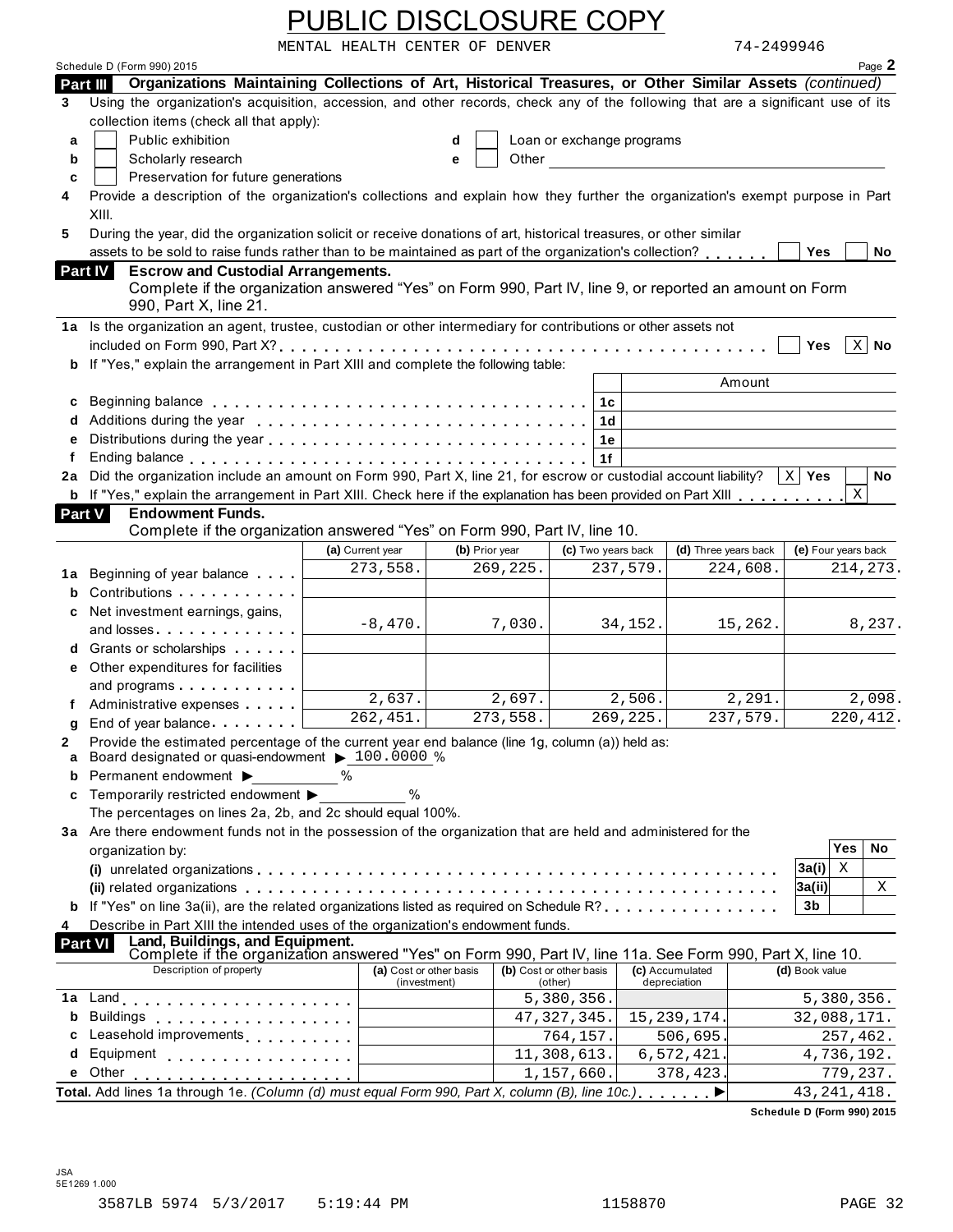|--|

|                                                               |                                                                                                                                                      |                 | MENTAL HEALTH CENTER OF DENVER |                                                              | 74-2499946     |        |
|---------------------------------------------------------------|------------------------------------------------------------------------------------------------------------------------------------------------------|-----------------|--------------------------------|--------------------------------------------------------------|----------------|--------|
|                                                               | Schedule D (Form 990) 2015                                                                                                                           |                 |                                |                                                              |                | Page 3 |
| Part VII                                                      | <b>Investments - Other Securities.</b><br>Complete if the organization answered "Yes" on Form 990, Part IV, line 11b. See Form 990, Part X, line 12. |                 |                                |                                                              |                |        |
|                                                               | (a) Description of security or category<br>(including name of security)                                                                              |                 | (b) Book value                 | (c) Method of valuation:<br>Cost or end-of-year market value |                |        |
|                                                               | (1) Financial derivatives                                                                                                                            |                 |                                |                                                              |                |        |
|                                                               | (2) Closely-held equity interests                                                                                                                    |                 |                                |                                                              |                |        |
|                                                               | (3) Other ____________________________                                                                                                               |                 |                                |                                                              |                |        |
| (A)                                                           |                                                                                                                                                      |                 |                                |                                                              |                |        |
| (B)                                                           |                                                                                                                                                      |                 |                                |                                                              |                |        |
| (C)                                                           |                                                                                                                                                      |                 |                                |                                                              |                |        |
| (D)                                                           |                                                                                                                                                      |                 |                                |                                                              |                |        |
| (E)                                                           |                                                                                                                                                      |                 |                                |                                                              |                |        |
| (F)                                                           |                                                                                                                                                      |                 |                                |                                                              |                |        |
| (G)                                                           |                                                                                                                                                      |                 |                                |                                                              |                |        |
| (H)                                                           |                                                                                                                                                      |                 |                                |                                                              |                |        |
|                                                               | Total. (Column (b) must equal Form 990, Part X, col. (B) line 12.) $\blacktriangleright$                                                             |                 |                                |                                                              |                |        |
| <b>Part VIII</b>                                              | <b>Investments - Program Related.</b><br>Complete if the organization answered "Yes" on Form 990, Part IV, line 11c. See Form 990, Part X, line 13.  |                 |                                |                                                              |                |        |
|                                                               | (a) Description of investment                                                                                                                        |                 | (b) Book value                 | (c) Method of valuation:<br>Cost or end-of-year market value |                |        |
| (1)                                                           |                                                                                                                                                      |                 |                                |                                                              |                |        |
| (2)                                                           |                                                                                                                                                      |                 |                                |                                                              |                |        |
| (3)                                                           |                                                                                                                                                      |                 |                                |                                                              |                |        |
| (4)                                                           |                                                                                                                                                      |                 |                                |                                                              |                |        |
| (5)                                                           |                                                                                                                                                      |                 |                                |                                                              |                |        |
| (6)                                                           |                                                                                                                                                      |                 |                                |                                                              |                |        |
| (7)                                                           |                                                                                                                                                      |                 |                                |                                                              |                |        |
| (8)                                                           |                                                                                                                                                      |                 |                                |                                                              |                |        |
| (9)                                                           |                                                                                                                                                      |                 |                                |                                                              |                |        |
|                                                               | Total. (Column (b) must equal Form 990, Part X, col. (B) line 13.) $\blacktriangleright$                                                             |                 |                                |                                                              |                |        |
| Part IX                                                       | Other Assets.<br>Complete if the organization answered "Yes" on Form 990, Part IV, line 11d. See Form 990, Part X, line 15.                          |                 |                                |                                                              |                |        |
|                                                               |                                                                                                                                                      | (a) Description |                                |                                                              | (b) Book value |        |
|                                                               |                                                                                                                                                      |                 |                                |                                                              |                |        |
|                                                               |                                                                                                                                                      |                 |                                |                                                              |                |        |
|                                                               |                                                                                                                                                      |                 |                                |                                                              |                |        |
|                                                               |                                                                                                                                                      |                 |                                |                                                              |                |        |
|                                                               |                                                                                                                                                      |                 |                                |                                                              |                |        |
|                                                               |                                                                                                                                                      |                 |                                |                                                              |                |        |
|                                                               |                                                                                                                                                      |                 |                                |                                                              |                |        |
|                                                               |                                                                                                                                                      |                 |                                |                                                              |                |        |
|                                                               |                                                                                                                                                      |                 |                                |                                                              |                |        |
|                                                               |                                                                                                                                                      |                 |                                |                                                              |                |        |
| (1)<br>(2)<br>(3)<br>(4)<br>(5)<br>(6)<br>(7)<br>(8)<br>(9)   |                                                                                                                                                      |                 |                                |                                                              |                |        |
|                                                               | <b>Other Liabilities.</b><br>Complete if the organization answered "Yes" on Form 990, Part IV, line 11e or 11f. See Form 990, Part X,<br>line 25.    |                 |                                |                                                              |                |        |
|                                                               | (a) Description of liability                                                                                                                         |                 | (b) Book value                 |                                                              |                |        |
|                                                               | (1) Federal income taxes                                                                                                                             |                 |                                |                                                              |                |        |
|                                                               | (2) DUE TO COLORADO ACCESS                                                                                                                           |                 | 2,720,990                      |                                                              |                |        |
|                                                               |                                                                                                                                                      |                 |                                |                                                              |                |        |
|                                                               |                                                                                                                                                      |                 |                                |                                                              |                |        |
|                                                               |                                                                                                                                                      |                 |                                |                                                              |                |        |
|                                                               |                                                                                                                                                      |                 |                                |                                                              |                |        |
|                                                               |                                                                                                                                                      |                 |                                |                                                              |                |        |
|                                                               |                                                                                                                                                      |                 |                                |                                                              |                |        |
| Part X<br>1.<br>(3)<br>(4)<br>(5)<br>(6)<br>(7)<br>(8)<br>(9) |                                                                                                                                                      |                 | 2,720,990.                     |                                                              |                |        |

organization's liability for uncertain tax positions under FIN 48 (ASC 740). Check here if the text of the footnote has been provided in Part XIII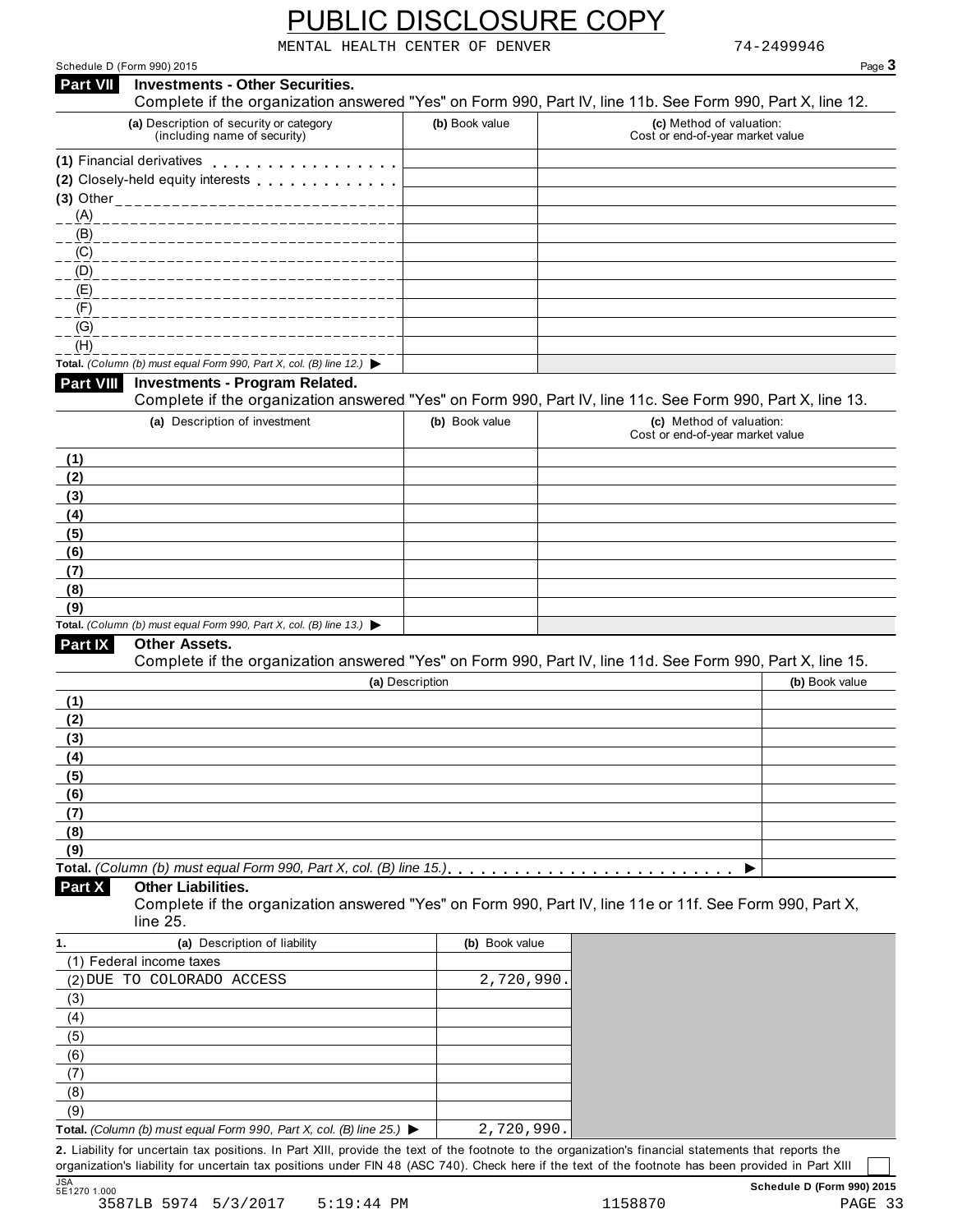|                  | PUBLIC DISCLOSURE COPY                                                                                                                                                                                                                                                           |              |               |
|------------------|----------------------------------------------------------------------------------------------------------------------------------------------------------------------------------------------------------------------------------------------------------------------------------|--------------|---------------|
|                  | MENTAL HEALTH CENTER OF DENVER                                                                                                                                                                                                                                                   |              | 74-2499946    |
|                  | Schedule D (Form 990) 2015                                                                                                                                                                                                                                                       |              | Page 4        |
| Part XI          | Reconciliation of Revenue per Audited Financial Statements With Revenue per Return.                                                                                                                                                                                              |              |               |
|                  | Complete if the organization answered "Yes" on Form 990, Part IV, line 12a.                                                                                                                                                                                                      |              |               |
| 1                | Total revenue, gains, and other support per audited financial statements                                                                                                                                                                                                         | $\mathbf{1}$ | 92,044,675.   |
| $\mathbf{2}$     | Amounts included on line 1 but not on Form 990, Part VIII, line 12:                                                                                                                                                                                                              |              |               |
| a                | 161,329.<br>2a                                                                                                                                                                                                                                                                   |              |               |
| b                | 658,078.<br>2 <sub>b</sub>                                                                                                                                                                                                                                                       |              |               |
| c                | 2c                                                                                                                                                                                                                                                                               |              |               |
| d                | 42,586.<br>2d                                                                                                                                                                                                                                                                    |              |               |
| е                |                                                                                                                                                                                                                                                                                  | 2e           | 861,993.      |
| 3                |                                                                                                                                                                                                                                                                                  | 3            | 91,182,682.   |
| 4                | Amounts included on Form 990, Part VIII, line 12, but not on line 1:                                                                                                                                                                                                             |              |               |
| a                | 4a<br>Investment expenses not included on Form 990, Part VIII, line 7b                                                                                                                                                                                                           |              |               |
| b                | 4 <sub>b</sub>                                                                                                                                                                                                                                                                   |              |               |
| $\mathbf{c}$     |                                                                                                                                                                                                                                                                                  | 4с           |               |
| 5.               | Total revenue. Add lines 3 and 4c. (This must equal Form 990, Part I, line 12.)                                                                                                                                                                                                  | 5            | 91,182,682.   |
| Part XII         | Reconciliation of Expenses per Audited Financial Statements With Expenses per Return.<br>Complete if the organization answered "Yes" on Form 990, Part IV, line 12a.                                                                                                             |              |               |
| 1                |                                                                                                                                                                                                                                                                                  | $\mathbf 1$  | 88, 231, 257. |
| $\mathbf{2}$     | Amounts included on line 1 but not on Form 990, Part IX, line 25:                                                                                                                                                                                                                |              |               |
| a                | 436,079.<br>2a                                                                                                                                                                                                                                                                   |              |               |
| b                | 2 <sub>b</sub>                                                                                                                                                                                                                                                                   |              |               |
| C                | 2 <sub>c</sub>                                                                                                                                                                                                                                                                   |              |               |
| d                | 42,401.<br>2d                                                                                                                                                                                                                                                                    |              |               |
| e                |                                                                                                                                                                                                                                                                                  | 2e           | 478,480.      |
| 3                |                                                                                                                                                                                                                                                                                  | 3            | 87, 752, 777. |
| 4                | Amounts included on Form 990, Part IX, line 25, but not on line 1:                                                                                                                                                                                                               |              |               |
| a                | 4а<br>Investment expenses not included on Form 990, Part VIII, line 7b                                                                                                                                                                                                           |              |               |
| b                | 4b                                                                                                                                                                                                                                                                               |              |               |
| c                |                                                                                                                                                                                                                                                                                  | 4с           |               |
| 5                | Total expenses. Add lines 3 and 4c. (This must equal Form 990, Part I, line 18.)                                                                                                                                                                                                 | 5            | 87, 752, 777. |
| <b>Part XIII</b> | <b>Supplemental Information.</b>                                                                                                                                                                                                                                                 |              |               |
|                  | Provide the descriptions required for Part II, lines 3, 5, and 9; Part III, lines 1a and 4; Part IV, lines 1b and 2b; Part V, line 4; Part X, line<br>2; Part XI, lines 2d and 4b; and Part XII, lines 2d and 4b. Also complete this part to provide any additional information. |              |               |

SEE PAGE 5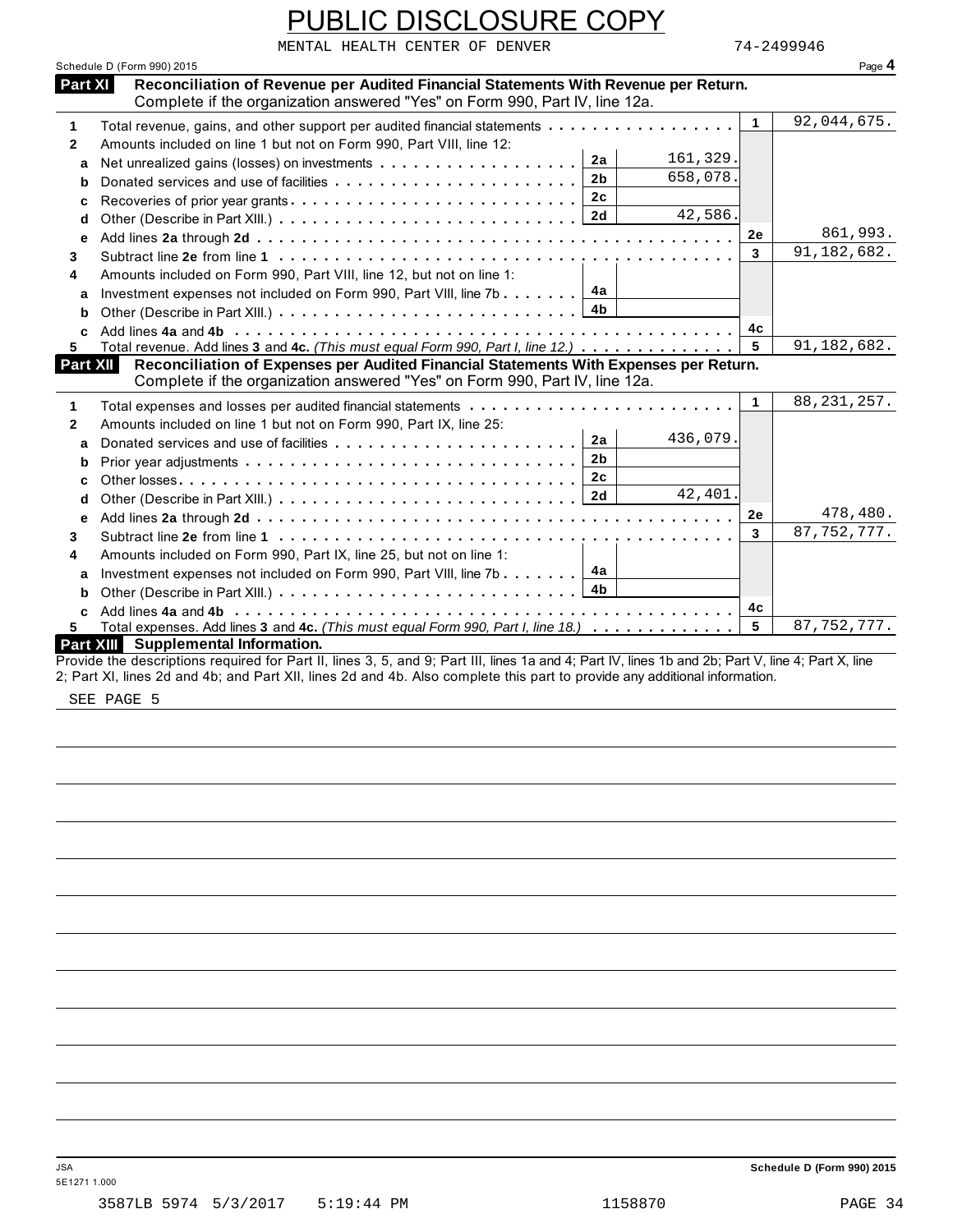Schedule D (Form 990) 2015 MENTAL HEALTH CENTER OF DENVER 74-2499946 Page **5 Part XIII Supplemental Information** *(continued)*

SCHEDULE D, PART IV, LINE 2B

ESCROW AND CUSTODIAL ARRANGEMENTS:

MHCD MAINTAINS BANK ACCOUNTS ON BEHALF OF ITS CONSUMERS WHO RECEIVE

DISABILITY BENEFITS.

SCHEDULE D, PART V, LINE 4

PURPOSE OF ENDOWMENT FUNDS:

TO HELP SUSTAIN MENTAL HEALTH CENTER OF DENVER'S FUTURE GROWTH

SCHEDULE D, PART X, LINE 2

UNCERTAIN TAX POSITIONS:

MANAGEMENT HAS EVALUATED THEIR INCOME TAX POSITIONS UNDER THE GUIDANCE INCLUDED IN ASC 740. BASED ON THEIR REVIEW, MANAGEMENT HAS NOT IDENTIFIED ANY MATERIAL UNCERTAIN TAX POSITIONS TO BE RECORDED OR DISCLOSED IN THE FINANCIAL STATEMENTS.

SCHEDULE D, PART XI, LINE 2D AMOUNTS INCLUDED IN AUDIT REVENUE BUT NOT ON THE TAX RETURN: FUNDRAISING EVENT EXPENSE **12,401** EQUITY CONTRIBUTION TO SANDERSON LLC 185 TOTAL 42,586

SCHEDULE D, PART XII, LINE 2D AMOUNTS INCLUDED IN AUDIT EXPENSE BUT NOT ON THE TAX RETURN: FUNDRAISING EVENT EXPENSE **12,401** 

**Schedule D (Form 990) 2015**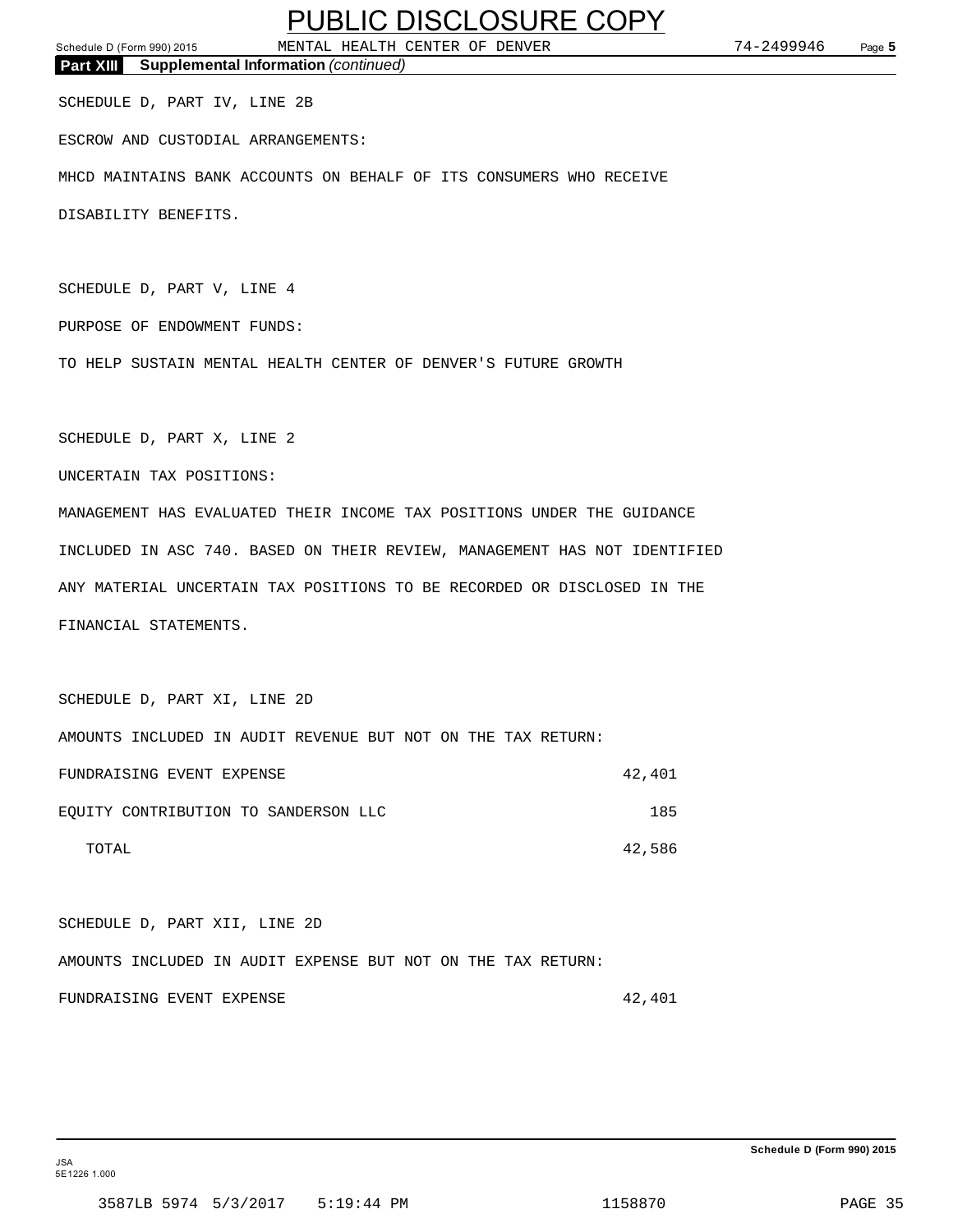|                                                                                                                                               |                                                                                                                                                                             | <b>PUBLIC DISCLOSURE COPY</b>                                                                                                                                        |                                    |                           |                                       |                                                      |                                      |
|-----------------------------------------------------------------------------------------------------------------------------------------------|-----------------------------------------------------------------------------------------------------------------------------------------------------------------------------|----------------------------------------------------------------------------------------------------------------------------------------------------------------------|------------------------------------|---------------------------|---------------------------------------|------------------------------------------------------|--------------------------------------|
|                                                                                                                                               |                                                                                                                                                                             | Supplemental Information Regarding Fundraising or Gaming Activities                                                                                                  |                                    |                           |                                       |                                                      | OMB No. 1545-0047                    |
| <b>SCHEDULE G</b><br>(Form 990 or 990-EZ)                                                                                                     |                                                                                                                                                                             | Complete if the organization answered "Yes" on Form 990, Part IV, lines 17, 18, or 19, or if the<br>organization entered more than \$15,000 on Form 990-EZ, line 6a. |                                    |                           |                                       |                                                      |                                      |
| Department of the Treasury                                                                                                                    |                                                                                                                                                                             |                                                                                                                                                                      | Attach to Form 990 or Form 990-EZ. |                           |                                       |                                                      | <b>Open to Public</b>                |
| <b>Internal Revenue Service</b><br>Name of the organization                                                                                   |                                                                                                                                                                             | Information about Schedule G (Form 990 or 990-EZ) and its instructions is at www.irs.gov/form990.                                                                    |                                    |                           |                                       | <b>Employer identification number</b>                | Inspection                           |
| MENTAL HEALTH CENTER OF DENVER                                                                                                                |                                                                                                                                                                             |                                                                                                                                                                      |                                    |                           |                                       | 74-2499946                                           |                                      |
| Part I                                                                                                                                        | Fundraising Activities. Complete if the organization answered "Yes" on Form 990, Part IV, line 17.                                                                          |                                                                                                                                                                      |                                    |                           |                                       |                                                      |                                      |
| 1                                                                                                                                             | Form 990-EZ filers are not required to complete this part.<br>Indicate whether the organization raised funds through any of the following activities. Check all that apply. |                                                                                                                                                                      |                                    |                           |                                       |                                                      |                                      |
| Χ<br>Mail solicitations<br>a                                                                                                                  |                                                                                                                                                                             | е                                                                                                                                                                    | Χ                                  |                           | Solicitation of non-government grants |                                                      |                                      |
| X<br>b                                                                                                                                        | Internet and email solicitations                                                                                                                                            | f                                                                                                                                                                    | X                                  |                           | Solicitation of government grants     |                                                      |                                      |
| Phone solicitations<br>c                                                                                                                      |                                                                                                                                                                             | g                                                                                                                                                                    |                                    |                           | Special fundraising events            |                                                      |                                      |
| X<br>In-person solicitations<br>d                                                                                                             |                                                                                                                                                                             |                                                                                                                                                                      |                                    |                           |                                       |                                                      |                                      |
| 2a Did the organization have a written or oral agreement with any individual (including officers, directors, trustees                         | or key employees listed in Form 990, Part VII) or entity in connection with professional fundraising services?                                                              |                                                                                                                                                                      |                                    |                           |                                       |                                                      | $X \mid Y$ es<br>No                  |
| <b>b</b> If "Yes," list the ten highest paid individuals or entities (fundraisers) pursuant to agreements under which the fundraiser is to be | compensated at least \$5,000 by the organization.                                                                                                                           |                                                                                                                                                                      |                                    |                           |                                       |                                                      |                                      |
|                                                                                                                                               |                                                                                                                                                                             |                                                                                                                                                                      |                                    | (iii) Did fundraiser have |                                       | (v) Amount paid to                                   | (vi) Amount paid to                  |
| (i) Name and address of individual<br>or entity (fundraiser)                                                                                  |                                                                                                                                                                             | (ii) Activity                                                                                                                                                        | contributions?                     | custody or control of     | (iv) Gross receipts<br>from activity  | (or retained by)<br>fundraiser listed in<br>col. (i) | (or retained by)<br>organization     |
| 1                                                                                                                                             |                                                                                                                                                                             |                                                                                                                                                                      | Yes                                | No                        |                                       |                                                      |                                      |
| ATTACHMENT 1                                                                                                                                  |                                                                                                                                                                             |                                                                                                                                                                      |                                    |                           |                                       |                                                      |                                      |
| $\mathbf{2}$                                                                                                                                  |                                                                                                                                                                             |                                                                                                                                                                      |                                    |                           |                                       |                                                      |                                      |
| 3                                                                                                                                             |                                                                                                                                                                             |                                                                                                                                                                      |                                    |                           |                                       |                                                      |                                      |
| 4                                                                                                                                             |                                                                                                                                                                             |                                                                                                                                                                      |                                    |                           |                                       |                                                      |                                      |
| 5                                                                                                                                             |                                                                                                                                                                             |                                                                                                                                                                      |                                    |                           |                                       |                                                      |                                      |
| 6                                                                                                                                             |                                                                                                                                                                             |                                                                                                                                                                      |                                    |                           |                                       |                                                      |                                      |
| 7                                                                                                                                             |                                                                                                                                                                             |                                                                                                                                                                      |                                    |                           |                                       |                                                      |                                      |
| 8                                                                                                                                             |                                                                                                                                                                             |                                                                                                                                                                      |                                    |                           |                                       |                                                      |                                      |
|                                                                                                                                               |                                                                                                                                                                             |                                                                                                                                                                      |                                    |                           |                                       |                                                      |                                      |
| 9                                                                                                                                             |                                                                                                                                                                             |                                                                                                                                                                      |                                    |                           |                                       |                                                      |                                      |
| 10                                                                                                                                            |                                                                                                                                                                             |                                                                                                                                                                      |                                    |                           |                                       |                                                      |                                      |
| Total                                                                                                                                         |                                                                                                                                                                             |                                                                                                                                                                      |                                    |                           |                                       | 51,996                                               |                                      |
| 3<br>registration or licensing.                                                                                                               | List all states in which the organization is registered or licensed to solicit contributions or has been notified it is exempt from                                         |                                                                                                                                                                      |                                    |                           |                                       |                                                      |                                      |
| CO,                                                                                                                                           |                                                                                                                                                                             |                                                                                                                                                                      |                                    |                           |                                       |                                                      |                                      |
|                                                                                                                                               |                                                                                                                                                                             |                                                                                                                                                                      |                                    |                           |                                       |                                                      |                                      |
|                                                                                                                                               |                                                                                                                                                                             |                                                                                                                                                                      |                                    |                           |                                       |                                                      |                                      |
|                                                                                                                                               |                                                                                                                                                                             |                                                                                                                                                                      |                                    |                           |                                       |                                                      |                                      |
|                                                                                                                                               |                                                                                                                                                                             |                                                                                                                                                                      |                                    |                           |                                       |                                                      |                                      |
|                                                                                                                                               |                                                                                                                                                                             |                                                                                                                                                                      |                                    |                           |                                       |                                                      |                                      |
|                                                                                                                                               |                                                                                                                                                                             |                                                                                                                                                                      |                                    |                           |                                       |                                                      |                                      |
|                                                                                                                                               |                                                                                                                                                                             |                                                                                                                                                                      |                                    |                           |                                       |                                                      |                                      |
|                                                                                                                                               |                                                                                                                                                                             |                                                                                                                                                                      |                                    |                           |                                       |                                                      |                                      |
|                                                                                                                                               |                                                                                                                                                                             |                                                                                                                                                                      |                                    |                           |                                       |                                                      |                                      |
| For Paperwork Reduction Act Notice, see the Instructions for Form 990 or 990-EZ.<br>JSA                                                       |                                                                                                                                                                             |                                                                                                                                                                      |                                    |                           |                                       |                                                      | Schedule G (Form 990 or 990-EZ) 2015 |
| 5E1281 1.000<br>3587LB 5974 5/3/2017                                                                                                          |                                                                                                                                                                             | $5:19:44$ PM                                                                                                                                                         |                                    |                           | 1158870                               |                                                      | PAGE 36                              |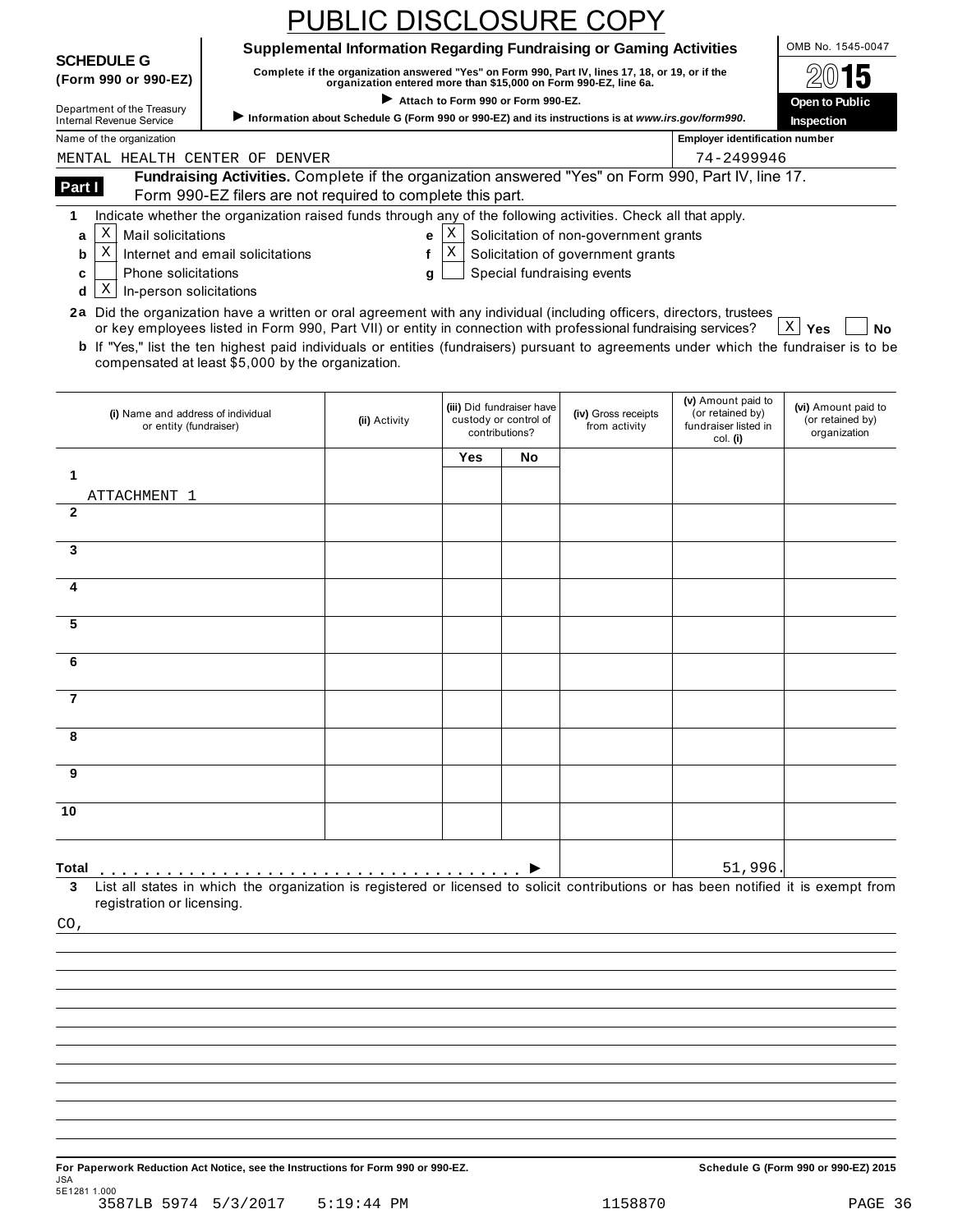MENTAL HEALTH CENTER OF DENVER 74-2499946

| Schedule G (Form 990 or 990-EZ) 2015 | Page |
|--------------------------------------|------|
|--------------------------------------|------|

**Fundraising Events.** Complete if the organization answered "Yes" on Form 990, Part IV, line 18, or reported more than \$15,000 of fundraising event contributions and gross income on Form 990-EZ, lines 1 and 6b. List events with **Part II** 

|                        |   |                                                                                                                 | (a) Event $#1$<br><b>BREAKFAST</b>      | (b) Event $#2$                                   | (c) Other events         | (d) Total events<br>(add col. (a) through           |
|------------------------|---|-----------------------------------------------------------------------------------------------------------------|-----------------------------------------|--------------------------------------------------|--------------------------|-----------------------------------------------------|
|                        |   |                                                                                                                 | (event type)                            | (event type)                                     | (total number)           | col. (c)                                            |
| Revenue                |   |                                                                                                                 | 26,815.                                 |                                                  |                          | 26,815.                                             |
|                        |   | 3 Gross income (line 1 minus                                                                                    | 26,815.                                 |                                                  |                          | 26,815.                                             |
|                        |   |                                                                                                                 | <u> 1980 - Johann Barbara, martxa a</u> |                                                  |                          |                                                     |
|                        |   |                                                                                                                 |                                         |                                                  |                          |                                                     |
|                        |   |                                                                                                                 | 8,470.                                  |                                                  |                          | 8,470.                                              |
| <b>Direct Expenses</b> |   |                                                                                                                 | 15, 555.                                |                                                  |                          | 15,555.                                             |
|                        | 8 | Entertainment <u>  _ _ _ _ _</u>                                                                                | 12,350.                                 |                                                  |                          | 12,350.                                             |
|                        |   | 9 Other direct expenses                                                                                         | 6,026.                                  |                                                  |                          | 6,026.                                              |
|                        |   | Part III<br>Gaming. Complete if the organization answered "Yes" on Form 990, Part IV, line 19, or reported more |                                         |                                                  |                          | 42,401.<br>$-42, 401.$                              |
|                        |   | than \$15,000 on Form 990-EZ, line 6a.                                                                          | (a) Bingo                               | (b) Pull tabs/instant<br>bingo/progressive bingo | (c) Other gaming         | (d) Total gaming (add<br>col. (a) through col. (c)) |
| Revenue                |   | 1 Gross revenue                                                                                                 |                                         |                                                  |                          |                                                     |
|                        |   |                                                                                                                 |                                         |                                                  |                          |                                                     |
|                        |   |                                                                                                                 |                                         |                                                  |                          |                                                     |
| rect Expenses          |   | 3 Noncash prizes <u>  _ _ _ _ _ _ _ _ _ _ _</u>                                                                 |                                         |                                                  |                          |                                                     |
| ۵                      |   | 4 Rent/facility costs                                                                                           |                                         |                                                  |                          |                                                     |
|                        |   | 5 Other direct expenses                                                                                         |                                         |                                                  |                          |                                                     |
|                        |   | 6 Volunteer labor                                                                                               | %<br>Yes<br>No                          | $\%$<br>Yes<br>No                                | $\%$<br>Yes<br><b>No</b> |                                                     |
|                        |   |                                                                                                                 |                                         |                                                  |                          |                                                     |
|                        |   | 8 Net gaming income summary. Subtract line 7 from line 1, column (d)                                            |                                         |                                                  |                          |                                                     |
| 9<br>a<br>b            |   | Enter the state(s) in which the organization conducts gaming activities:<br>If "No," explain:                   |                                         |                                                  |                          | Yes<br>No                                           |
|                        |   |                                                                                                                 |                                         |                                                  |                          |                                                     |

**Schedule G (Form 990 or 990-EZ) 2015**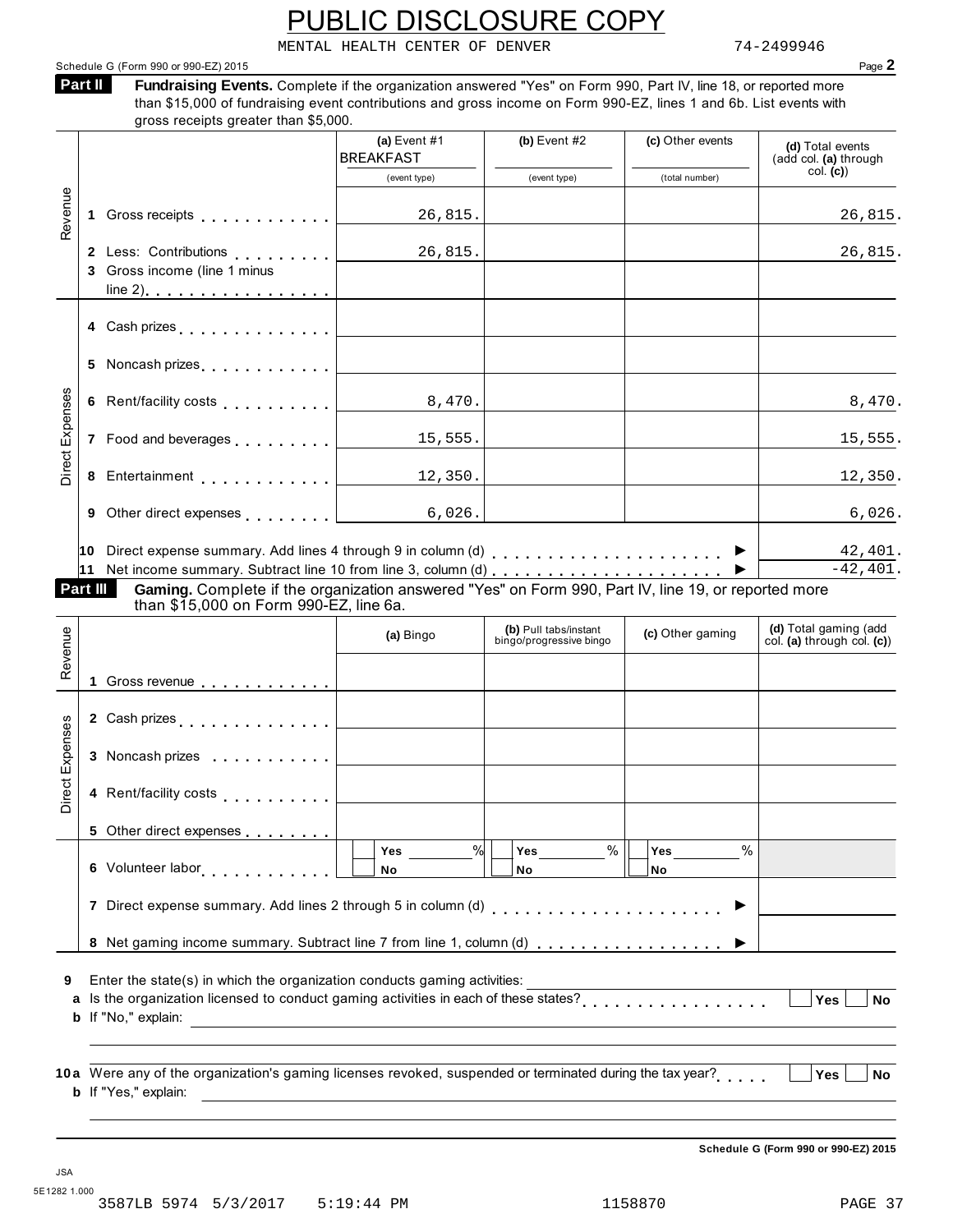|                | PUBLIC DISCLOSURE COPY                                                                                                                                                                                                                                                                                                                                 |            |                                      |
|----------------|--------------------------------------------------------------------------------------------------------------------------------------------------------------------------------------------------------------------------------------------------------------------------------------------------------------------------------------------------------|------------|--------------------------------------|
|                | MENTAL HEALTH CENTER OF DENVER                                                                                                                                                                                                                                                                                                                         | 74-2499946 |                                      |
|                | Schedule G (Form 990 or 990-EZ) 2015                                                                                                                                                                                                                                                                                                                   |            | Page 3                               |
| 11<br>12       | Is the organization a grantor, beneficiary or trustee of a trust or a member of a partnership or other entity                                                                                                                                                                                                                                          |            | <b>Yes</b><br>No<br>Yes<br><b>No</b> |
| 13             | Indicate the percentage of gaming activity conducted in:                                                                                                                                                                                                                                                                                               |            |                                      |
| a              |                                                                                                                                                                                                                                                                                                                                                        |            | $\%$<br>$\frac{0}{0}$                |
| b<br>14        | An outside facility enterpretence in the series of the series of the series of the series of the series of the series of the series of the series of the series of the series of the series of the series of the series of the<br>Enter the name and address of the person who prepares the organization's gaming/special events books and<br>records: |            |                                      |
|                |                                                                                                                                                                                                                                                                                                                                                        |            |                                      |
|                |                                                                                                                                                                                                                                                                                                                                                        |            |                                      |
|                | 15a Does the organization have a contract with a third party from whom the organization receives gaming                                                                                                                                                                                                                                                |            | No                                   |
|                | <b>b</b> If "Yes," enter the amount of gaming revenue received by the organization $\triangleright$ \$_______________ and the                                                                                                                                                                                                                          |            |                                      |
|                | amount of gaming revenue retained by the third party $\triangleright$ \$ ________________.<br>c If "Yes," enter name and address of the third party:                                                                                                                                                                                                   |            |                                      |
|                |                                                                                                                                                                                                                                                                                                                                                        |            |                                      |
|                |                                                                                                                                                                                                                                                                                                                                                        |            |                                      |
| 16             | Gaming manager information:                                                                                                                                                                                                                                                                                                                            |            |                                      |
|                |                                                                                                                                                                                                                                                                                                                                                        |            |                                      |
|                | Gaming manager compensation $\triangleright$ \$ ________________                                                                                                                                                                                                                                                                                       |            |                                      |
|                |                                                                                                                                                                                                                                                                                                                                                        |            |                                      |
|                | Director/officer<br>Employee<br>Independent contractor                                                                                                                                                                                                                                                                                                 |            |                                      |
| 17             | Mandatory distributions:                                                                                                                                                                                                                                                                                                                               |            |                                      |
|                | a Is the organization required under state law to make charitable distributions from the gaming proceeds to                                                                                                                                                                                                                                            |            |                                      |
|                |                                                                                                                                                                                                                                                                                                                                                        |            | <b>Yes</b><br>No                     |
|                | <b>b</b> Enter the amount of distributions required under state law to be distributed to other exempt organizations<br>or spent in the organization's own exempt activities during the tax year $\triangleright$ \$                                                                                                                                    |            |                                      |
| <b>Part IV</b> | Supplemental Information. Provide the explanation required by Part I, line 2b, columns (iii) and (v), and<br>Part III, lines 9, 9b, 10b, 15b, 15c, 16, and 17b, as applicable. Also provide any additional information<br>(see instructions).                                                                                                          |            |                                      |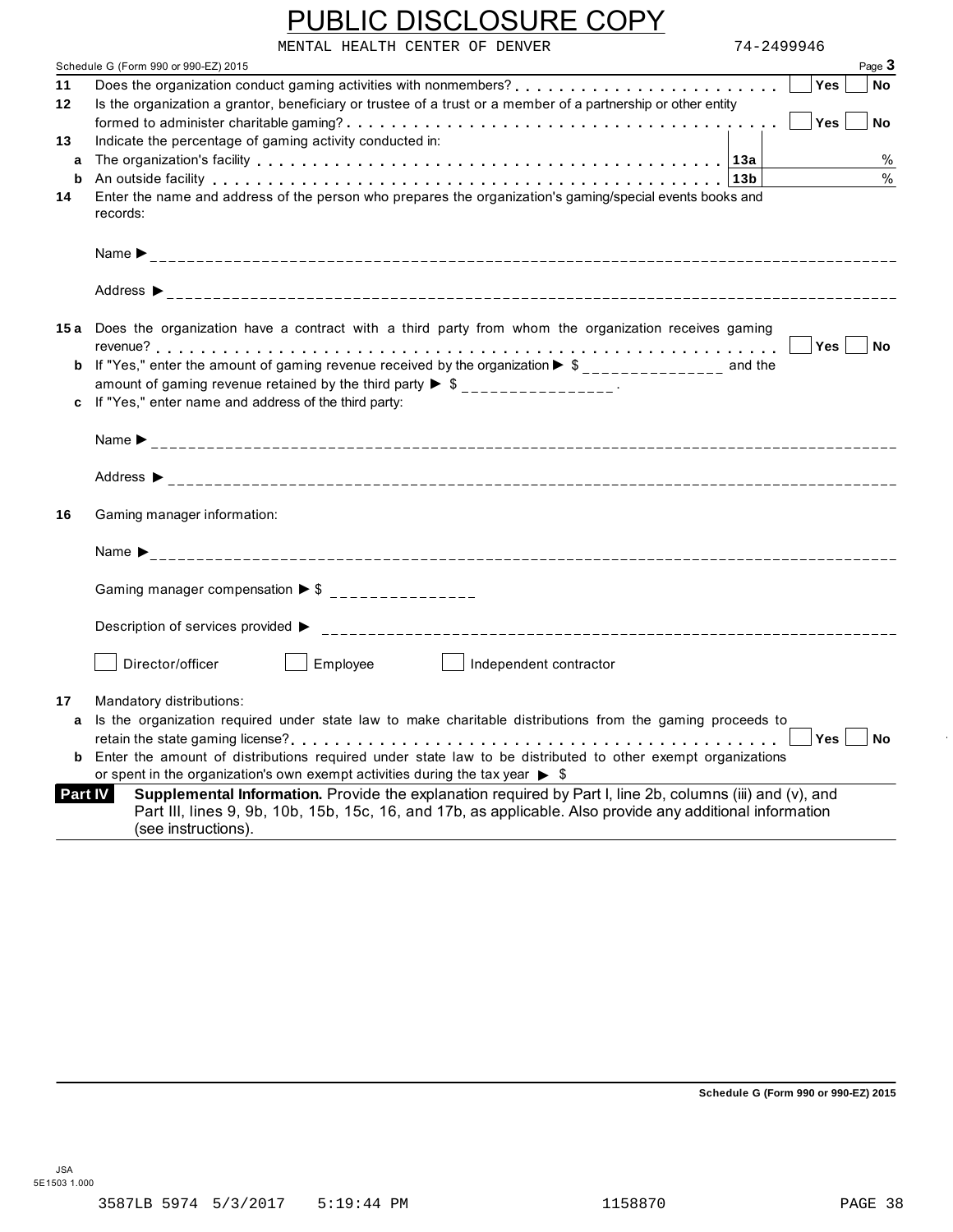MENTAL HEALTH CENTER OF DENVER 74-2499946

ATTACHMENT 1

#### 990, SCHEDULE G, PART I - HIGHEST PAID FUNDRAISER

| NAME AND ADDRESS OF<br>FUNDRAISER                               | ACTIVITY   | DID FUNDRAISER HAVE<br>CUSTODY OR CONTROL<br>OF CONTRIBUTIONS?<br>NO<br>YES | GROSS RECEIPTS<br>FROM ACTIVITY | AMOUNT PAID TO<br>(OR RETAINED BY<br>FUNDRAISER | AMOUNT PAID TO<br>(OR RETAINED BY<br>ORGANIZATION |
|-----------------------------------------------------------------|------------|-----------------------------------------------------------------------------|---------------------------------|-------------------------------------------------|---------------------------------------------------|
| RDM COMMUNICATIONS<br>36601 S YOSEMITE STREET STE 600<br>DENVER | CONSULTING | Χ                                                                           |                                 | 51,996.                                         |                                                   |

<span id="page-37-0"></span>CO 80237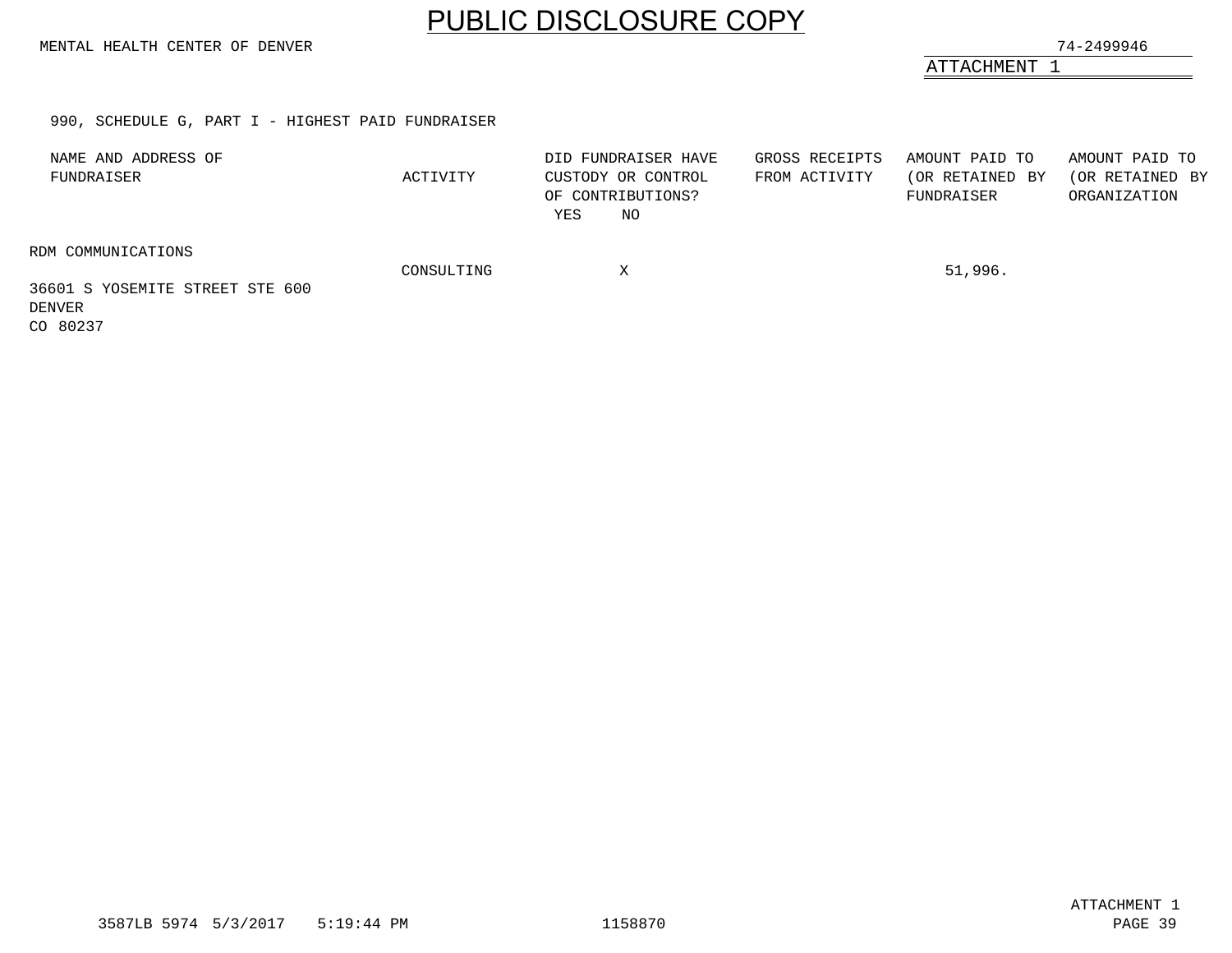|--|

|              | <b>SCHEDULE J</b>                                           | <b>Compensation Information</b>                                                                                                                                                                                         | OMB No. 1545-0047                               |                   |             |
|--------------|-------------------------------------------------------------|-------------------------------------------------------------------------------------------------------------------------------------------------------------------------------------------------------------------------|-------------------------------------------------|-------------------|-------------|
|              | (Form 990)                                                  | For certain Officers, Directors, Trustees, Key Employees, and Highest                                                                                                                                                   |                                                 | 5                 |             |
|              |                                                             | <b>Compensated Employees</b><br>Complete if the organization answered "Yes" on Form 990, Part IV, line 23.                                                                                                              |                                                 |                   |             |
|              | Department of the Treasury                                  | Attach to Form 990.<br>Information about Schedule J (Form 990) and its instructions is at www.irs.gov/form990.                                                                                                          | <b>Open to Public</b>                           | <b>Inspection</b> |             |
|              | <b>Internal Revenue Service</b><br>Name of the organization |                                                                                                                                                                                                                         | <b>Employer identification number</b>           |                   |             |
|              |                                                             | MENTAL HEALTH CENTER OF DENVER                                                                                                                                                                                          | 74-2499946                                      |                   |             |
| Part I       |                                                             | <b>Questions Regarding Compensation</b>                                                                                                                                                                                 |                                                 |                   |             |
|              |                                                             |                                                                                                                                                                                                                         |                                                 | <b>Yes</b>        | No          |
|              |                                                             | 1a Check the appropriate box(es) if the organization provided any of the following to or for a person listed on Form                                                                                                    |                                                 |                   |             |
|              |                                                             | 990, Part VII, Section A, line 1a. Complete Part III to provide any relevant information regarding these items.                                                                                                         |                                                 |                   |             |
|              |                                                             | First-class or charter travel                                                                                                                                                                                           | Housing allowance or residence for personal use |                   |             |
|              |                                                             | Travel for companions                                                                                                                                                                                                   | Payments for business use of personal residence |                   |             |
|              |                                                             | Tax indemnification and gross-up payments                                                                                                                                                                               | Health or social club dues or initiation fees   |                   |             |
|              |                                                             | Discretionary spending account                                                                                                                                                                                          | Personal services (e.g., maid, chauffeur, chef) |                   |             |
| b            |                                                             | If any of the boxes on line 1a are checked, did the organization follow a written policy regarding payment<br>or reimbursement or provision of all of the expenses described above? If "No," complete Part III to       |                                                 |                   |             |
|              |                                                             |                                                                                                                                                                                                                         | 1b                                              |                   |             |
| $\mathbf{2}$ |                                                             | Did the organization require substantiation prior to reimbursing or allowing expenses incurred by all                                                                                                                   |                                                 |                   |             |
|              |                                                             | directors, trustees, and officers, including the CEO/Executive Director, regarding the items checked in line                                                                                                            |                                                 |                   |             |
|              |                                                             |                                                                                                                                                                                                                         | $\mathbf{2}$                                    |                   |             |
| 3            |                                                             | Indicate which, if any, of the following the filing organization used to establish the compensation of the<br>organization's CEO/Executive Director. Check all that apply. Do not check any boxes for methods used by a |                                                 |                   |             |
|              |                                                             | related organization to establish compensation of the CEO/Executive Director, but explain in Part III.                                                                                                                  |                                                 |                   |             |
|              |                                                             | Compensation committee<br>Written employment contract                                                                                                                                                                   |                                                 |                   |             |
|              | X                                                           | $\mathbf X$<br>Independent compensation consultant<br>Compensation survey or study                                                                                                                                      |                                                 |                   |             |
|              |                                                             | $\mathbf{x}$<br>Form 990 of other organizations                                                                                                                                                                         | Approval by the board or compensation committee |                   |             |
| 4            |                                                             | During the year, did any person listed on Form 990, Part VII, Section A, line 1a, with respect to the filing                                                                                                            |                                                 |                   |             |
|              |                                                             | organization or a related organization:                                                                                                                                                                                 |                                                 |                   |             |
| a            |                                                             | Receive a severance payment or change-of-control payment?                                                                                                                                                               | 4a                                              |                   | Χ           |
| b            |                                                             | Participate in, or receive payment from, a supplemental nonqualified retirement plan?.                                                                                                                                  | 4b                                              |                   | X           |
| c            |                                                             | Participate in, or receive payment from, an equity-based compensation arrangement?.                                                                                                                                     | 4c                                              |                   | $\mathbf X$ |
|              |                                                             | If "Yes" to any of lines 4a-c, list the persons and provide the applicable amounts for each item in Part III.                                                                                                           |                                                 |                   |             |
|              |                                                             | Only section $501(c)(3)$ , $501(c)(4)$ , and $501(c)(29)$ organizations must complete lines 5-9.                                                                                                                        |                                                 |                   |             |
| 5            |                                                             | For persons listed on Form 990, Part VII, Section A, line 1a, did the organization pay or accrue any                                                                                                                    |                                                 |                   |             |
|              |                                                             | compensation contingent on the revenues of:                                                                                                                                                                             |                                                 |                   |             |
| a            |                                                             |                                                                                                                                                                                                                         | 5a                                              |                   | Χ           |
| b            |                                                             |                                                                                                                                                                                                                         | 5b                                              |                   | Χ           |
|              |                                                             | If "Yes" to line 5a or 5b, describe in Part III.                                                                                                                                                                        |                                                 |                   |             |
| 6            |                                                             | For persons listed on Form 990, Part VII, Section A, line 1a, did the organization pay or accrue any<br>compensation contingent on the net earnings of:                                                                 |                                                 |                   |             |
| a            |                                                             |                                                                                                                                                                                                                         | 6a                                              |                   | X           |
| b            |                                                             |                                                                                                                                                                                                                         | 6b                                              |                   | Χ           |
|              |                                                             | If "Yes" on line 6a or 6b, describe in Part III.                                                                                                                                                                        |                                                 |                   |             |
| 7            |                                                             | For persons listed on Form 990, Part VII, Section A, line 1a, did the organization provide any non-fixed                                                                                                                |                                                 |                   |             |
|              |                                                             | payments not described on lines 5 and 6? If "Yes," describe in Part III.                                                                                                                                                | 7                                               |                   | Χ           |
| 8            |                                                             | Were any amounts reported on Form 990, Part VII, paid or accrued pursuant to a contract that was subject                                                                                                                |                                                 |                   |             |
|              |                                                             | to the initial contract exception described in Regulations section 53.4958-4(a)(3)? If "Yes," describe                                                                                                                  |                                                 |                   |             |
|              |                                                             |                                                                                                                                                                                                                         | 8                                               |                   | X           |
| 9            |                                                             | If "Yes" to line 8, did the organization also follow the rebuttable presumption procedure described in                                                                                                                  |                                                 |                   |             |
|              |                                                             |                                                                                                                                                                                                                         | 9                                               |                   |             |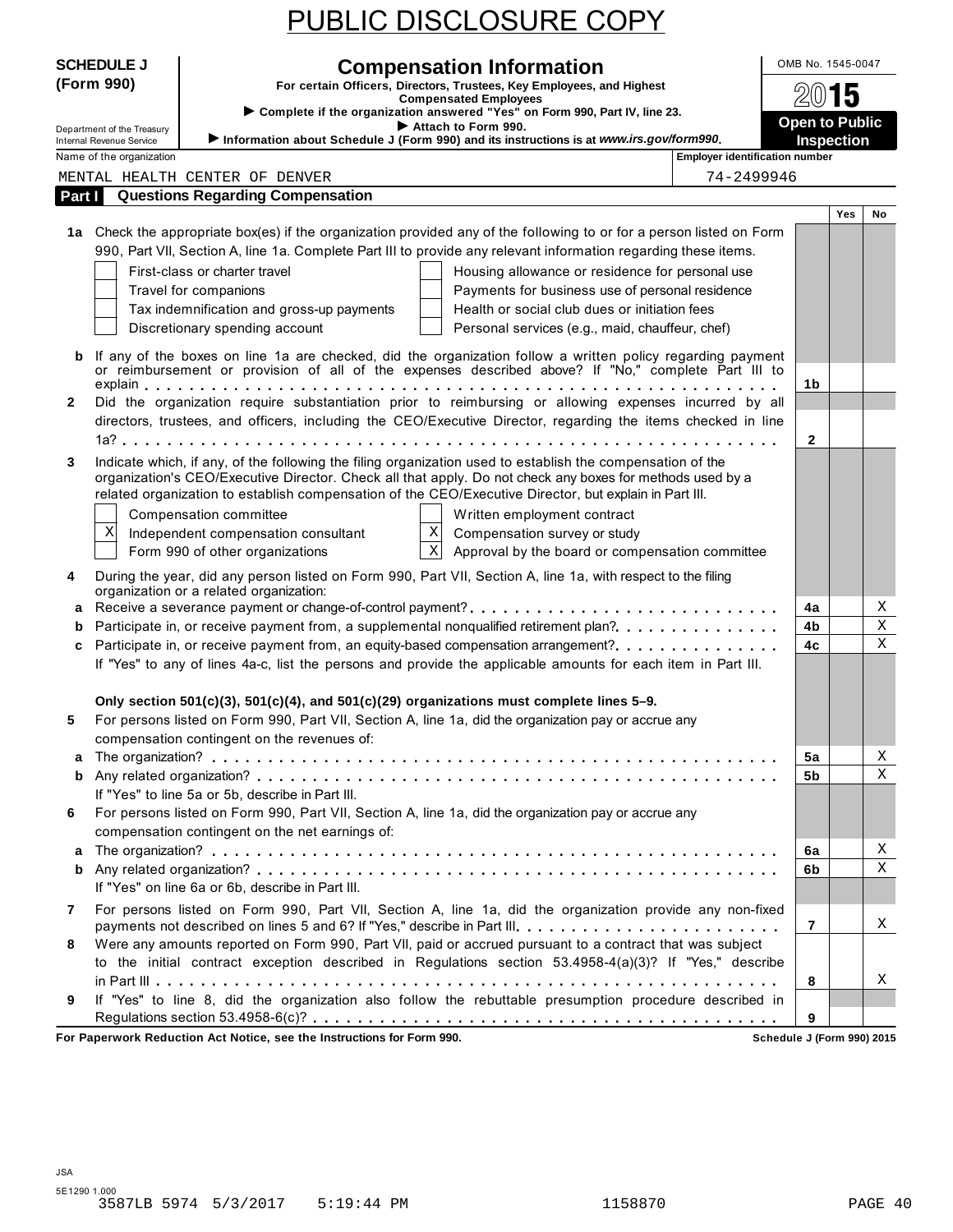#### Schedule J (Form 990) 2015 Page **2**

#### **Part II** Officers, Directors, Trustees, Key Employees, and Highest Compensated Employees. Use duplicate copies if additional space is needed.

For each individual whose compensation must be reported on Schedule J, report compensation from the organization on row (i) and from related organizations, described in the instructions, on row (ii). Do not list any individuals that are not listed on Form 990, Part VII.

Note: The sum of columns (B)(i)-(iii) for each listed individual must equal the total amount of Form 990, Part VII, Section A, line 1a, applicable column (D) and (E) amounts for that individual.

|                                                 |      |                          | (B) Breakdown of W-2 and/or 1099-MISC compensation |                                           | (C) Retirement and             | (D) Nontaxable | (E) Total of columns | (F) Compensation                                           |
|-------------------------------------------------|------|--------------------------|----------------------------------------------------|-------------------------------------------|--------------------------------|----------------|----------------------|------------------------------------------------------------|
| (A) Name and Title                              |      | (i) Base<br>compensation | (ii) Bonus & incentive<br>compensation             | (iii) Other<br>reportable<br>compensation | other deferred<br>compensation | benefits       | $(B)(i)-(D)$         | in column (B) reported<br>as deferred on prior<br>Form 990 |
| CARL CLARK, MD                                  | (i)  | 333,815.                 | 212,813.                                           | 1,390                                     | 9,100.                         | 8,490.         | 565,608              | $0$ .                                                      |
| 1PRESIDENT AND CEO                              | (ii) | $\Omega$                 | $\Omega$ .                                         | $\Omega$ .                                | $\Omega$                       | 0.             | 0                    | $0$ .                                                      |
| FORREST M. CASON                                | (i)  | 268,461                  | 29,164.                                            | 2,793.                                    | 8,176.                         | 0.             | 308,594.             | $\mathsf 0$ .                                              |
| OVICE PRESIDENT AND CFO                         | (ii) | $\Omega$                 | $\Omega$ .                                         | $\Omega$ .                                | $\Omega$                       | 0.             | $\Omega$             | 0.                                                         |
| CHERYL A. CLARK                                 | (i)  | 355,442                  | 36,650.                                            | 1,256                                     | 9,100                          | 15,197.        | 417,645              | $0$ .                                                      |
| 3VP AND CHIEF MEDICAL OFFICER                   | (ii) | $\Omega$                 | $\Omega$ .                                         | 0.                                        | $\Omega$ .                     | 0.             | $\mathbf{0}$         | $\mathsf 0$ .                                              |
| KRISTI MOCK                                     | (i)  | 206,369                  | 21, 174.                                           | 615.                                      | 5,936.                         | 26,488.        | 260,582              | $\mathsf 0$ .                                              |
| NVP OF ADULT SERVICES                           | (ii) | $\Omega$                 | $\Omega$                                           | $\Omega$ .                                | $\Omega$                       | 0.             | $\Omega$             | $0$ .                                                      |
| LYDIA M. PRADO                                  | (i)  | 183,822                  | 19,131                                             | 532                                       | 5,363                          | 15,197.        | 224,045              | $\mathsf 0$ .                                              |
| <b>SVP CHILD AND FAMILY SERVICES</b>            | (ii) | $\mathbf 0$              | $\mathbf{0}$                                       | 0                                         | 0                              | 0.             | $\mathbf{0}$         | $\mathsf 0$ .                                              |
| RICHARD DURITY                                  | (i)  | 164,325.                 | 15,881                                             | 611                                       | 0                              | 8,490.         | 189,307.             | $0$ .                                                      |
| 6 <sup>VP</sup> OF DEVELOPMENT                  | (ii) | $\Omega$                 | $\Omega$ .                                         | $\Omega$ .                                | 0                              | 0.             | $\mathbf{0}$         | $0$ .                                                      |
| ROY STARKS                                      | (i)  | 152,820.                 | 15,408.                                            | 1,114.                                    | 0                              | 18,253.        | 187,595.             | $0$ .                                                      |
| 7VP OF REHABILITATION SERVICES                  | (ii) | $\Omega$                 | $\Omega$ .                                         | $\mathbf 0$ .                             | $\mathbf 0$                    | 0.             | $\Omega$             | $0$ .                                                      |
| WESLEY M. WILLIAMS                              | (i)  | 171,136.                 | 18,751                                             | 118                                       | $\mathbf{0}$ .                 | 0.             | 190,005              | $0$ .                                                      |
| 8 <sup>VP</sup> AND CIO                         | (ii) | $\Omega$                 | $\mathbf{0}$ .                                     | $\Omega$ .                                | $\Omega$                       | $\Omega$ .     | $\Omega$             | $\mathsf 0$ .                                              |
| JODY T. RYAN                                    | (i)  | 317,864.                 | 0.                                                 | 384.                                      | 9,100                          | 18,253.        | 345,601              | 0.                                                         |
| <b>9</b> ADULT SVCS MEDICAL DIRECTOR            | (ii) | $\Omega$                 | $\mathsf{0}$ .                                     | $\Omega$ .                                | $\Omega$                       | 0.             | 0                    | $\mathsf{0}$ .                                             |
| YVETTE BUXTON                                   | (i)  | 351,572                  | $\mathbf 0$ .                                      | 1,251                                     | 9,100                          | 0.             | 361,923              | $0$ .                                                      |
| 10 <sup>CHILD&amp;FAMILY</sup> MEDICAL DIRECTOR | (ii) | $\mathbf{0}$             | $\mathbf{0}$ .                                     | $\Omega$ .                                | $\Omega$                       | 0.             | $\Omega$             | $0$ .                                                      |
|                                                 | (i)  |                          |                                                    |                                           |                                |                |                      |                                                            |
| 11                                              | (ii) |                          |                                                    |                                           |                                |                |                      |                                                            |
|                                                 | (i)  |                          |                                                    |                                           |                                |                |                      |                                                            |
| 12                                              | (ii) |                          |                                                    |                                           |                                |                |                      |                                                            |
|                                                 | (i)  |                          |                                                    |                                           |                                |                |                      |                                                            |
| 13                                              | (ii) |                          |                                                    |                                           |                                |                |                      |                                                            |
|                                                 | (i)  |                          |                                                    |                                           |                                |                |                      |                                                            |
| 14                                              | (ii) |                          |                                                    |                                           |                                |                |                      |                                                            |
|                                                 | (i)  |                          |                                                    |                                           |                                |                |                      |                                                            |
| 15                                              | (ii) |                          |                                                    |                                           |                                |                |                      |                                                            |
|                                                 | (i)  |                          |                                                    |                                           |                                |                |                      |                                                            |
| 16                                              | (ii) |                          |                                                    |                                           |                                |                |                      |                                                            |

**Schedule J (Form 990) 2015**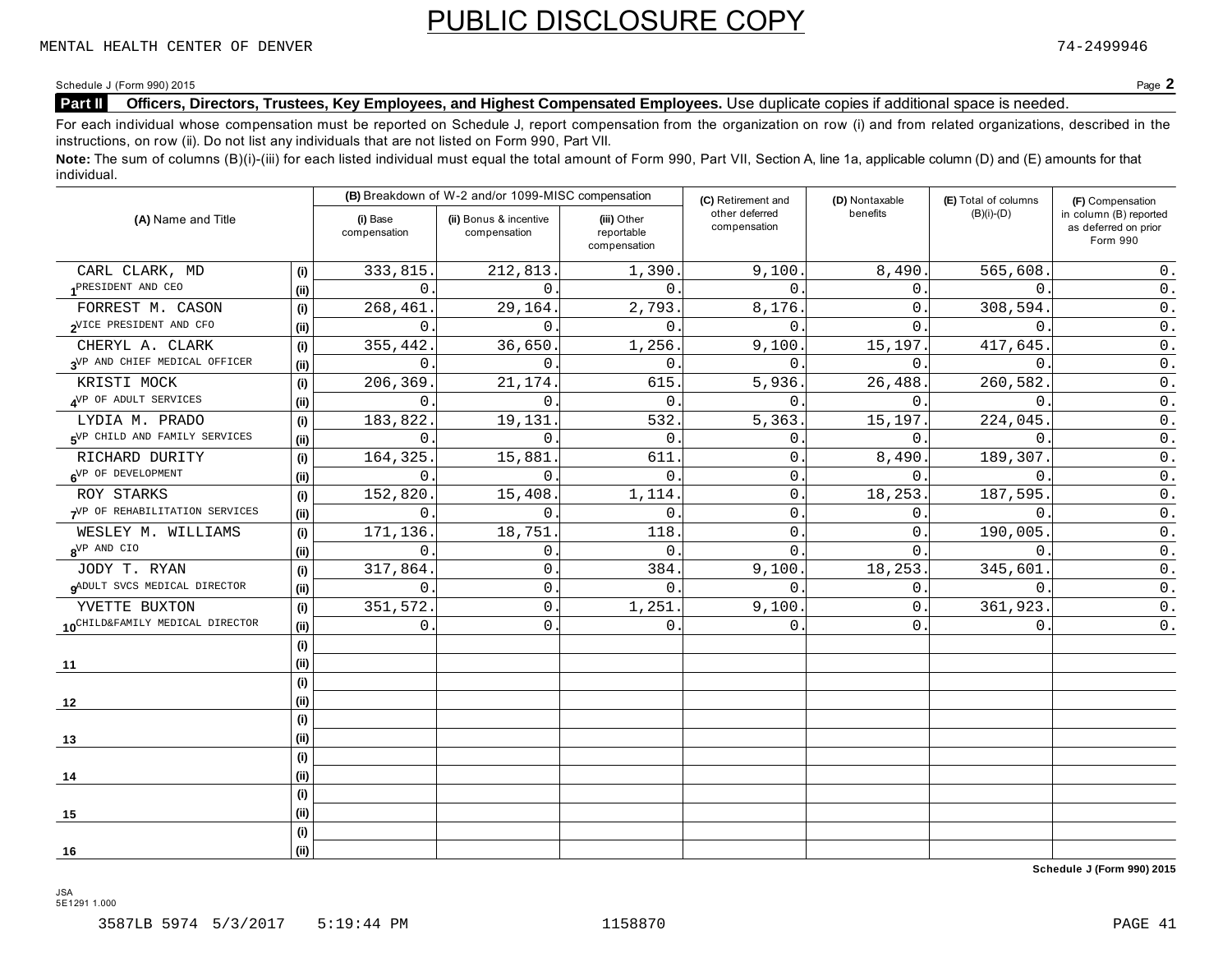Schedule J (Form 990) 2015 Page **3**

#### **Part III Supplemental Information**

Complete this part to provide the information, explanation, or descriptions required for Part I, lines 1a, 1b, 3, 4a, 4b, 4c, 5a, 5b, 6a, 6b, 7, and 8, and for Part II. Also complete this part for any additional information.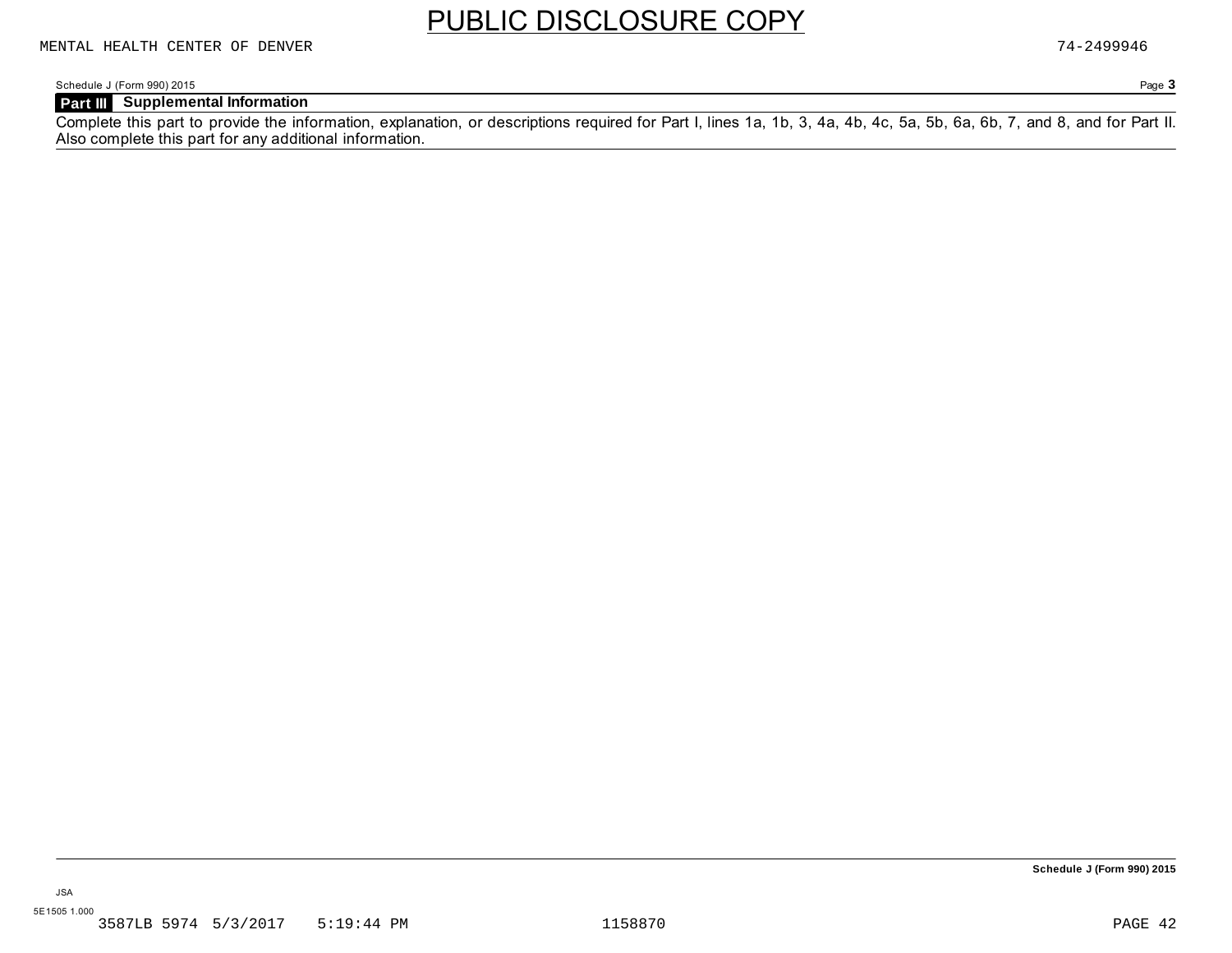COLORADO HEALTH FACILITIES AUTHORITY

#### **SCHEDULE K**<br> **Complete if the organization answered "Yes" on Form 990, Part IV, line 24a, Provide descriptions**<br>
Texton 990)

**Examplete if the organization answered "Yes" on Form 990, Part IV, line 24a. Provide descriptions,**<br>
explanations, and any additional information in Part VI.<br>
explanations, and any additional information in Part VI.



Department of the Treasury<br>Internal Revenue Service

**Information about Schedule K (Form 990) and its instructions is at** *www.irs.gov/form990.***<br>Information about Schedule K (Form 990) and its instructions is at** *www.irs.gov/form990.***<br>Name of the organization** 

**Part I Bond Issues** MENTAL HEALTH CENTER OF DENVER THE SERVER THAT IS A SERVER THAT AND THE SERVER THAT IS A SERVER THAT IS A SERVER

| (a) Issuer name                            | (b) Issuer EIN | $(c)$ CUSIP $#$ | (d) Date issued | (e) Issue price | (f) Description of purpose                      |    | (g) Defeased |             | issuer | (h) On<br>behalf of | (i) Pooled<br>financing |   |
|--------------------------------------------|----------------|-----------------|-----------------|-----------------|-------------------------------------------------|----|--------------|-------------|--------|---------------------|-------------------------|---|
|                                            |                |                 |                 |                 |                                                 |    | Yes          | <b>No</b>   | Yes    | No                  | Yes No                  |   |
| A COLORADO HEALTH AND FACILITIES AUTHORITY | 84-0752932     | 19648AS30       | 02/19/2014      |                 | 23, 285, 000. CONSTRUCTION AND REFUNDING SERIES |    |              | $\mathbf X$ |        | X                   |                         | X |
| В                                          |                |                 |                 |                 |                                                 |    |              |             |        |                     |                         |   |
| C                                          |                |                 |                 |                 |                                                 |    |              |             |        |                     |                         |   |
| D                                          |                |                 |                 |                 |                                                 |    |              |             |        |                     |                         |   |
| Part II<br><b>Proceeds</b>                 |                |                 |                 |                 |                                                 |    |              |             |        |                     |                         |   |
|                                            |                |                 |                 | А               | в                                               | C. |              |             |        | D                   |                         |   |
|                                            |                |                 |                 | 534,116.        |                                                 |    |              |             |        |                     |                         |   |
|                                            |                |                 |                 |                 |                                                 |    |              |             |        |                     |                         |   |
| <b>C</b> Tatal proceeds of leave           |                |                 |                 | 22.222          |                                                 |    |              |             |        |                     |                         |   |

| D       |                                                                                                          |  |              |             |            |           |     |           |            |     |  |
|---------|----------------------------------------------------------------------------------------------------------|--|--------------|-------------|------------|-----------|-----|-----------|------------|-----|--|
| Part II | <b>Proceeds</b>                                                                                          |  |              |             |            |           |     |           |            |     |  |
|         |                                                                                                          |  |              | A           |            | B         |     | C.        |            | D   |  |
|         |                                                                                                          |  |              | 534,116.    |            |           |     |           |            |     |  |
|         |                                                                                                          |  |              |             |            |           |     |           |            |     |  |
|         |                                                                                                          |  |              | 22,963,180. |            |           |     |           |            |     |  |
|         |                                                                                                          |  |              | 1,655,000.  |            |           |     |           |            |     |  |
|         |                                                                                                          |  |              |             |            |           |     |           |            |     |  |
|         |                                                                                                          |  |              |             |            |           |     |           |            |     |  |
|         |                                                                                                          |  |              | 402,087.    |            |           |     |           |            |     |  |
|         |                                                                                                          |  |              |             |            |           |     |           |            |     |  |
|         |                                                                                                          |  |              |             |            |           |     |           |            |     |  |
|         |                                                                                                          |  |              | 8,607,043.  |            |           |     |           |            |     |  |
|         |                                                                                                          |  |              | 12,299,050. |            |           |     |           |            |     |  |
|         |                                                                                                          |  |              |             |            |           |     |           |            |     |  |
|         |                                                                                                          |  | 2015         |             |            |           |     |           |            |     |  |
|         |                                                                                                          |  | <b>Yes</b>   | <b>No</b>   | <b>Yes</b> | <b>No</b> | Yes | <b>No</b> | <b>Yes</b> | No  |  |
|         | 14 Were the bonds issued as part of a current refunding issue?                                           |  | X            |             |            |           |     |           |            |     |  |
|         | 15 Were the bonds issued as part of an advance refunding issue?                                          |  |              | X           |            |           |     |           |            |     |  |
|         |                                                                                                          |  | $\mathbf{X}$ |             |            |           |     |           |            |     |  |
|         | 17 Does the organization maintain adequate books and records to support the                              |  |              |             |            |           |     |           |            |     |  |
|         |                                                                                                          |  | X            |             |            |           |     |           |            |     |  |
|         | Part III Private Business Use                                                                            |  |              |             |            |           |     |           |            |     |  |
|         |                                                                                                          |  |              | Α           |            | B         |     | C.        |            | D   |  |
|         | 1 Was the organization a partner in a partnership, or a member of an LLC,                                |  | Yes          | <b>No</b>   | <b>Yes</b> | <b>No</b> | Yes | No.       | Yes        | No. |  |
|         |                                                                                                          |  |              | X           |            |           |     |           |            |     |  |
|         | 2 Are there any lease arrangements that may result in private business use of<br>hond_financed_property? |  |              | $\tau$      |            |           |     |           |            |     |  |

X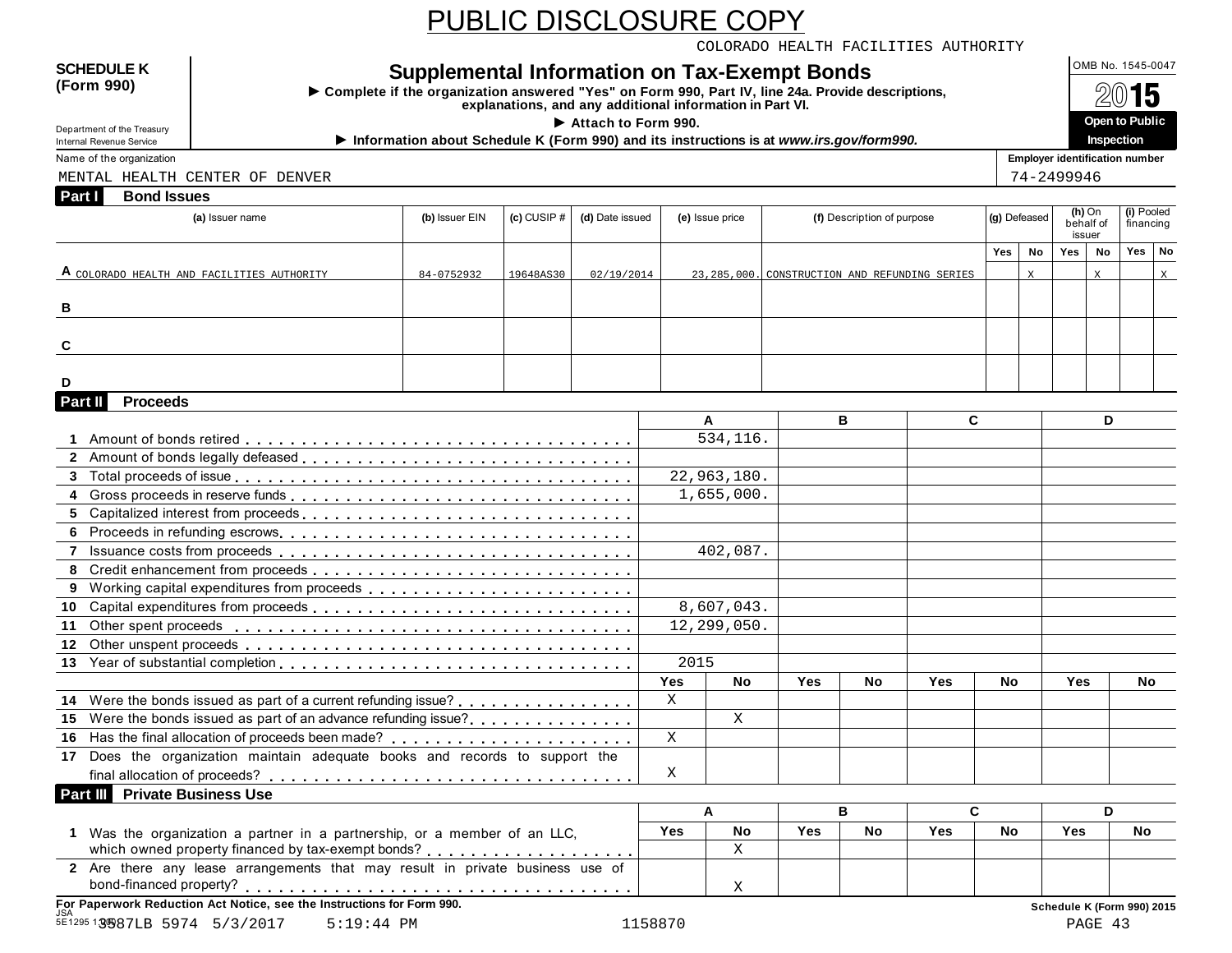| <b>Private Business Use (Continued)</b><br>Part III                                                                                                                                                                                                          |              |               |            | COLORADO HEALTH FACILITIES AUTHORITY |            |               |            | Page 2 |
|--------------------------------------------------------------------------------------------------------------------------------------------------------------------------------------------------------------------------------------------------------------|--------------|---------------|------------|--------------------------------------|------------|---------------|------------|--------|
|                                                                                                                                                                                                                                                              | A            |               |            | B                                    |            | C             | D          |        |
| 3a Are there any management or service contracts that may result in private<br>business use of bond-financed property?                                                                                                                                       | Yes          | No<br>X       | <b>Yes</b> | No                                   | <b>Yes</b> | No            | <b>Yes</b> | No     |
| <b>b</b> If "Yes" to line 3a, does the organization routinely engage bond counsel or other outside<br>counsel to review any management or service contracts relating to the financed property?                                                               |              |               |            |                                      |            |               |            |        |
| c Are there any research agreements that may result in private business use of                                                                                                                                                                               |              | X             |            |                                      |            |               |            |        |
| d If "Yes" to line 3c, does the organization routinely engage bond counsel or other<br>outside counsel to review any research agreements relating to the financed property?                                                                                  |              |               |            |                                      |            |               |            |        |
| 4 Enter the percentage of financed property used in a private business use by entities<br>other than a section 501(c)(3) organization or a state or local government $\dots \dots$                                                                           |              | $\%$          |            | $\%$                                 |            | %             |            |        |
| 5 Enter the percentage of financed property used in a private business use as a<br>result of unrelated trade or business activity carried on by your organization,<br>another section 501(c)(3) organization, or a state or local government $\ldots \ldots$ |              | %             |            | %                                    |            | %             |            | %      |
| -6                                                                                                                                                                                                                                                           |              | $\frac{0}{0}$ |            | $\frac{0}{0}$                        |            | $\frac{0}{0}$ |            |        |
| Does the bond issue meet the private security or payment test?<br>$\overline{7}$                                                                                                                                                                             |              | $\mathbf X$   |            |                                      |            |               |            |        |
| 8a Has there been a sale or disposition of any of the bond-financed property to a<br>nongovernmental person other than a $501(c)(3)$ organization since the bonds were issued?                                                                               |              | Χ             |            |                                      |            |               |            |        |
| <b>b</b> If "Yes" to line 8a, enter the percentage of bond-financed property sold or                                                                                                                                                                         |              | $\%$          |            | $\%$                                 |            | $\%$          |            |        |
| c If "Yes" to line 8a, was any remedial action taken pursuant to Regulations                                                                                                                                                                                 |              |               |            |                                      |            |               |            |        |
| 9 Has the organization established written procedures to ensure that all<br>nonqualified bonds of the issue are remediated in accordance with the                                                                                                            |              |               |            |                                      |            |               |            |        |
| requirements under Regulations sections 1.141-12 and 1.145-2?                                                                                                                                                                                                | X            |               |            |                                      |            |               |            |        |
| Arbitrage<br>Part IV                                                                                                                                                                                                                                         |              |               |            |                                      |            |               |            |        |
|                                                                                                                                                                                                                                                              | A            |               |            | в                                    |            | C             | D          |        |
| 1 Has the issuer filed Form 8038-T, Arbitrage Rebate, Yield Reduction and                                                                                                                                                                                    | Yes          | No            | Yes        | No                                   | <b>Yes</b> | No            | Yes        | No     |
|                                                                                                                                                                                                                                                              |              | X             |            |                                      |            |               |            |        |
|                                                                                                                                                                                                                                                              |              |               |            |                                      |            |               |            |        |
|                                                                                                                                                                                                                                                              |              |               |            |                                      |            |               |            |        |
|                                                                                                                                                                                                                                                              | $\mathbf{x}$ |               |            |                                      |            |               |            |        |
|                                                                                                                                                                                                                                                              |              | Χ             |            |                                      |            |               |            |        |
|                                                                                                                                                                                                                                                              |              | X             |            |                                      |            |               |            |        |
| If "Yes" to line 2c, provide in Part VI the date the rebate computation was                                                                                                                                                                                  |              |               |            |                                      |            |               |            |        |
|                                                                                                                                                                                                                                                              |              | X             |            |                                      |            |               |            |        |
|                                                                                                                                                                                                                                                              |              |               |            |                                      |            |               |            |        |
| 4a Has the organization or the governmental issuer entered into a qualified                                                                                                                                                                                  |              | X             |            |                                      |            |               |            |        |
|                                                                                                                                                                                                                                                              |              |               |            |                                      |            |               |            |        |
|                                                                                                                                                                                                                                                              |              |               |            |                                      |            |               |            |        |
|                                                                                                                                                                                                                                                              |              |               |            |                                      |            |               |            |        |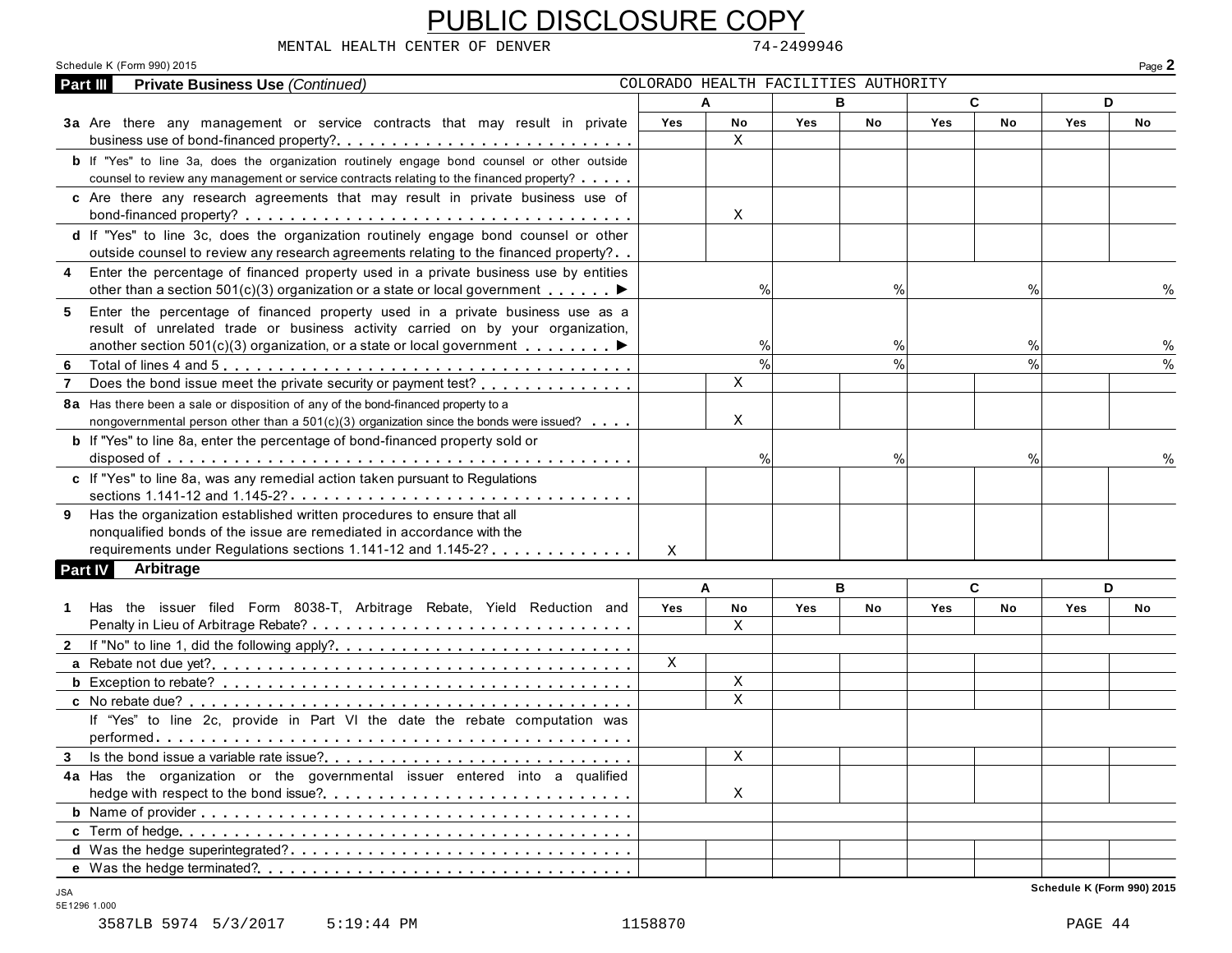| MENTAL HEALTH CENTER OF DENVER                                                                                                                                                                                                       |            |             | 74-2499946 |    |            |           |            |        |
|--------------------------------------------------------------------------------------------------------------------------------------------------------------------------------------------------------------------------------------|------------|-------------|------------|----|------------|-----------|------------|--------|
| Schedule K (Form 990) 2015<br>Arbitrage (Continued)                                                                                                                                                                                  |            |             |            |    |            |           |            | Page 3 |
| Part IV                                                                                                                                                                                                                              |            | A           |            | в  |            | C         |            | D      |
|                                                                                                                                                                                                                                      | <b>Yes</b> | No          | Yes        | No | <b>Yes</b> | <b>No</b> | <b>Yes</b> | No     |
| 5a Were gross proceeds invested in a guaranteed investment contract (GIC)?                                                                                                                                                           |            | $\mathbf X$ |            |    |            |           |            |        |
|                                                                                                                                                                                                                                      |            |             |            |    |            |           |            |        |
|                                                                                                                                                                                                                                      |            |             |            |    |            |           |            |        |
| d Was the regulatory safe harbor for establishing the fair market value of the GIC satisfied?                                                                                                                                        |            |             |            |    |            |           |            |        |
| Were any gross proceeds invested beyond an available temporary period?                                                                                                                                                               |            | $\mathbf x$ |            |    |            |           |            |        |
| 7 Has the organization established written procedures to monitor the                                                                                                                                                                 |            |             |            |    |            |           |            |        |
|                                                                                                                                                                                                                                      | Х          |             |            |    |            |           |            |        |
| Part V                                                                                                                                                                                                                               |            |             |            |    |            |           |            |        |
|                                                                                                                                                                                                                                      |            | A           |            | в  |            | C         |            | D      |
|                                                                                                                                                                                                                                      | Yes        | No          | Yes        | No | Yes        | No        | Yes        | No     |
| Has the organization established written procedures to ensure that violations<br>of federal tax requirements are timely identified and corrected through the<br>voluntary closing agreement program if self-remediation is not avail | X          |             |            |    |            |           |            |        |
|                                                                                                                                                                                                                                      |            |             |            |    |            |           |            |        |
|                                                                                                                                                                                                                                      |            |             |            |    |            |           |            |        |
|                                                                                                                                                                                                                                      |            |             |            |    |            |           |            |        |
|                                                                                                                                                                                                                                      |            |             |            |    |            |           |            |        |
|                                                                                                                                                                                                                                      |            |             |            |    |            |           |            |        |
|                                                                                                                                                                                                                                      |            |             |            |    |            |           |            |        |
|                                                                                                                                                                                                                                      |            |             |            |    |            |           |            |        |
|                                                                                                                                                                                                                                      |            |             |            |    |            |           |            |        |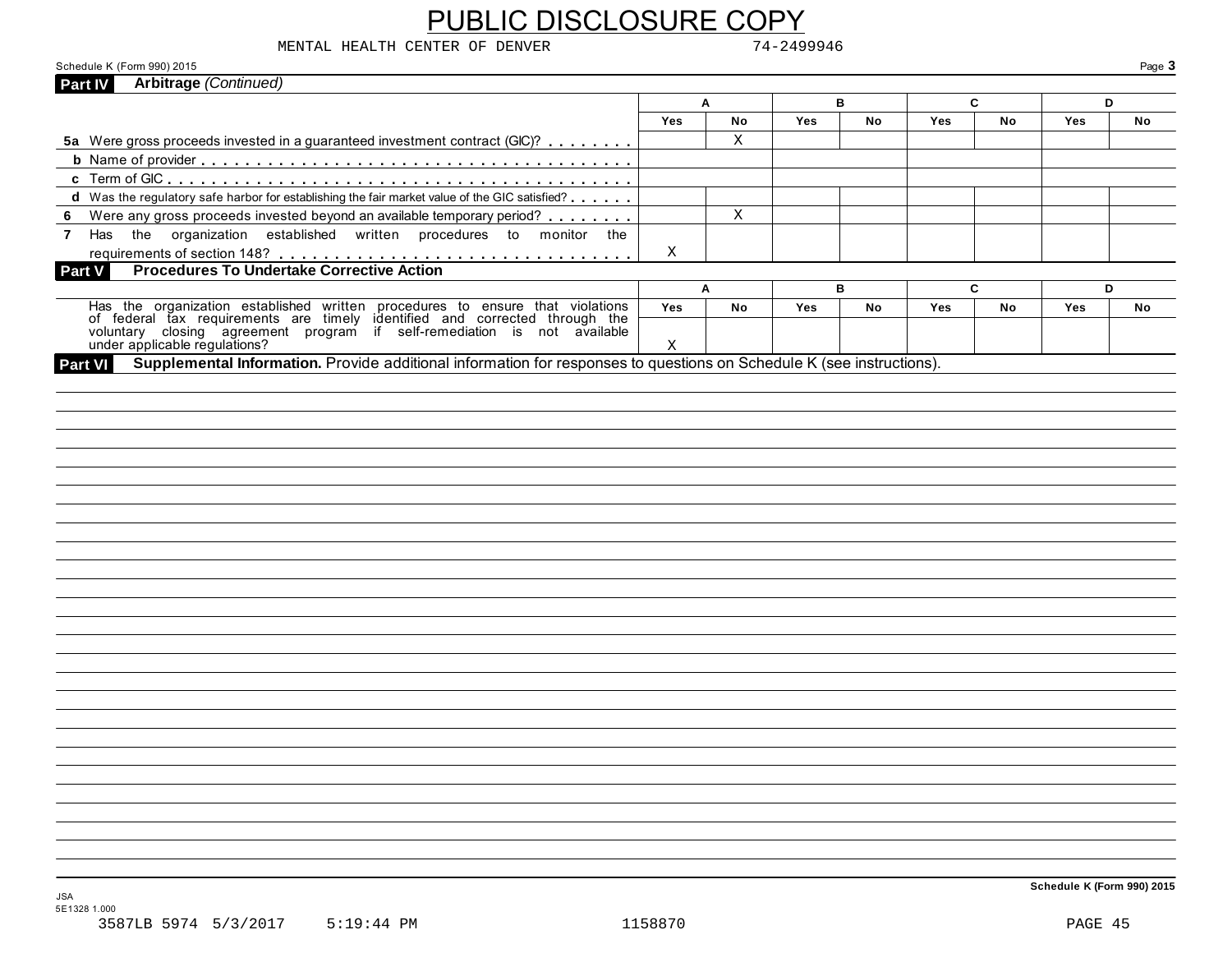MENTAL HEALTH CENTER OF DENVER 74-2499946

Schedule K (Form 990) 2015 Page **4**

**Part VI Supplemental Information.** Provide additional information for responses to questions on Schedule K (see instructions) *(Continued)*

SCHEDULE K, PART II, LINE 3, COLUMN (A)

ALTHOUGH THE ISSUE PRICE PER FORM 8038 WAS AUTHORIZED TO BE \$23,285,000,

THE BOND INSTEAD ISSUED PROCEEDS OF \$22,963,180, EQUAL TO ITS STATED

REDEMPTION PRICE AT MATURITY.

SCHEDULE K, PART II, LINE 11, COLUMN (A)

THE AMOUNT REPORTED ON LINE 11 (\$12,299,050) REPRESENTS THE AMOUNT USED

TO CURRENTLY REFUND A PRIOR ISSUE.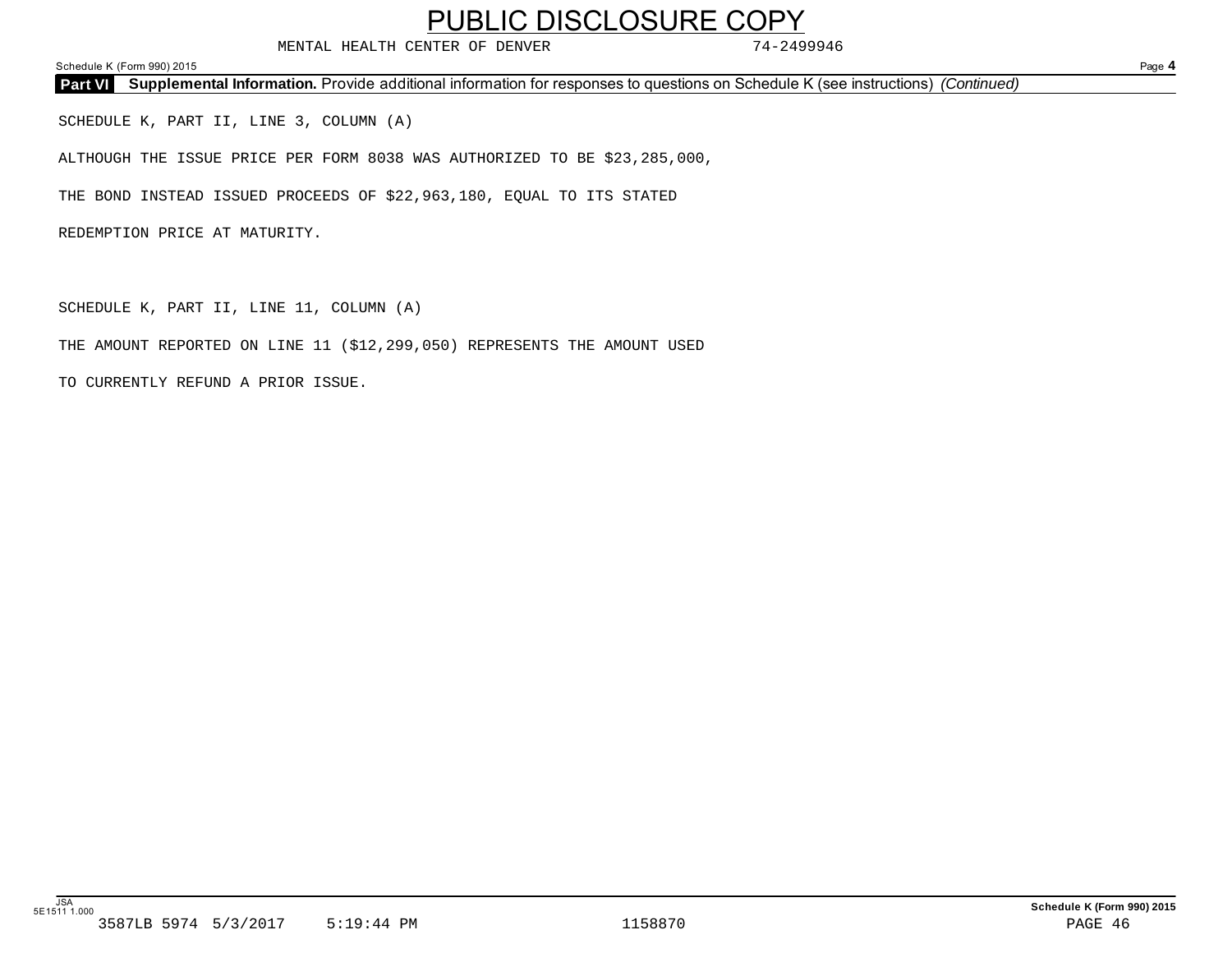**(Form 990 or 990-EZ)**

#### **SCHEDULE O** Supplemental Information to Form 990 or 990-EZ  $\frac{1}{\sqrt{2}}$

**Complete to provide information for responses to specific questions on Form 990 or 990-EZ or to provide any additional information.** Department of the Treasury<br> **Attach to Form 990 or 990-EZ. Inspection Inspection** 



Department of the Treasury<br>Internal Revenue Service<br>Name of the organization

**Employer identification number** 

MENTAL HEALTH CENTER OF DENVER 74-2499946

FORM 990, PART VI, SECTION A, LINE 1A COMMITTEES WITH AUTHORITY TO ACT ON BEHALF OF THE BOARD:

THE BOARD OF DIRECTORS, BY RESOLUTION, MAY DESIGNATE ONE OR MORE STANDING COMMITTEES, INCLUDING BUT NOT LIMITED TO, AN EXECUTIVE COMMITTEE CONSISTING OF TWO OR MORE OF THE MHCD BOARD OF DIRECTORS. SUCH COMMITTEE OR COMMITTEES SHALL HAVE SUCH NAMES AND EXERCISE SUCH POWERS OF THE BOARD OF DIRECTORS AS MAY BE DETERMINED BY RESOLUTION OF THE BOARD OF DIRECTORS. THE PRESENCE OF A MAJORITY OF THE MEMBERS OF A COMMITTEE SHALL CONSTITUTE A QUORUM FOR THE TRANSACTION OF BUSINESS BY THE COMMITTEE. THE ACTION OF A MAJORITY OF THE COMMITTEE MEMBERS PRESENT AT MEETINGS AT WHICH A QUORUM IS PRESENT SHALL BE THE ACTION OF SUCH COMMITTEE. THE BOARD HAS DESIGNATED THE EXECUTIVE COMMITTEE TO ACT WITH THE FULL AUTHORITY OF THE BOARD BETWEEN MEETINGS. THE EXECUTIVE COMMITTEE DID NOT MAKE ANY DECISION ON BEHALF OF THE FULL BOARD DURING FISCAL YEAR 2016. THE FULL BOARD VOTED TO REMOVE THE EXECUTIVE COMMITTEE'S AUTHORITY TO ACT ON ITS BEHALF IN FISCAL YEAR 2016.

FORM 990, PART VI, SECTION B, LINE 11B FORM 990 REVIEW PROCESS: THE AUDIT/FINANCE COMMITTEE WILL REVIEW THE COMPLETED FORM 990 WITH THE PREPARER, AN OUTSIDE CPA FIRM. THE COMPLETED FORM 990 IS THEN PRESENTED TO THE ENTIRE BOARD PRIOR TO FILING.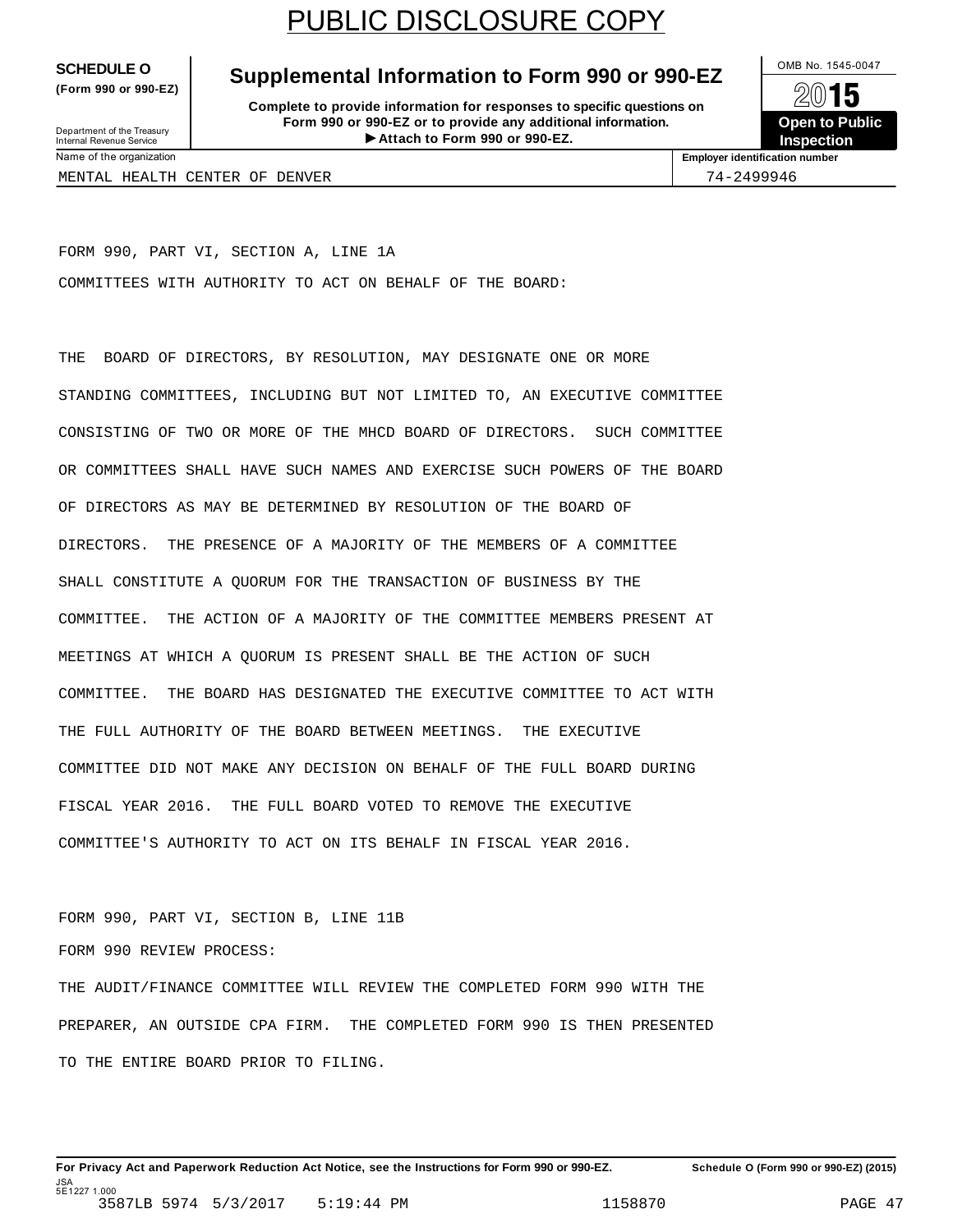| Schedule O (Form 990 or 990-EZ) 2015 |                                       |  |  |
|--------------------------------------|---------------------------------------|--|--|
| Name of the organization             | <b>Employer identification number</b> |  |  |
| MENTAL HEALTH CENTER OF DENVER       | 74-2499946                            |  |  |

FORM 990, PART VI, SECTION B, LINE 12C HOW THE CONFLICT OF INTEREST POLICY IS MONITORED AND ENFORCED: MHCD ANNUALLY REQUIRES ALL BOARD MEMBERS TO COMPLETE A CONFLICT OF INTEREST FORM. CONFLICTS ARE REVIEWED BY THE EXECUTIVE COMMITTEE OF THE BOARD. BOARD MEMBERS WHO DISCLOSE CONFLICTS ARE REQUIRED TO REFRAIN FROM DISCUSSING OR VOTING ON THE PARTICULAR TRANSACTION IN WHICH HE/SHE HAS AN INTEREST, OR OTHERWISE ATTEMPTING TO EXERT ANY INFLUENCE ON MHCD OR ITS COMPONENTS TO AFFECT A DECISION TO PARTICIPATE OR NOT PARTICIPATE IN SUCH TRANSACTION. ALL PROCEEDINGS RELATED TO CONFLICTS OF INTEREST ARE DOCUMENTED IN THE MEETING MINUTES.

FORM 990, PART VI, SECTION B, LINES 15A & 15B EXECUTIVE COMPENSATION POLICY AND PROCEDURES: THE BOARD RETAINED THE FIRM OF LONGNECKER AND ASSOCIATES TO COMPLETE A CEO SALARY COMPARABILITY STUDY. THIS IS COMPLETED APPROXIMATELY EVERY THREE YEARS. LONGNECKER AND ASSOCIATES USES A NUMBER OF SURVEYS, COMPARING SALARIES BASED ON THE SIZE OF THE ORGANIZATION, HEALTHCARE, MENTAL HEALTH, NON-PROFIT, REGION, AND OTHER FACTORS. THE BOARD HAS A CEO COMPENSATION SUBCOMMITTEE WHICH IS COMPRISED OF THE PERSONNEL COMMITTEE AND EXECUTIVE COMMITTEE MEMBERS WHO CONSIDER THE DATA REPORTED FROM LONGNECKER AND ASSOCIATES AS WELL AS MSEC DATA AND OTHER SOURCES OF INFORMATION IN DETERMINING THE CEO'S SALARY AND INCENTIVE COMPENSATION. THE PROCESS WAS LAST UNDERTAKEN IN 2015.

A SIMILAR PROCESS IS UNDERTAKEN FOR THE OTHER OFFICERS AND KEY EMPLOYEES OF THE ORGANIZATION. SIMILARLY, THE BOARD RETAINED THE SERVICES OF THE

5E1228 1.000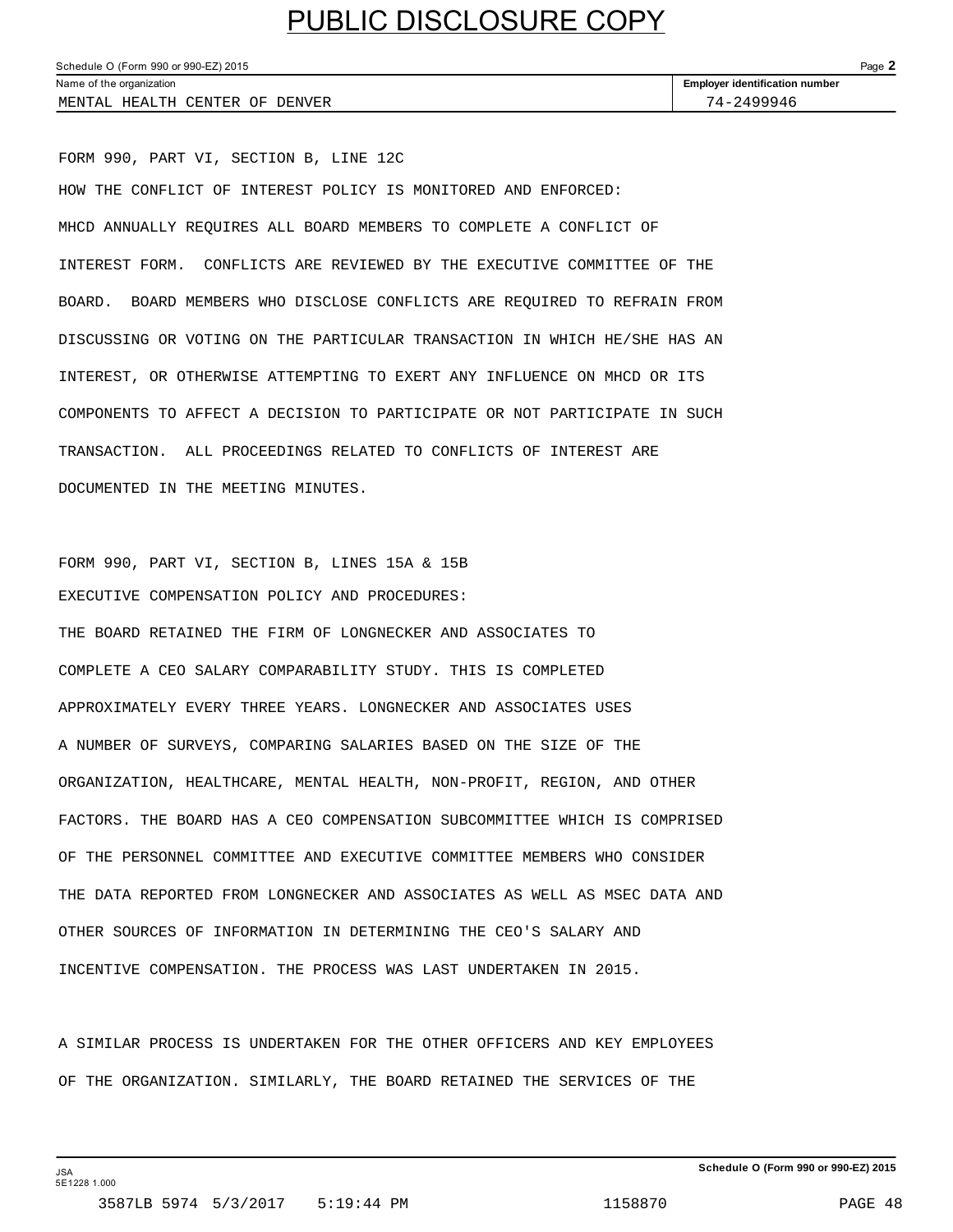| Schedule O (Form 990 or 990-EZ) 2015 |                                       |  |  |
|--------------------------------------|---------------------------------------|--|--|
| Name of the organization             | <b>Employer identification number</b> |  |  |
| MENTAL HEALTH CENTER OF DENVER       | 74-2499946                            |  |  |

FIRM, TOWERS AND WATSON, TO PREPARE A SALARY COMPARABILITY STUDY FOR THESE OTHER INDIVIDUALS. THE BOARD THEN HAS OVERSIGHT AND COMMUNICATION WITH THE CEO OVER THE EXECUTIVE TEAM COMPENSATION PACKAGES, REVIEWS PERFORMANCE METRICS WITHIN THE COMPENSATION PACKAGE QUARTERLY, AND AUTHORIZED THE CEO TO OPERATE WITHIN THE PARAMETERS OF THE AGREED UPON COMPENSATION STRUCTURE. THIS PROCESS WAS LAST PERFORMED IN 2012 FOR THE EXECUTIVE TEAM.

FORM 990, PART VI, SECTION C, LINE 19 HOW DOCUMENTS ARE MADE AVAILABLE TO THE PUBLIC: THE ORGANIZATION MAKES ITS GOVERNING DOCUMENTS, CONFLICT OF INTEREST POLICY, AND FINANCIAL STATEMENTS AVAILABLE TO THE PUBLIC UPON REQUEST. PREVIOUSLY FILED FORMS 990 ARE AVAILABLE TO THE PUBLIC ON THE ORGANIZATION'S WEBSITE.

FORM 990, PART VI, SECTION A, LINES 6, 7A, 7B ORGANIZATION'S MEMBERS OR STOCKHOLDERS: ACCORDING TO THE BYLAWS, THE MAYOR OF THE CITY AND COUNTY OF DENVER APPOINTED ONE THIRD OF THE DIRECTORS OF MENTAL HEALTH CENTER OF DENVER. ANY CHANGE OR AMENDMENT TO THE BYLAWS REGARDING THE MAYOR'S POWER TO APPOINT DIRECTORS MUST ALSO BE APPROVED IN WRITING BY THE MAYOR OF THE CITY AND COUNTY OF DENVER.

FORM 990, PART XI, LINE 9 OTHER CHANGES IN NET ASSETS: EQUITY CONTRIBUTION TO SANDERSON LLLP 185

**Schedule O (Form 990 or 990-EZ) 2015**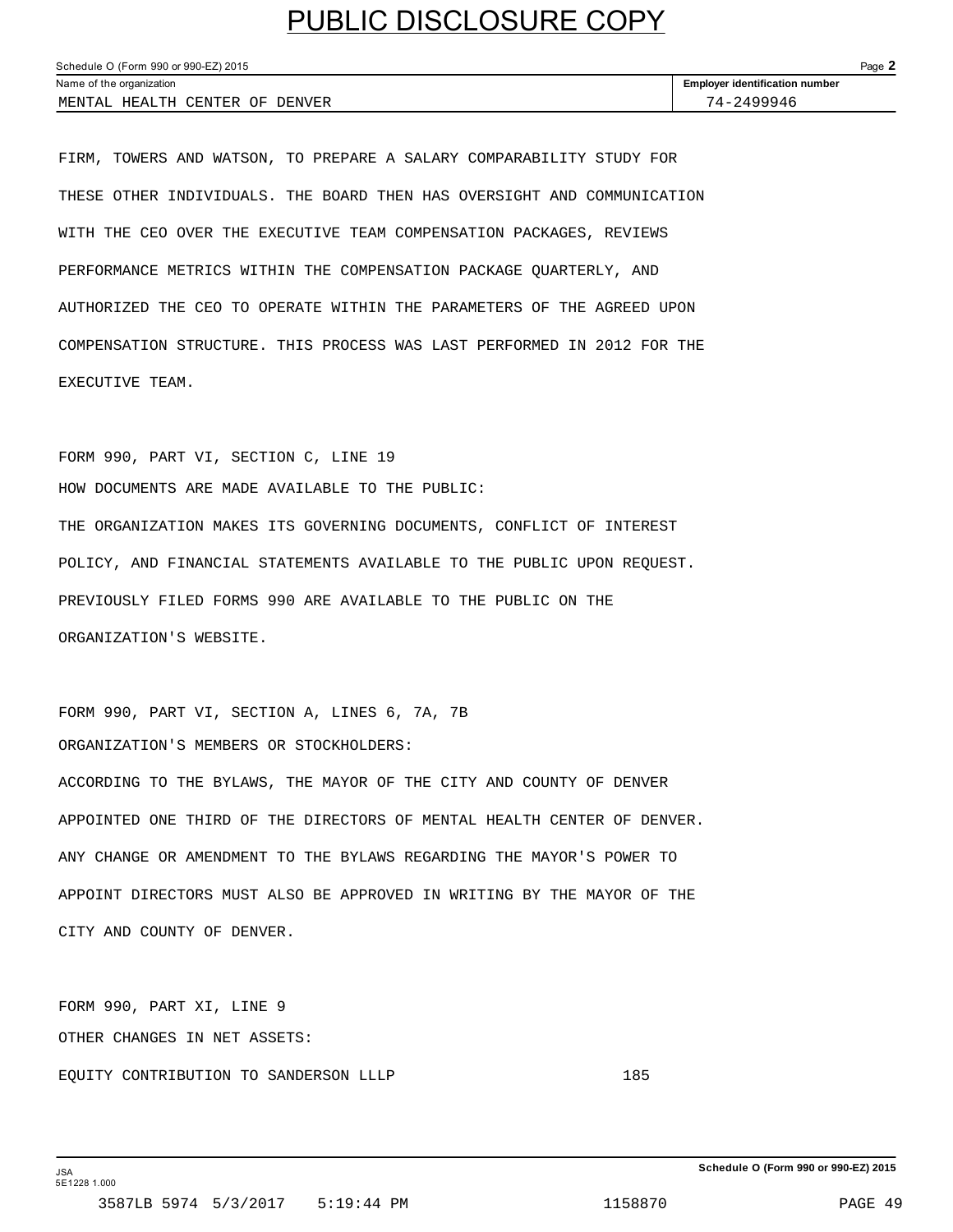<span id="page-48-0"></span>Schedule O (Form 990 or 990-EZ) 2015 Page **2** Name of the organization **Employer identification number Employer identification number** MENTAL HEALTH CENTER OF DENVER 74-2499946 **ATTACHMENT** FORM 990, PART III, LINE 1 - ORGANIZATION'S MISSION MHCD ADVANCES THE MISSION OF ENRICHING LIVES AND MINDS BY FOCUSING ON STRENGTHS AND WELL-BEING. BY CREATING A NETWORK OF PARTNERS, MHCD

SEEKS TO ALLEVIATE HEALTH DISPARITIES AND ADVANCE THE OVERALL WELL-BEING OF DENVER'S COMMUNITIES THROUGH IMPLEMENTATION OF EVIDENCE- AND OUTCOMES-BASED CLINICAL SERVICES, PUBLIC EDUCATION AND COMMUNITY SERVICES.

ATTACHMENT 2

#### FORM 990, PART III - PROGRAM SERVICE, LINE 4B

CHILD & FAMILY SERVICES:

OFFERS CLINICAL PROGRAMS FOR INFANTS, CHILDREN, ADOLESCENTS, AND FAMILIES LIVING WITH MENTAL ILLNESS AND BEHAVIORAL HEALTH CONCERNS. SERVICES ARE PROVIDED IN OUTPATIENT CLINICS, PEDIATRIC PRIMARY CARE CLINICS, FAMILIES' HOMES, EARLY LEARNING CENTERS, COMMUNITY CENTERS, SCHOOL-BASED HEALTH CLINICS, AND AN INTENSIVE DAY TREATMENT CLASSROOM FOR SCHOOL-AGED YOUTH. OTHER PROGRAMS ADDRESS YOUTH SUICIDE, BEHAVIORAL HEALTH NEEDS OF PEOPLE WHO ARE DEAF OR HARD OF HEARING, AND FAMILIES WHOSE PRIMARY LANGUAGE MAY BE SPANISH OR LANGUAGES OTHER THAN ENGLISH. CLASSES, NUTRITIONAL PROGRAMS AND PEDIATRIC DENTISTRY PROMOTE THE HEALTH AND WELL-BEING OF INDIVIDUALS, FAMILIES AND COMMUNITIES.

ATTACHMENT 3 FORM 990, PART III, LINE 4D - OTHER PROGRAM SERVICES DESCRIPTION GRANTS EXPENSES REVENUE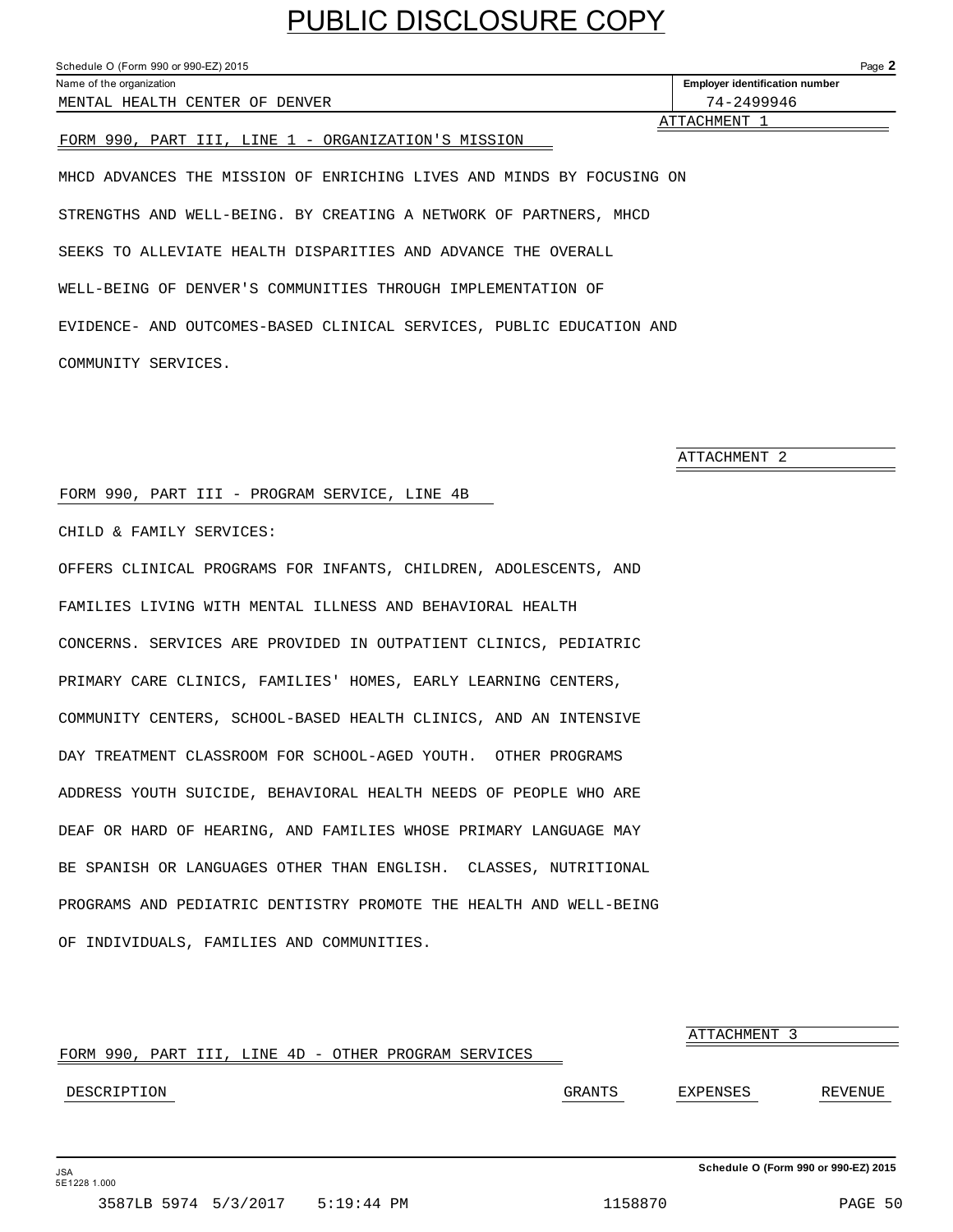<span id="page-49-0"></span>

| Schedule O (Form 990 or 990-EZ) 2015                 |        |    |                                       | Page 2     |  |  |  |
|------------------------------------------------------|--------|----|---------------------------------------|------------|--|--|--|
| Name of the organization                             |        |    | <b>Employer identification number</b> |            |  |  |  |
| MENTAL HEALTH CENTER OF DENVER                       |        |    |                                       |            |  |  |  |
|                                                      |        |    | ATTACHMENT 3                          | (CONT' D)  |  |  |  |
| FORM 990, PART III, LINE 4D - OTHER PROGRAM SERVICES |        |    |                                       |            |  |  |  |
| DESCRIPTION                                          | GRANTS |    | EXPENSES                              | REVENUE    |  |  |  |
| REHABILITATION SERVICES:                             |        | 0. | 8,207,078.                            | 9,884,978. |  |  |  |
| SUPPORTS INDIVIDUALS IN ACHIEVING EDUCATIONAL,       |        |    |                                       |            |  |  |  |
| EMPLOYMENT AND PERSONAL DEVELOPMENT OPPORTUNTIES     |        |    |                                       |            |  |  |  |
| THEY NEED TO LEAD SUCCESSFUL AND EMPOWERED LIVES     |        |    |                                       |            |  |  |  |
| WITH ITS NATIONALLY RECOGNIZED APPROACH,             |        |    |                                       |            |  |  |  |
| 2SUCCEED HELPS PEOPLE LIVING WITH MENTAL ILLNESS     |        |    |                                       |            |  |  |  |
| ADVANCE IN THEIR RECOVERY BY MATCHING THEM WITH      |        |    |                                       |            |  |  |  |
| EDUCATIONAL AND WORK OPPORTUNITIES ALIGNED WITH      |        |    |                                       |            |  |  |  |
| THEIR INTERESTS AND STRENGTHS.                       |        |    |                                       |            |  |  |  |
|                                                      |        |    |                                       |            |  |  |  |

TOTALS  $\overline{\hspace{1.5in}0.834,978.}$ 

ATTACHMENT 4

| 990, PART VII- COMPENSATION OF THE FIVE HIGHEST PAID IND. CONTRACTORS |                         |              |
|-----------------------------------------------------------------------|-------------------------|--------------|
| NAME AND ADDRESS                                                      | DESCRIPTION OF SERVICES | COMPENSATION |
| GILMORE CONSTRUCTION CORP<br>4949 IRONSTON ST<br>DENVER, CO 80239     | CONSTRUCTION SVCS       | 1,225,656.   |
| NETSMART TECHNOLOGIES INC<br>PO BOX 823519<br>PHILADELPHIA, PA 19182  | ELECTR MED RCD SVCS     | 1,872,942.   |
| TAYLOR KOHRS LLC<br>12160 PENNYSLVANIA<br>THORNTON, CO 80241          | CONSTRUCTION SVCS       | 1,688,319.   |
| HOSTING.COM INC<br>PO BOX 824164<br>PHILADELPHIA, PA 19182            | CLOUD SERVICE           | 2,102,807.   |
| LOCUMTENENS.COM LLC<br>PO BOX 405547<br>ATLANTA, GA 30384-5547        | TEMPORARY STAFFING      | 1,320,814.   |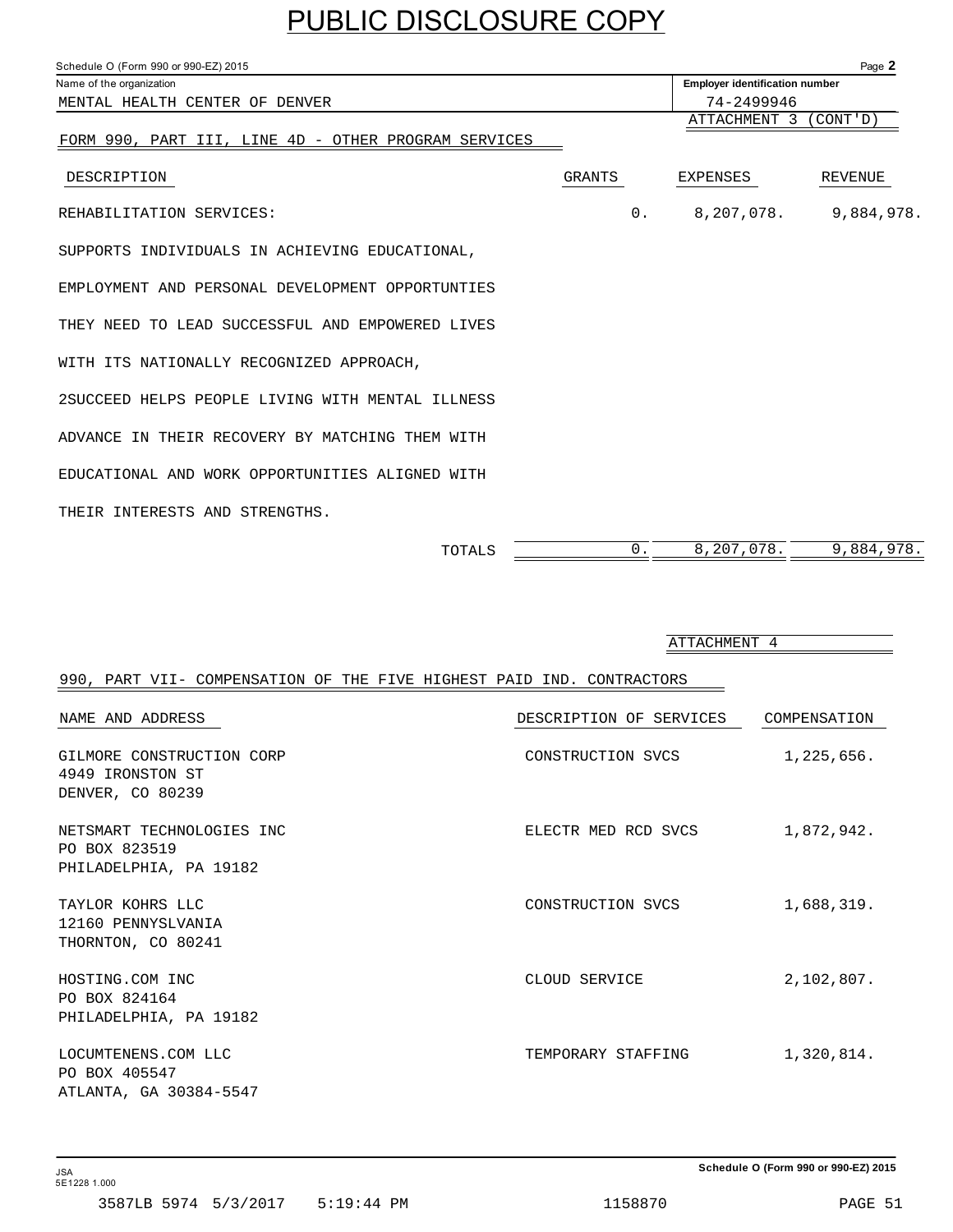MENTAL HEALTH CENTER OF DENVER 74-2499946

#### **OMB No. 1545-0047**<br>
(Form 990) Related Organizations and Unrelated Partnerships<br>
Dental Martin Land Martin Case of the Case of the Case of the Case of the Case of the Case of the Case of the C

**INCRACT OF STREAM STREAM IN COMPART OF A STREAM INCREAMER**<br>
Complete if the organization answered "Yes" on Form 990, Part IV, line 33, 34, 35b, 36, or 37.

Name of the organization **Employer identification number Employer identification number** 

MENTAL HEALTH CENTER OF DENVER THE SERVER THAT IS A SERVER THAT AND THE SERVER THAT IS A SERVER THAT A SERVER THAT IS A SERVER THAT IS A SERVER THAT IS A SERVER THAT IS A SERVER THAT IS A SERVER THAT IS A SERVER THAT IS A

#### **Part I** Identification of Disregarded Entities Complete if the organization answered "Yes" on Form 990, Part IV, line 33.

| (a)<br>Name, address, and EIN (if applicable) of disregarded entity |                  | (b)<br>Primary activity | (c)<br>Legal domicile (state<br>or foreign country) | (d)<br>Total income | (e)<br>End-of-year assets | (f)<br>Direct controlling<br>entity |
|---------------------------------------------------------------------|------------------|-------------------------|-----------------------------------------------------|---------------------|---------------------------|-------------------------------------|
| (1) SANDERSON LLC                                                   | 81-0823822       |                         |                                                     |                     |                           |                                     |
| 4141 E. DICKENSON PLACE                                             | DENVER, CO 80222 | HOUSG PROJECT           | CO                                                  | 0.                  |                           | $185.$ MHCD                         |
| (2)                                                                 |                  |                         |                                                     |                     |                           |                                     |
|                                                                     |                  |                         |                                                     |                     |                           |                                     |
| (3)                                                                 |                  |                         |                                                     |                     |                           |                                     |
|                                                                     |                  |                         |                                                     |                     |                           |                                     |
| (4)                                                                 |                  |                         |                                                     |                     |                           |                                     |
|                                                                     |                  |                         |                                                     |                     |                           |                                     |
| (5)                                                                 |                  |                         |                                                     |                     |                           |                                     |
|                                                                     |                  |                         |                                                     |                     |                           |                                     |
| (6)                                                                 |                  |                         |                                                     |                     |                           |                                     |
|                                                                     |                  |                         |                                                     |                     |                           |                                     |

**Identification of Related Tax-Exempt Organizations** Complete if the organization answered "Yes" on Form 990, Part IV, line 34 because it had **Part II** one or more related tax-exempt organizations during the tax year.

| (a)<br>Name, address, and EIN of related organization | (b)<br>Primary activity | (c)<br>Legal domicile (state<br>or foreign country) | (d)<br>Exempt Code section | (e)<br>Public charity status<br>(if section $501(c)(3)$ ) | (f)<br>Direct controlling<br>entity | (g)<br>Section 512(b)(13)<br>controlled<br>entity? |     |           |
|-------------------------------------------------------|-------------------------|-----------------------------------------------------|----------------------------|-----------------------------------------------------------|-------------------------------------|----------------------------------------------------|-----|-----------|
|                                                       |                         |                                                     |                            |                                                           |                                     |                                                    | Yes | <b>No</b> |
| (1) SABIN GROUP INC                                   | 74-2510947              |                                                     |                            |                                                           |                                     |                                                    |     |           |
| 4141 EAST DICKENSON PLACE                             | DENVER, CO 80222        | HOUSING                                             | CO                         | 501(C)(3)                                                 | LINE 9                              | MHCD                                               | Χ   |           |
| $(2)$ SABIN GROUP I                                   | 84-1171536              |                                                     |                            |                                                           |                                     |                                                    |     |           |
| 4141 EAST DICKENSON PLACE                             | DENVER, CO 80222        | HOUSING                                             | CO                         | 501(C)(3)                                                 | LINE 9                              | SABINGRP INC                                       | X   |           |
| (3) PARK EAST HOUSE INC                               | 74-2374685              |                                                     |                            |                                                           |                                     |                                                    |     |           |
| 4141 EAST DICKENSON PLACE                             | DENVER, CO 80222        | HOUSING                                             | CO                         | 501(C)(3)                                                 | LINE 9                              | SABINGRP INC                                       | Χ   |           |
| (4) LOWELL TERRACE CORP                               | 31-1601975              |                                                     |                            |                                                           |                                     |                                                    |     |           |
| 4141 EAST DICKENSON PLACE                             | DENVER, CO 80222        | HOUSING                                             | CO                         | 501(C)(3)                                                 | LINE 9                              | SABINGRP INC                                       | Χ   |           |
| (5)                                                   |                         |                                                     |                            |                                                           |                                     |                                                    |     |           |
|                                                       |                         |                                                     |                            |                                                           |                                     |                                                    |     |           |
| (6)                                                   |                         |                                                     |                            |                                                           |                                     |                                                    |     |           |
|                                                       |                         |                                                     |                            |                                                           |                                     |                                                    |     |           |
| (7)                                                   |                         |                                                     |                            |                                                           |                                     |                                                    |     |           |
|                                                       |                         |                                                     |                            |                                                           |                                     |                                                    |     |           |

**For Paperwork Reduction Act Notice, see the Instructions for Form 990. Schedule R (Form 990) 2015**

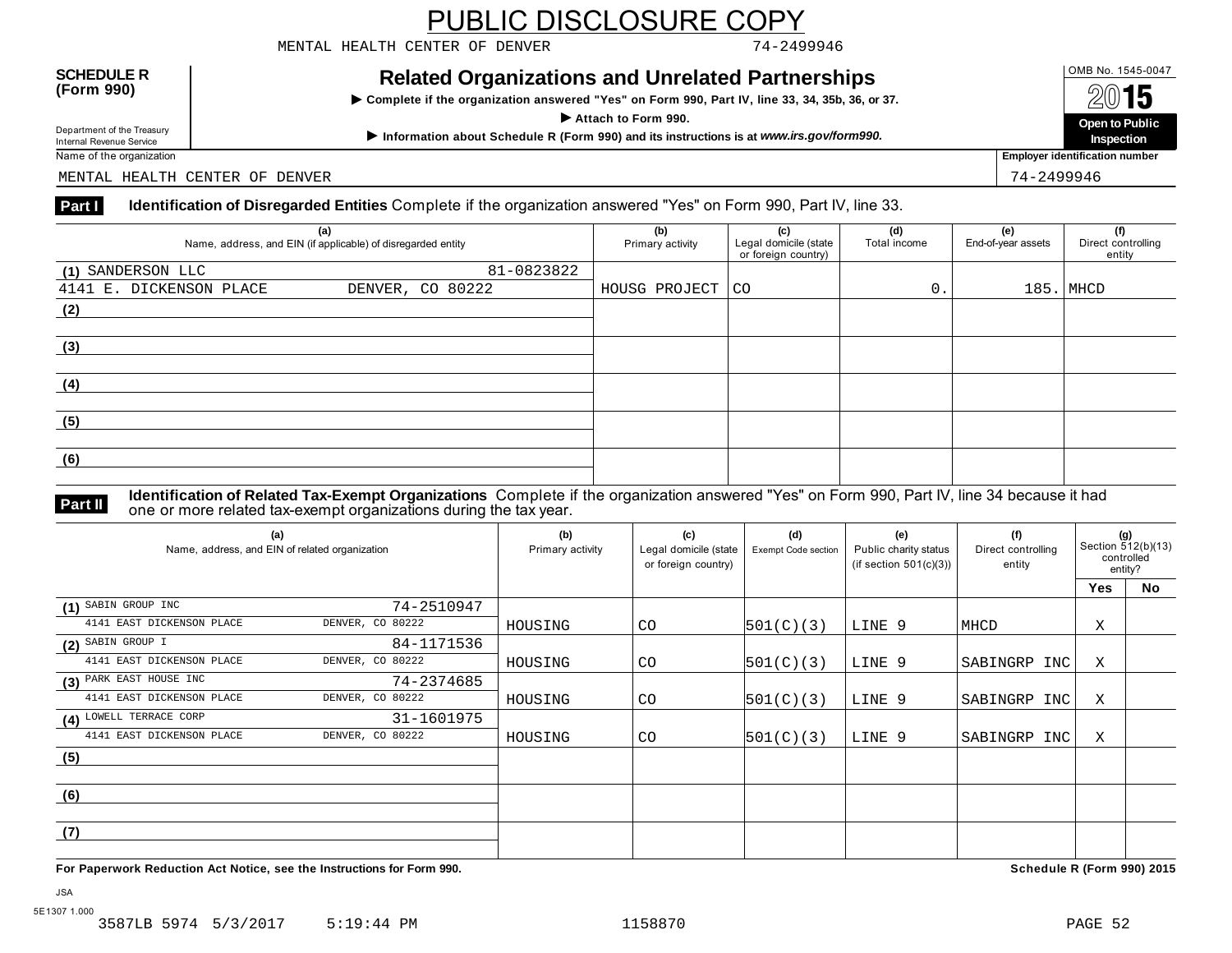MENTAL HEALTH CENTER OF DENVER 74-2499946

Schedule R (Form 990) 2015 Page **2**

**Identification of Related Organizations Taxable as a Partnership** Complete if the organization answered "Yes" on Form 990, Part IV, line 34 **because it had one or more related organizations Taxable as a Partnership** Complete it the organizations treated as a partnership during the tax year.

| (a)<br>Name, address, and EIN of<br>related organization | (b)<br>Primary activity | (c)<br>Legal<br>domicile<br>(state or<br>foreign<br>country) | (d)<br>Direct controlling<br>entity | (e)<br>Predominant<br>income (related,<br>unrelated,<br>excluded from<br>tax under<br>sections 512-514) | (f)<br>Share of total<br>income | (g)<br>Share of end-of-<br>year assets | (h)<br>Disproportionate<br>allocations? |   | (i)<br>Code V-UBI<br>amount in box 20<br>of Schedule K-1<br>(Form 1065) |   | (i)<br>General or<br>managing<br>partner? | (k)<br>Percentage<br>ownership |
|----------------------------------------------------------|-------------------------|--------------------------------------------------------------|-------------------------------------|---------------------------------------------------------------------------------------------------------|---------------------------------|----------------------------------------|-----------------------------------------|---|-------------------------------------------------------------------------|---|-------------------------------------------|--------------------------------|
|                                                          |                         |                                                              |                                     |                                                                                                         |                                 |                                        | Yes No                                  |   |                                                                         |   | Yes No                                    |                                |
| (1) SANDERSON LLLP 37-1799349                            |                         |                                                              |                                     |                                                                                                         |                                 |                                        |                                         |   |                                                                         |   |                                           |                                |
| 4141 DICKENSON DENVER CO 80222   HOUSING PROJECT         |                         | CO                                                           | SANDERSON LLC                       | HOUSING                                                                                                 | 0.                              | 185.                                   |                                         | X | 0.1                                                                     | X |                                           | .0100                          |
| (2)                                                      |                         |                                                              |                                     |                                                                                                         |                                 |                                        |                                         |   |                                                                         |   |                                           |                                |
| (3)                                                      |                         |                                                              |                                     |                                                                                                         |                                 |                                        |                                         |   |                                                                         |   |                                           |                                |
| (4)                                                      |                         |                                                              |                                     |                                                                                                         |                                 |                                        |                                         |   |                                                                         |   |                                           |                                |
| (5)                                                      |                         |                                                              |                                     |                                                                                                         |                                 |                                        |                                         |   |                                                                         |   |                                           |                                |
| (6)                                                      |                         |                                                              |                                     |                                                                                                         |                                 |                                        |                                         |   |                                                                         |   |                                           |                                |
| (7)                                                      |                         |                                                              |                                     |                                                                                                         |                                 |                                        |                                         |   |                                                                         |   |                                           |                                |

### **Part IV** Identification of Related Organizations Taxable as a Corporation or Trust Complete if the organization answered "Yes" on Form 990, Part IV,<br>line 34 because it had one or more related organizations treated as a co

| (a)<br>Name, address, and EIN of related organization | (b)<br>Primary activity | (c)<br>Legal domicile<br>(state or foreign<br>country) | (d)<br>Direct controlling<br>entity | (e)<br>Type of entity<br>(C corp, S corp, or<br>trust) | (f)<br>Share of total<br>income | (g)<br>Share of<br>end-of-year assets   ownership | $\begin{bmatrix} \mathbf{n} \\ \mathbf{Percentage} \\ \mathbf{8} \\ \mathbf{3} \\ \mathbf{5} \\ \mathbf{5} \\ \mathbf{6} \\ \mathbf{6} \\ \mathbf{7} \end{bmatrix}$ |        |
|-------------------------------------------------------|-------------------------|--------------------------------------------------------|-------------------------------------|--------------------------------------------------------|---------------------------------|---------------------------------------------------|---------------------------------------------------------------------------------------------------------------------------------------------------------------------|--------|
|                                                       |                         |                                                        |                                     |                                                        |                                 |                                                   |                                                                                                                                                                     | Yes No |
| (1)                                                   |                         |                                                        |                                     |                                                        |                                 |                                                   |                                                                                                                                                                     |        |
| (2)                                                   |                         |                                                        |                                     |                                                        |                                 |                                                   |                                                                                                                                                                     |        |
| (3)                                                   |                         |                                                        |                                     |                                                        |                                 |                                                   |                                                                                                                                                                     |        |
| (4)                                                   |                         |                                                        |                                     |                                                        |                                 |                                                   |                                                                                                                                                                     |        |
| (5)                                                   |                         |                                                        |                                     |                                                        |                                 |                                                   |                                                                                                                                                                     |        |
| (6)                                                   |                         |                                                        |                                     |                                                        |                                 |                                                   |                                                                                                                                                                     |        |
| (7)                                                   |                         |                                                        |                                     |                                                        |                                 |                                                   |                                                                                                                                                                     |        |
| <b>JSA</b>                                            |                         |                                                        |                                     |                                                        |                                 | Schedule R (Form 990) 2015                        |                                                                                                                                                                     |        |

5E1308 1.000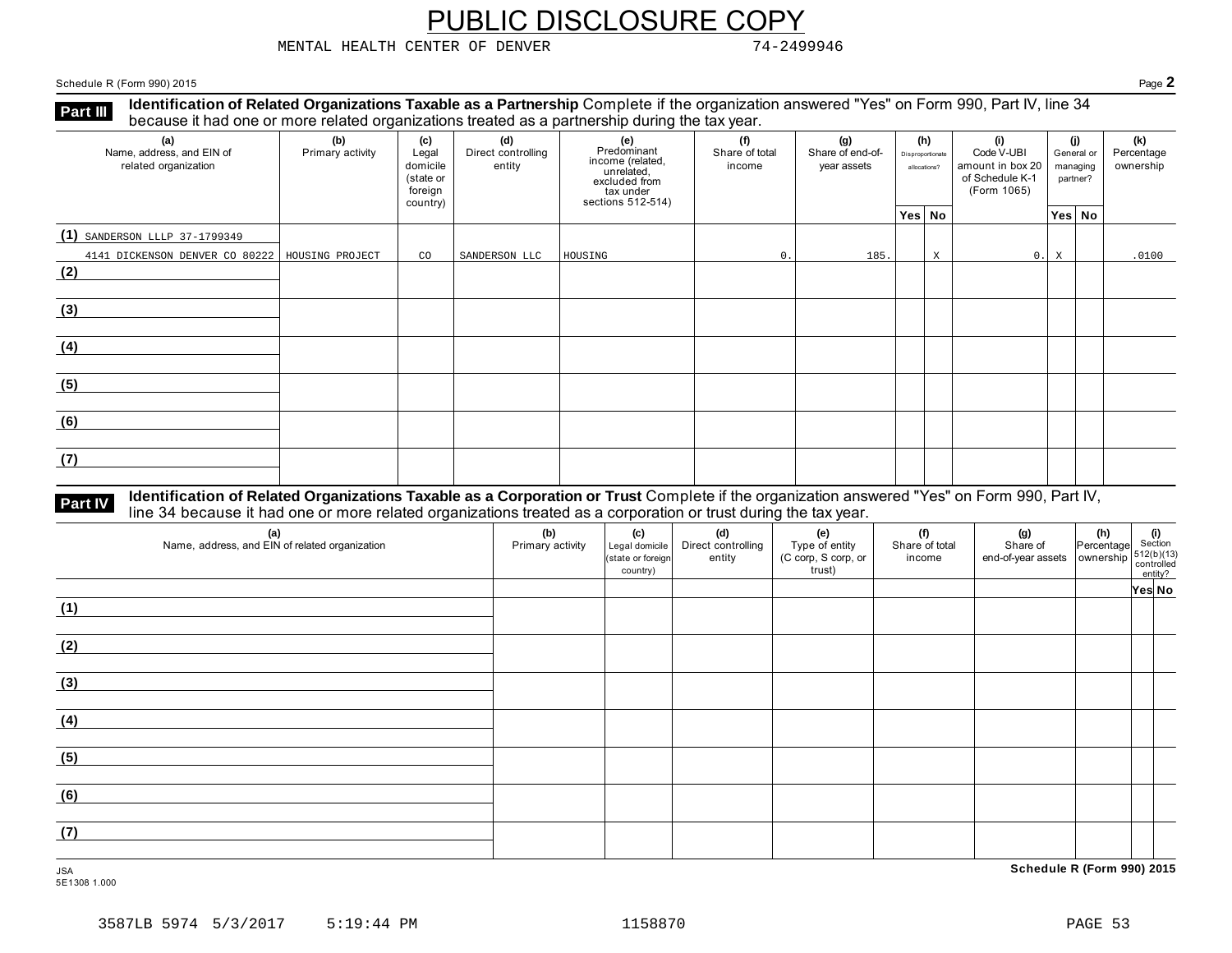MENTAL HEALTH CENTER OF DENVER 74-2499946

#### Schedule R (Form 990) 2015 Page **3**

|                | Schedule R (Form 990) 2015                                                                                                                                                                                                     |                            |                 |                            | Page 3                                   |             |
|----------------|--------------------------------------------------------------------------------------------------------------------------------------------------------------------------------------------------------------------------------|----------------------------|-----------------|----------------------------|------------------------------------------|-------------|
| <b>Part V</b>  | Transactions With Related Organizations Complete if the organization answered "Yes" on Form 990, Part IV, line 34, 35b, or 36.                                                                                                 |                            |                 |                            |                                          |             |
|                | Note. Complete line 1 if any entity is listed in Parts II, III, or IV of this schedule.                                                                                                                                        |                            |                 |                            | Yes No                                   |             |
|                | During the tax year, did the organization engage in any of the following transactions with one or more related organizations listed in Parts II-IV?                                                                            |                            |                 |                            |                                          |             |
| a              |                                                                                                                                                                                                                                |                            |                 |                            | 1a                                       | Χ           |
| b              |                                                                                                                                                                                                                                |                            |                 |                            | 1 <sub>b</sub>                           | $\mathbf X$ |
|                |                                                                                                                                                                                                                                |                            |                 |                            | 1 <sub>c</sub>                           | $\mathbf X$ |
|                |                                                                                                                                                                                                                                |                            |                 |                            | X<br>1 <sub>d</sub>                      |             |
|                |                                                                                                                                                                                                                                |                            |                 |                            | 1е                                       | X           |
| f              |                                                                                                                                                                                                                                |                            |                 |                            | 1f                                       | X           |
|                |                                                                                                                                                                                                                                |                            |                 |                            | 1g                                       | $\mathbf X$ |
| h              |                                                                                                                                                                                                                                |                            |                 |                            | 1h                                       | Χ           |
|                | Exchange of assets with related organization(s) enterpreent responses in the content of the content of the content of the content of the content of the content of the content of the content of the content of the content of |                            |                 |                            | 1i                                       | $\mathbf X$ |
|                |                                                                                                                                                                                                                                |                            |                 |                            | 1j                                       | $\mathbf X$ |
|                |                                                                                                                                                                                                                                |                            |                 |                            |                                          |             |
|                |                                                                                                                                                                                                                                |                            |                 |                            | X<br>1 k                                 |             |
|                |                                                                                                                                                                                                                                |                            |                 |                            | 11                                       | Χ           |
|                |                                                                                                                                                                                                                                |                            |                 |                            | 1 <sub>m</sub>                           | $\mathbf x$ |
| n              |                                                                                                                                                                                                                                |                            |                 |                            | $\,$ X<br>1n                             |             |
|                |                                                                                                                                                                                                                                |                            |                 |                            | 1o                                       | X           |
|                |                                                                                                                                                                                                                                |                            |                 |                            |                                          |             |
|                |                                                                                                                                                                                                                                |                            |                 |                            | X<br>1 <sub>p</sub><br>$\mathbf{X}$      |             |
| a              |                                                                                                                                                                                                                                |                            |                 |                            | 1q                                       |             |
|                |                                                                                                                                                                                                                                |                            |                 |                            |                                          | Χ           |
|                |                                                                                                                                                                                                                                |                            |                 |                            | 1r<br>$\boldsymbol{\mathrm{X}}$<br>1s    |             |
| $\overline{2}$ | If the answer to any of the above is "Yes," see the instructions for information on who must complete this line, including covered relationships and transaction thresholds.                                                   |                            |                 |                            |                                          |             |
|                | (a)                                                                                                                                                                                                                            | (b)                        | (c)             |                            | (d)                                      |             |
|                | Name of related organization                                                                                                                                                                                                   | Transaction<br>$type(a-s)$ | Amount involved |                            | Method of determining<br>amount involved |             |
| (1)            | SABIN GROUP INC                                                                                                                                                                                                                | D                          | 317,599.        | INTERCOMPANY               |                                          |             |
| (2)            | SABIN GROUP I                                                                                                                                                                                                                  | D                          | 199,470.        | INTERCOMPANY               |                                          |             |
| (3)            | LOWELL TERRACE CORP                                                                                                                                                                                                            | D                          | 131,787.        | INTERCOMPANY               |                                          |             |
|                |                                                                                                                                                                                                                                |                            |                 |                            |                                          |             |
| (4)            | PARK EAST HOUSE                                                                                                                                                                                                                | D                          | 428,466.        | INTERCOMPANY               |                                          |             |
| (5)            | SANDERSON LLLP                                                                                                                                                                                                                 | D                          | 1,890,796.      | INTERCOMPANY               |                                          |             |
| (6)            | SABIN GROUP INC                                                                                                                                                                                                                | Κ                          | 421,484.        | CASH/ALLOC                 |                                          |             |
| JSA            |                                                                                                                                                                                                                                |                            |                 | Schedule R (Form 990) 2015 |                                          |             |

PUBLIC DISCLOSURE COPY

5E1309 1.000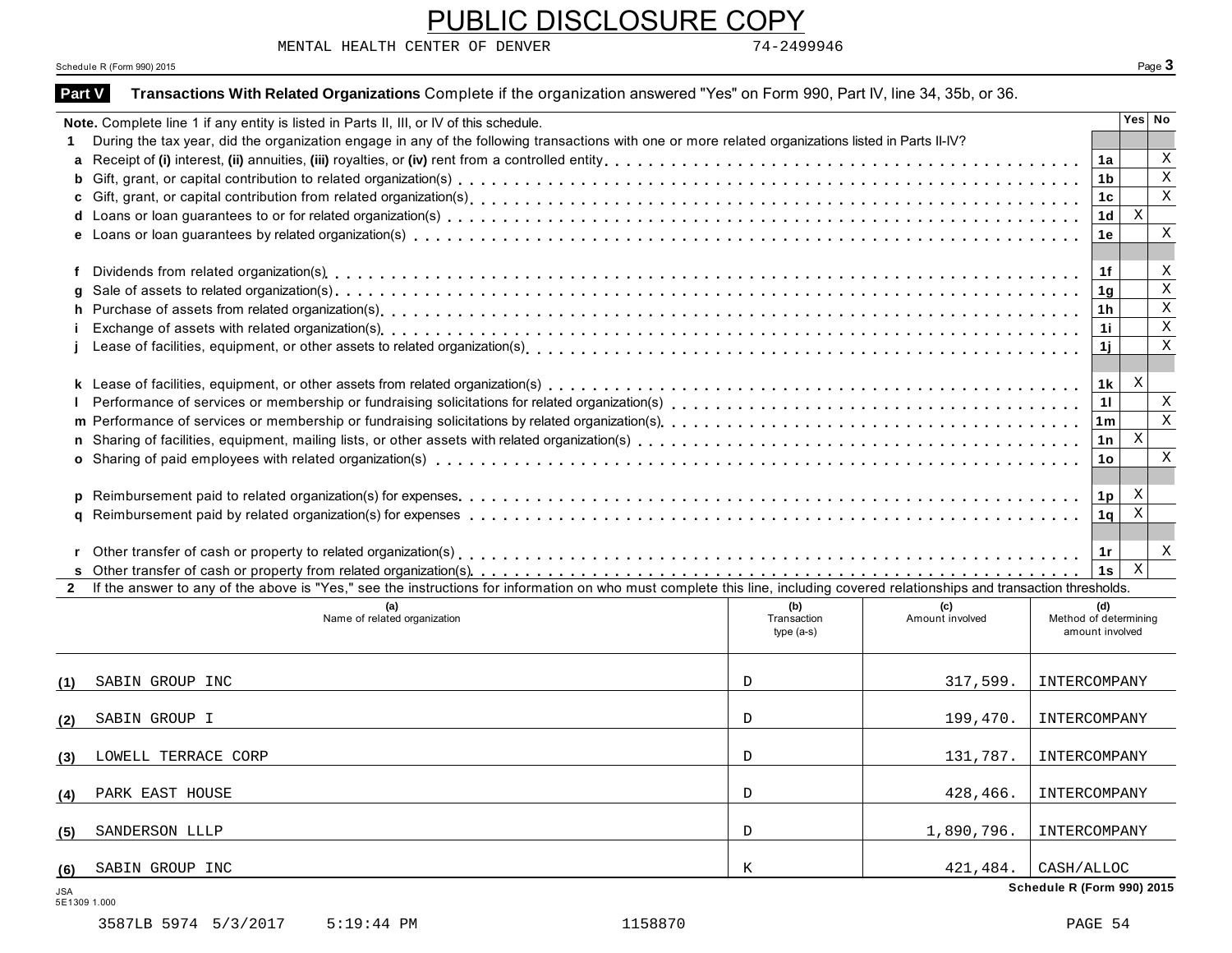MENTAL HEALTH CENTER OF DENVER 74-2499946

#### Schedule R (Form 990) 2015 Page **3**

|               | Schedule R (Form 990) 2015                                                                                                                                                   |                    |                        |                              | Page 3 |
|---------------|------------------------------------------------------------------------------------------------------------------------------------------------------------------------------|--------------------|------------------------|------------------------------|--------|
|               | Transactions With Related Organizations Complete if the organization answered "Yes" on Form 990, Part IV, line 34, 35b, or 36.                                               |                    |                        |                              |        |
| <b>Part V</b> |                                                                                                                                                                              |                    |                        |                              |        |
|               | Note. Complete line 1 if any entity is listed in Parts II, III, or IV of this schedule.                                                                                      |                    |                        |                              | Yes No |
|               | During the tax year, did the organization engage in any of the following transactions with one or more related organizations listed in Parts II-IV?                          |                    |                        |                              |        |
| a             |                                                                                                                                                                              |                    |                        | 1a                           |        |
| b             |                                                                                                                                                                              |                    |                        | 1 <sub>b</sub>               |        |
|               |                                                                                                                                                                              |                    |                        | 1c                           |        |
|               |                                                                                                                                                                              |                    |                        | 1 <sub>d</sub>               |        |
|               |                                                                                                                                                                              |                    |                        | 1e                           |        |
| f             |                                                                                                                                                                              |                    |                        | 1f                           |        |
|               |                                                                                                                                                                              |                    |                        | 1g                           |        |
| h.            |                                                                                                                                                                              |                    |                        | 1h                           |        |
|               |                                                                                                                                                                              |                    |                        | 1i                           |        |
|               |                                                                                                                                                                              |                    |                        | 1j                           |        |
|               |                                                                                                                                                                              |                    |                        | 1 k                          |        |
|               |                                                                                                                                                                              |                    |                        | 11                           |        |
|               |                                                                                                                                                                              |                    |                        | 1 <sub>m</sub>               |        |
| n.            |                                                                                                                                                                              |                    |                        | 1n                           |        |
|               |                                                                                                                                                                              |                    |                        | 1o                           |        |
|               |                                                                                                                                                                              |                    |                        |                              |        |
|               |                                                                                                                                                                              |                    |                        | 1p                           |        |
|               |                                                                                                                                                                              |                    |                        | 1 <sub>q</sub>               |        |
|               |                                                                                                                                                                              |                    |                        |                              |        |
|               |                                                                                                                                                                              |                    |                        | 1r                           |        |
|               |                                                                                                                                                                              |                    |                        | 1s                           |        |
| $\mathbf{2}$  | If the answer to any of the above is "Yes," see the instructions for information on who must complete this line, including covered relationships and transaction thresholds. |                    |                        |                              |        |
|               | (a)<br>Name of related organization                                                                                                                                          | (b)<br>Transaction | (c)<br>Amount involved | (d)<br>Method of determining |        |
|               |                                                                                                                                                                              | $type(a-s)$        |                        | amount involved              |        |
| (1)           | SABIN GROUP INC                                                                                                                                                              | Q                  | 255,586.               | CASH/ALLOC                   |        |
|               |                                                                                                                                                                              |                    |                        |                              |        |
|               |                                                                                                                                                                              |                    |                        |                              |        |
| (3)           |                                                                                                                                                                              |                    |                        |                              |        |
|               |                                                                                                                                                                              |                    |                        |                              |        |
| (4)           |                                                                                                                                                                              |                    |                        |                              |        |
| (5)           |                                                                                                                                                                              |                    |                        |                              |        |
| (6)           |                                                                                                                                                                              |                    |                        |                              |        |
| <b>JSA</b>    |                                                                                                                                                                              |                    |                        | Schedule R (Form 990) 2015   |        |

PUBLIC DISCLOSURE COPY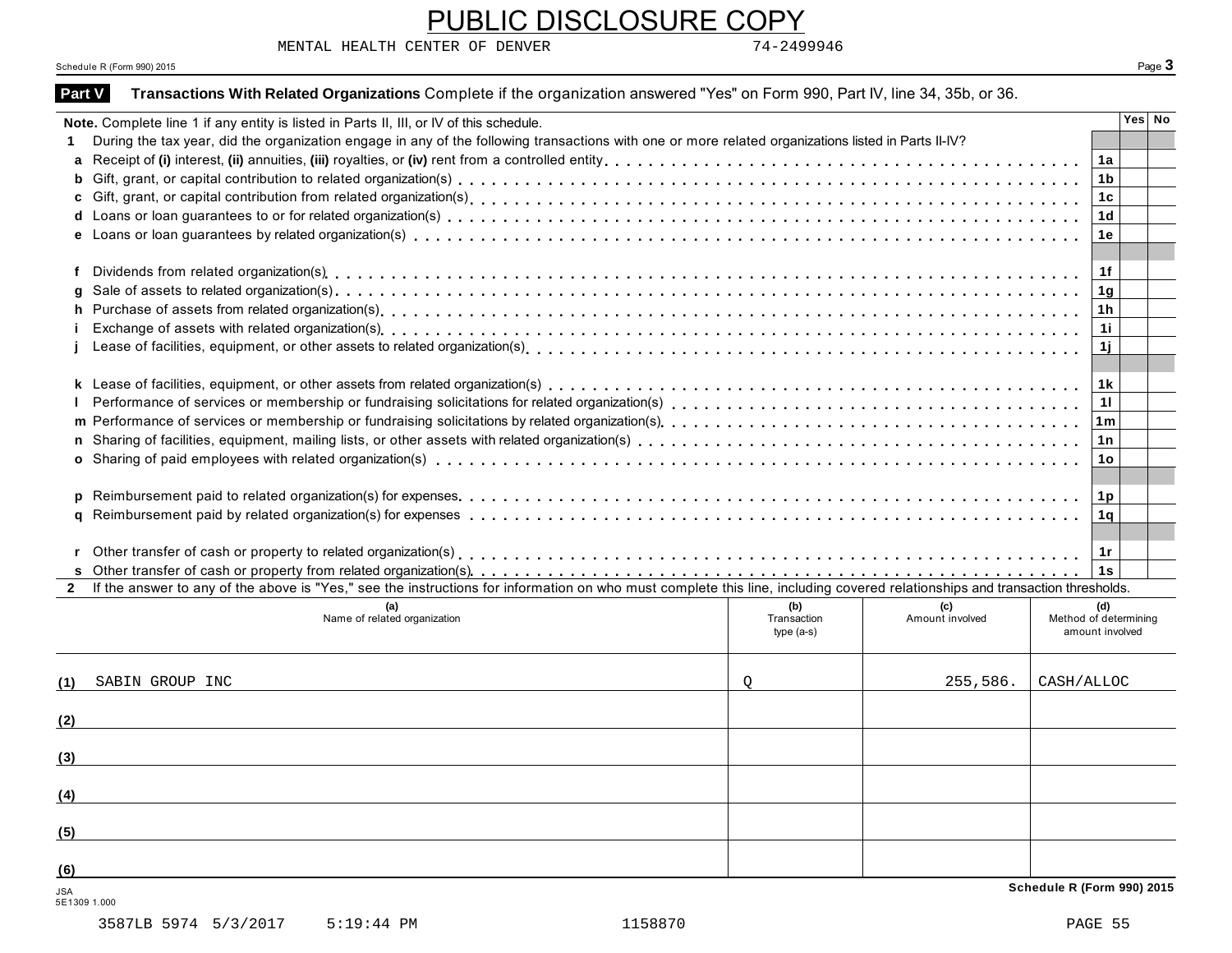MENTAL HEALTH CENTER OF DENVER 74-2499946

Schedule R (Form 990) 2015 Page **4**

#### Part VI Unrelated Organizations Taxable as a Partnership Complete if the organization answered "Yes" on Form 990, Part IV, line 37.

Provide the following information for each entity taxed as a partnership through which the organization conducted more than five percent of its activities (measured by total assets or gross revenue) that was not a related organization. See instructions regarding exclusion for certain investment partnerships.

| (a)<br>Name, address, and EIN of entity | (b)<br>Primary activity | $\overline{(c)}$<br>Legal domicile<br>(state or foreign<br>country) | (d)<br>Predominant<br>income (related,<br>unrelated, excluded<br>from tax under |               | (e)<br>Are all partners<br>section<br>501(c)(3)<br>organizations? | (f)<br>Share of<br>total income | (g)<br>Share of<br>end-of-year<br>assets |        | (h)<br>Disproportionate<br>allocations? | $(i)$<br>Code V - UBI<br>amount in box 20<br>of Schedule K-1<br>(Form 1065) |     | (j)<br>General or<br>managing<br>partner? | (k)<br>Percentage<br>ownership |
|-----------------------------------------|-------------------------|---------------------------------------------------------------------|---------------------------------------------------------------------------------|---------------|-------------------------------------------------------------------|---------------------------------|------------------------------------------|--------|-----------------------------------------|-----------------------------------------------------------------------------|-----|-------------------------------------------|--------------------------------|
|                                         |                         |                                                                     | sections 512-514)                                                               | $Yes \mid No$ |                                                                   |                                 |                                          | Yes No |                                         |                                                                             | Yes | <b>No</b>                                 |                                |
| (1)                                     |                         |                                                                     |                                                                                 |               |                                                                   |                                 |                                          |        |                                         |                                                                             |     |                                           |                                |
| (2)                                     |                         |                                                                     |                                                                                 |               |                                                                   |                                 |                                          |        |                                         |                                                                             |     |                                           |                                |
| (3)                                     |                         |                                                                     |                                                                                 |               |                                                                   |                                 |                                          |        |                                         |                                                                             |     |                                           |                                |
| (4)                                     |                         |                                                                     |                                                                                 |               |                                                                   |                                 |                                          |        |                                         |                                                                             |     |                                           |                                |
| (5)                                     |                         |                                                                     |                                                                                 |               |                                                                   |                                 |                                          |        |                                         |                                                                             |     |                                           |                                |
| (6)                                     |                         |                                                                     |                                                                                 |               |                                                                   |                                 |                                          |        |                                         |                                                                             |     |                                           |                                |
| (7)                                     |                         |                                                                     |                                                                                 |               |                                                                   |                                 |                                          |        |                                         |                                                                             |     |                                           |                                |
| (8)                                     |                         |                                                                     |                                                                                 |               |                                                                   |                                 |                                          |        |                                         |                                                                             |     |                                           |                                |
| (9)                                     |                         |                                                                     |                                                                                 |               |                                                                   |                                 |                                          |        |                                         |                                                                             |     |                                           |                                |
| (10)                                    |                         |                                                                     |                                                                                 |               |                                                                   |                                 |                                          |        |                                         |                                                                             |     |                                           |                                |
| (11)                                    |                         |                                                                     |                                                                                 |               |                                                                   |                                 |                                          |        |                                         |                                                                             |     |                                           |                                |
| (12)                                    |                         |                                                                     |                                                                                 |               |                                                                   |                                 |                                          |        |                                         |                                                                             |     |                                           |                                |
| (13)                                    |                         |                                                                     |                                                                                 |               |                                                                   |                                 |                                          |        |                                         |                                                                             |     |                                           |                                |
| (14)                                    |                         |                                                                     |                                                                                 |               |                                                                   |                                 |                                          |        |                                         |                                                                             |     |                                           |                                |
| (15)                                    |                         |                                                                     |                                                                                 |               |                                                                   |                                 |                                          |        |                                         |                                                                             |     |                                           |                                |
| (16)                                    |                         |                                                                     |                                                                                 |               |                                                                   |                                 |                                          |        |                                         |                                                                             |     |                                           |                                |
| <b>JSA</b>                              |                         |                                                                     |                                                                                 |               |                                                                   |                                 |                                          |        |                                         |                                                                             |     |                                           | Schedule R (Form 990) 2015     |

5E1310 1.000